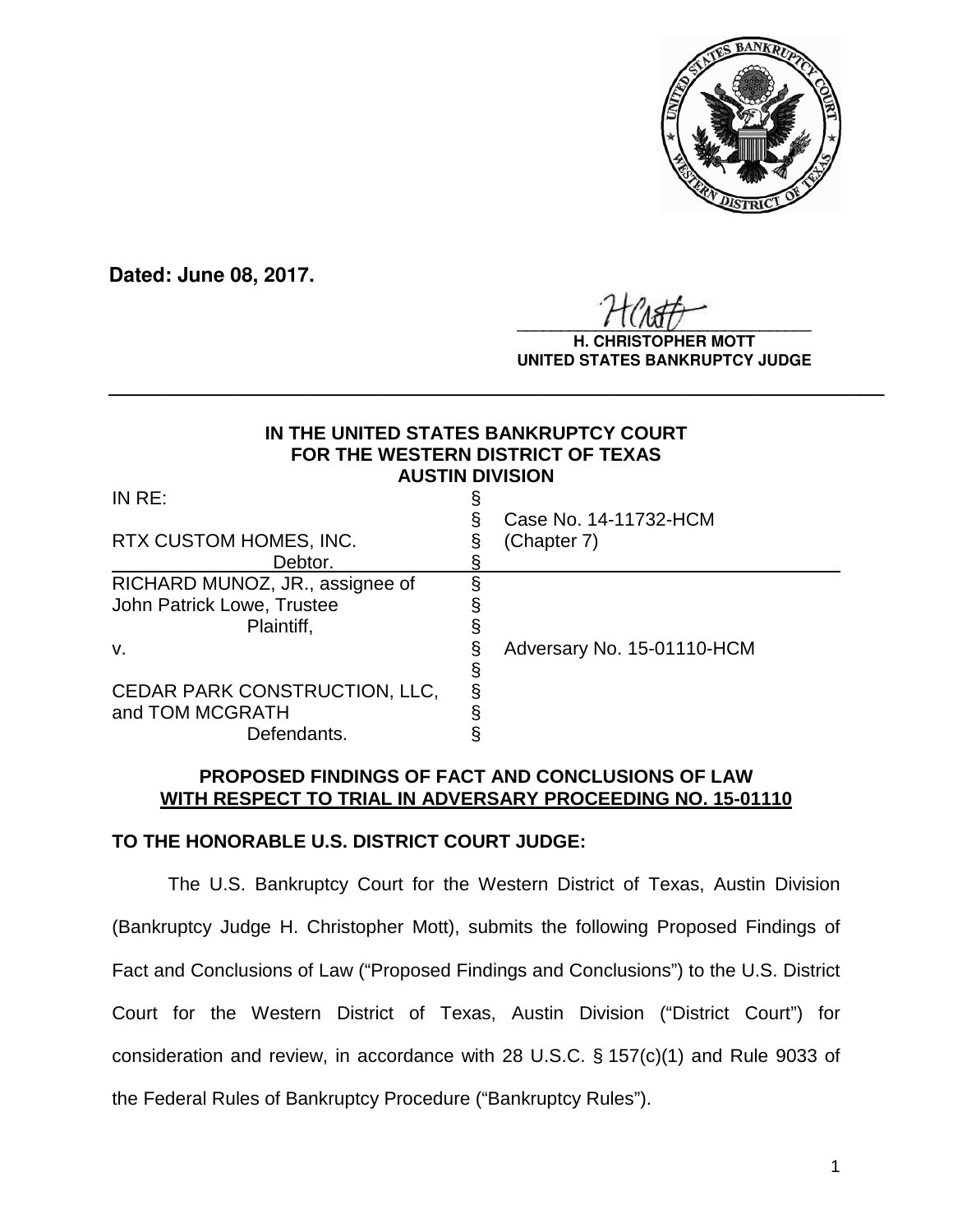# **TABLE OF CONTENTS**

| G. Considerations with respect to Proposed Findings and Conclusions  14 |  |
|-------------------------------------------------------------------------|--|
|                                                                         |  |
|                                                                         |  |
|                                                                         |  |
|                                                                         |  |
|                                                                         |  |
|                                                                         |  |
|                                                                         |  |
|                                                                         |  |
|                                                                         |  |
| L.                                                                      |  |
|                                                                         |  |
|                                                                         |  |
|                                                                         |  |
|                                                                         |  |
|                                                                         |  |
|                                                                         |  |
|                                                                         |  |
|                                                                         |  |
|                                                                         |  |
|                                                                         |  |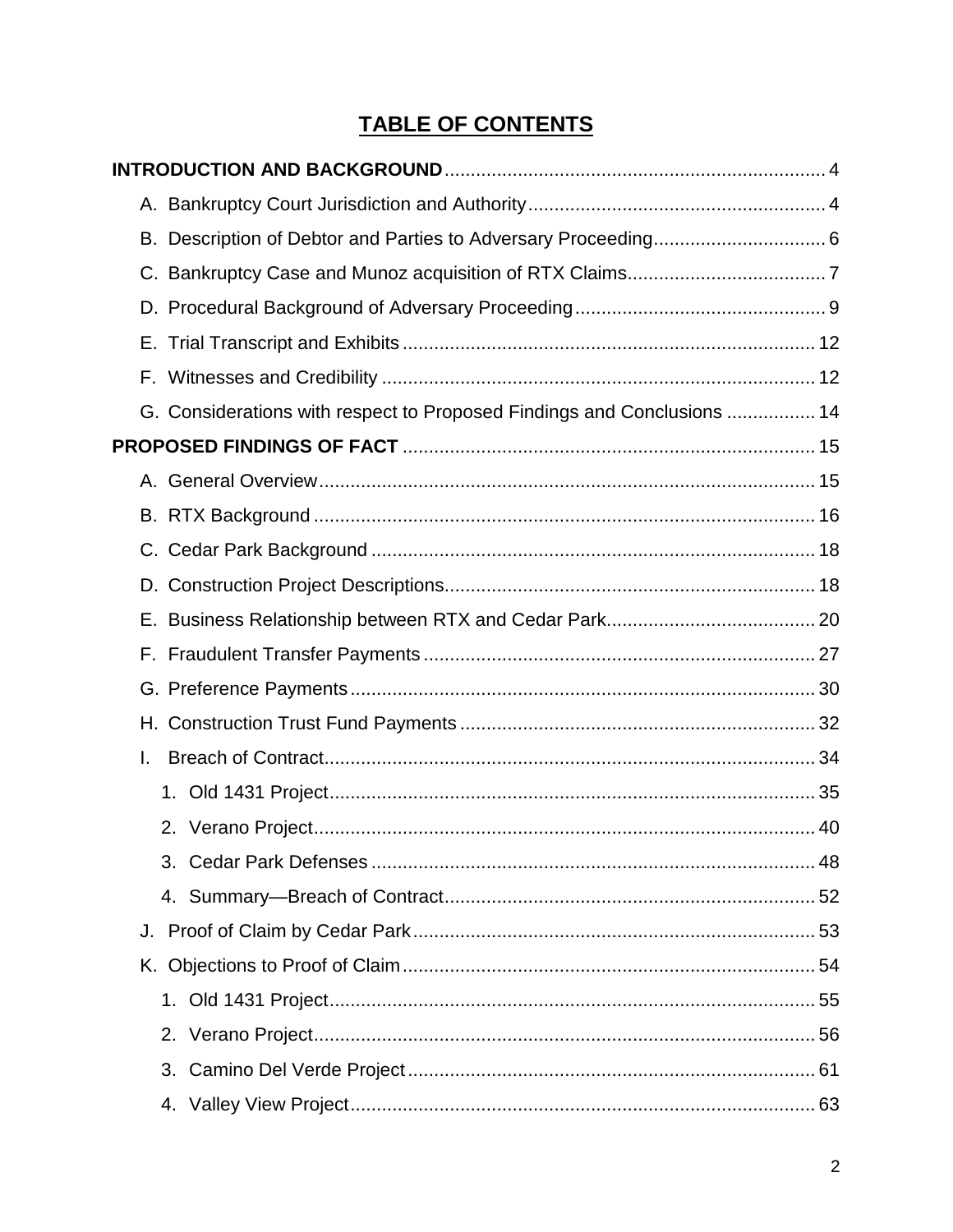| 3 <sub>1</sub>                                    |  |
|---------------------------------------------------|--|
|                                                   |  |
|                                                   |  |
|                                                   |  |
|                                                   |  |
|                                                   |  |
|                                                   |  |
|                                                   |  |
|                                                   |  |
|                                                   |  |
|                                                   |  |
|                                                   |  |
| <b>Exhibit A--Proposed Form of Final Judgment</b> |  |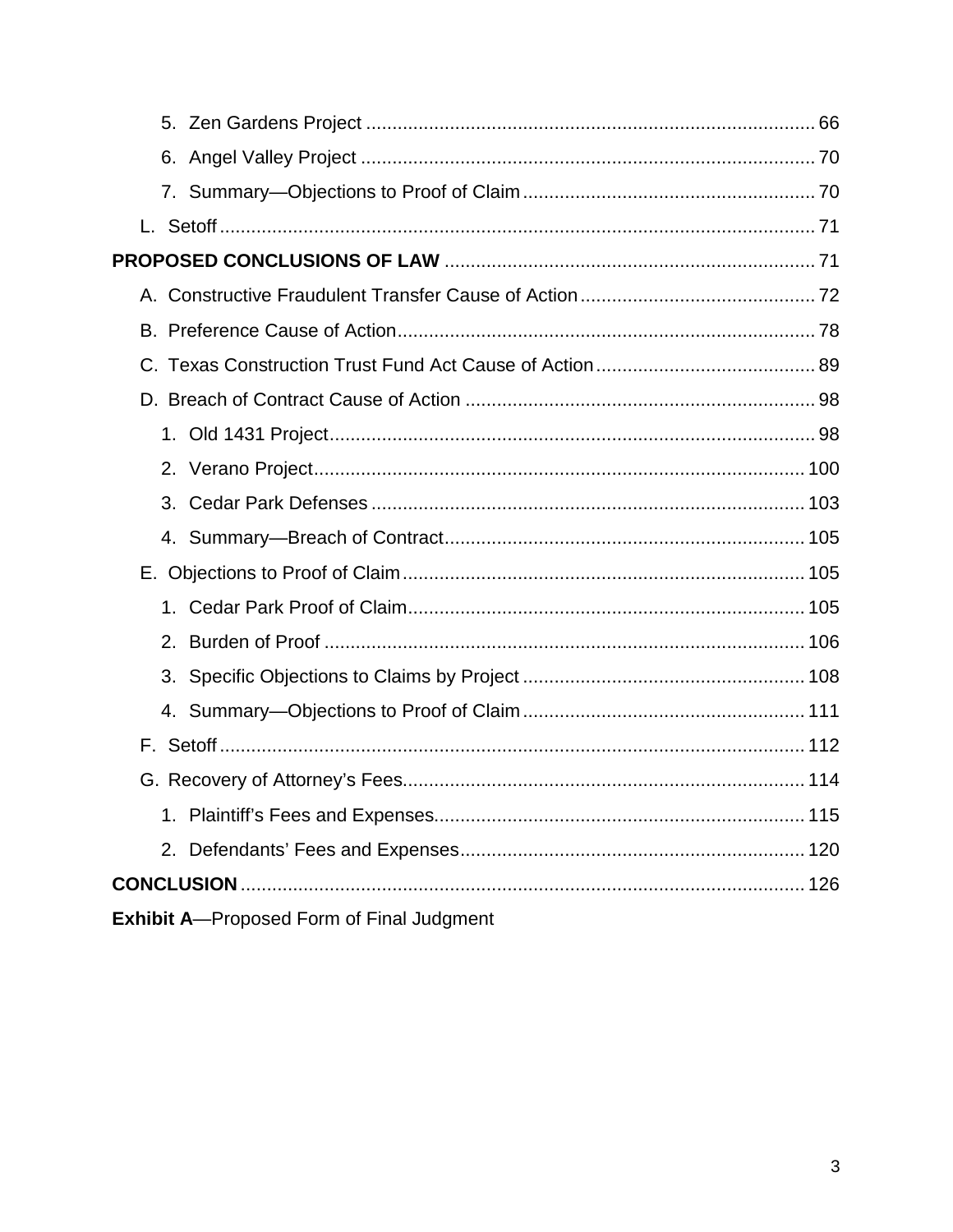## **I. INTRODUCTION AND BACKGROUND**

1. On December 28 and 29, 2016, this Court conducted a bench trial on the merits in this adversary proceeding no. 15-01110 ("Adversary Proceeding"). This Adversary Proceeding was filed in the Chapter 7 bankruptcy case of RTX Custom Homes, Inc., as debtor ("RTX"), main case no. 14-11732.

2. Appearing at the trial were Mr. Richard Munoz, Jr., as assignee ("Plaintiff"); Cedar Park Construction, LLC and Tom McGrath (collectively "Defendants"); and respective counsel for Plaintiff and Defendants.

## **A. Bankruptcy Court Jurisdiction and Authority**

3. This Court (a bankruptcy court) has statutory jurisdiction over the Adversary Proceeding under 28 U.S.C. § 1334(b). This Adversary Proceeding and this bankruptcy case has been referred to this Court by the District Court under 28 U.S.C. § 157(a)(1) and the Standing Order of Reference of Bankruptcy Cases and Proceedings entered in this District on October 4, 2013.

4. However, this Court does not have jurisdiction and authority to enter a final judgment on all of the claims in this Adversary Proceeding. In short, this is because only some of the claims are "core" proceedings under 28 U.S.C. § 157(b)(1).

5. On the one hand, Plaintiff's claims for recovery of fraudulent transfers and preferences under the Bankruptcy Code, and its objection to the proof of claim filed in this bankruptcy case, are all statutory "core" proceedings. 28 U.S.C. § 157(b)(2)(B), (F), (H). This Court has statutory jurisdiction to enter a final judgment on claims that are "core" proceedings under 28 U.S.C. § 157(b)(1).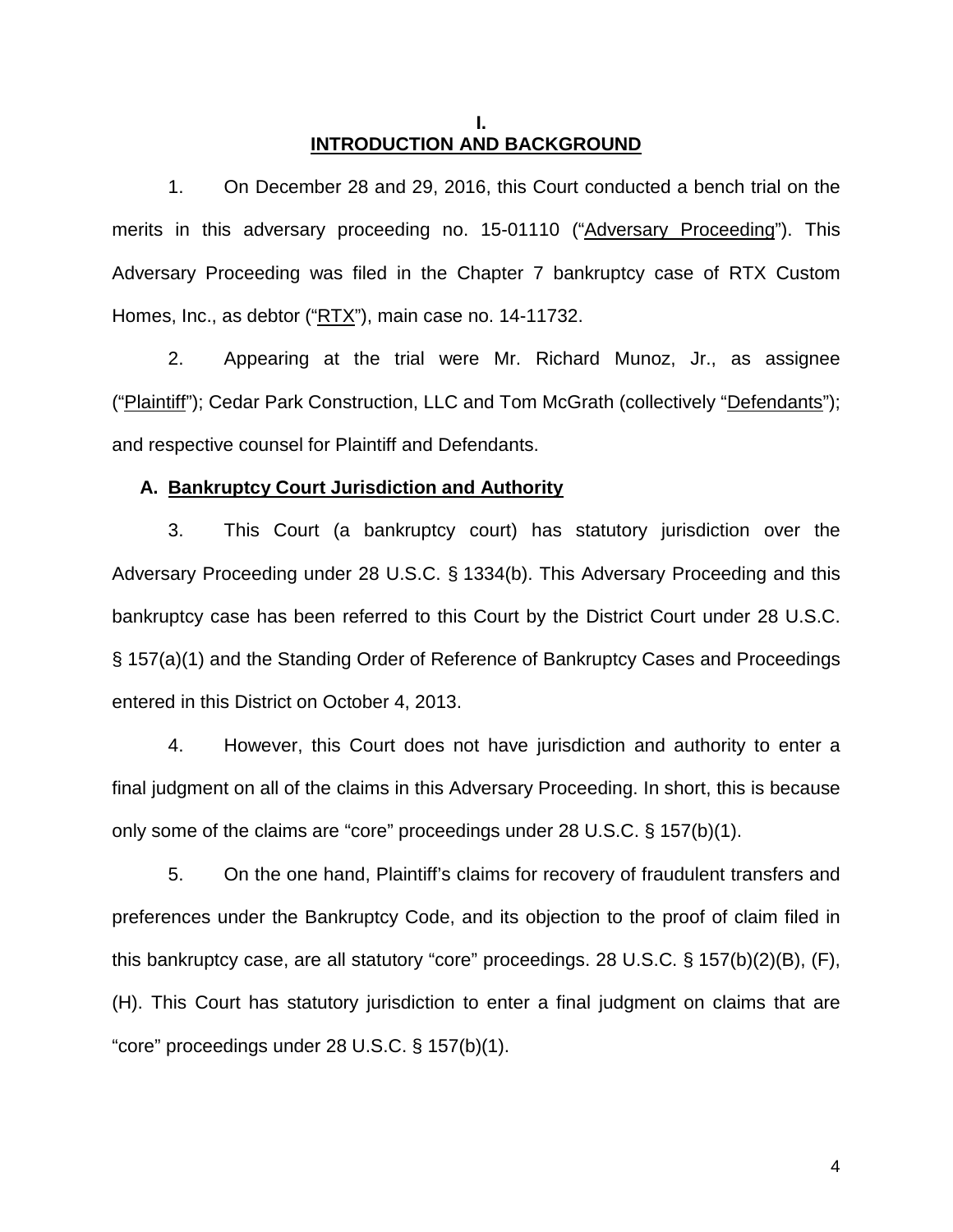6. On the other hand, some of Plaintiff's claims—such as claims under the Texas Construction Trust Fund Act, Texas Theft Liability Act, and breach of contract are based solely on state law. These state law claims are only "related to" this bankruptcy case under 28 U.S.C. § 157(c)(1). This Court has the statutory jurisdiction and authority to enter a final judgment in "related to" proceedings (often called "non-core" proceedings)—*only* with the consent of all parties under 28 U.S.C. § 157(c)(2).<sup>1</sup> Here, the Defendants expressly did not consent to entry of a final judgment by this Court. As a result, this Court only has jurisdiction and authority to submit proposed findings of fact and conclusions of law to the District Court for review on these "non-core" (related to) claims under 28 U.S.C. § 157(c)(1).

7. In sum, this Adversary Proceeding has a mix of claims—some claims are "core" proceedings and some claims are "non-core" (related to) proceedings. This Court has statutory jurisdiction to enter a final judgment only on the claims that are "core" proceedings. This Court does not have statutory jurisdiction and authority to enter a final judgment on the claims that are "non-core" (related to) proceedings, due to lack of party consent. This Court is required to submit proposed findings and conclusions to the District Court on the "non-core" (related to) claims.

8. Given the situation, this Court has chosen to submit *all* of its findings and conclusions in this Adversary Proceeding to the District Court for review and entry of a final judgment by the District Court under 28 U.S.C. § 157(c)(1) and Bankruptcy Rule 9033. This approach has been chosen by the Court for several reasons.

 $\overline{a}$ 

<sup>1</sup> *See also Wellness Int'l Network v. Sharif (In re Sharif)*, --U.S.--, 135 S. Ct. 1932, 1940, 1949 (2015) (recognizing that bankruptcy courts have constitutional authority to determine "non-core" claims with consent of the parties; if parties do not consent, bankruptcy court must submit proposed findings and conclusions to district court).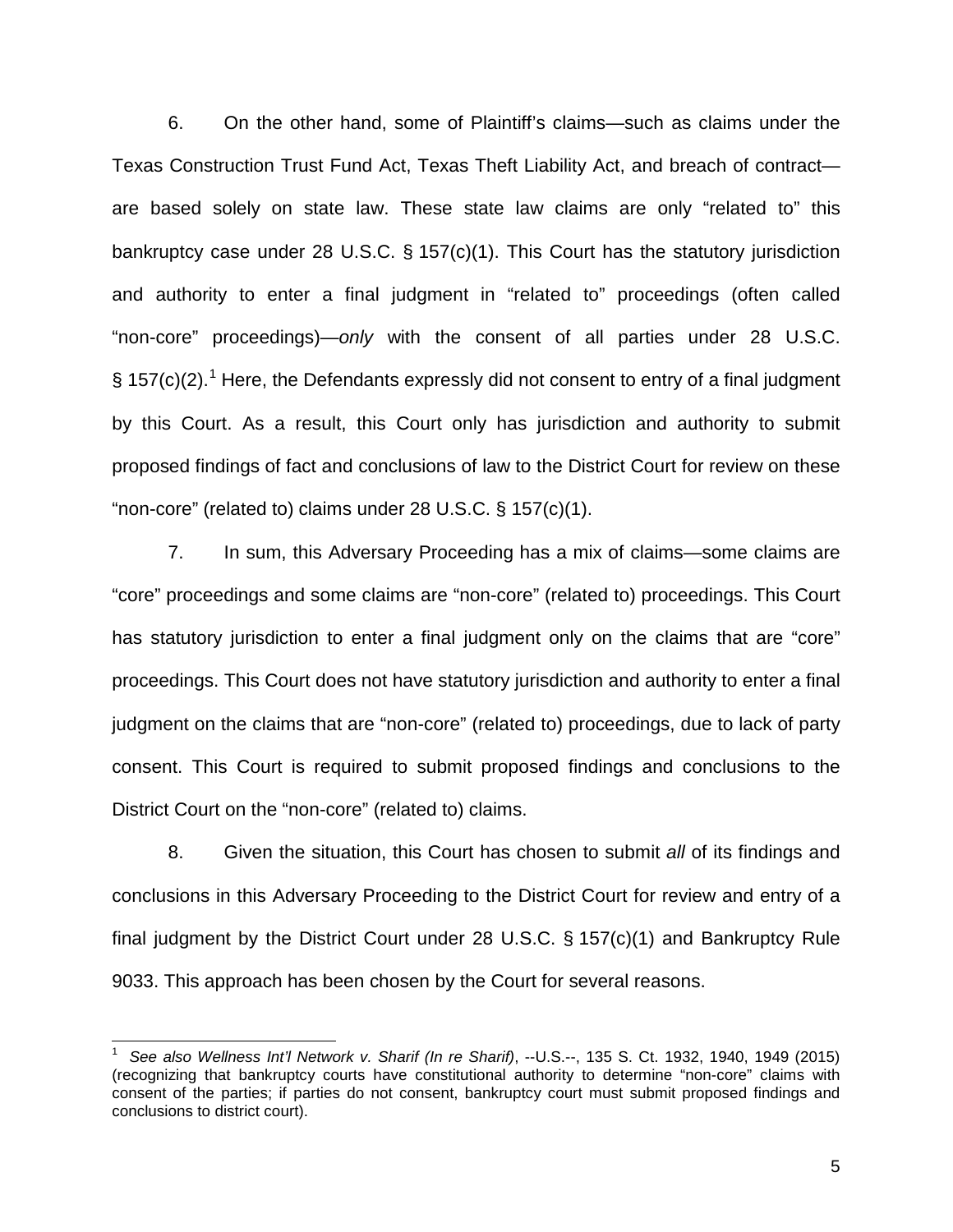9. First, the facts in this Adversary Proceeding are common and closely intertwined between the "core" claims and the "non-core" (related to) claims. Second, as set forth above, this Court does not have jurisdiction and authority to enter a final judgment on the "non-core" claims in this Adversary Proceeding. Third, as a procedural matter, this Court cannot enter a "final judgment" on less than all the claims in one adversary proceeding.

10. It is theoretically possible that this Court could sever the claims that are "core" proceedings into a separate adversary proceeding and enter a final judgment only on those "core" claims; and just submit proposed findings and conclusions on the "non-core" (related to) claims to the District Court. Severance, however, could lead to inconsistent judicial results, given the common facts coupled with a different standard of review by the District Court. Severance would also increase the cost to the parties. On balance, this Court believes the best approach in this particular Adversary Proceeding is to submit all of its findings and conclusions in this Adversary Proceeding to the District Court as proposed findings of fact and conclusions of law.

11. For these reasons, this Court is submitting the following Proposed Findings of Fact and Conclusions of Law on all claims and defenses in this Adversary Proceeding to the District Court for *de novo* review to the extent required, and entry of a final judgment by the District Court in accordance with 28 U.S.C. § 157(c)(1) and Bankruptcy Rule 9033.

## **B. Description of Debtor and Parties to Adversary Proceeding**

12. The debtor in this bankruptcy case is RTX Custom Homes, Inc. ("RTX"). RTX was a general contractor that built residential custom homes in Central Texas.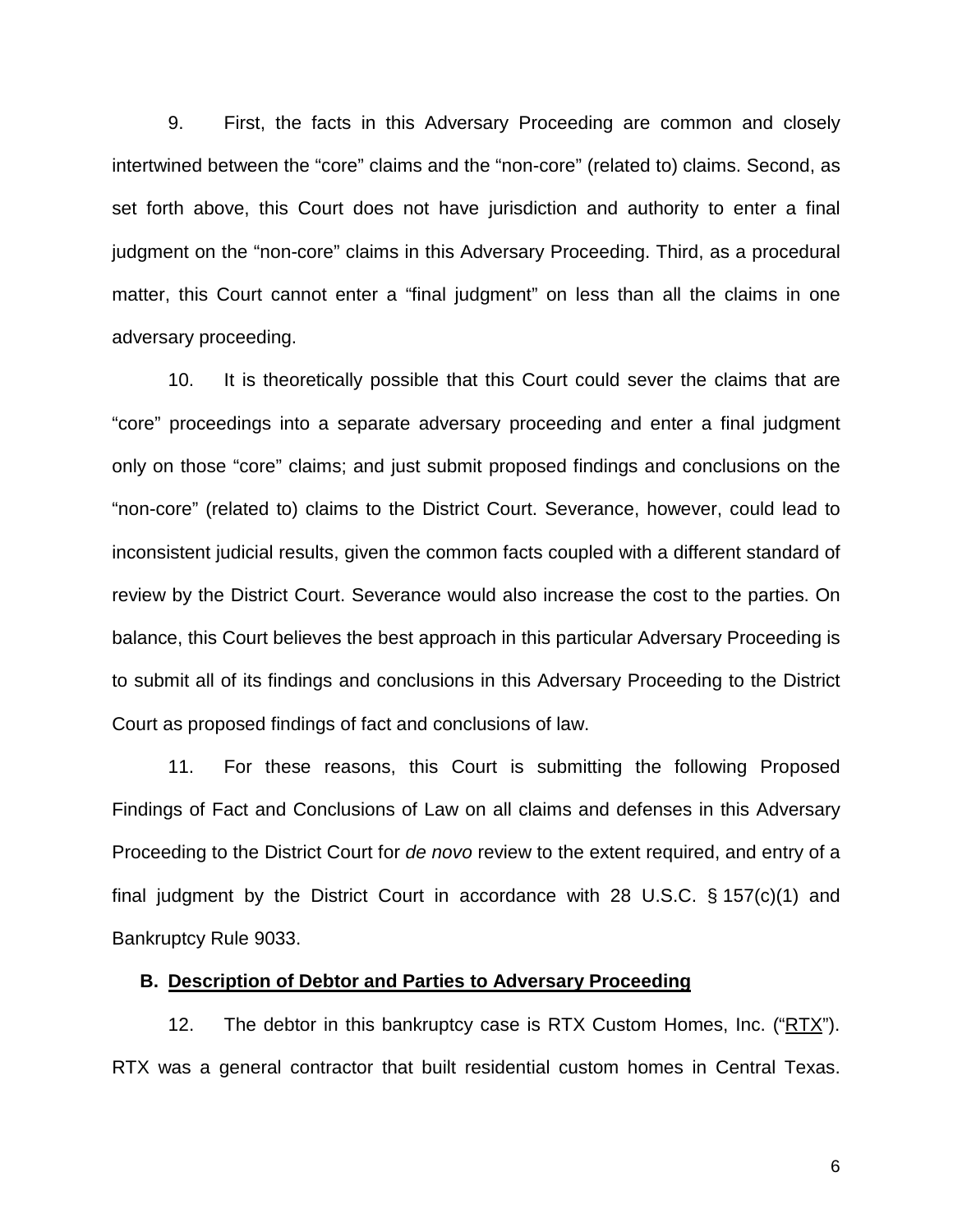RTX filed a voluntary bankruptcy petition under Chapter 7 (liquidation) with this Court on November 24, 2014. John Patrick Lowe was appointed as Chapter 7 Trustee ("Trustee") for the RTX bankruptcy estate.

13. The Plaintiff in this Adversary Proceeding is Mr. Richard Munoz, Jr., as assignee of the Trustee ("Plaintiff"). As explained below, Mr. Richard Munoz Jr. ("Mr. Munoz") purchased all causes of action of RTX and the RTX bankruptcy estate against the Defendants from the Trustee. Mr. Munoz then filed this Adversary Proceeding as Plaintiff. In substance, the claims brought by Plaintiff in this Adversary Proceeding are claims that RTX and the RTX bankruptcy estate had against the Defendants. Mr. Munoz is the principal and owner of RTX.

14. One Defendant in this Adversary Proceeding is Cedar Park Construction, LLC ("Cedar Park").<sup>2</sup> Cedar Park acted as subcontractor for RTX on certain residential construction projects.

15. The other Defendant in this Adversary Proceeding is Mr. Tom McGrath ("Mr. McGrath"). Mr. McGrath is the managing member and principal of Cedar Park, a co-Defendant.

## **C. Bankruptcy Case and Munoz acquisition of RTX Claims**

16. RTX, as debtor, filed Chapter 7 bankruptcy in this Court on November 24, 2014. Mr. Munoz, as President of RTX, signed the bankruptcy petition. The Trustee was appointed for the RTX bankruptcy estate. Cedar Park, as a creditor, then filed a Proof of Claim in the RTX bankruptcy case in the amount of \$90,008 [Claim No. 12-1] ("Proof of Claim").

 2 Cedar Park was sometimes referred to as "CPC" at trial and in pleadings filed by the parties.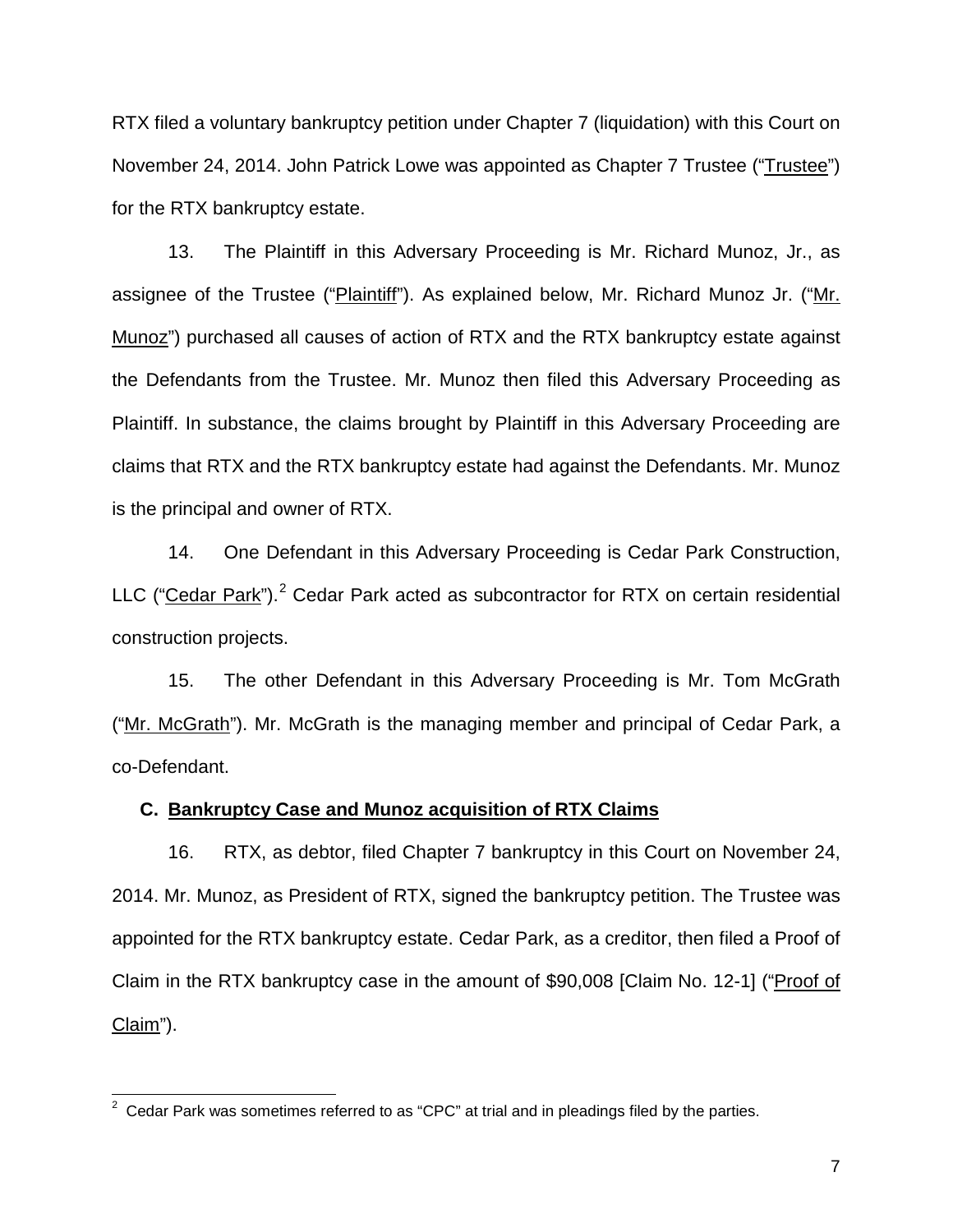17. On June 30, 2015, the Trustee filed a Motion to Compromise with Cedar Park and Mr. McGrath in the RTX bankruptcy case ("Settlement Motion"). The Settlement Motion requested that the Court approve a proposed settlement whereby the Trustee would waive all of RTX's claims and causes of action against Cedar Park and Mr. McGrath, and Cedar Park would waive and release its Proof of Claim filed against the RTX bankruptcy estate.

18. Mr. Munoz filed an objection to the Settlement Motion. Through the objection, Mr. Munoz offered to pay cash to the Trustee for the claims of RTX that were proposed to be released against Cedar Park and Mr. McGrath. On September 9, 2015, the Court conducted a hearing on the Settlement Motion and the objection thereto by Mr. Munoz. The Court did not approve the Settlement Motion as proposed; instead, the Court conducted an auction between Mr. McGrath and Mr. Munoz for the claims held by the RTX bankruptcy estate. After the auction, the Court approved the sale to Mr. Munoz (the highest bidder). All of the RTX bankruptcy estate's claims and causes of action against Cedar Park and Mr. McGrath were sold to Mr. Munoz for the cash sum of \$25,000 paid to the RTX estate and reduction in the proofs of claim filed by Mr. Munoz against the RTX estate. The Trustee then executed an assignment of RTX's claims to Mr. Munoz.

19. As a result, Mr. Munoz is now the owner of any claims that were held by RTX and the RTX bankruptcy estate against Cedar Park and Mr. McGrath. Mr. Munoz, as assignee (Plaintiff), then filed this Adversary Proceeding against Cedar Park and Mr. McGrath (as Defendants).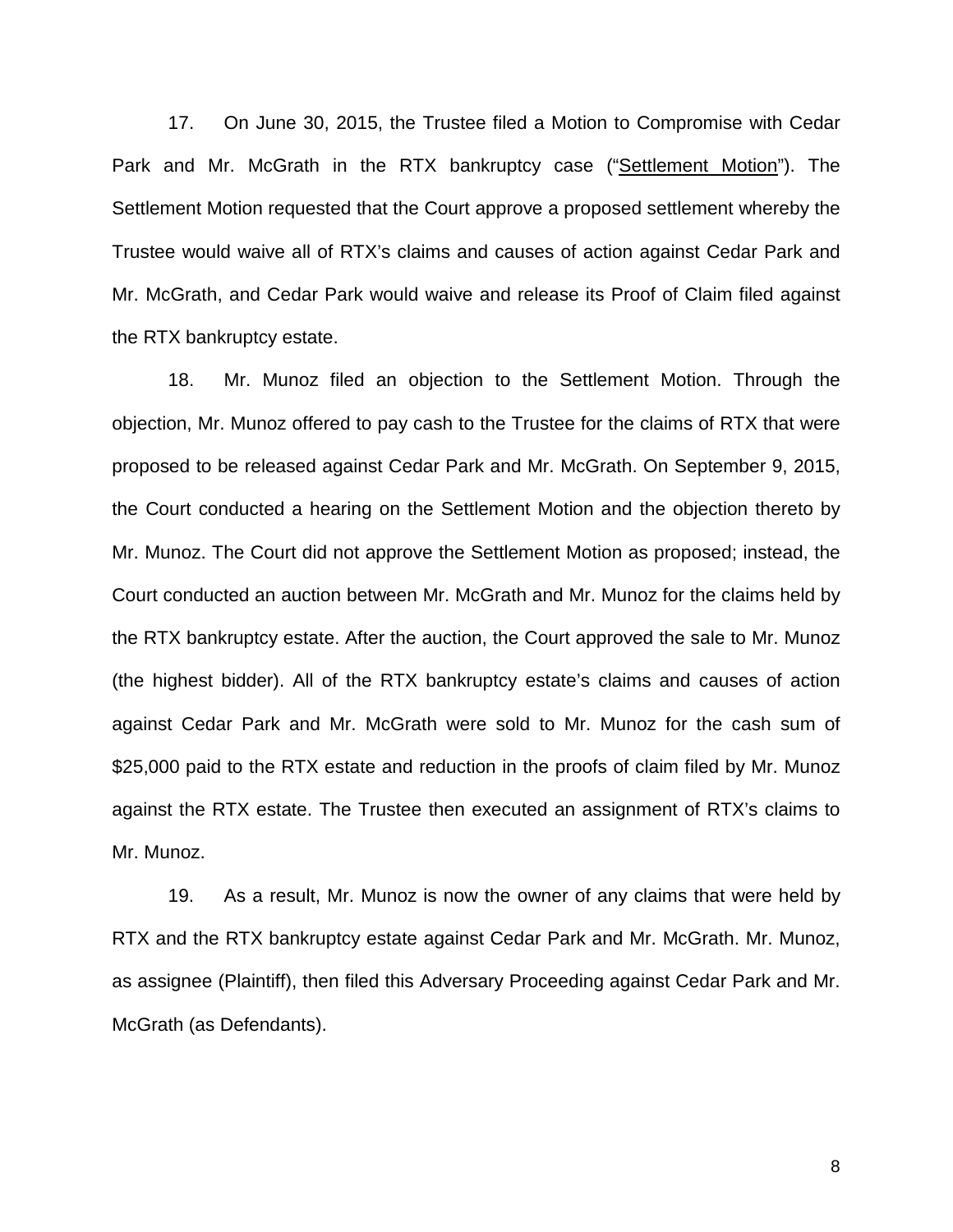## **D. Procedural Background of Adversary Proceeding**

20. On October 27, 2015, Mr. Munoz, as assignee of the Trustee for the RTX bankruptcy estate and Plaintiff, initiated this Adversary Proceeding by filing a Complaint to Avoid and Recover Transfers and Objection to Claim ("Complaint"). (dkt# 1).<sup>3</sup> The Complaint was filed against Cedar Park and Mr. McGrath as Defendants (collectively "Defendants").

21. The Complaint sets forth six causes of action, summarized as follows. First, Plaintiff seeks to recover certain payments made by RTX to Cedar Park on two construction projects as "constructive fraudulent transfers" under the Bankruptcy Code. Second, Plaintiff seeks to recover certain payments made by RTX to Cedar Park on various projects as "preferences" under the Bankruptcy Code. Third, Plaintiff seeks recovery from Cedar Park and Mr. McGrath under the Texas Construction Trust Fund statute (Texas Property Code, Chapter 162) for misapplication of construction trust funds on two projects. Fourth, Plaintiff seeks recovery for breach of contract between RTX and Cedar Park on two projects. Fifth, Plaintiff objected to the Proof of Claim filed by Cedar Park in this bankruptcy case based on several construction projects. Finally, Plaintiff sought recovery from Cedar Park and Mr. McGrath under the Texas Theft Liability Act for unlawful appropriation of property belonging to RTX.<sup>4</sup> Plaintiff also specifically requested recovery of attorneys' fees from Cedar Park under the breach of contract action in the Complaint.

 $\overline{a}$ 

 $3$  The reference to "dkt#" means the docket number maintained in CM/ECF by the Clerk of the Bankruptcy Court.

 $^4$  Plaintiff did not pursue a claim under the Texas Theft Liability Act at trial. (PTO, p. 1, dkt# 38).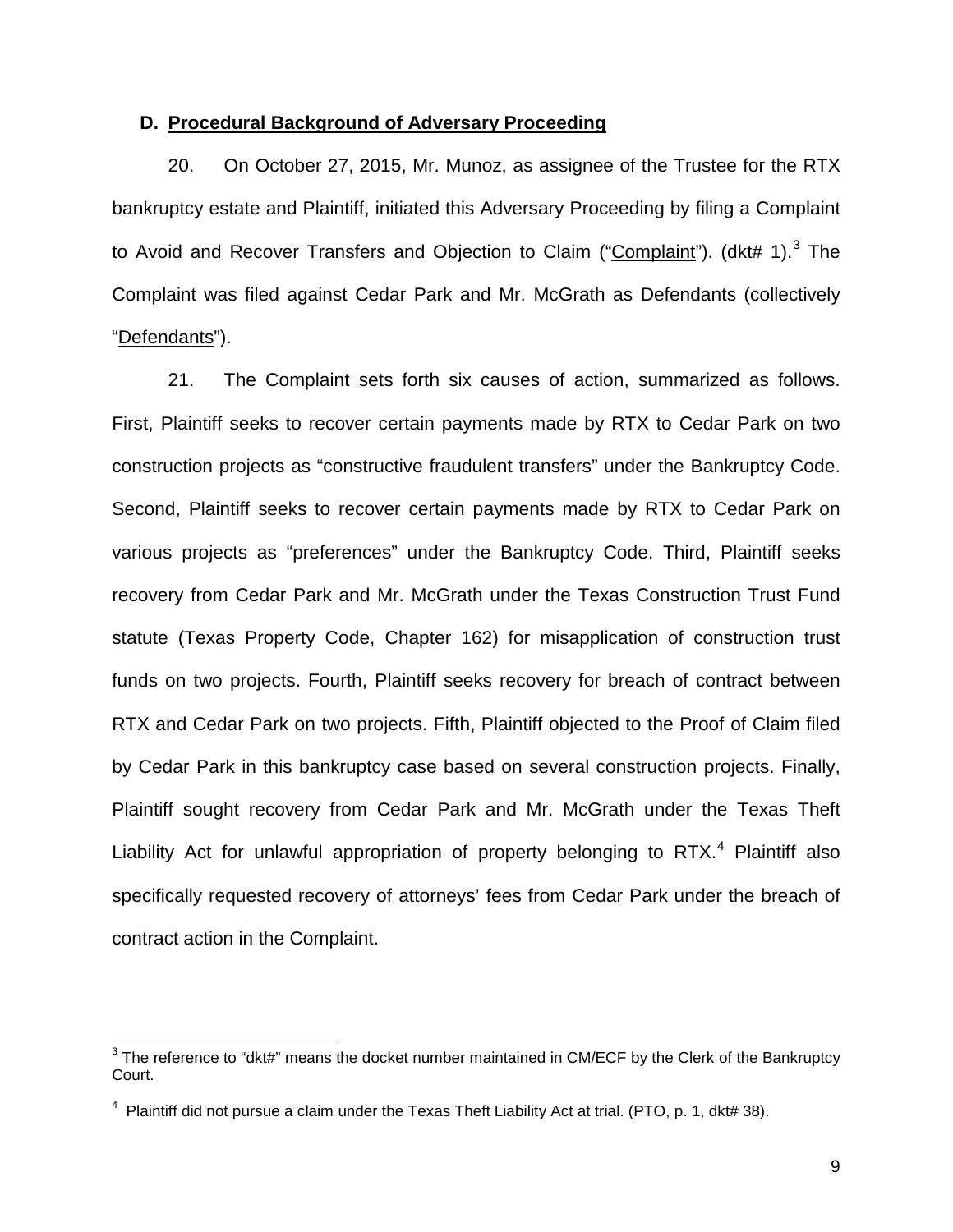22. On December 4, 2015, Defendants filed their Original Answer to the Complaint ("Answer"). (dkt# 5). In general, through the Answer, Defendants admitted and denied various allegations in the Complaint and set forth certain affirmative defenses. Defendants did not request recovery of their attorneys' fees in their Answer. (dkt# 5).

23. On December 6, 2015, the Court entered a Scheduling Order in this Adversary Proceeding. (dkt# 6). Among other matters, the Scheduling Order set deadlines for completion of discovery, filing of dispositive motions, amendment of pleadings, and set a docket call for trial. At the joint request of the parties, the Court extended certain deadlines in the Scheduling Order on several occasions. (dkt# 12, 15, 18, 23).

24. On October 25, 2016, Plaintiff filed a Motion for Partial Summary Judgment seeking summary judgment on its constructive fraudulent transfer cause of action. (dkt# 19, 20). Defendants filed a Response opposing such Motion. (dkt# 24). On November 21, 2016, the Court entered an Order denying the Motion for Partial Summary Judgment. The Court denied summary judgment due to Plaintiff's failure to prove that RTX was "insolvent," which is a necessary element of a constructive fraudulent transfer cause of action. (dkt# 26).

25. On December 19, 2016, Plaintiff filed a Motion to Compel Production of Documents requesting that the Court order Defendants to produce unredacted bank statements for Cedar Park for the period of March through November 2014. Plaintiff's counsel acknowledged that he should have caught the issue at an earlier date, but argued that the burden to Defendants would be relatively light since Cedar Park had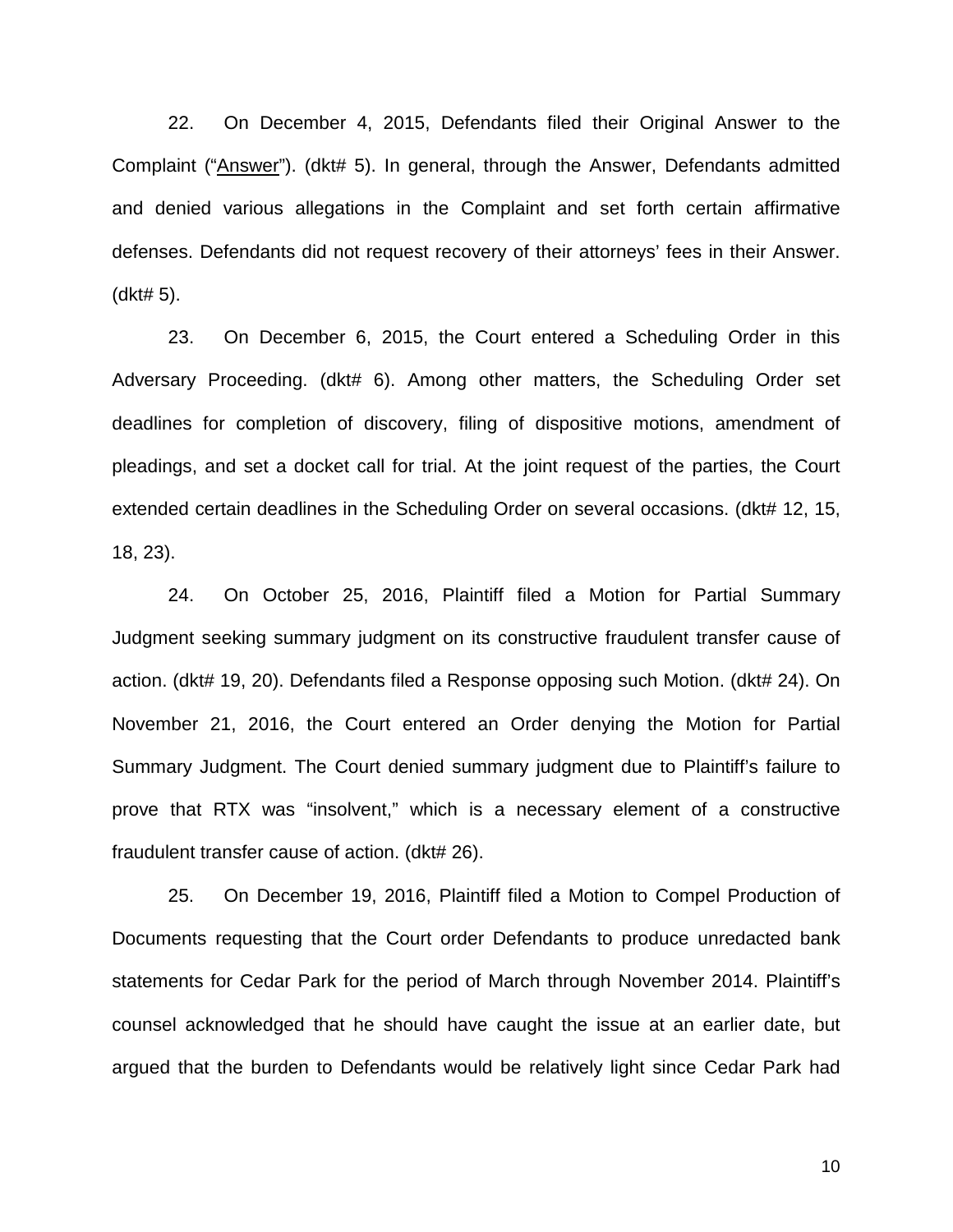already produced the same bank statements in redacted form. On December 21, 2016, the Court entered an Order Denying Motion to Compel Production of Documents. (dkt# 39). In short, the Court denied the Motion to Compel since it was filed on the eve of trial, well after the discovery deadline, and months after the redacted documents were produced by Defendants to Plaintiff.

26. The Court set the trial for December 28 and 29, 2016. (dkt# 23, 27). On December 20, 2016, Plaintiff and Defendants filed their Joint Pretrial Order with the Court ("PTO"). (dkt# 38). The PTO set forth certain agreed facts, disputed facts, and disputed legal issues.

27. Trial on the merits was conducted on December 28 and 29, 2016. (Trial Transcripts, dkt# 50, 51). After completion of trial, the Court entered an Order Requiring Post-Trial Submissions ("Post-Trial Order"). (dkt# 47). In sum, through the Post-Trial Order, the parties were required to separately submit Proposed Findings of Fact and Conclusions of Law with detailed references to the record and legal citations. The Post-Trial Order also required the parties to file detailed fee motions if either party was seeking an award of attorney's fees and expenses in this Adversary Proceeding.

28. On February 7, 2017, Plaintiff filed his Proposed Findings of Fact and Conclusions of Law with the Court ("Plaintiff's Proposed Findings"). (dkt# 57). On the same date, Defendants also filed their Proposed Findings of Fact and Conclusions of Law with the Court ("Defendants' Proposed Findings"). (dkt# 58).

29. On February 15, 2017, Defendant Cedar Park filed a Notice of Reduction in Claim, whereby Cedar Park stipulated to the voluntary reduction of its Proof of Claim by certain amounts. (dkt# 77, main case no. 14-11732).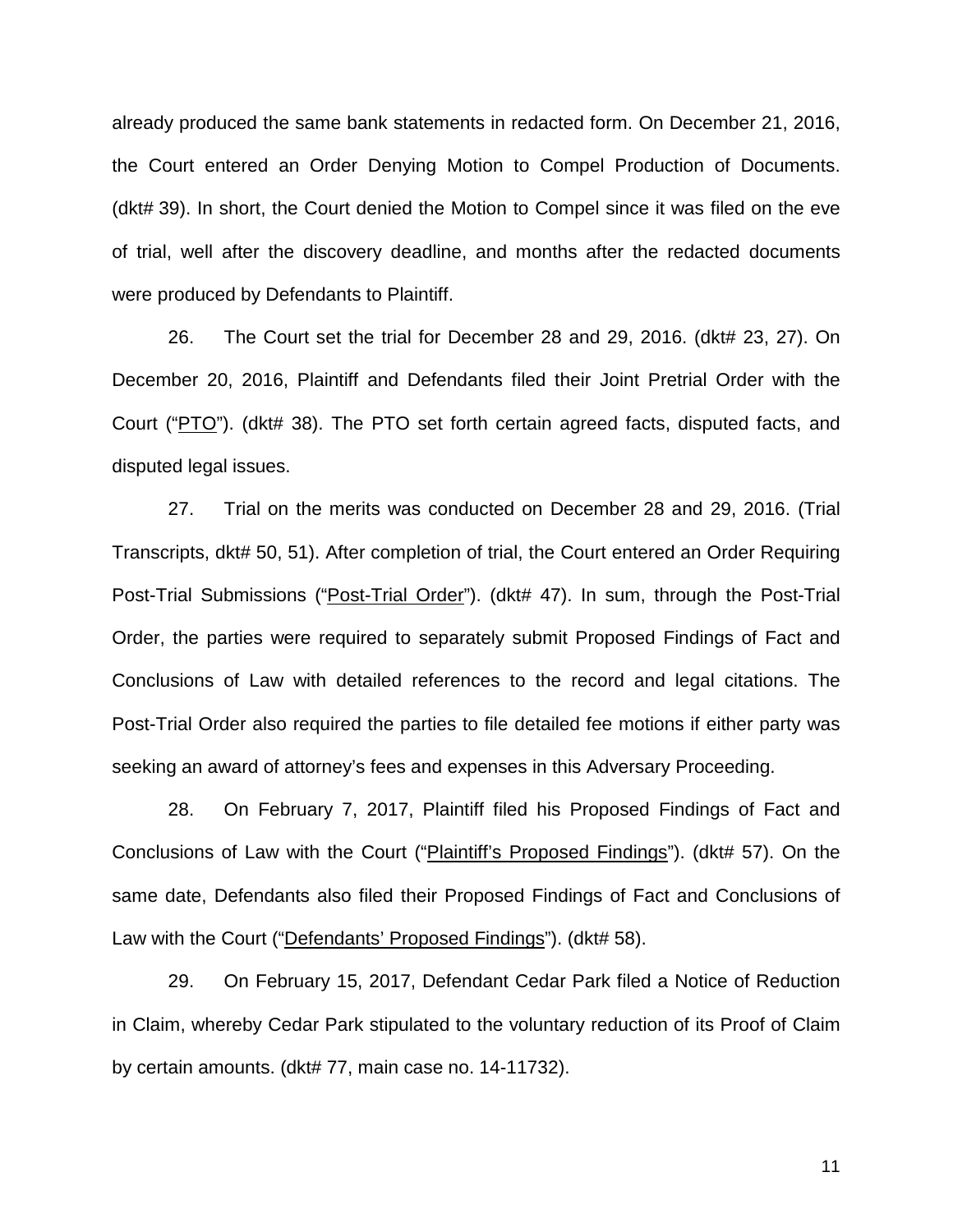30. On February 15, 2017, Plaintiff filed a Motion for Allowance of Attorneys' Fees with the Court ("Plaintiff's Fee Motion"). (dkt# 62). On February 24, 2017, Defendants filed their Objection to Plaintiff's Fee Motion. (dkt# 65).

31. On February 17, 2017, Defendants filed their Application for Recovery of Attorneys' Fees and Costs ("Defendants' Fee Motion"). (dkt# 63). On February 24, 2017, Plaintiff filed a Response to Defendants' Fee Motion. (dkt# 64). On March 2, 2017, Defendants filed a Limited Reply to such Response. (dkt# 66).

#### **E. Trial Transcript and Exhibits**

32. The Court conducted a bench trial in this Adversary Proceeding on December 28 and 29, 2016. Written transcripts of the trial have been prepared. (dkt# 50, 51). References to the trial transcripts are made in the following manner: "Tr., [date], [page number], [line number] (if applicable)."

33. At the commencement of and during trial, the Court admitted certain exhibits into evidence. References to trial exhibits are made in the following manner: Plaintiff's exhibits are referred to as "PX-[number]," and Defendants' exhibits are referred to as "DX-[number]." In sum, Plaintiff's exhibits PX-3 through PX-24, PX-26 through PX-28, and PX-30 were admitted. In sum, Defendants' exhibits DX-1 through DX-19 were admitted. Some exhibits were admitted for a limited purpose, such as for demonstrative purposes or judicial notice purposes.

#### **F. Witnesses and Credibility**

34. During trial, the following three witnesses testified:

(1) Mr. Richard Munoz, Jr. ("Mr. Munoz"). Mr. Munoz is the Plaintiff and principal of RTX. Mr. Munoz was a primary witness at trial. Significant personal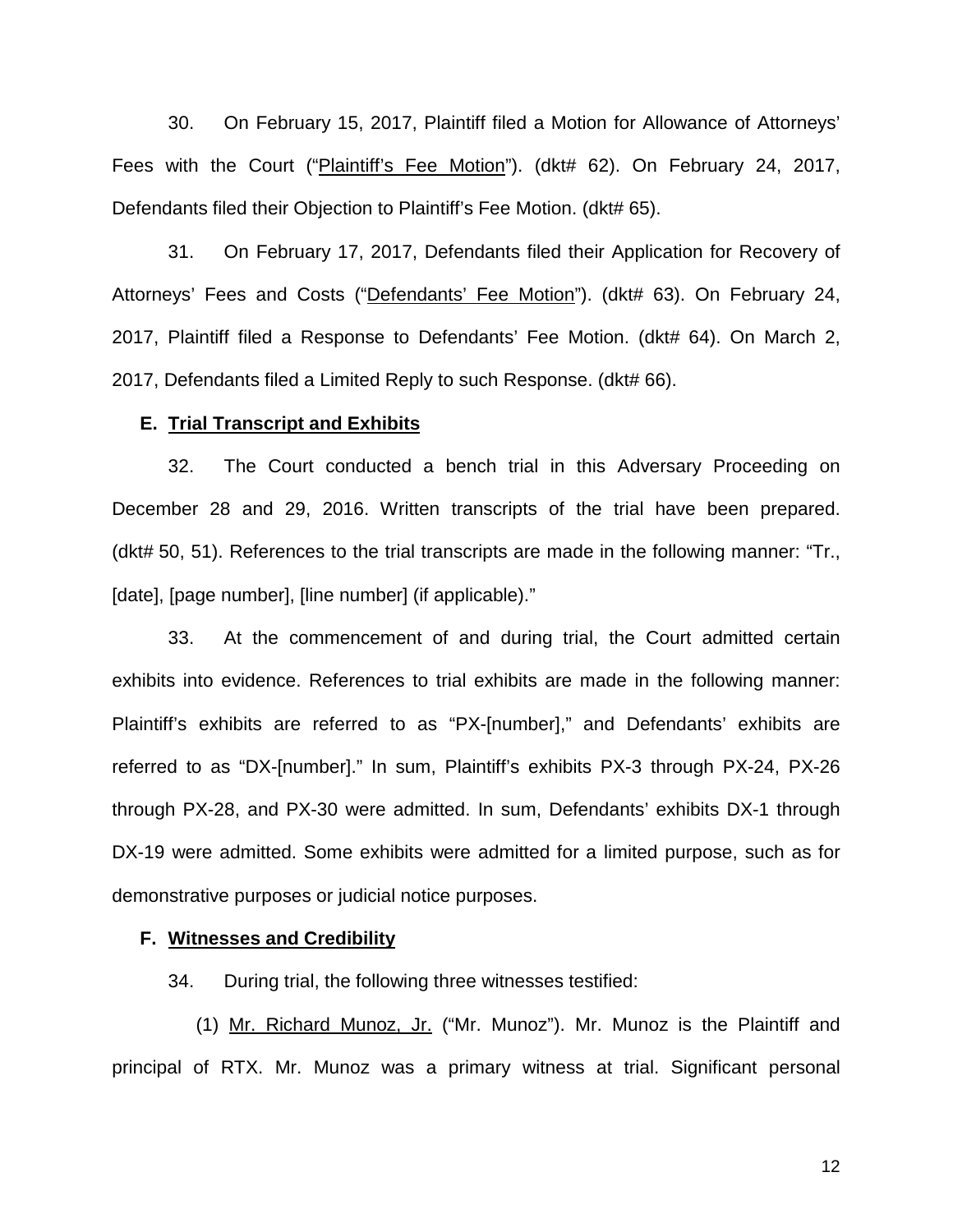animosity remains between Mr. Munoz (Plaintiff) and Mr. McGrath (a Defendant), which colored the testimony of both witnesses at trial. Mr. Munoz came across as an intelligent, thoughtful, and (for the most part) credible witness. However, Mr. Munoz exceeded the boundaries of both his knowledge and his experience to cast blame on Mr. McGrath and Cedar Park for poor workmanship and other "laundry list" defects on several construction projects. In this area, Mr. Munoz's testimony often consisted of conclusory and unsupported statements. As a result, the Court gives very little weight to this part of Mr. Munoz's testimony.

(2) Mr. Tom McGrath ("Mr. McGrath"). Mr. McGrath is a Defendant and the principal of Cedar Park, the other Defendant. Mr. McGrath was a primary witness at trial. Mr. McGrath stepped into an inherently difficult situation when his company (Cedar Park) took over to try and complete construction projects started by RTX's predecessor (Terry Ford Custom Homes). From his testimony, it is apparent that Mr. McGrath is very knowledgeable and experienced in all phases of residential construction, including the materials and labor required to actually get a job done. However, much of Mr. McGrath's testimony lacked credibility and was inconsistent with respect to important details of the events and transactions in dispute. The recordkeeping by his company (Cedar Park) with regard to the projects was sometimes incomplete or inaccurate. At trial, Mr. McGrath often evaded answers, claimed he did not remember when convenient to do so, and provided testimony that was sometimes contradictory. As a result, the Court gives limited probative weight to much of Mr. McGrath's testimony.

(3) Mr. Bradley Swearingen ("Mr. Swearingen"). Mr. Swearingen was a non-party witness. Mr. Swearingen is a partner in Rio96 Property Group ("Rio96"). Rio96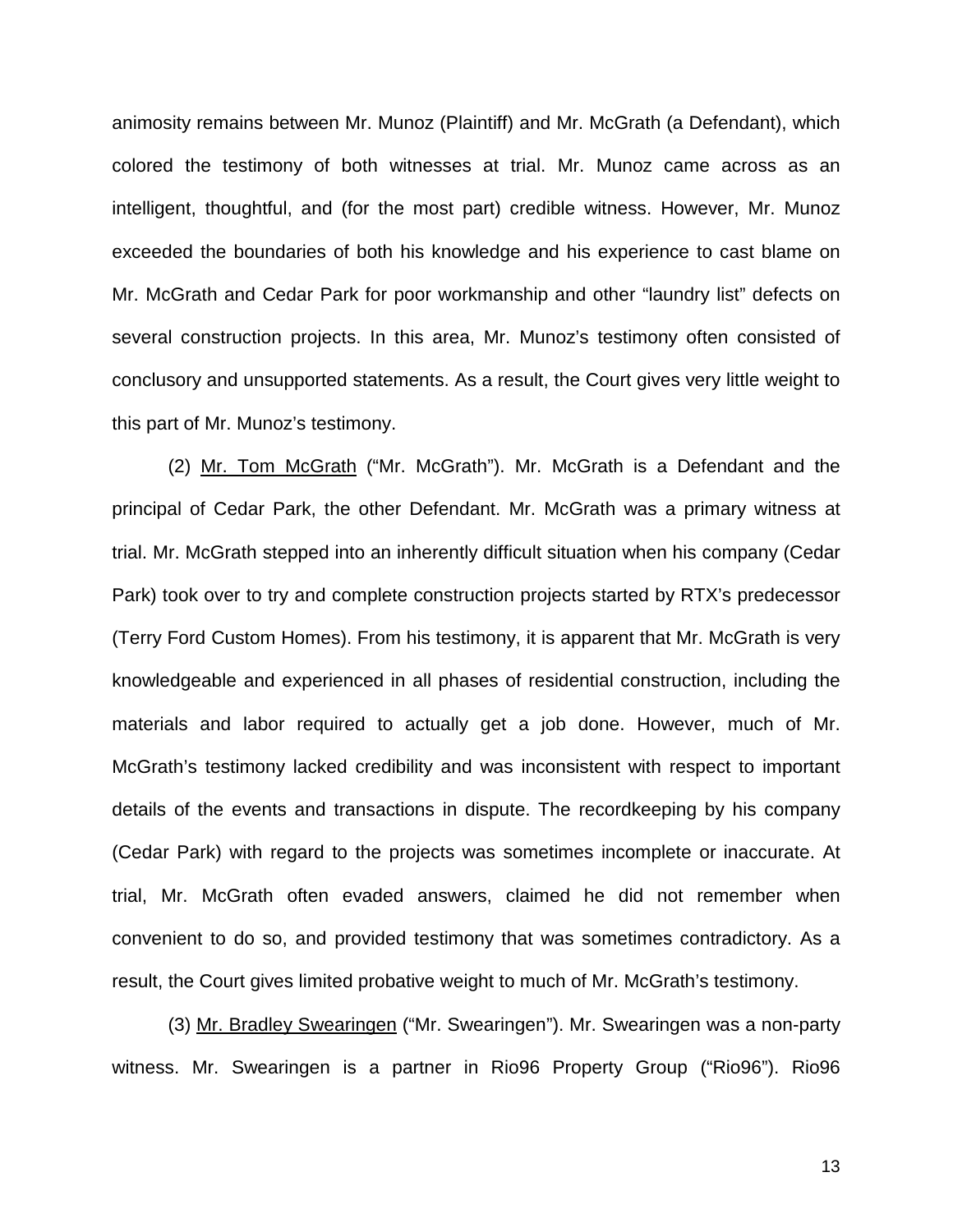contracted with RTX and its predecessor to build a home called the "Verano Project." Mr. Munoz (Plaintiff) was a partner with Mr. Swearingen in Rio96. Mr. Munoz (Plaintiff) provided information to Mr. Swearingen so that Mr. Swearingen could file a claim against RTX's estate on behalf of Rio96 that cast blame on Cedar Park for problems with the Verano Project. At trial, Mr. Swearingen was an intelligent, candid, and credible witness. However, given Mr. Swearingen's connection with Mr. Munoz (Plaintiff), his lack of construction experience, and his lack of knowledge about Cedar Park's actual work on the Verano Project, the Court gives limited probative value to the substance of some of Mr. Swearingen's testimony.

## **G. Considerations with respect to Proposed Findings and Conclusions**

35. The following constitutes the Court's proposed Findings of Fact and Conclusions of Law regarding the trial in the Adversary Proceeding. In reaching its findings and conclusions, the Court has considered and weighed the testimony, demeanor and credibility of all witnesses, all admitted exhibits*,* the record, and the pleadings and briefs filed by the parties—regardless of whether specifically referred to in these proposed Findings of Fact and Conclusions of Law. To the extent deemed necessary, the Court has also conducted its own independent legal research.

36. If any proposed Finding of Fact is construed to be a proposed Conclusion of Law, they are hereby adopted as such by the Court. If any proposed Conclusion of Law is construed to be a proposed Finding of Fact, they are hereby adopted as such by the Court.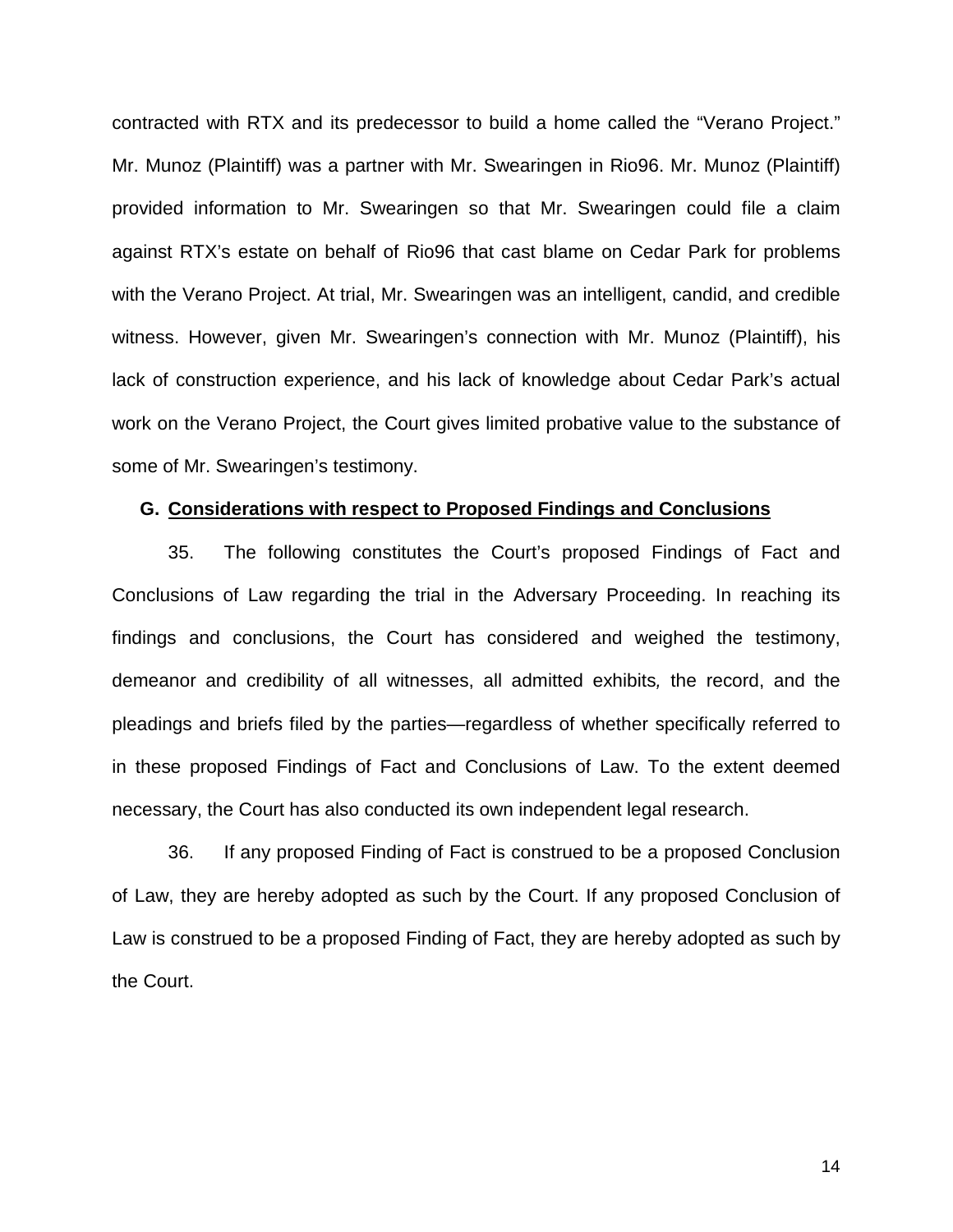37. The Court has intentionally omitted pennies/cents<sup>5</sup> in the dollar figures used in these proposed Findings of Fact and Conclusions of Law.

## **II. PROPOSED FINDINGS OF FACT**

38. Following are the Court's proposed Findings of Fact organized by topics and claims.

## **A. General Overview**

39. This Adversary Proceeding involves a short, failed business relationship between two residential construction companies (RTX and Cedar Park) and their respective principals (Mr. Munoz and Mr. McGrath). RTX (as contractor) hired Cedar Park (as subcontractor) to perform construction work on six residential projects. The relationship started out well; but rapidly fell apart.

40. Plaintiff (Mr. Munoz) contends that RTX funded construction draws as requested by Cedar Park until it began to appear that materials that Cedar Park was being paid for were not actually being purchased by Cedar Park. When Mr. Munoz of RTX questioned Mr. McGrath of Cedar Park about the materials, the relationship quickly soured, Cedar Park ceased work, and the relationship ultimately ended.

41. Mr. Munoz (of RTX) and Mr. McGrath (of Cedar Park) were unable to overcome their frustrations, which prevented an amicable resolution at the end of their business relationship. In turn, this led to protracted and expensive litigation. RTX quickly filed litigation in state court against Cedar Park and Mr. McGrath, and Cedar Park and Mr. McGrath made claims against RTX and Mr. Munoz.

 $\overline{a}$ 

 $5$  Sense, however, has not been intentionally omitted by the Court.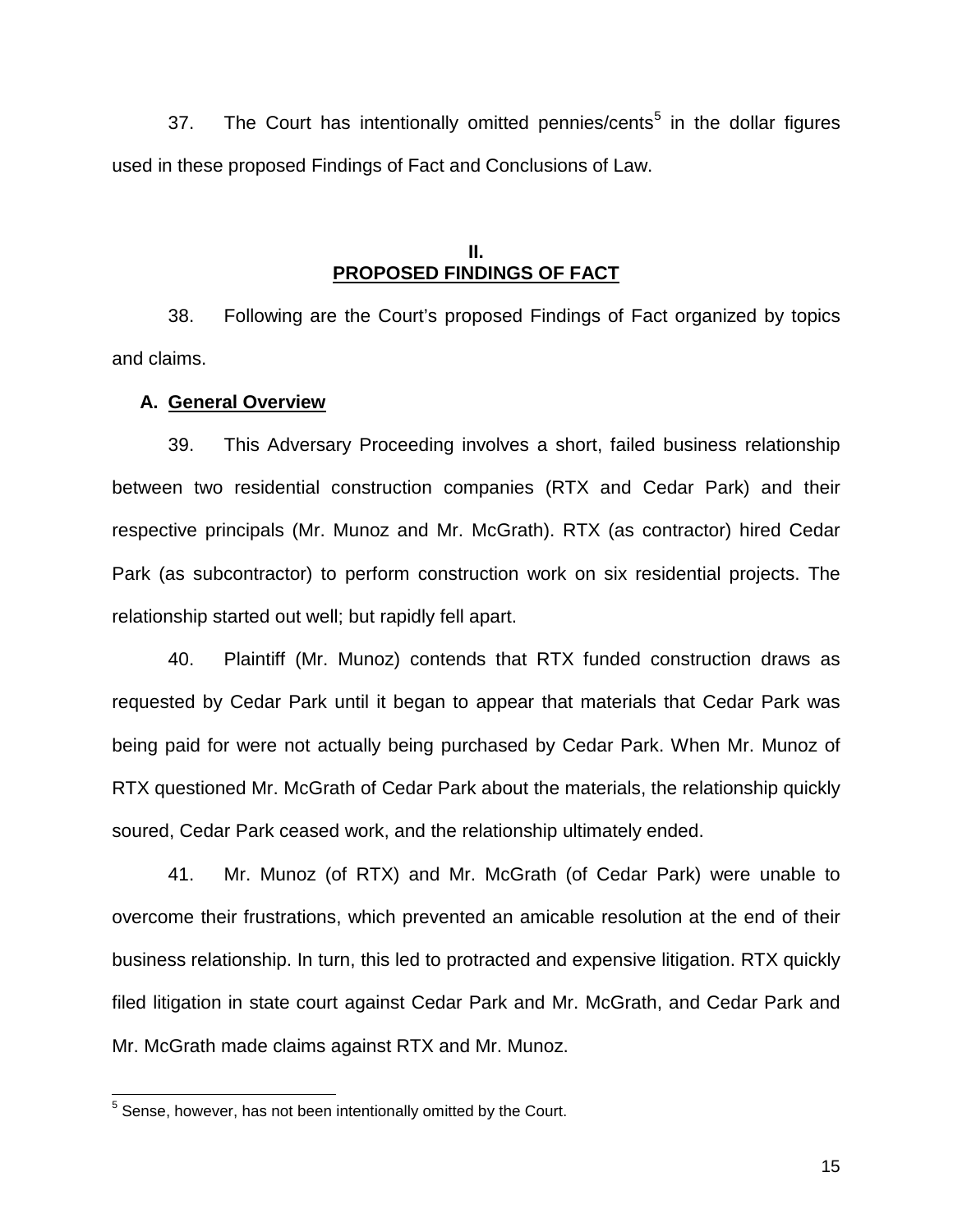42. The litigation escalated further when RTX filed Chapter 7 bankruptcy. Cedar Park filed a Proof of Claim against RTX for unpaid invoices of \$90,008 in the RTX bankruptcy case. (PX-3). Mr. Munoz then purchased RTX's claims against Cedar Park and Mr. McGrath from the bankruptcy Trustee, after a contested auction with Mr. McGrath. (PTO, p. 4, dkt# 38).

43. In this latest round, Mr. Munoz (as Plaintiff and owner of RTX's claims) filed the Adversary Proceeding against Cedar Park and Mr. McGrath (as Defendants). In general, Plaintiff seeks recovery of payments made by RTX to Cedar Park as "constructive fraudulent transfers" and "preferences" under the Bankruptcy Code. Plaintiff also seeks recovery for misapplication of construction trust funds under the Texas Construction Trust Fund Act. Finally, Plaintiff seeks recovery for breach of contract and objects to the Proof of Claim filed by Cedar Park in the RTX bankruptcy case.

44. Cedar Park worked on six construction projects for RTX. Only one of the six projects had a signed written contract. Many of the facts are convoluted and mired in conflicting and vague testimony.

#### **B. RTX Background**

45. RTX Custom Homes, Inc. (herein "RTX") was a general contractor that built residential homes in Central Texas. (PTO, p. 2, dkt# 38). Mr. Munoz was the owner and President of RTX when it filed bankruptcy.

46. RTX is the successor entity to "Terry Ford Custom Homes, Inc." Mr. Munoz had been developing real estate for many years. His neighbor, Mr. Terry Ford, was in the construction and remodeling business. Mr. Munoz and Mr. Ford then joined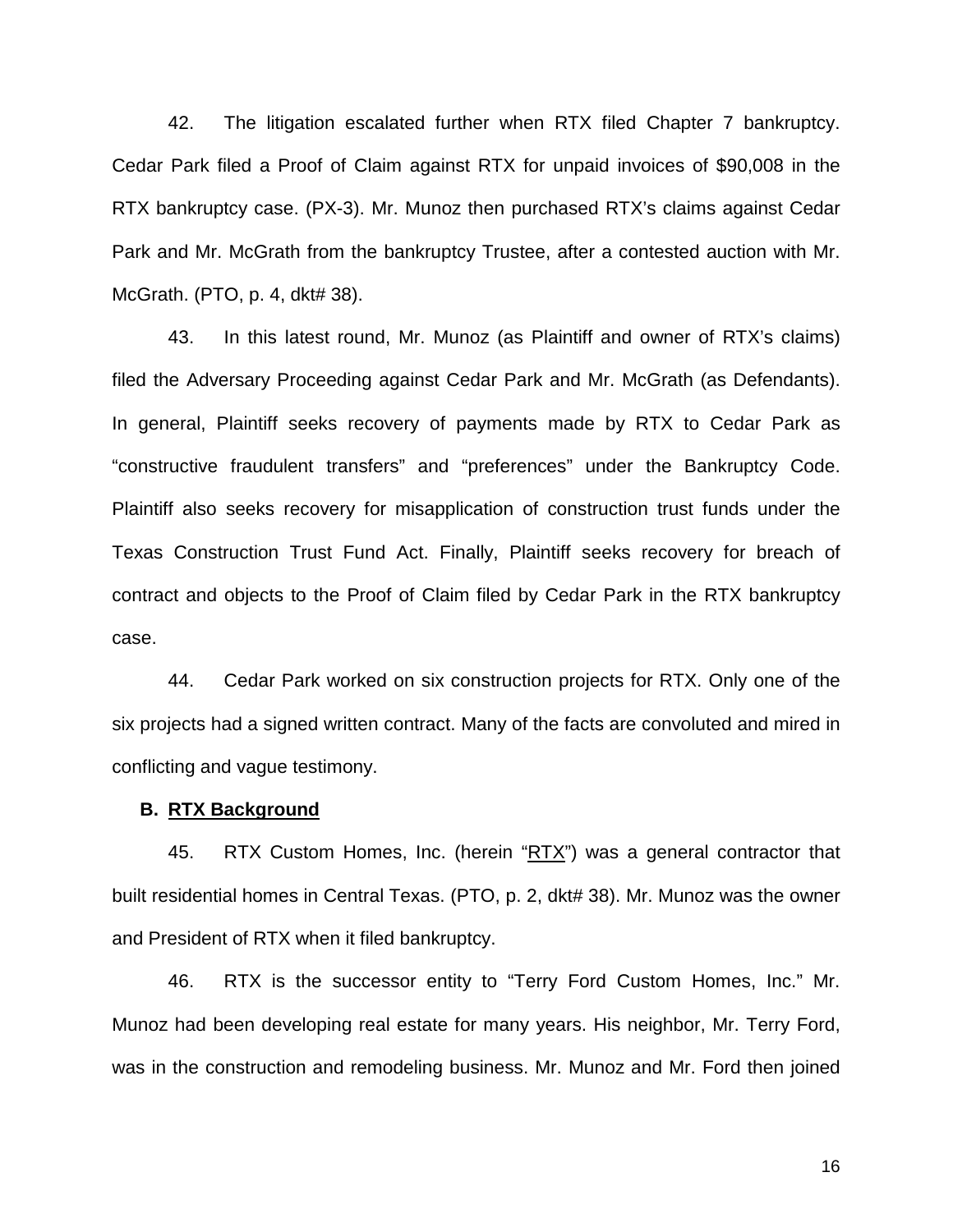forces to build residential homes and incorporated Terry Ford Custom Homes in 2007. Terry Ford Custom Homes acted as the general contractor when building residential homes. (Tr., 12/28/16, p. 102, l. 3–11).

47. According to Mr. Munoz, he was the "developer" that purchased, designed and developed the projects. Mr. Ford was the "general contractor" that provided the on-site and construction management expertise. (Tr., 12/28/16, p. 102, l. 8–11). Primarily, Mr. Munoz's experience in the residential construction business was on the financial side, such as how much materials cost, how long projects should take, planning and budgeting. (Tr., 12/28/16, p. 102, l. 12–16).

48. By early 2014, Terry Ford Custom Homes was in the midst of several residential construction projects. Some Terry Ford projects were underbid and had significant construction delays. Mr. Ford also needed help with the construction work. (Tr., 12/28/16, p. 111, l. 5–13).

49. Mr. McGrath (and his company Cedar Park) then appeared on the scene. Mr. McGrath called Mr. Munoz to advise that Cedar Park was taking over a remodel project that Terry Ford Custom Homes had started in 2013 and that was still unfinished. (Tr., 12/28/16, p. 110, l. 11–15). Mr. Munoz then met with Mr. McGrath in person to discuss the possibility of Cedar Park providing construction services for Terry Ford Custom Homes. Mr. McGrath ultimately agreed that Cedar Park would help finish a couple of Terry Ford Custom Homes' projects. (Tr., 12/28/16, p. 71, l. 18–21).

50. In the spring of 2014, Mr. Ford resigned from Terry Ford Custom Homes. Mr. Munoz of RTX then hired Cedar Park to help finish the construction of the remaining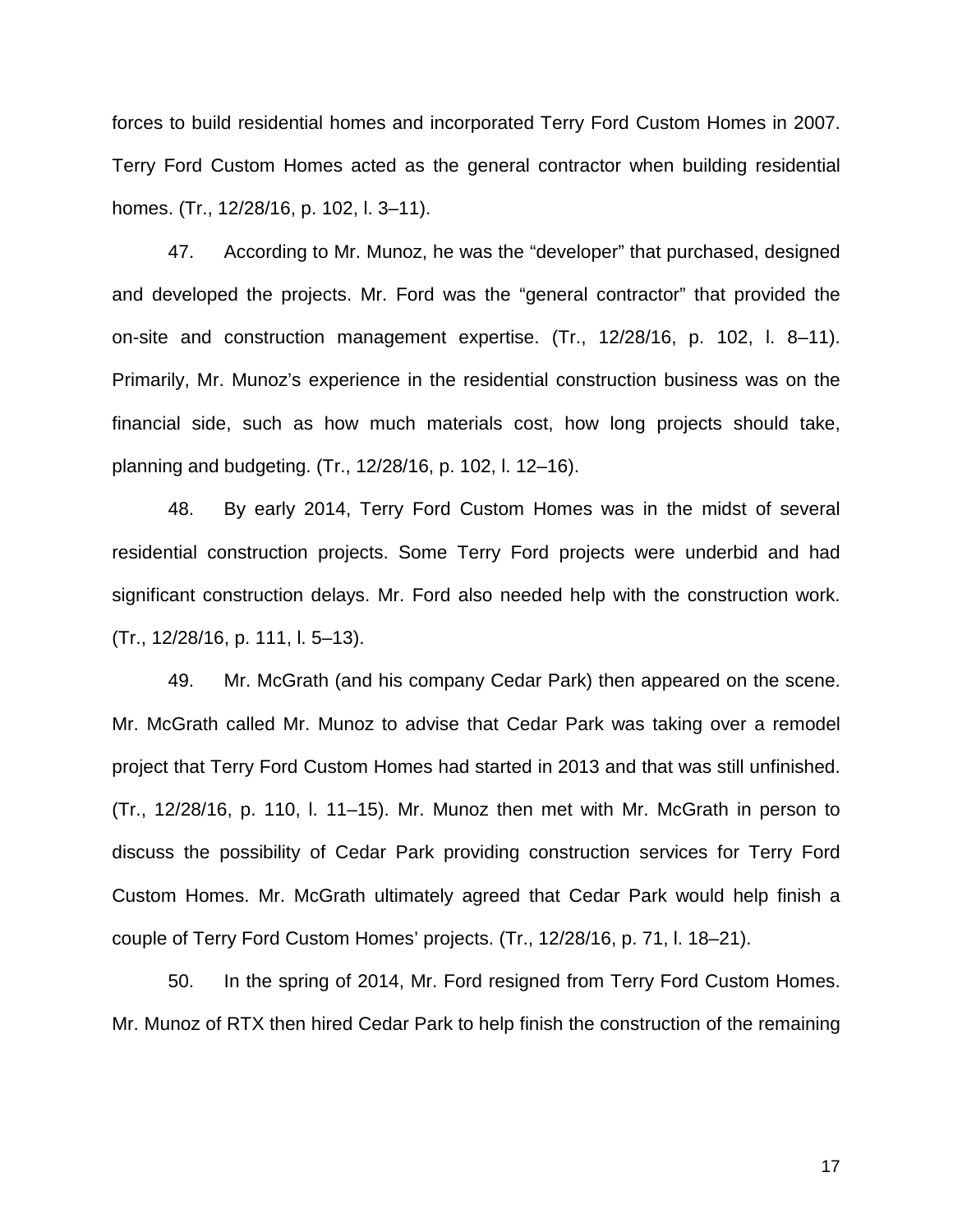projects that Terry Ford Custom Homes had started. RTX later retained Cedar Park to start a new project from the ground up for RTX. (PTO, p. 2, dkt# 38).

51. Mr. Munoz then changed the corporate name of Terry Ford Custom Homes, Inc. to RTX in the summer of 2014. (Tr., 12/28/16, p. 182, l. 14–16). RTX remained as the general contractor on the construction projects. (PTO, p. 2, dkt# 38).

## **C. Cedar Park Background**

52. Cedar Park Construction, LLC (herein "Cedar Park") is a Texas limited liability company formed in 2011. Mr. McGrath is the managing member, President, and the principal of Cedar Park. (PTO, p. 2, dkt# 38; Declaration, Exhibit A, p. 1, dkt# 24-1).

53. Mr. McGrath has been in the construction industry for about 30 years. His father was a master carpenter and builder. Mr. McGrath has performed general contracting work for the last 16 years on residential and commercial projects.

54. Mr. McGrath has supervised all phases of construction, which included performing construction work on the projects through his company. He handles all aspects of residential construction including bidding, estimating, purchasing, invoicing, overseeing subcontractors and employees, and building homes from excavation and pouring of slabs to the framing, roofing, punch lists and completion. (Tr., 12/28/16, p. 69, l. 18–22; Tr., 12/29/16, p. 38, l. 15–25; p. 39, l. 1–16).

## **D. Construction Project Descriptions**

55. Six residential construction projects are involved in this Adversary Proceeding. Cedar Park performed construction work for RTX on these projects. The two projects primarily in dispute in this Adversary Proceeding are the "Old 1431 Project" and the "Verano Project."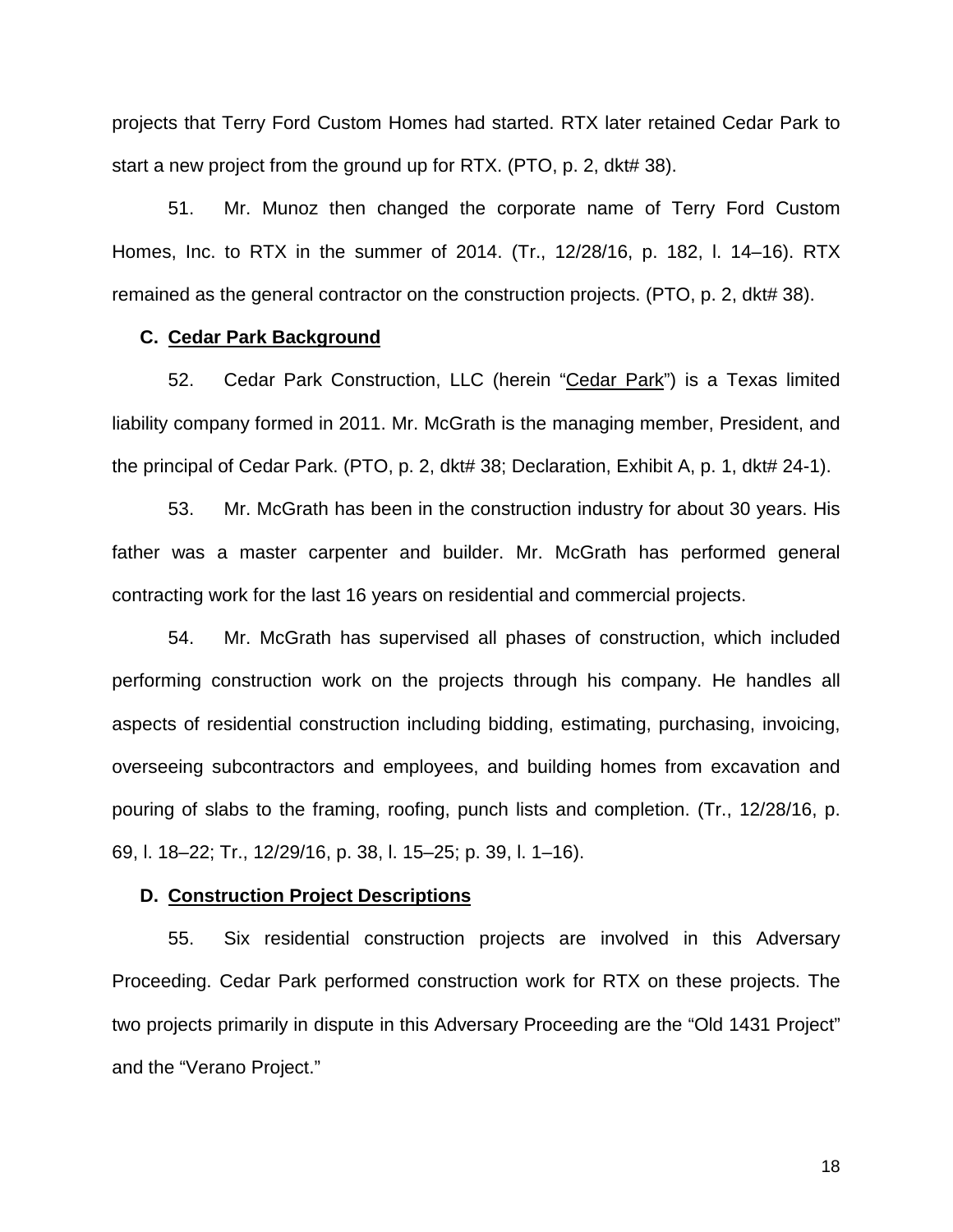56. A general description of the six construction projects are as follows:

(1) 19831 Old FM 1431, Jonestown, Texas ("Old 1431 Project"). This construction project was an addition to an existing home owned by the Rectors ("Rectors"). RTX hired Cedar Park to build this addition from the ground up. Cedar Park did not complete this project. (Tr., 12/29/16, p. 9, l. 23–25; p. 10, l. 1–9).

(2) 4217 Verano Drive, Austin, Texas ("Verano Project"). This construction project was a "spec" home owned by Rio96 Property Group ("Rio96"). Terry Ford Custom Homes started the initial construction. Cedar Park was hired later to work on the project. Cedar Park did not complete this project. (Tr., 12/29/16, p. 8, l, 18–25; p. 9, l. 1–22).

(3) 2333 Camino Del Verde, Texas ("Camino Del Verde Project"). This construction project was a "spec" home owned by Terry Ford Custom Homes, which was sold during construction to John and Jennifer Ferrell. Terry Ford Custom Homes started the initial construction. Cedar Park was hired later to work on the project. Cedar Park apparently completed this project. (Tr., 12/29/16, p. 7, l. 17-25; p. 8, l. 1-17).

(4) 4603 Valley View, Leander, Texas ("Valley View Project"). This construction project was a custom home in Leander, Texas. Terry Ford Custom Homes started the initial construction. Cedar Park was hired later to work on the project. Cedar Park apparently completed this project. (Tr., 12/29/16, p. 6, l. 24–25; p. 7, l. 1–7).

(5) 700 Zen Gardens, Austin, Texas ("Zen Gardens Project"). This construction project was a 5,000 square foot custom home in Steiner Ranch built for Wendy and Rick Jones. Terry Ford Custom Homes started the initial construction.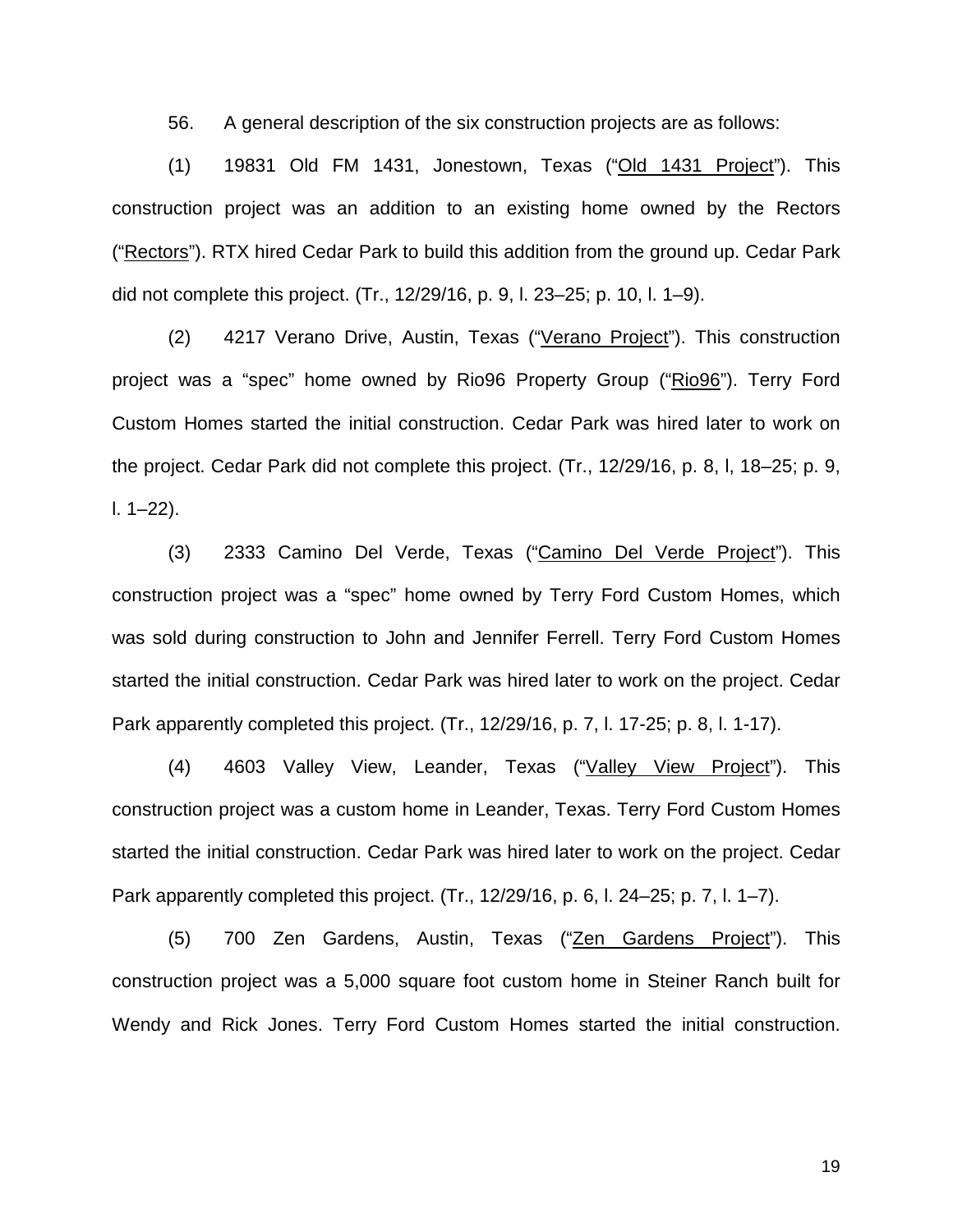Cedar Park was hired later to work on the project. Cedar Park apparently completed this project. (Tr., 12/29/16, p. 5, l. 23–25; p. 6, l. 1–14; p. 20, l. 3–5).

(6) 18115 Angel Valley, Leander, Texas ("Angel Valley Project"). This construction project was a horse stable/barn addition to an existing home with upstairs living quarters. Terry Ford Custom Homes started the initial construction. Cedar Park was hired later to work on the project. Cedar Park apparently completed this project. (Tr., 12/29/16, p. 7, l. 8–16).

#### **E. Business Relationship between RTX and Cedar Park**

57. Cedar Park acted as the subcontractor and RTX as the general contractor on the construction projects. (PTO, p. 2, dkt# 38); (Tr., 12/28/16, p. 110, l. 16–18; p. 167, l. 22–24; p. 168, l. 17). RTX (and its predecessor Terry Ford Custom Homes) entered into construction contracts with the homeowners. RTX hired Cedar Park as a subcontractor to complete construction of the projects.

58. Cedar Park performed construction work for RTX for only about seven months—from about March 2014 to early October 2014. According to Mr. McGrath, Cedar Park had a few other small remodeling jobs in 2014, but most of Cedar Park's work in 2014 was on the residential construction projects for RTX. (Tr., 12/28/16, p. 61, l. 21–25; p. 62, l. 1–3; Tr., 12/28/16, p. 73, l. 16–25; p. 74, l. 1).

59. RTX hired Cedar Park as a subcontractor to help RTX finish the ongoing construction projects that Terry Ford Custom Homes had started. RTX was not the property owner with respect to any of the projects, except for the Camino Del Verde Project (which was sold during construction).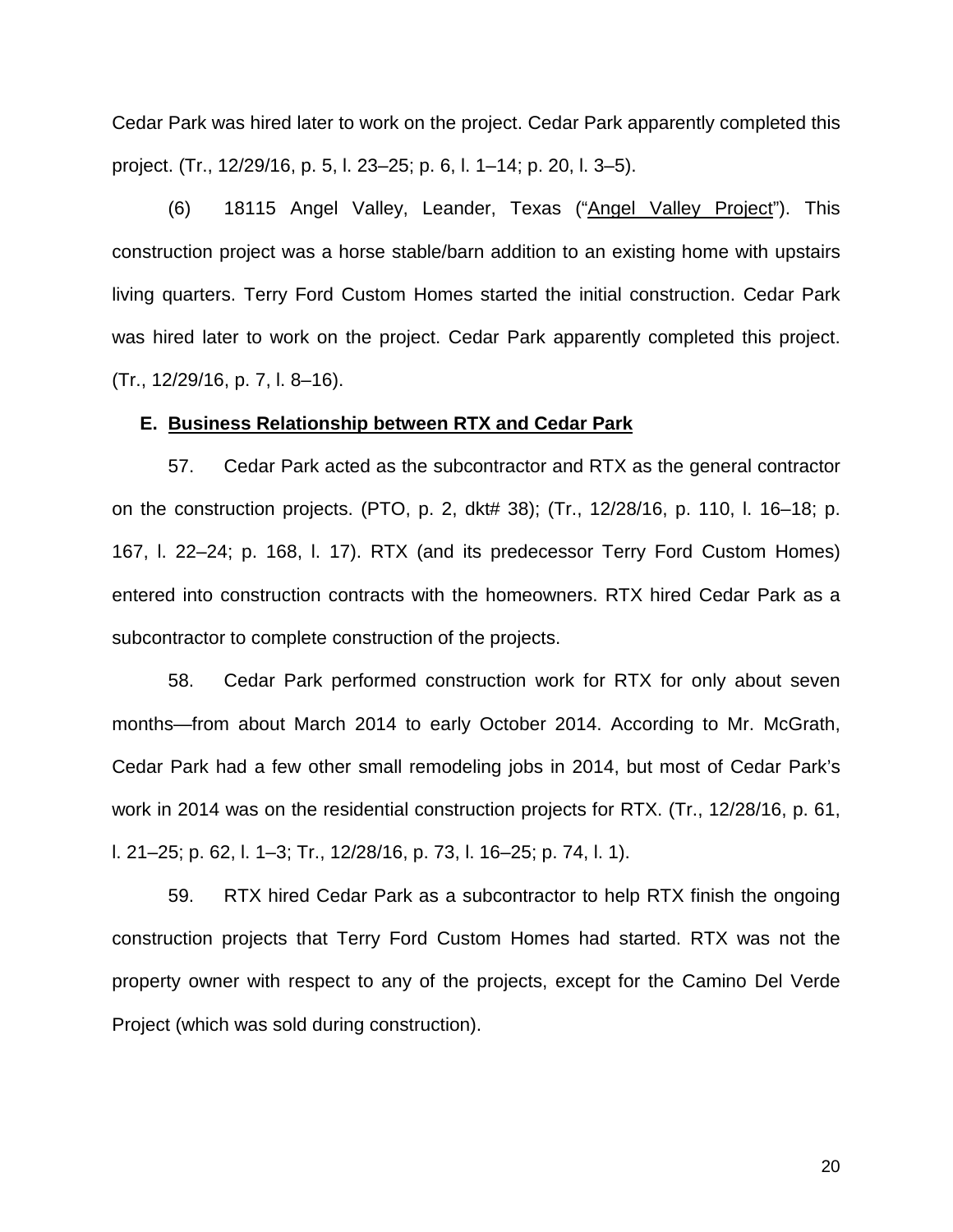60. Most of the construction projects were "handshake deals" between RTX and Cedar Park. (Tr., 12/28/16, p. 72, l. 15–21). The only written contract executed between RTX and Cedar Park was for the Old 1431 Project. (PX-30); (DX-1). However, Cedar Park also provided construction work for RTX on the Verano Project, as demonstrated by the testimony and invoices submitted by Cedar Park to RTX and paid by RTX. (PX-3). Likewise, Cedar Park provided construction work on the Camino Del Verde Project, the Zen Gardens Project, the Valley View Project, and the Angel Valley Project, as demonstrated by the testimony and invoices submitted by Cedar Park to RTX and paid by RTX. (PX-3).

61. With respect to the Old 1431 Project, RTX and Cedar Park entered into a written construction contract dated June 10, 2014, for Cedar Park to provide construction work for RTX ("Old 1431 Contract"). (PX-30); (DX-1). Under the Old 1431 Contract, RTX was to make progress payments to Cedar Park "as requested for materials and or for completed work." *See* Old 1431 Contract, Art. 5. (PX-30); (DX-1). Mr. McGrath (of Cedar Park) also acknowledged that this was the payment arrangement with RTX. (Tr. 12/28/16, p. 27, l. 6–15). Although the Old 1431 Contract incorrectly defined RTX as the "Owner" and Cedar Park as the "General Contractor," there is no dispute that the Rectors were actually the owners of the home (not RTX). The Old 1431 Project was an addition to a home already owned by the Rectors.

62. The Court specifically finds that RTX was the general contractor and Cedar Park was the subcontractor on the Old 1431 Project. The Court also specifically finds that under the Old 1431 Contract, Cedar Park was to be paid by RTX for materials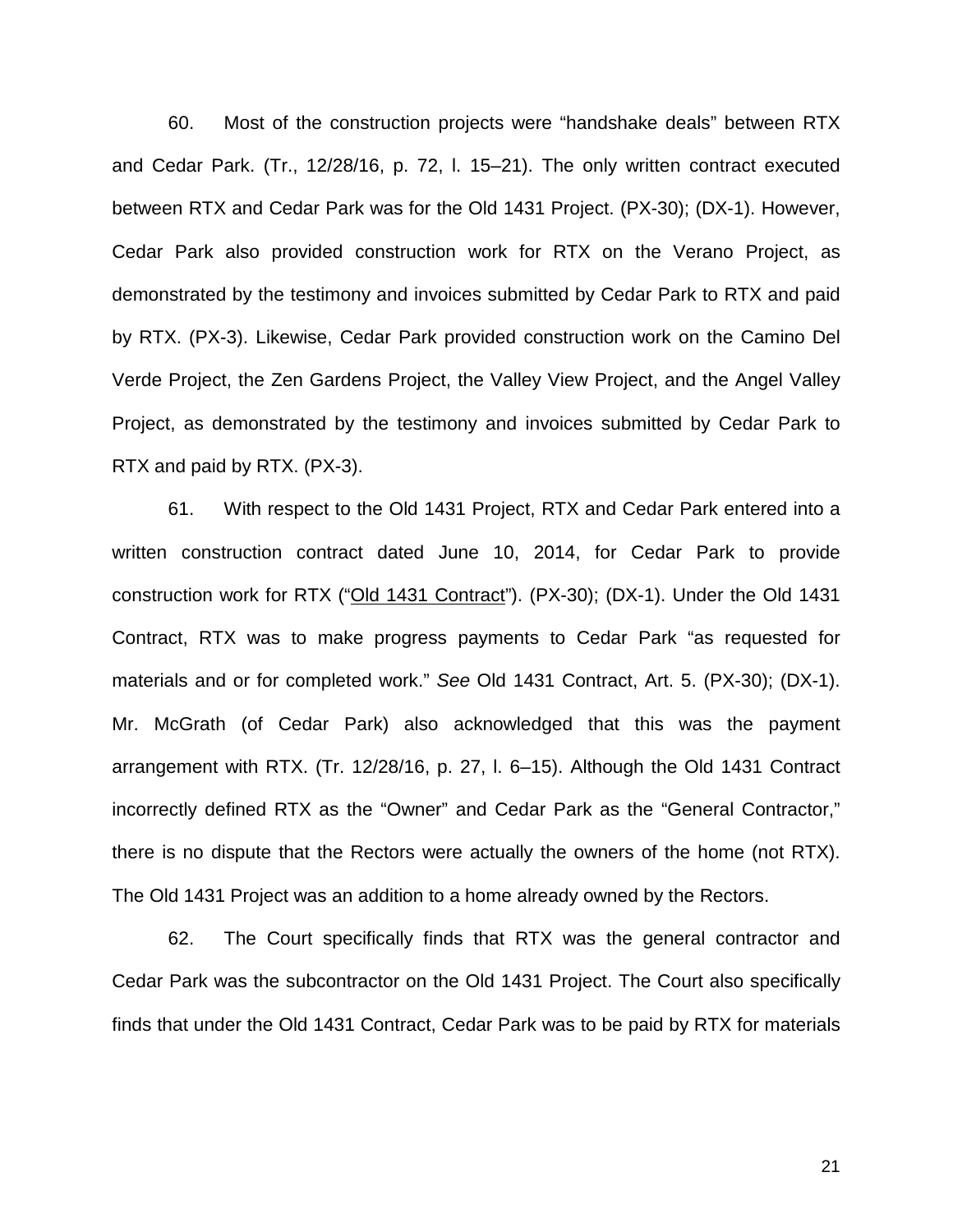provided by Cedar Park and work completed by Cedar Park upon invoice from Cedar Park.

63. With respect to the Verano Project, a written contract was drafted, but was never signed. (Tr., 12/28/16, p. 77, l. 17–25; p. 78, l. 1; p. 113, l. 5–17). No written contract regarding the Verano Project, signed or unsigned, was introduced into evidence. However, the evidence demonstrated that the same payment agreement existed between RTX and Cedar Park for the Verano Project as the written contract for the Old 1431 Project. For example, Mr. Munoz testified that Cedar Park would get paid by RTX for the line items that Cedar Park completed. (Tr., 12/28/16, p. 112, l. 14–17). Mr. McGrath confirmed that Cedar Park received payments from RTX for construction of improvements pursuant to Cedar Park's invoices and draw requests. (Tr., 12/28/16, p. 61, l. 9–11).

64. The communications between RTX and Cedar Park, as well as the surrounding acts and circumstances, demonstrated a meeting of the minds by the parties on the Verano Project. In about a four-month span, Cedar Park sent five invoices to RTX for materials and services provided to the Verano Project totaling about \$194,876. RTX paid Cedar Park all of the amounts requested in four of the invoices and part of the fifth invoice, for a total of about \$149,645 in payments on the Verano Project. (PX-3). Much of the construction work was being performed on the Verano Project by Cedar Park at the same time as the Old 1431 Project (which had a written contract). There were constant communications between RTX and Cedar Park regarding the Verano Project. (Tr., 12/28/16, p. 113, l. 25; p. 114, l. 1–19). Cedar Park performed substantial construction work on the Verano Project. (Tr., 12/29/16, p. 9, l. 1–22). Given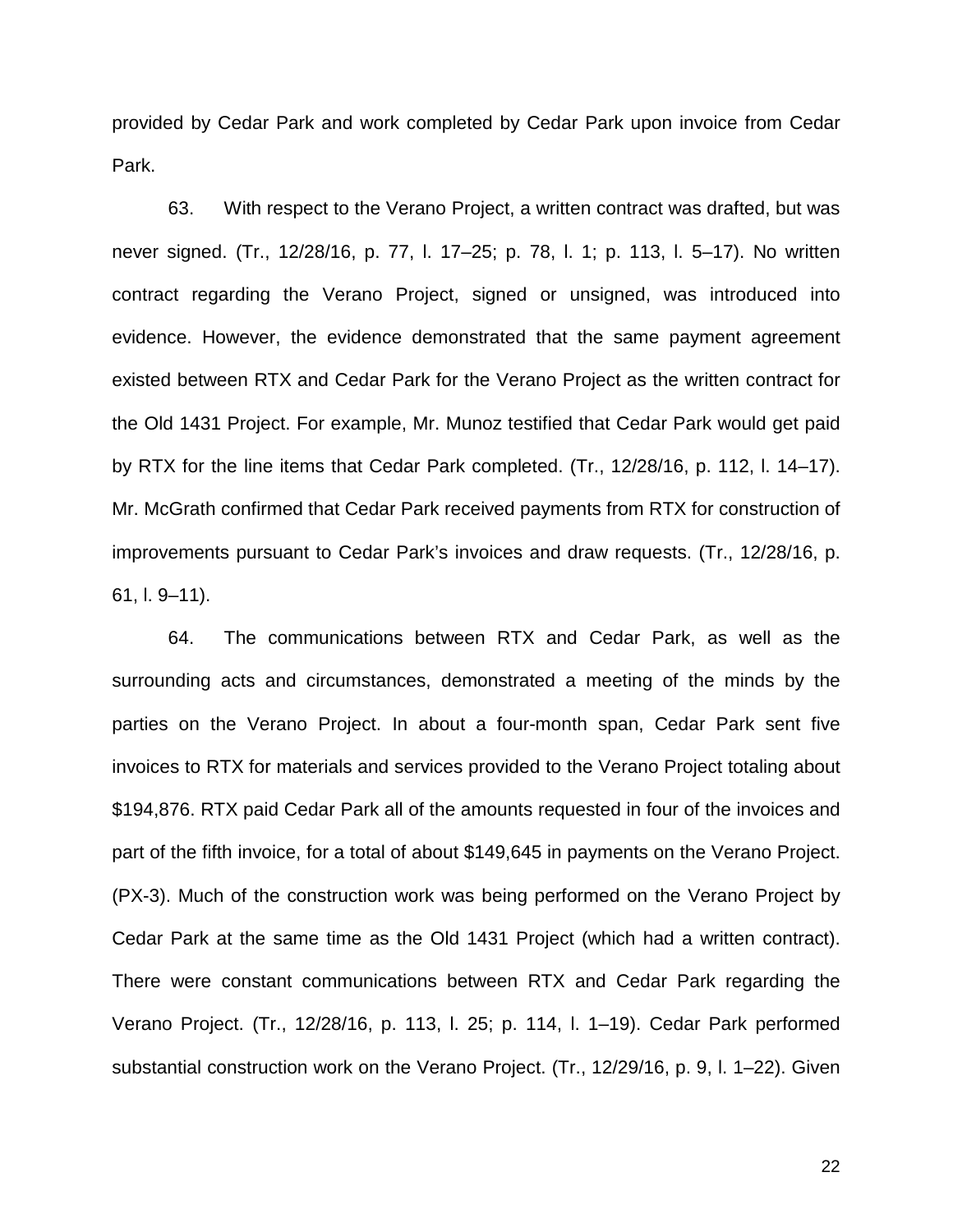the conduct of the parties, as well as the surrounding circumstances and communications, the Court finds that there was a meeting of the minds between RTX and Cedar Park on material terms of a construction agreement with respect to the Verano Project.

65. After considering and weighing all the evidence, the Court specifically finds that Cedar Park and RTX had a valid oral construction agreement with respect to the Verano Project. The construction agreement (like the written contract on the Old 1431 Project) was that Cedar Park would be paid by RTX for materials provided by Cedar Park and work completed by Cedar Park on the Verano Project upon invoice from Cedar Park.

66. With respect to the construction projects, Cedar Park submitted invoices to RTX. As RTX got funding from homeowners, RTX would then pay Cedar Park on its invoices. Both Mr. Munoz and Mr. McGrath testified that the agreement was that Cedar Park would be paid for its invoices when RTX received its funding from the homeowners and their banks. Both Mr. Munoz and Mr. McGrath testified that the parties actually operated under this payment arrangement. (Tr., 12/28/16, p. 72, l. 22–25; p. 73, l. 1–4; p. 156, l. 16–25). In short, RTX "would pay [Cedar Park] when [RTX] got paid" by the homeowners. (Tr., 12/28/16, p. 73, l. 1–2; p. 156, l. 22–23).

67. Both Mr. McGrath (on behalf of Cedar Park) and Mr. Munoz (on behalf of RTX and its predecessor Terry Ford Custom Homes) effectively acknowledged that they were handling "trust funds" in their capacity as contractors. (Tr., 12/28/16, p. 61, l. 2–20; p. 181, l. 25; p.182, l. 1–4). RTX received funds from homeowners (and their lenders) for construction of improvements to real property located in Texas and used such funds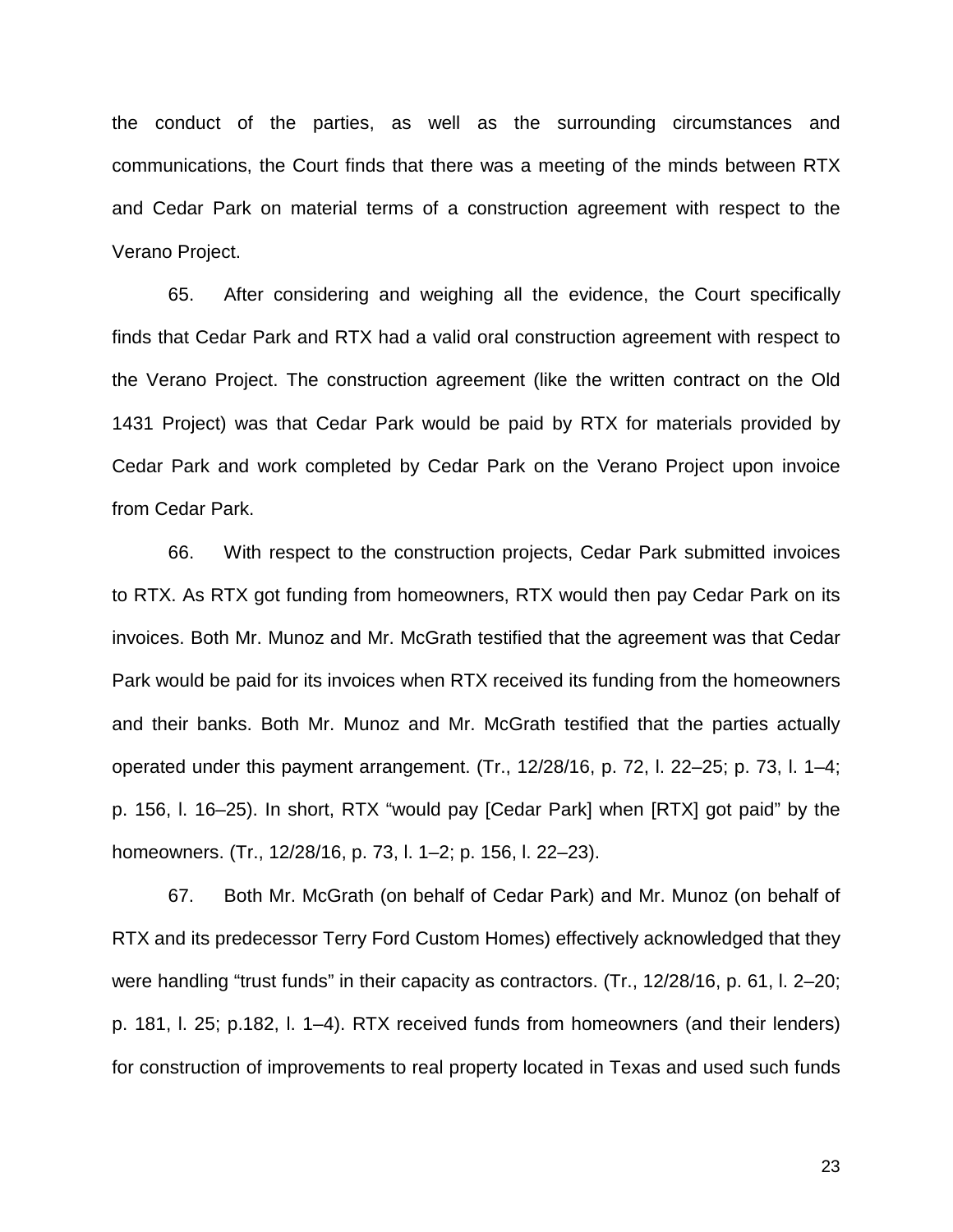to pay Cedar Park. (Tr., 12/28/16, p. 72, l. 22–25; p. 73, l. 1–2; p. 156, l. 16–25). Cedar Park received payments from RTX for construction of improvements to real property located in Texas. (Tr., 12/28/16, p. 61, l. 6–11). The Old 1431 Project, the Verano Project, the Valley View Project, and the Zen Gardens Project were all homes owned by and being built for third-party homeowners by RTX under construction contracts.

68. The Court finds that the funds received by RTX from homeowners (and their lenders), which were then paid to Cedar Park, were for the construction of improvements on real property located in Texas. The Court also finds that the funds received by Cedar Park from RTX were for the construction of improvements on real property located in Texas. As a result, the Court specifically finds that the funds received by RTX (as general contractor), which were then paid to Cedar Park (as subcontractor), constituted "construction trust funds" when held by RTX. The Court further specifically finds that when the funds were received by Cedar Park (as subcontractor) from RTX (as general contractor), they constituted "construction trust funds" when held by Cedar Park. The Court also finds that RTX (as general contractor) had control and direction of the construction trust funds it received from homeowners and paid to Cedar Park (as subcontractor).

69. With respect to day-to-day operations, Mr. Munoz sometimes met and regularly communicated with Mr. McGrath about the projects. In these meetings and conversations, the parties discussed what items would be funded and how funds should be applied. (Tr., 12/28/16, p. 113, l. 25; p. 114, l. 1–25; p. 115, l. 1–25; p.116, l. 1–9). (PX-9) (Text messages between Mr. McGrath and Mr. Munoz from March 7, 2014 to October 21, 2014). Mr. Munoz (of RTX) acknowledged that he rarely visited the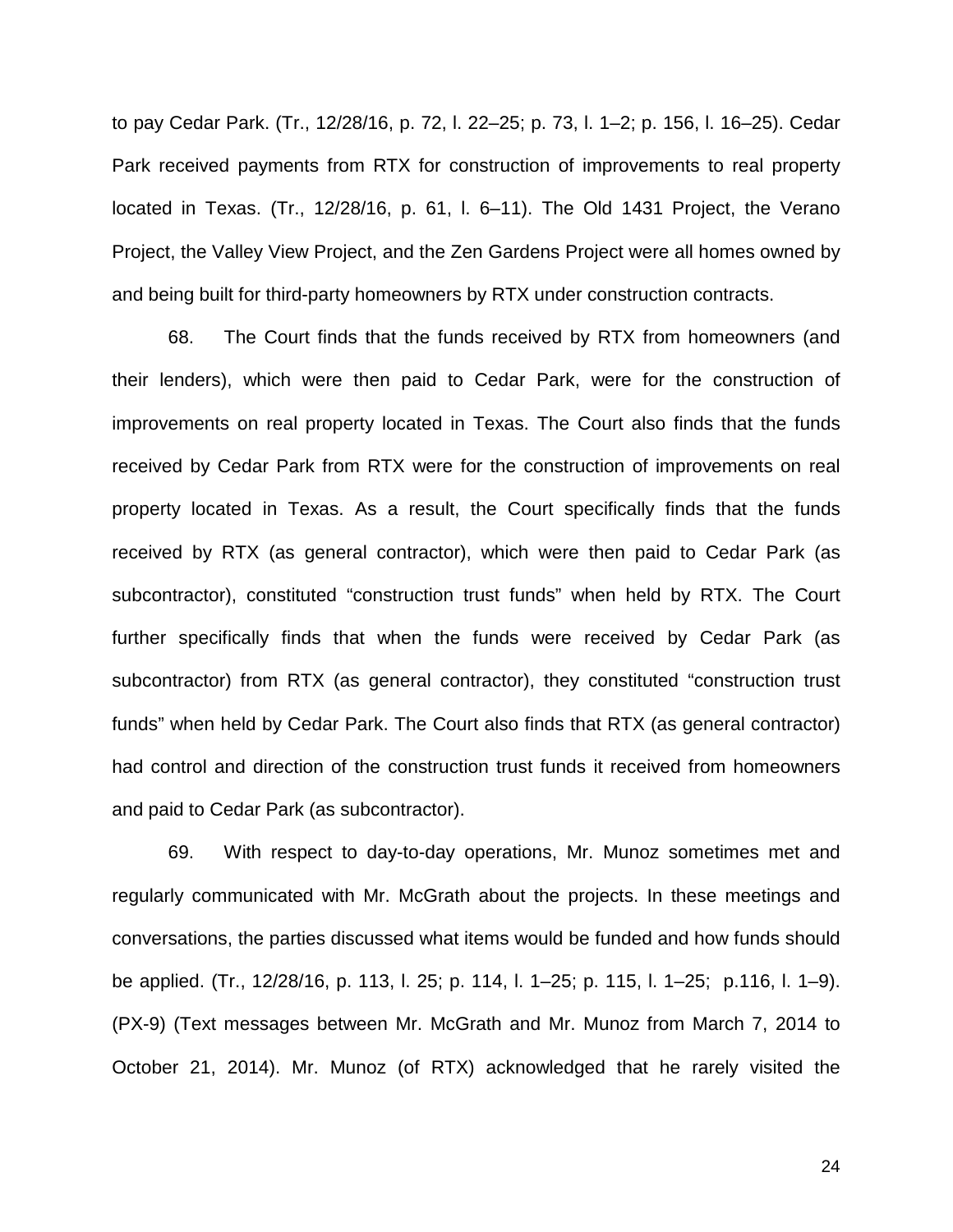construction sites. (Tr., 12/28/16, p. 155, l. 3–10). Cedar Park was responsible for the on-site management of construction for the six projects. The evidence also demonstrated that Mr. Munoz did not have on-site construction experience in building residential homes. (Tr., 12/28/16, p. 168, l. 4–22).

70. The relationship between RTX and Cedar Park first began to deteriorate in August 2014. With respect to the Old 1431 Project, BMC Lumber (the lumber vendor) contacted Mr. Munoz of RTX regarding lumber that had been charged by Cedar Park to a Terry Ford Customs Home account at BMC Lumber. According to Mr. Munoz, Cedar Park was not authorized to charge on the Terry Ford Customs Home account with BMC Lumber. Evidently, when Mr. Munoz contacted Mr. McGrath of Cedar Park regarding the situation, Mr. McGrath informed Mr. Munoz that Cedar Park would pay BMC Lumber as Cedar Park had charged for the lumber by "mistake." (Tr., 12/28/16, p. 30, l. 25; p. 31, l. 1–3). Then, with respect to the Verano Project, Mr. Munoz contacted Ja Mar Roofing, the roofing contractor. Mr. Munoz learned that Ja Mar Roofing had not been paid by Cedar Park for roofing materials, even though RTX had paid Cedar Park for roofing. (Tr., 12/28/16, p. 119, l. 14–25; p. 120, l. 1).

71. These two events lead Mr. Munoz to begin to question the trustworthiness of Cedar Park and Mr. McGrath with respect to money matters. When confronted by Mr. Munoz on the roofing issue with Ja Mar Roofing, Mr. McGrath became angered that his integrity was being questioned. A series of emails sent between September 4, 2014 and October 8, 2014, from Mr. McGrath to Mr. Munoz show Cedar Park's intention to cease work on the ongoing projects. (PX-11, 14, 18).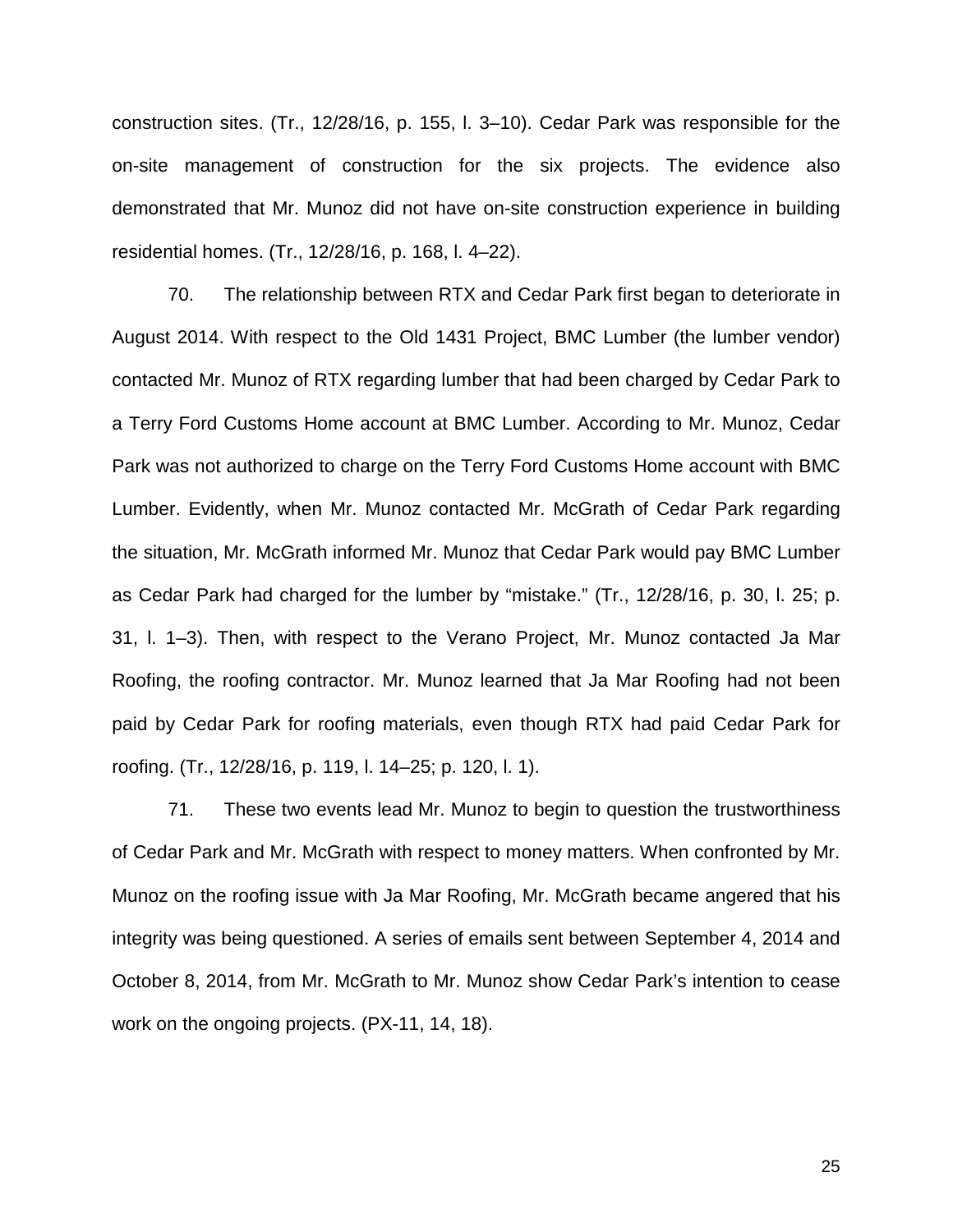72. Cedar Park ceased work on the Old 1431 Project by September 30, 2014, and on the Verano Project by October 9, 2014, according to Cedar Park's Proof of Claim. (PX-3). Cedar Park ceased work on the Zen Gardens Project by October 16, 2014, the Valley View Project by October 8, 2014, the Camino Del Verde Project by September 11, 2014, and the Angel Valley Project by October 22, 2014, according to Cedar Park's Proof of Claim. (PX-3).

73. On October 8, 2014, as the relationship was ending, Cedar Park submitted a batch of invoices to RTX on several projects. (PX-17). On October 17, 2014, Cedar Park again submitted a batch of invoices to RTX on several projects. (PX-20). Mr. Munoz (of RTX) testified that these Cedar Park invoices contained various questionable items. (Tr., 12/28/16, p. 123, l. 11–22; p. 125, l. 15–25; p. 126, l. 1–16); (PX-17); (PX-20). According to Mr. McGrath, Cedar Park was merely wrapping up each of the construction projects and sending its "final invoices" to RTX in connection with Cedar Park's work on all the projects. (Tr., 12/29/16, p. 11, l. 14–24).

74. On October 17, 2014, Mr. Munoz emailed Mr. McGrath in an attempt to resolve Mr. Munoz's questions about Cedar Park's final invoices. (PX-21); (DX-19). On October 27, 2014, Mr. Munoz communicated with Mr. McGrath in an attempt to resolve the parties' disputes through mediation or some other type of resolution. (PX-23). This attempt was not successful.

75. On November 4, 2014, RTX filed a state court suit against Cedar Park and Mr. McGrath. Cedar Park filed a counterclaim against RTX and a third party petition against Mr. Munoz. (PTO, p. 3, dkt# 38). This state court suit remains pending.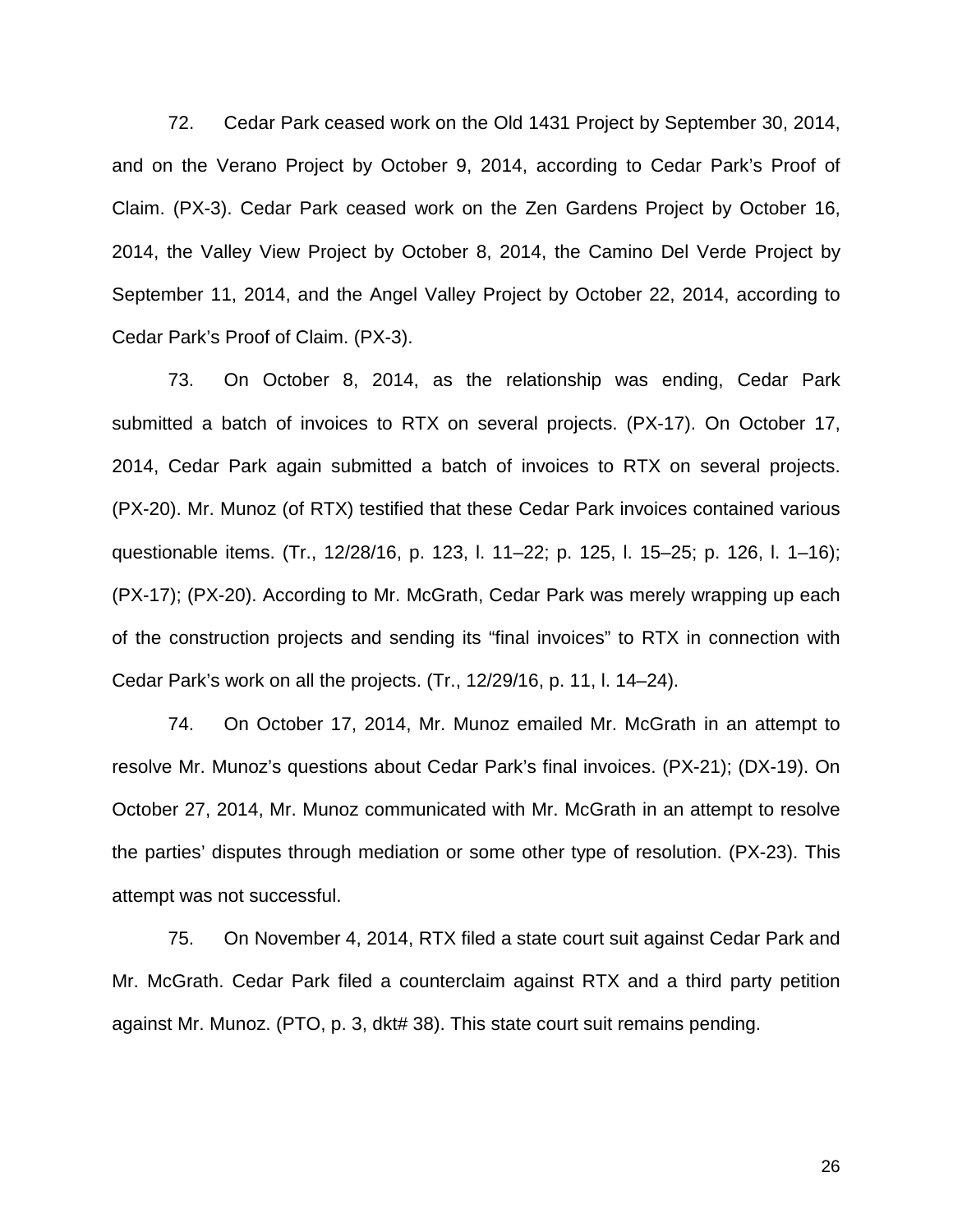76. Soon thereafter, on November 24, 2014, Mr. Munoz put RTX into Chapter 7 bankruptcy. According to Mr. Munoz, the RTX bankruptcy was filed due to a number of factors, including homeowner and vendor lawsuits and because RTX did not have anyone that could complete construction on the projects. (Tr., 12/28/16, p. 129, l. 22– 25; p.130, l. 1–8).

## **F. Fraudulent Transfer Payments**

77. In this Adversary Proceeding, Plaintiff seeks to recover certain payments made by RTX to Cedar Park on the Old 1431 Project and Verano Project as "constructive fraudulent transfers" under § 548(a)(1)(B) of the Bankruptcy Code. The gist of Plaintiff's claim is that RTX paid Cedar Park more than the value actually provided by Cedar Park on such projects, and therefore payments made by RTX to Cedar Park are recoverable as constructively fraudulent.

78. Specifically, Plaintiff seeks to recover the following payments made by RTX to Cedar Park ("Fraudulent Transfer Payments"):

| Invoice | Date Paid | <b>Materials</b> | Amount   |
|---------|-----------|------------------|----------|
| 11672   | 07/24/14  | Framing-lumber   | \$12,235 |
|         | 08/07/14  |                  |          |
| 11672   | 07/24/14  | Beams & trusses  | \$2,500  |
|         | 08/24/14  |                  |          |
| 11682   | 09/19/14  | Door materials   | \$13,488 |
|         | 09/25/14  |                  |          |
| 11682   | 09/19/14  | <b>Windows</b>   | \$7,959  |
|         | 09/25/14  |                  |          |
| 11682   | 09/19/14  | Fireplace        | \$1,587  |
|         | 09/25/14  |                  |          |
| Total   |           |                  | \$37,769 |

Old 1431 Project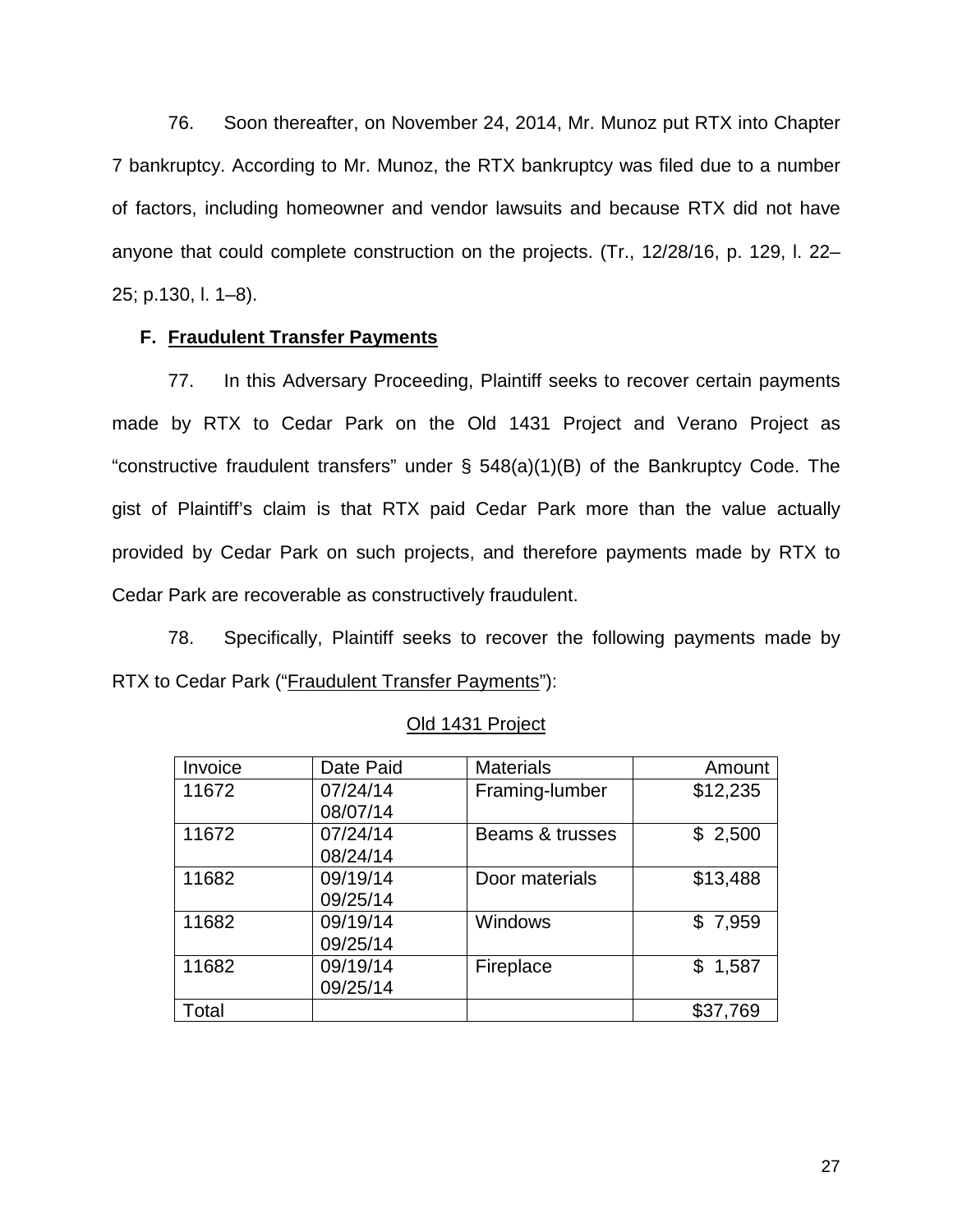## Verano Project

| Invoice | Date Paid | <b>Materials</b>  | Amount   |
|---------|-----------|-------------------|----------|
| 11668   | 07/08/14  | Roofing<br>less   | \$12,854 |
|         | 08/01/14  | payment to Dan    |          |
|         | 08/02/14  | James, Principal  |          |
|         |           | of Ja Mar Roofing |          |
| 11687   | $**6$     | Roofing           | \$19,824 |
| Total   |           |                   | \$32,678 |

(Plaintiff's Proposed Findings, pp. 24–26, dkt# 57); (PX-3). The total amount of Fraudulent Transfer Payments that Plaintiff seeks to recover is \$70,447. (Plaintiff's Proposed Findings, pp. 24–26, dkt# 57).

79. The Fraudulent Transfer Payments were made by RTX to Cedar Park during the period of July 2014 through September 2014. Under the Bankruptcy Code, to recover such payments from Cedar Park as constructively fraudulent, Plaintiff must prove that RTX was "insolvent" at the time the transfers were made (July 2014 through September 2014) or became insolvent as a result of such transfers. *See* 11 U.S.C. § 548(a)(1)(B)(ii)(I); (¶¶ 225–229 of Conclusions of Law below).

80. In an effort to establish RTX's insolvency, Plaintiff introduced RTX's 2013 Form 1120 U.S. Corporation Income Tax Return ("2013 Tax Return") into evidence. (PX-24). More particularly, Mr. Munoz testified with respect to Schedule L ("2013 Balance Sheet") of RTX's 2013 Tax Return. The 2013 Balance Sheet indicated that, as of the end of 2013, RTX had assets of \$977,570 and liabilities of \$1,360,571. (PX-24, Schedule L, Lines 15 and 18–21).

81. The dollar figures in RTX's 2013 Balance Sheet included with its 2013 Tax Return was unsupported by competent testimony. Mr. Munoz, as the principal of RTX,

 $\overline{\phantom{a}}$ 

 $6$  Cedar Park issued Invoice# 11687 to RTX on October 8, 2014, which included a second charge for roofing of \$19,824 for the Verano Project. (PX-3, Invoice# 11687). However, there was insufficient evidence to establish that RTX actually paid \$19,824 to Cedar Park for this second roofing charge.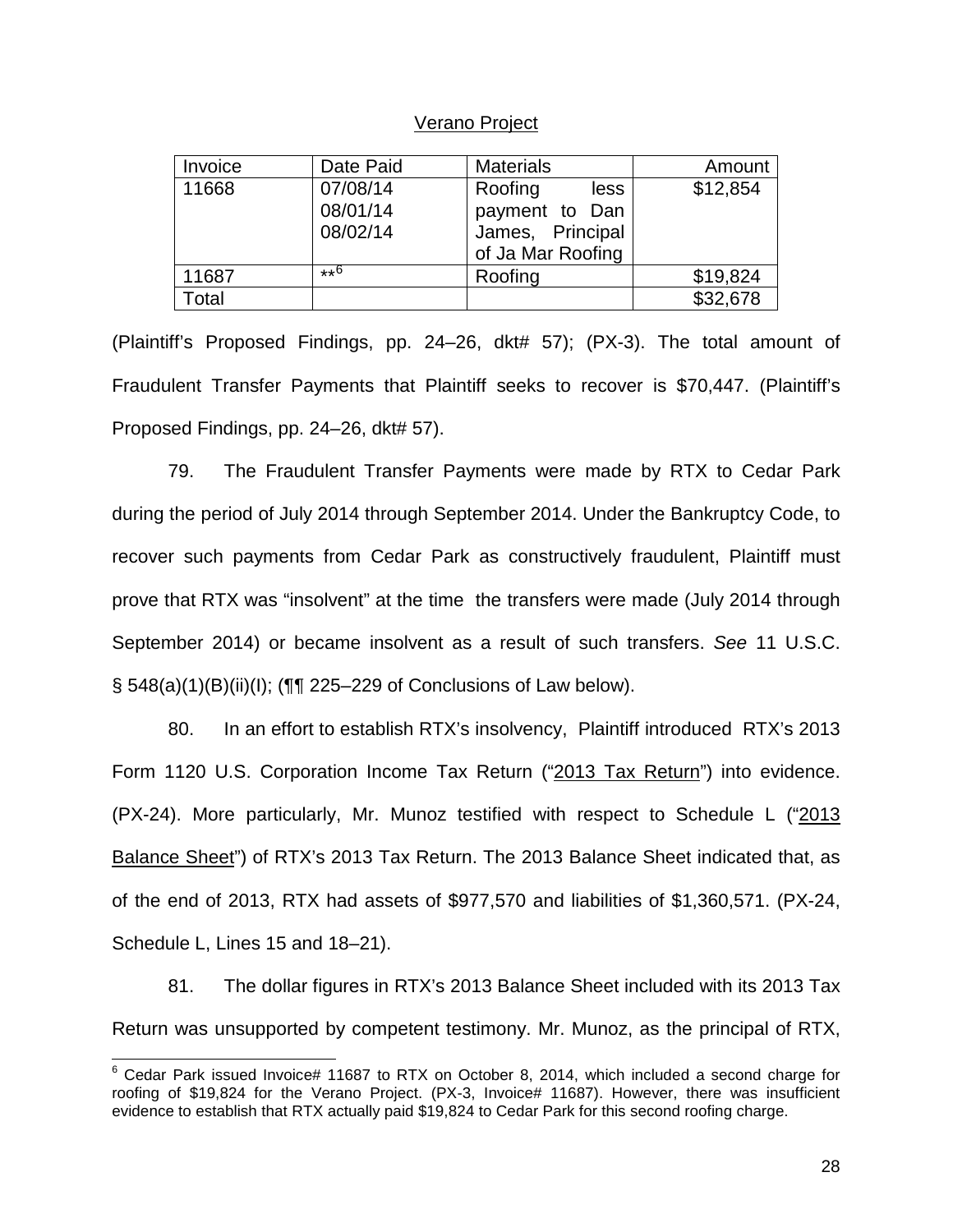admitted that he did not prepare RTX's 2013 Tax Return or the attached 2013 Balance Sheet. Mr. Munoz merely testified that he "would have" worked with the accountant to provide information for the accountant to prepare the 2013 Tax Return. (Tr., 12/28/16, p. 103, l. 23–25; p.104, l. 1–4). Mr. Munoz also admitted that he was not an accountant and has no training in business valuation, appraisal or property valuation. (Tr., 12/28/16, p. 151, l. 6–14).

82. When cross-examined, Mr. Munoz testified that he did not know whether the dollar figures contained in the 2013 Balance Sheet were book value or fair market value, but were probably book value because the accountant never requested valuation information. (Tr., 12/28/16, p. 151, l. 15–25; p.152, l. 1–5). Mr. Munoz also did not know the definition of "fair market value." (Tr., 12/28/16, p. 152, l. 6–7). After weighing the evidence, the Court finds that the 2013 Balance Sheet listed the assets of RTX at "book value" and not "fair value."

83. At trial, the Court also took judicial notice of RTX's bankruptcy schedules filed on November 24, 2014. (Tr., 12/28/16, p. 7, l. 4–15); (PX-25). According to RTX's bankruptcy schedules, RTX had assets of \$78,466 and liabilities of \$614,802 as of November 24, 2014. (PX-25). Mr. Munoz (as President) signed and prepared RTX's bankruptcy schedules. However, no probative evidence was submitted to support the valuation of RTX assets or most of the liabilities set forth in RTX's bankruptcy schedules.

84. Mr. Munoz generally testified that RTX's financial condition worsened during the 2014 year. Mr. Munoz testified that he made about \$180,000 in loans to RTX in 2014. (PX-26). According to Mr. Munoz, he made the loans to RTX in 2014 because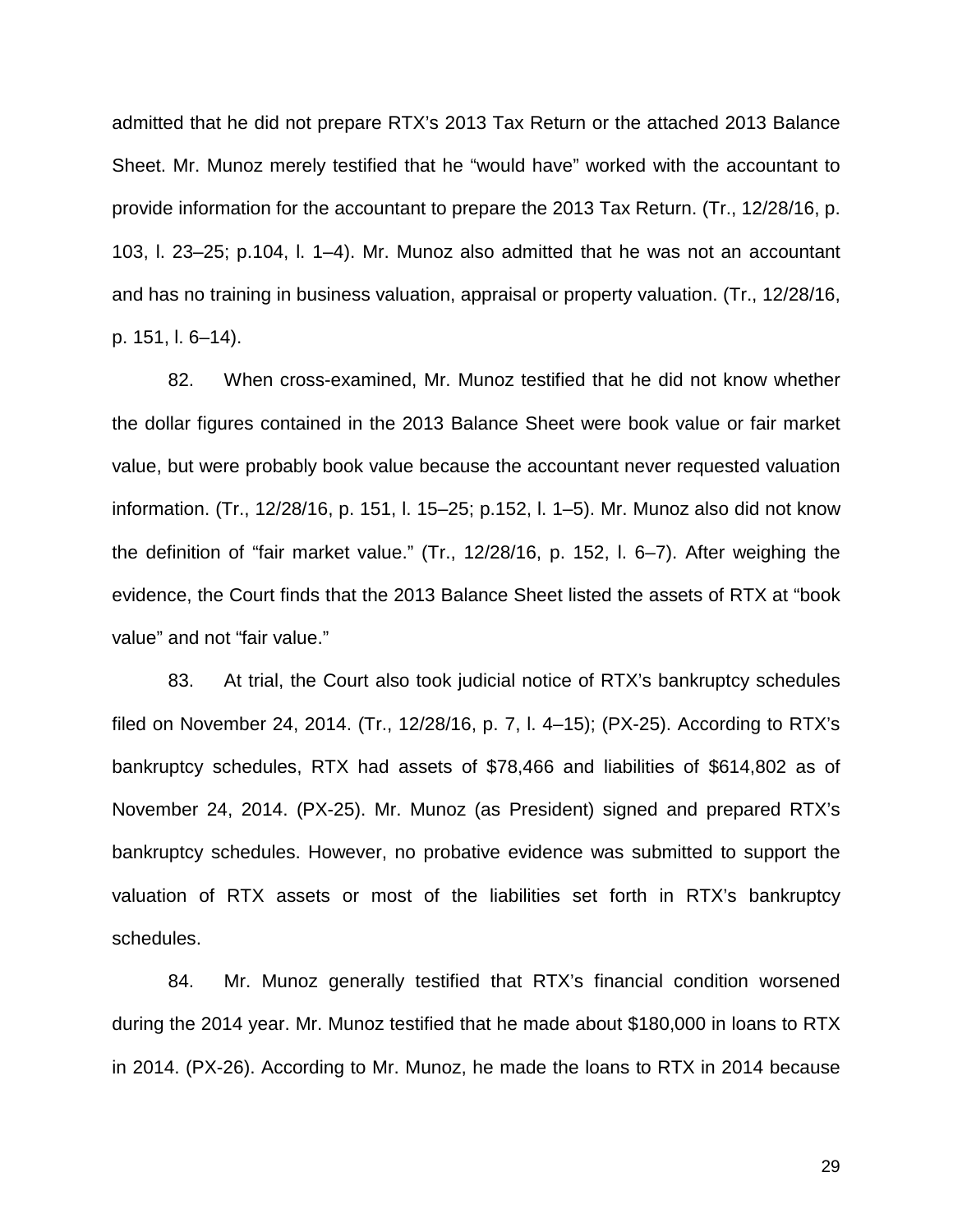RTX had to take over the remaining construction jobs when Cedar Park ceased work and because RTX was running short on cash because of funds not paid correctly on the projects by Cedar Park. (Tr. 12/28/16, p.109, l. 17–25; p.110, l. 1–8). Mr. Munoz did not provide any testimony regarding the fair value of RTX's assets.

85. Plaintiff offered no probative evidence, documentary or otherwise, regarding the fair value of RTX's assets during the July 2014 through September 2014 period in which the Fraudulent Transfer Payments were made to Cedar Park. Indeed, there was no probative evidence, documentary or otherwise, submitted whatsoever as to the fair value of RTX's assets during any period of time.

86. After weighing the evidence, the Court specifically finds as a factual matter, that Plaintiff failed to prove that RTX was insolvent at the time the Fraudulent Transfer Payments were made to Cedar Park or that RTX was made insolvent by such payments.

## **G. Preference Payments**

87. Plaintiff also seeks to recover certain payments made by RTX to Cedar Park as "preferences" under § 547 of the Bankruptcy Code. The gist of Plaintiff's claim is that payments made by RTX to Cedar Park within 90 days of its bankruptcy filing should be recovered as they "preferred" Cedar Park ahead of other unsecured creditors.

88. Specifically, Plaintiff seeks to recover the following payments made by RTX to Cedar Park during the 90 days before RTX's bankruptcy filing ("Preference Payments"):

| Check # | Date     | Amount   | Project            |
|---------|----------|----------|--------------------|
| 1011    | 08/28/14 | \$10,000 | Valley View        |
| 1357    | 08/28/14 | 5,000    | <b>Valley View</b> |
| 1013    | 09/06/14 | \$19.425 | Verano             |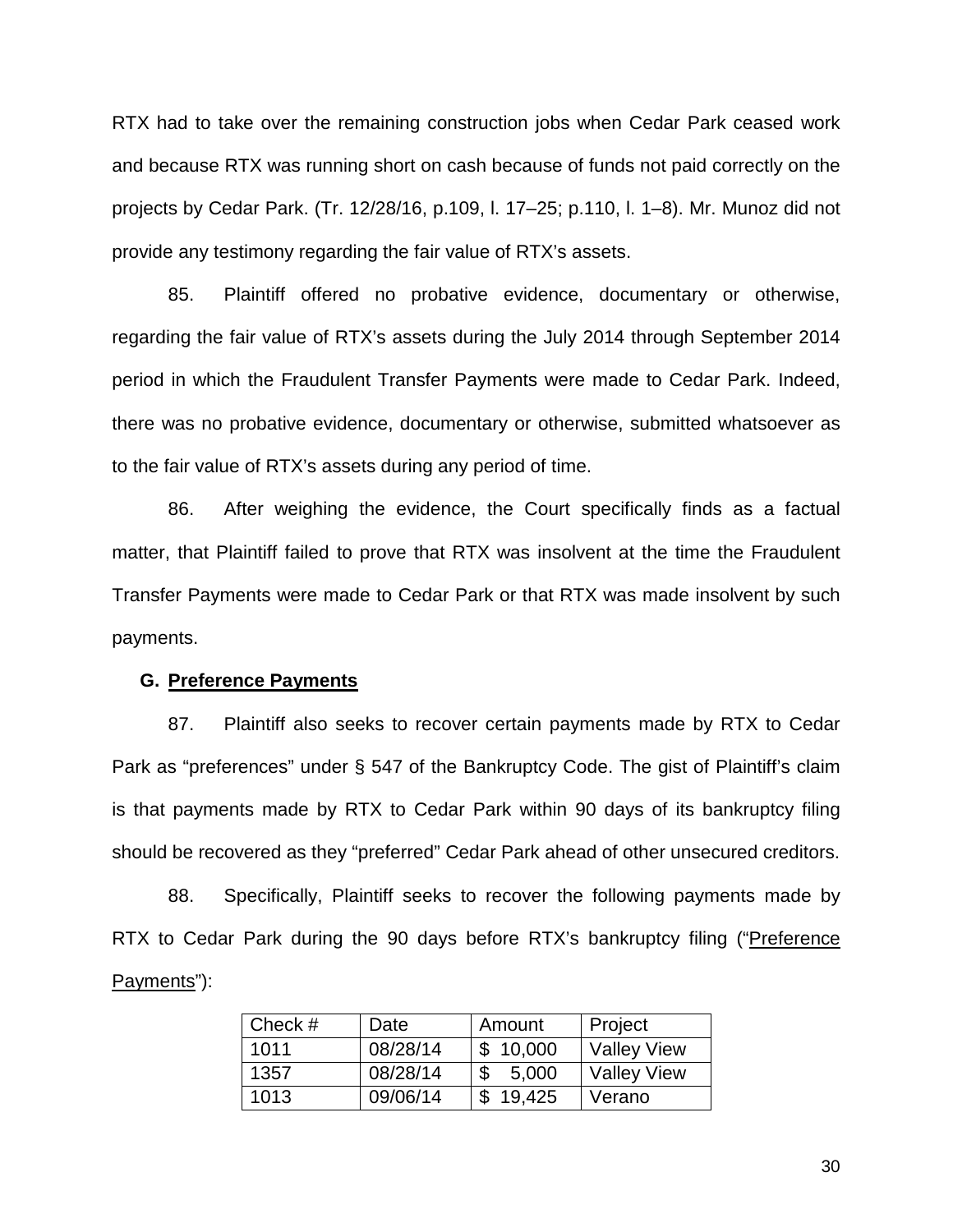| <b>Bank Check</b> | 09/12/14 | \$22,782     | <b>Zen Gardens</b> |
|-------------------|----------|--------------|--------------------|
| 1365              | 09/16/14 | \$20,028     | <b>Valley View</b> |
| 1367              | 09/17/14 | 15,000<br>\$ | <b>Zen Gardens</b> |
| 1016              | 09/21/14 | \$20,569     | Old 1431           |
| 1024              | 09/25/14 | 12,593<br>\$ | Old 1431           |
| 1025              | 09/30/14 | \$23,447     | Old 1431           |
| 1373              | 10/02/14 | 9,189<br>\$  | <b>Zen Gardens</b> |
| 1371              | 10/02/14 | 5,019<br>\$  | <b>Valley View</b> |
| 1029              | 10/09/14 | 17,204<br>\$ | Verano             |
|                   |          |              |                    |
| Total             |          | \$180,256    |                    |

(PTO, p. 5, dkt# 38); (Plaintiff's Proposed Findings, p.18, dkt# 57); (DX-10).

89. To recover these payments from Cedar Park as preferences under the Bankruptcy Code, Plaintiff must prove, among other things, that the Preference Payments: (a) were a transfer of an interest in property of RTX (the debtor) to Cedar Park; and (b) enabled Cedar Park to receive more than Cedar Park would have received in a "hypothetical" Chapter 7 liquidation of RTX. *See* 11 U.S.C. § 547(b); (¶¶ 243–244 of Conclusions of Law below).

90. On each of these projects, RTX acted as a general contractor and Cedar Park acted as a subcontractor for the construction of residential homes. As set forth in more detail in the Court's Findings of Fact ¶¶ 66–68 above: (a) both Mr. Munoz (of RTX) and Mr. McGrath (of Cedar Park) agreed that Cedar Park would be and was paid for its invoices when RTX received its funding from the homeowners; (b) both Mr. McGrath (of Cedar Park) and Mr. Munoz (of RTX and its predecessor Terry Ford Custom Homes) effectively recognized that they were handling "trust funds" in their capacity as contractors; (c) RTX received funds from homeowners for construction of improvements to real property located in Texas, and RTX used such funds to pay Cedar Park for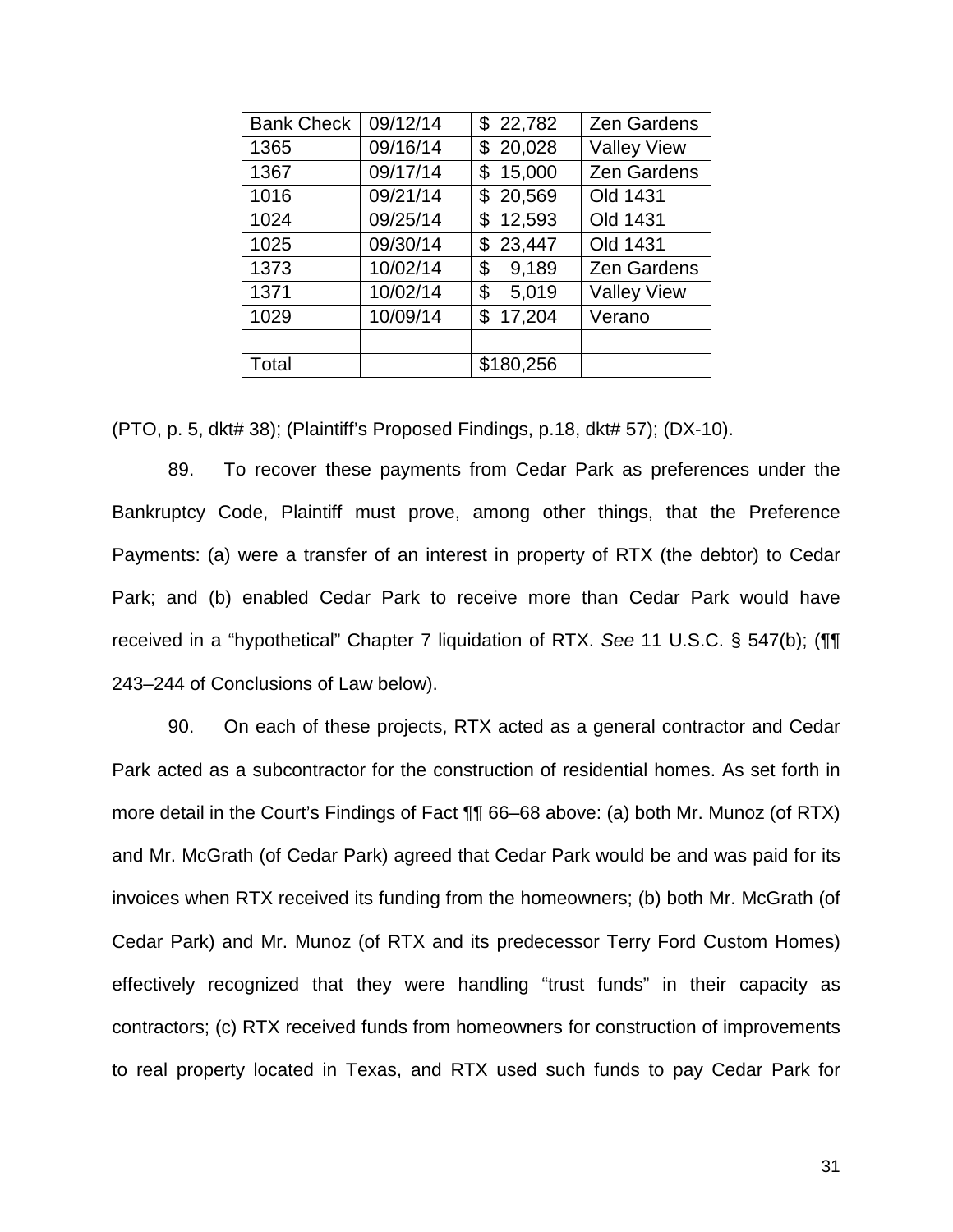construction of such improvements; and (d) the funds received by RTX (as general contractor), which were then paid to Cedar Park (as subcontractor), constituted "construction trust funds" when held by RTX.

91. As a result, the Court specifically finds that the Preference Payments were made by RTX to Cedar Park (as subcontractor) from "construction trust funds" held and received by RTX (as general contractor). The Court further finds that the Preference Payments were made to Cedar Park (as subcontractor) by RTX (as general contractor) for construction of improvements of specific real property located in Texas (the Valley View, Verano, Zen Gardens, and the Old 1431 Projects).

92. In sum, for these factual reasons, the Court finds that Plaintiff did not prove that the Preference Payments were a transfer of RTX's interest in property to Cedar Park. Plaintiff also did not prove that the Preference Payments enabled Cedar Park to receive more than Cedar Park would have received in a hypothetical Chapter 7 liquidation of RTX. (¶¶ 244–269 of Conclusions of Law below).

#### **H. Construction Trust Fund Payments**

93. Plaintiff also seeks to recover from Cedar Park and Mr. McGrath for misapplication of "construction trust funds" under Chapter 162 of the Texas Property Code (the Texas Construction Trust Fund Act). The gist of Plaintiff's claim is that Cedar Park and Mr. McGrath used "construction trust funds" received from RTX for purposes other than paying for labor and materials on the Old 1431 Project and the Verano Project.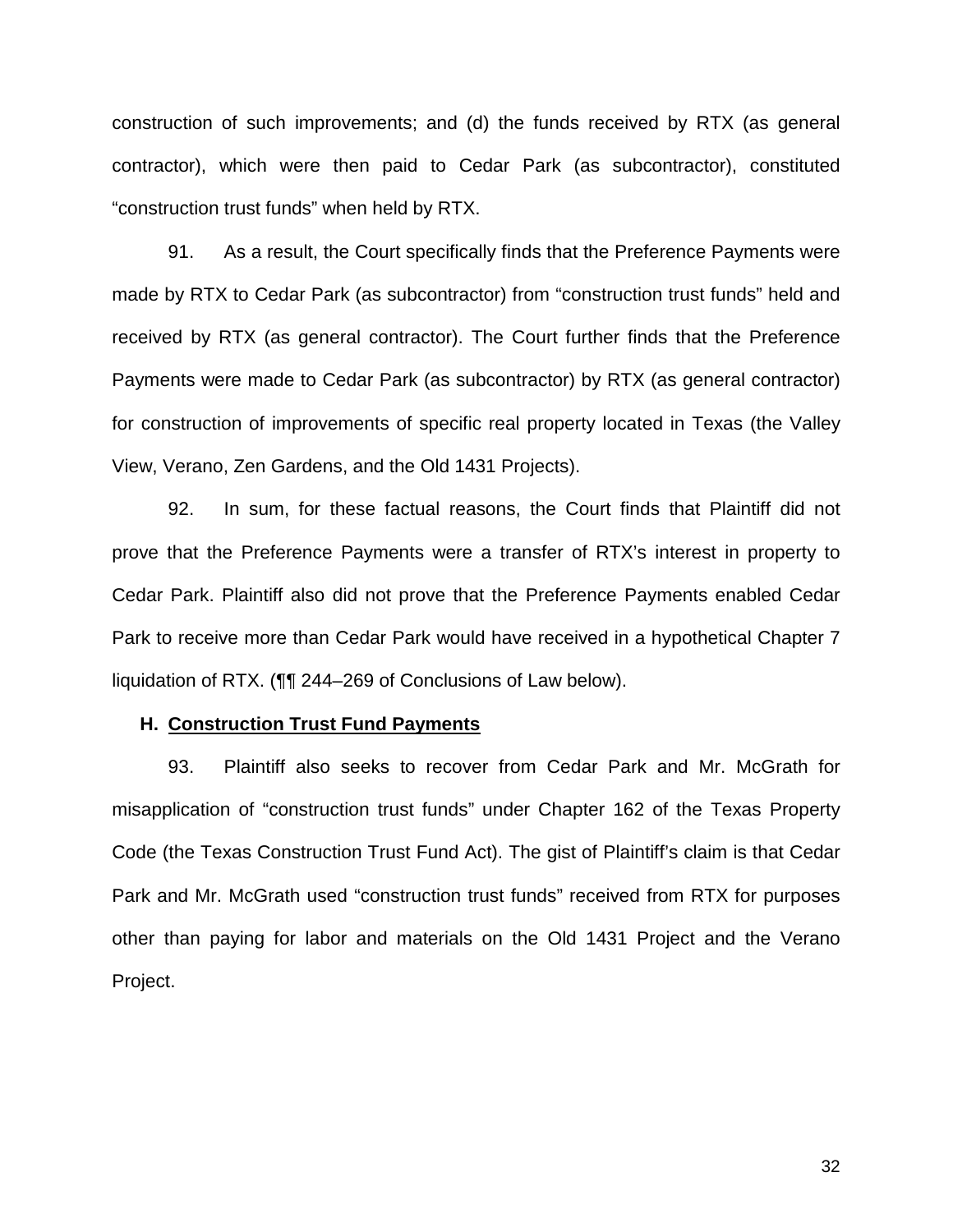94. Specifically, Plaintiff contends that Cedar Park received payments from RTX for the following items, which Cedar Park did not use for their intended purposes (the "Construction Trust Fund Payments"):

| Project  | Invoice | Date     | Amount      | <b>Purpose of Payment</b>      |
|----------|---------|----------|-------------|--------------------------------|
| Old 1431 | 11672   | 07/24/14 | \$12,234    | <b>Framing Material-Lumber</b> |
|          |         | 08/07/14 |             |                                |
| Old 1431 | 11672   | 07/24/14 | \$2,500     | <b>Beams &amp; Trusses</b>     |
|          |         | 08/07/14 |             |                                |
| Old 1431 | 11682   | 09/19/14 | \$13,487    | <b>Doors</b>                   |
|          |         | 09/25/14 |             |                                |
| Old 1431 | 11682   | 09/19/14 | \$7,959     | Windows                        |
|          |         | 09/25/14 |             |                                |
| Old 1431 | 11682   | 09/19/14 | \$1,587     | Gas fireplace                  |
|          |         | 09/25/14 |             |                                |
| Verano   | 11668   | 07/08/14 | \$17,204    | Roofing                        |
|          |         | 08/01/14 | $-$4,350$   |                                |
|          |         | 08/02/14 | $= $12,854$ |                                |
| Verano   | 11687   | $**($    | \$19,824    | Roofing                        |
| Total    |         |          | \$70,445    |                                |

(Plaintiff's Proposed Findings, p. 16–17, dkt# 57).

95. The payments received by Cedar Park from RTX constituted "construction trust funds." (Findings of Fact ¶¶ 66–68 above). The Court further specifically finds that the Construction Trust Fund Payments received by Cedar Park from RTX with respect to the Old 1431 Project and the Verano Project constituted construction trust funds. Mr. McGrath, as managing member and the President of Cedar Park, had control over the disbursement of the construction trust funds by Cedar Park. (Tr., 12/28/16, p. 61, l. 6– 20).

96. Here, however, RTX was acting as a "general contractor" and Cedar Park was acting as its downstream "subcontractor" with respect to the Old 1431 Project and

 $\overline{a}$  $7$  Cedar Park issued Invoice# 11687 to RTX on October 8, 2014, which included a second charge for roofing of \$19,824 for the Verano Project. (PX-3, Invoice# 11687). However, there was insufficient evidence to establish that RTX actually paid \$19,824 to Cedar Park for this second roofing charge.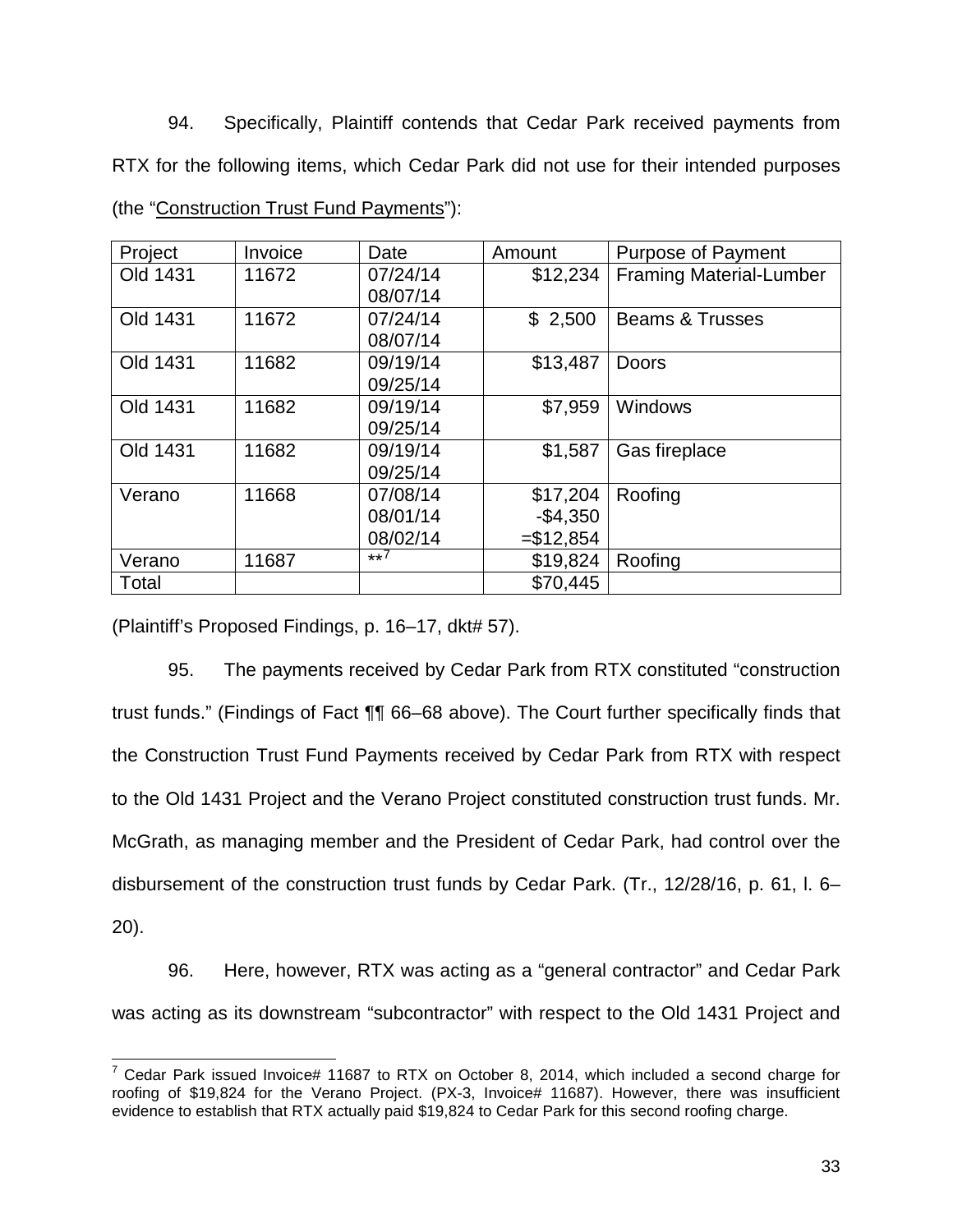Verano Project. Both of the homes under construction were owned by third party homeowners. The Rectors owned Old 1431 and Rio96 owned Verano; RTX did not own the homes. Mr. Munoz testified that "these weren't RTX-owned properties, these were all properties that were owned by individuals." (Tr., 12/28/16, p. 124, l. 25; p.125, l. 1–2). These homeowners contracted with RTX (and its predecessor Terry Ford Custom Homes) for the construction. RTX, in turn, contracted with Cedar Park for the construction. Cedar Park, in turn, contracted with various materialmen and suppliers.

97. As a result, the Court specifically finds that RTX was the "upstream" general contractor that paid the Construction Trust Fund Payments to Cedar Park as the "downstream" subcontractor on the Old 1431 Project and the Verano Project. Put differently, Cedar Park, as the downstream subcontractor, received the Construction Trust Fund Payments from RTX, the upstream general contractor.

98. RTX was not entitled to payments from Cedar Park based on any work performed or materials supplied by RTX to Cedar Park on the Old 1431 Project and the Verano Project. Cedar Park did not make or owe any payments to RTX based on any work RTX performed or any materials supplied by RTX to Cedar Park on the Old 1431 Project and the Verano Project.

99. In sum, for these factual reasons, the Court finds that RTX was not a beneficiary of the Construction Trust Fund Payments made to Cedar Park. (¶¶ 273–296 of Conclusions of Law below).

## **I. Breach of Contract**

100. Plaintiff has also sued Cedar Park for breach of contract on two projects the Old 1431 Project and the Verano Project. The Court will set forth its factual findings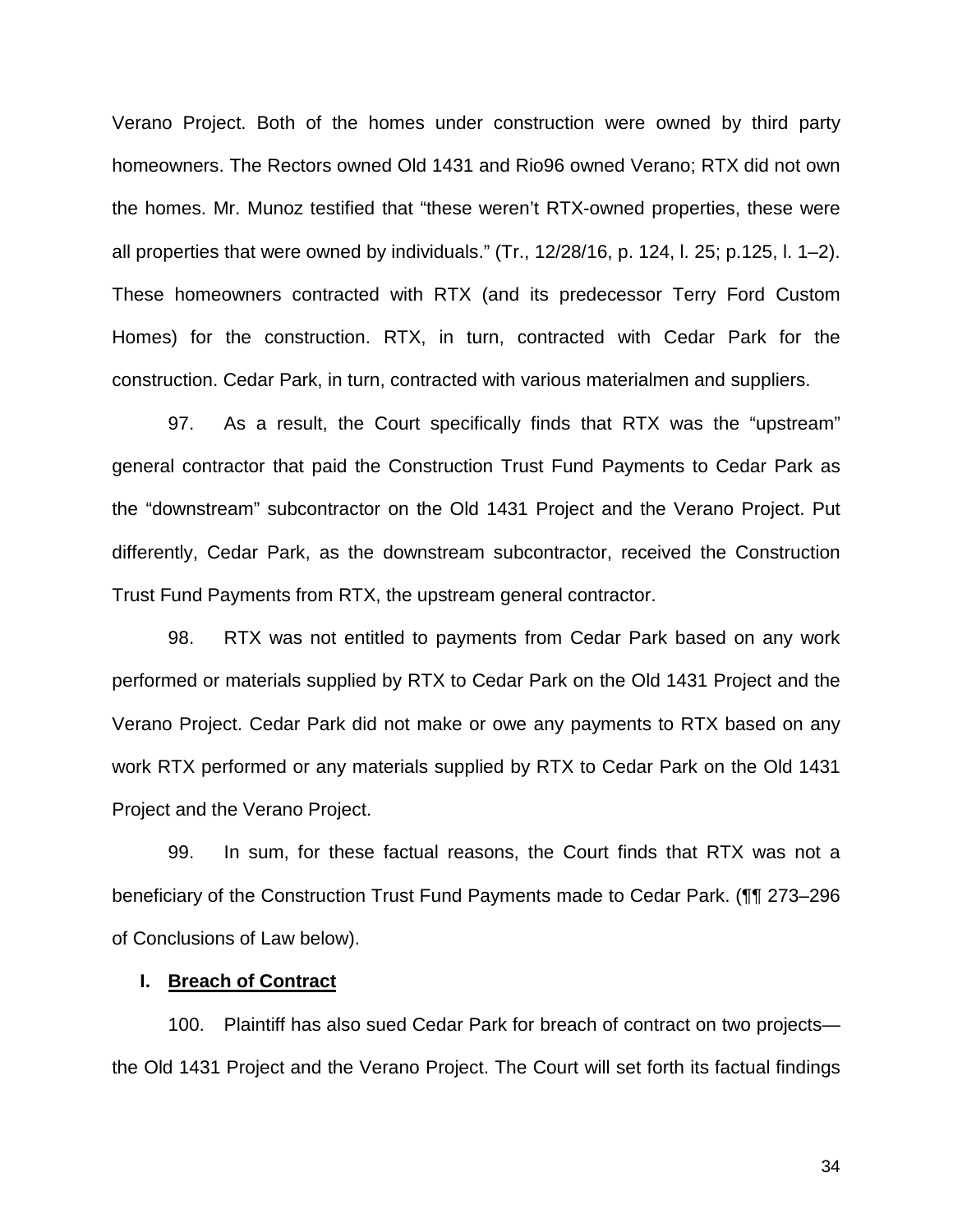with respect to each project separately, and then address Cedar Park's defenses to the breach of contract action.

## 1. Old 1431 Project

101. A written agreement was executed between RTX and Cedar Park with respect to the Old 1431 Project (herein "Old 1431 Contract"). (PX-30); (DX-1); (¶ 61 of Findings of Fact above). Under such contract, Cedar Park was entitled to payment from RTX upon invoice for materials provided and for work completed by Cedar Park on the project.

102. The following chart summarizes the invoices sent by Cedar Park to RTX and the payments received by Cedar Park from RTX on the Old 1431 Project:

| Date     | Invoice $#$ | Amount    | <b>Amount Paid</b> | Remaining      |
|----------|-------------|-----------|--------------------|----------------|
|          |             | Invoiced  |                    | <b>Balance</b> |
| 07/24/14 | 11672       | \$62,658  | \$62,658           |                |
| 09/07/14 | 11682       | \$68,783  | \$<br>56,608       | \$12,174       |
| 09/25/14 | 11688       | \$7,675   |                    | 7,675          |
| Total    |             | \$139,115 | \$119,266          | \$19,849       |

(PX-3); (Tr., 12/28/16, p. 28, l. 1–25, p. 29, l. 1–11).

103. Plaintiff contends that Cedar Park breached the contract with RTX on the Old 1431 Project, because RTX paid Cedar Park for certain materials as requested, but Cedar Park never purchased the materials. Specifically, Plaintiff contends that RTX paid Cedar Park for the following materials invoiced by Cedar Park, and that Cedar Park failed to use the funds it received from RTX to purchase the materials for the Old 1431 Project:

|       | Invoice $#$   Materials | Amount   |
|-------|-------------------------|----------|
| 11672 | <b>Framing Lumber</b>   | \$12.234 |
| 11672 | Beams and trusses       | \$2.500  |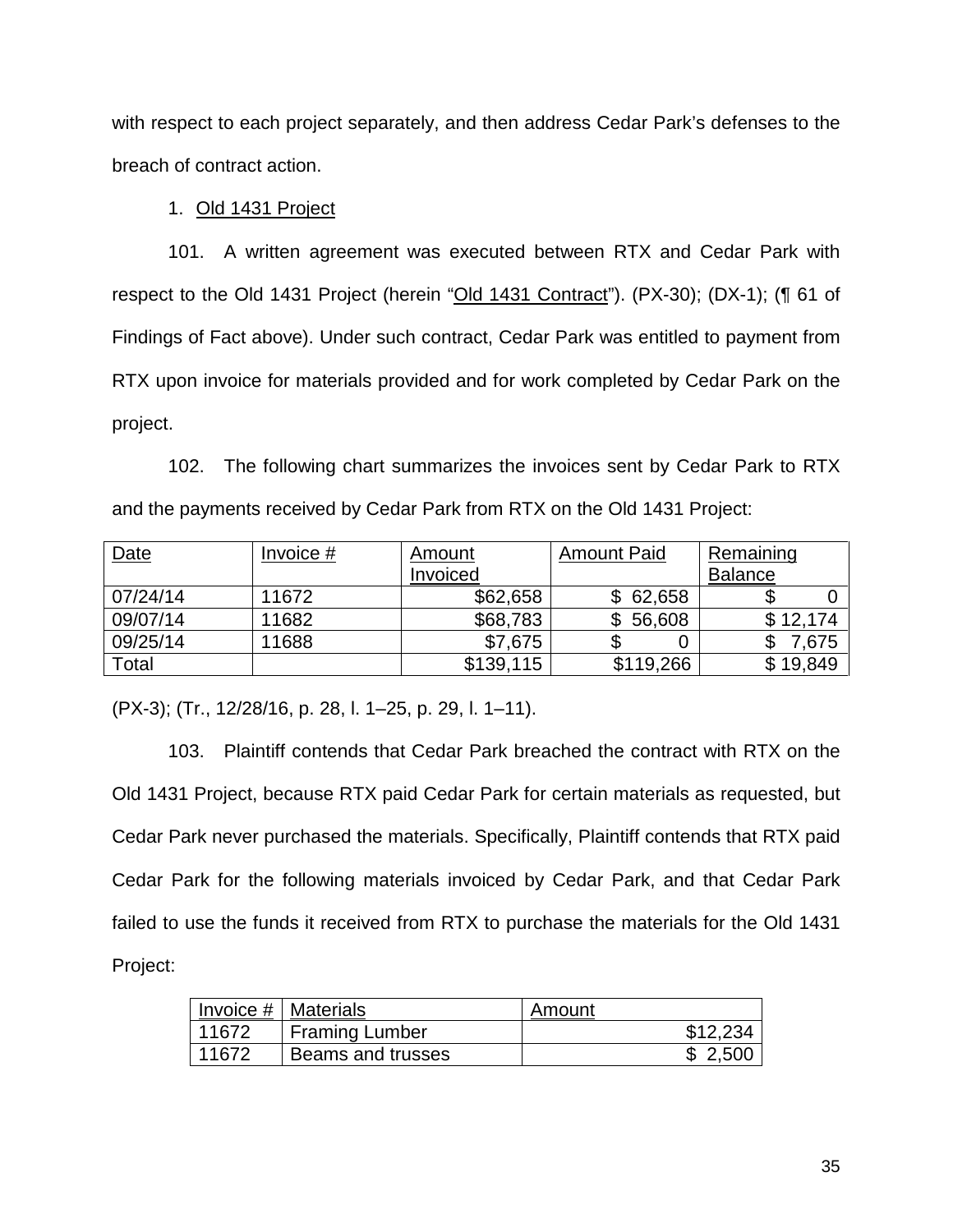| 11682 | Cornish and frame lumber <sup>8</sup> | \$12,174 |
|-------|---------------------------------------|----------|
| 11682 | Doors materials                       | \$13,487 |
| 11682 | Windows materials                     | 7,959    |
| 11682 | Fireplace                             | 1,587    |
| Γotal |                                       | \$49.941 |

(Plaintiff's Proposed Findings, pp.7–8, 27–28, dkt# 57).

104. Cedar Park invoiced and was paid \$12,234 for framing lumber and \$2,500 for beams and trusses by RTX on the Old 1431 Project. Cedar Park marked the invoice for these materials as "paid" by RTX on August 7, 2014. (PX-3, Invoice# 11672). At trial, Mr. McGrath admitted that Cedar Park did not purchase these materials. (Tr., 12/28/16, p. 30, l. 13–25; p. 31, l. 1-3). Instead, Cedar Park charged these materials to the account of RTX at BMC Lumber, which Mr. McGrath of Cedar Park stated was a "mistake." However, no adjustment was ever made by Cedar Park. (Tr., 12/28/16, p. 30, l. 25; p. 31, l. 1–3). Mr. Munoz confronted Mr. McGrath about these charges, and Mr. McGrath agreed that Cedar Park would pay them. However, this did not occur. (Tr., 12/28/16, p. 116, l. 14–25; p.117, l. 1–22). Mr. McGrath testified that he agreed to credit these charges, but he never gave a credit for them to RTX. (Tr., 12/29/16, p. 20, l. 6– 16). Mr. McGrath also testified that these amounts were "put back into the project," but his testimony was general and conclusory; no specifics were provided. (Tr., 12/28/16, p. 31, l. 11–19).

105. Mr. McGrath testified that the BMC Lumber account was used on several construction projects with Mr. Munoz's consent. (Tr., 12/29/16, p. 14, l. 18–25; p. 15, l. 1–5). Emails introduced suggest that perhaps Mr. Munoz was aware of Cedar Park charging on the BMC Lumber account at certain times. (DX-12); (DX-14). Regardless, in

 $\overline{\phantom{a}}$  $8$  Cedar Park issued Invoice# 11682 to RTX which included a charge for cornish and frame lumber of \$12,174 for the Old 1431 Project. (PX-3, Invoice# 11682). However, there was insufficient evidence to establish that RTX actually paid this \$12,174 to Cedar Park for the cornish and frame lumber charge.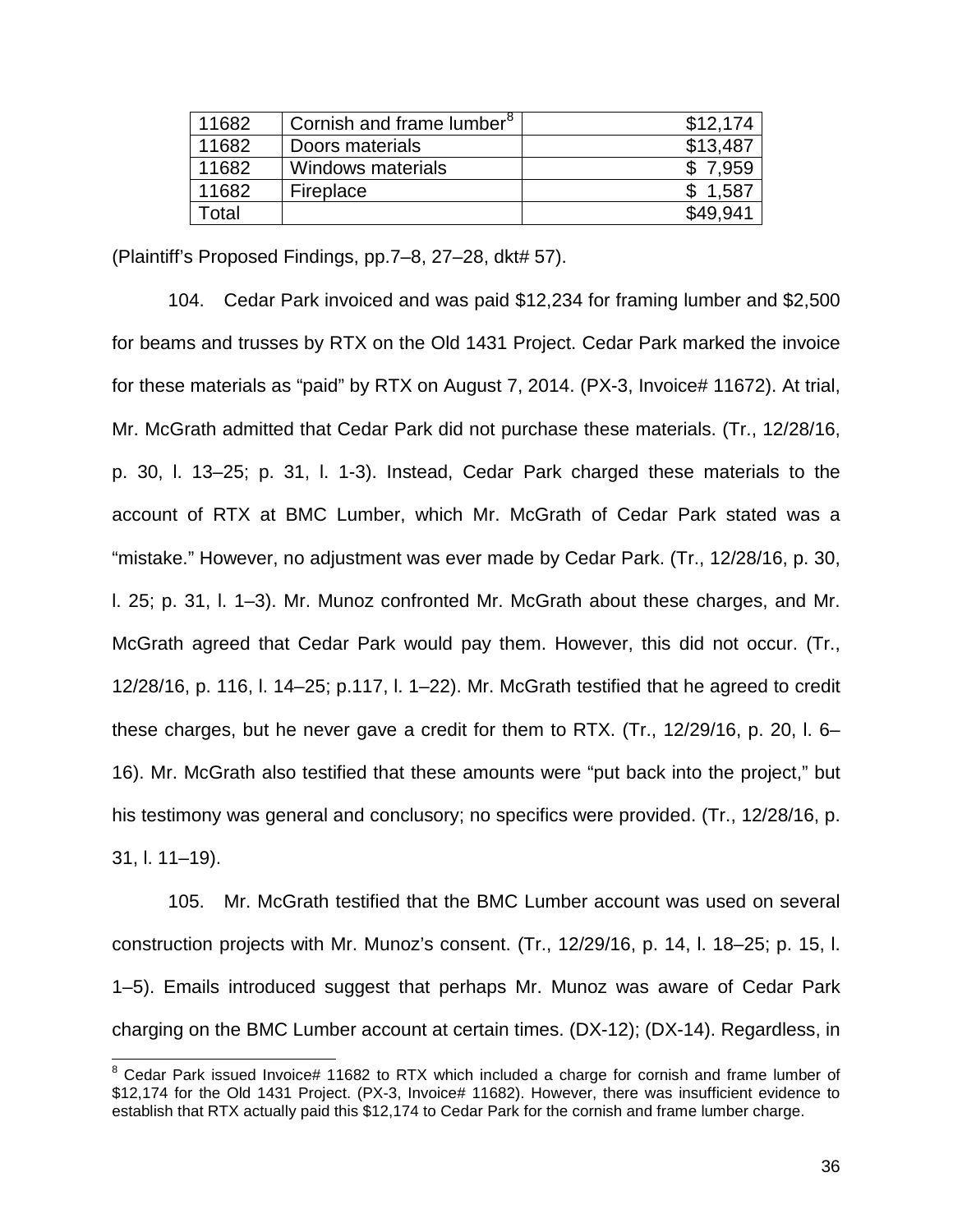this particular situation, the evidence showed that Cedar Park was actually paid money by RTX for the framing lumber, beams and trusses. Mr. McGrath admitted that he did not use the funds Cedar Park received to purchase these materials. Mr. McGrath also admitted that Cedar Park never credited RTX for this amount. (Tr., 12/28/16, p. 30, l. 13–25; p. 31, l. 1–3; Tr., 12/29/16, p. 20, l. 6–16).

106. As a result, the Court finds Cedar Park invoiced and RTX paid Cedar Park the amount of \$12,234 for framing lumber and \$2,500 for beams and trusses on the Old 1431 Project. The Court further finds that Cedar Park did not purchase these materials or complete work using these materials on the Old 1431 Project. This was a breach of the Old 1431 Contract by Cedar Park and caused damages to RTX in the amounts paid by RTX to Cedar Park for the materials (\$12,234 for framing lumber and \$2,500 for beams and trusses). Cedar Park did not credit RTX for these amounts.

107. Cedar Park also invoiced and was paid \$13,487 for door materials and \$7,959 for window materials by RTX on the Old 1431 Project. RTX paid Cedar Park for these materials. (PX-3, Invoice# 11682); (Tr. 12/28/16, p. 33, l. 9–23). At trial, Mr. McGrath admitted that Cedar Park never ordered these materials. (Tr., 12/28/16, p. 33, l. 9–23). Initially, Mr. McGrath testified that Cedar Park did not order these materials because Cedar Park was not given money to do so. (Tr., 12/29/16, p. 21, l. 12–19). Then later Mr. McGrath's testimony changed, and he admitted that Cedar Park received payment from RTX for the door and window materials when Cedar Park invoiced RTX for the materials. (Tr., 12/29/16, p. 42, l. 9–12). Cedar Park's own records show that these materials were billed by Cedar Park on Invoice# 11682. (PX-3). Cedar Park's own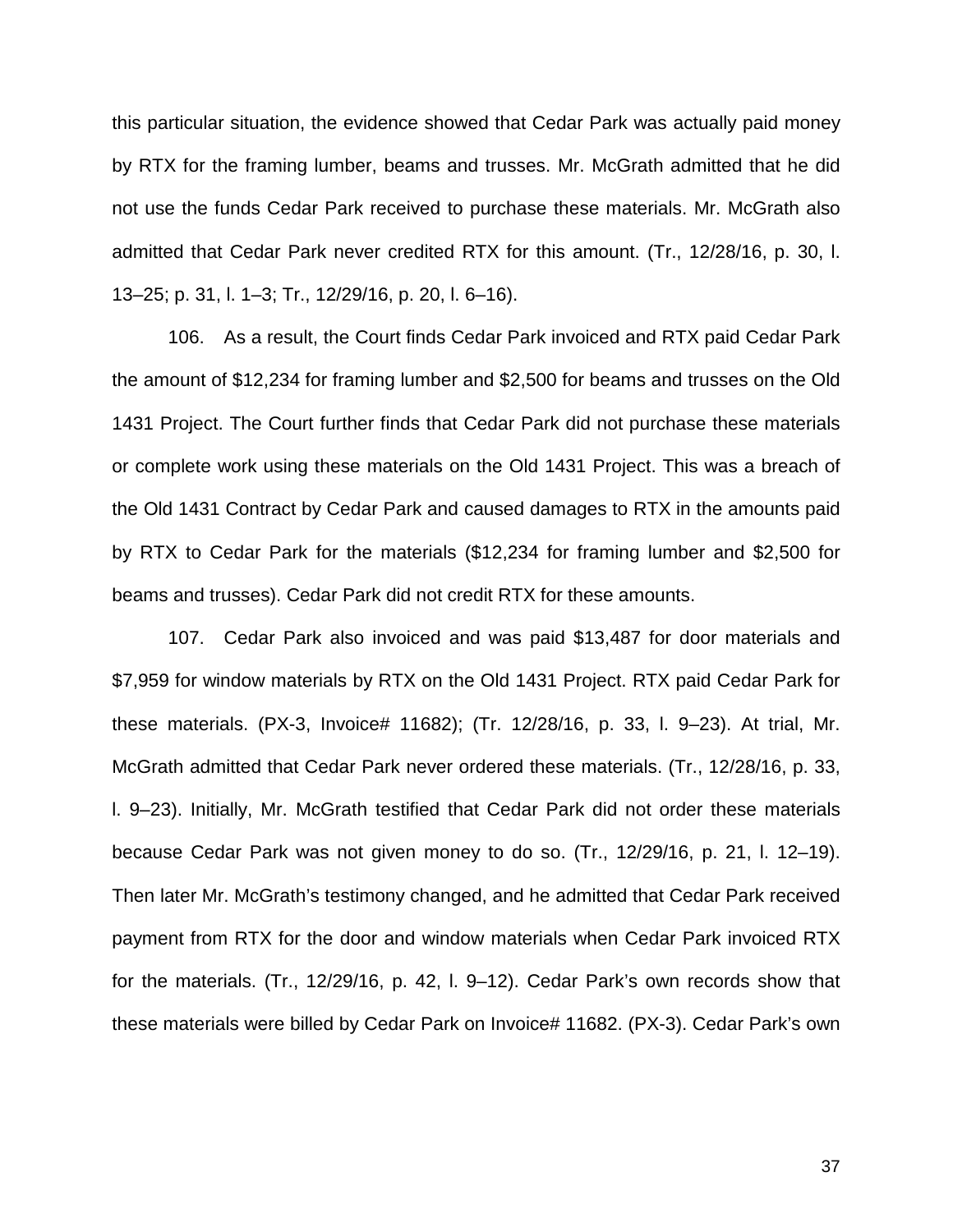records show that Invoice# 11682 was fully paid by RTX, except the balance of \$12,174 for cornish and framing lumber. (PX-3).

108. As a result, the Court finds that Cedar Park invoiced and RTX paid Cedar Park the amount of \$13,487 for door materials and the amount of \$7,959 for window materials on the Old 1431 Project. The Court further finds that Cedar Park did not purchase these materials or complete work using these materials on the Old 1431 Project. This was a breach of the Old 1431 Contract by Cedar Park and caused damages to RTX in the amounts paid by RTX to Cedar Park for the materials (\$13,487 for door materials and \$7,959 for window materials). Cedar Park never credited RTX for these amounts.

109. Cedar Park also invoiced and was paid \$1,587 for a fireplace by RTX on the Old 1431 Project. (PX-3, Invoice# 11682). Cedar Park's records did not show that Cedar Park ever paid the vendor (Gas Logs) for the fireplace. (DX-8).

110. At trial, Mr. McGrath admitted that Cedar Park had not actually paid the vendor (Gas Logs) for the fireplace. Instead, Mr. McGrath generally testified that Cedar Park bartered services with Gas Logs (the vendor) in exchange for the fireplace. (Tr., 12/28/16, p. 34, l. 18–23). Mr. McGrath also admitted that Cedar Park did not deliver the fireplace to the Old 1431 Project or to RTX. (Tr., 12/28/16, p. 34, l. 24–25; p. 35, l. 1). At trial, Mr. McGrath tried to justify the non-delivery by suggesting that the fireplace remained at Gas Logs where it still could be picked up. (Tr., 12/29/16, p. 22, l. 23–25; p. 23, l. 1–3).

111. Mr. McGrath's testimony about the supposed barter with Gas Logs and the remaining availability of the fireplace at Gas Logs was not persuasive. Cedar Park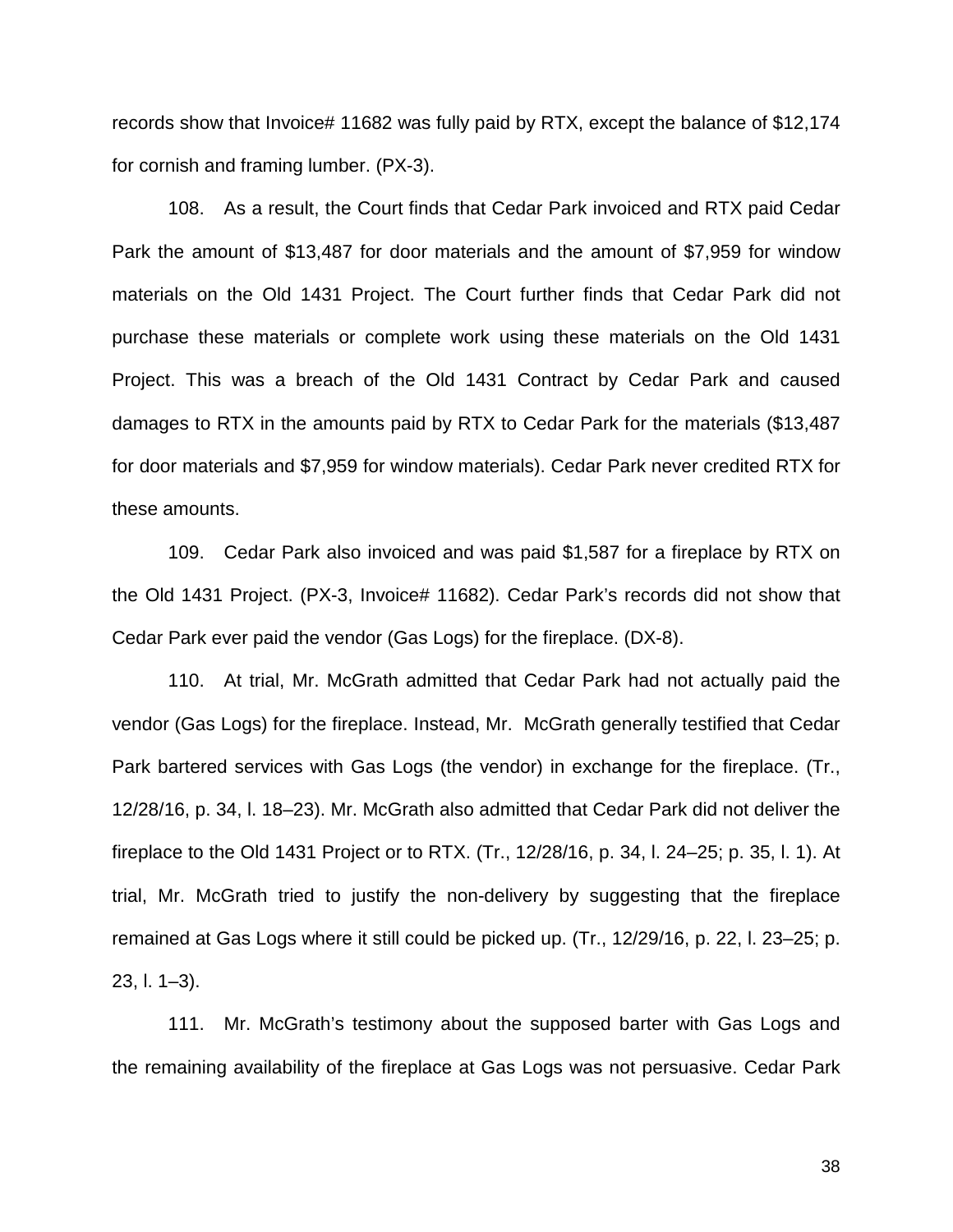did not provide supporting documentary evidence at trial. There was no evidence from Gas Logs that the fireplace had really been paid for through barter by Cedar Park, or that the fireplace was still available for pickup as suggested by Mr. McGrath.

112. As a result, the Court finds that Cedar Park invoiced and RTX paid Cedar Park the amount of \$1,587 for a fireplace to be purchased by Cedar Park and installed at the Old 1431 Project. After weighing the evidence, the Court further finds that Cedar Park did not purchase the fireplace, did not deliver the fireplace, and did not complete the work using the fireplace at the Old 1431 Project. This was a breach of the Old 1431 Contract by Cedar Park and caused damages to RTX in the amounts paid by RTX to Cedar Park for the fireplace (\$1,587). Cedar Park has never credited RTX for this amount.

113. Cedar Park also invoiced RTX for cornish and frame lumber in the amount of \$12,174 for the Old 1431 Project. (PX-3, Invoice# 11682). However, the evidence did not demonstrate that RTX actually paid \$12,174 to Cedar Park for this cornish and frame lumber. Mr. McGrath testified that Cedar Park provided these materials to the Old 1431 Project. (Tr., 12/28/16, p. 31, l. 20–25; p. 32, l. 1–2). But Cedar Park's own documentation on the Old 1431 Project did not reflect receipts from any of the vendors that Mr. McGrath suggested would have provided the cornish and frame lumber. (Tr., 12/28/16, p. 32, l. 3–21); (DX-8). Then post-trial, Cedar Park stipulated to a voluntary reduction in its Proof of Claim by the amount of this \$12,174 unpaid charge for the cornish and frame lumber. (main case no. 14-11732, dkt# 77); (Defendants' Proposed Findings, p. 4, dkt# 58).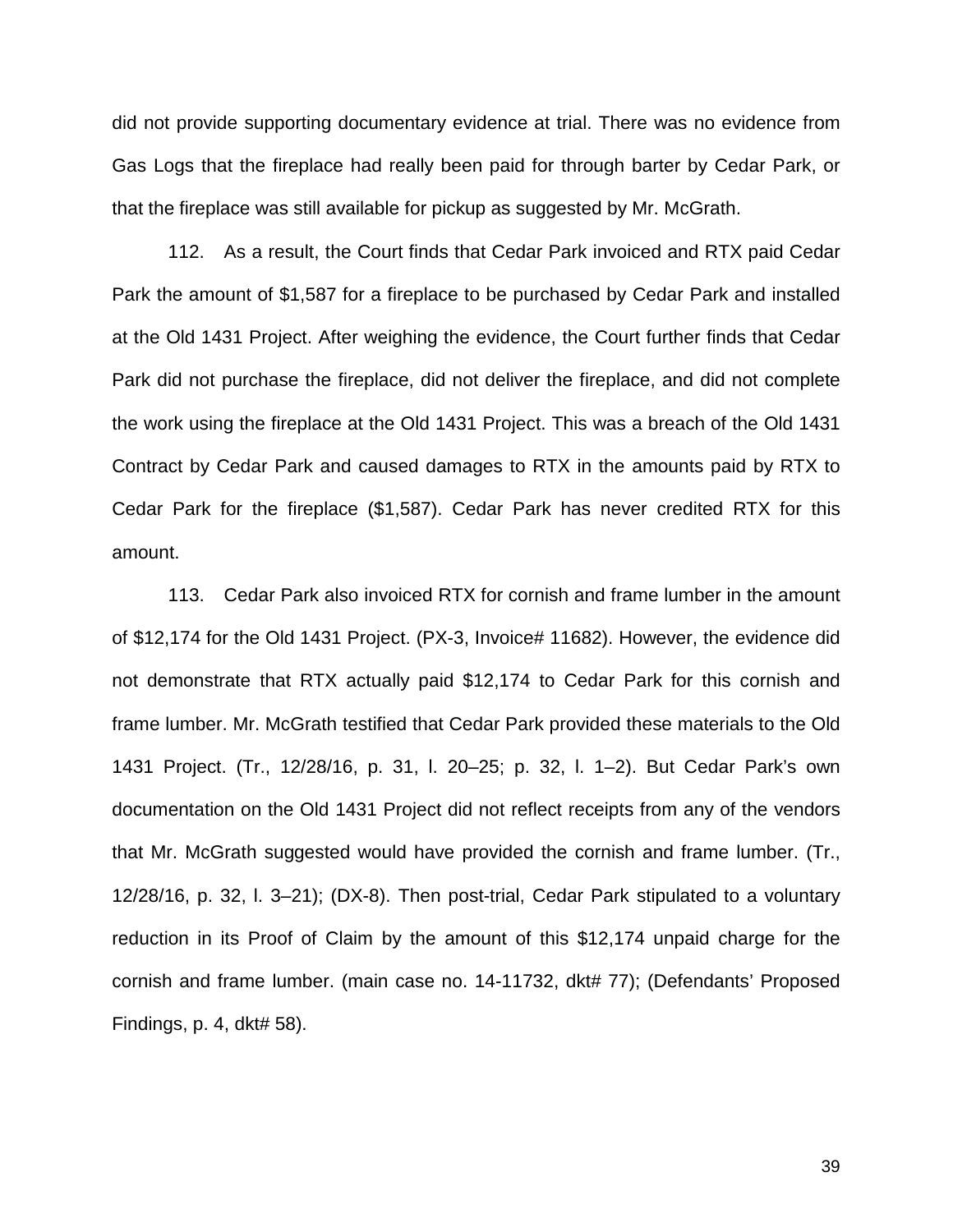114. The Court finds that RTX did not actually pay the \$12,174 to Cedar Park for the invoiced cornish and frame lumber. As a result, RTX did not suffer any recoverable damages for breach of contract based on this unpaid charge by Cedar Park for cornish and frame lumber. Further, Cedar Park has voluntarily reduced its Proof of Claim for this unpaid charge of \$12,174 for cornish and frame lumber.

115. In sum, after weighing the evidence and considering the credibility of the witnesses, the Court finds as a factual matter, that (a) Cedar Park breached its contract with RTX on the Old 1431 Project; and (b) RTX suffered actual damages as a result of Cedar Park's breach for the following materials paid for by RTX but not purchased for or provided to the Old 1431 Project by Cedar Park:

| <b>Materials</b>         | <b>Amount of Damages</b> |
|--------------------------|--------------------------|
| <b>Framing Lumber</b>    | \$12,234                 |
| Beams and trusses        | \$2,500                  |
| Doors materials          | \$13,487                 |
| <b>Windows materials</b> | \$7,959                  |
| Fireplace                | \$1,587                  |
| <b>Total Damages</b>     | \$37,767                 |

# 2. Verano Project

116. Cedar Park and RTX had a valid construction agreement with respect to the Verano Project, even though the agreement was not reduced to a signed written contract. Under the agreement, Cedar Park was entitled to payment from RTX upon invoice for materials provided and for work completed by Cedar Park on the Verano Project. (¶¶ 63–65 of Findings of Fact above).

117. The following chart summarizes the invoices sent by Cedar Park to RTX and payments received by Cedar Park from RTX with respect to the Verano Project: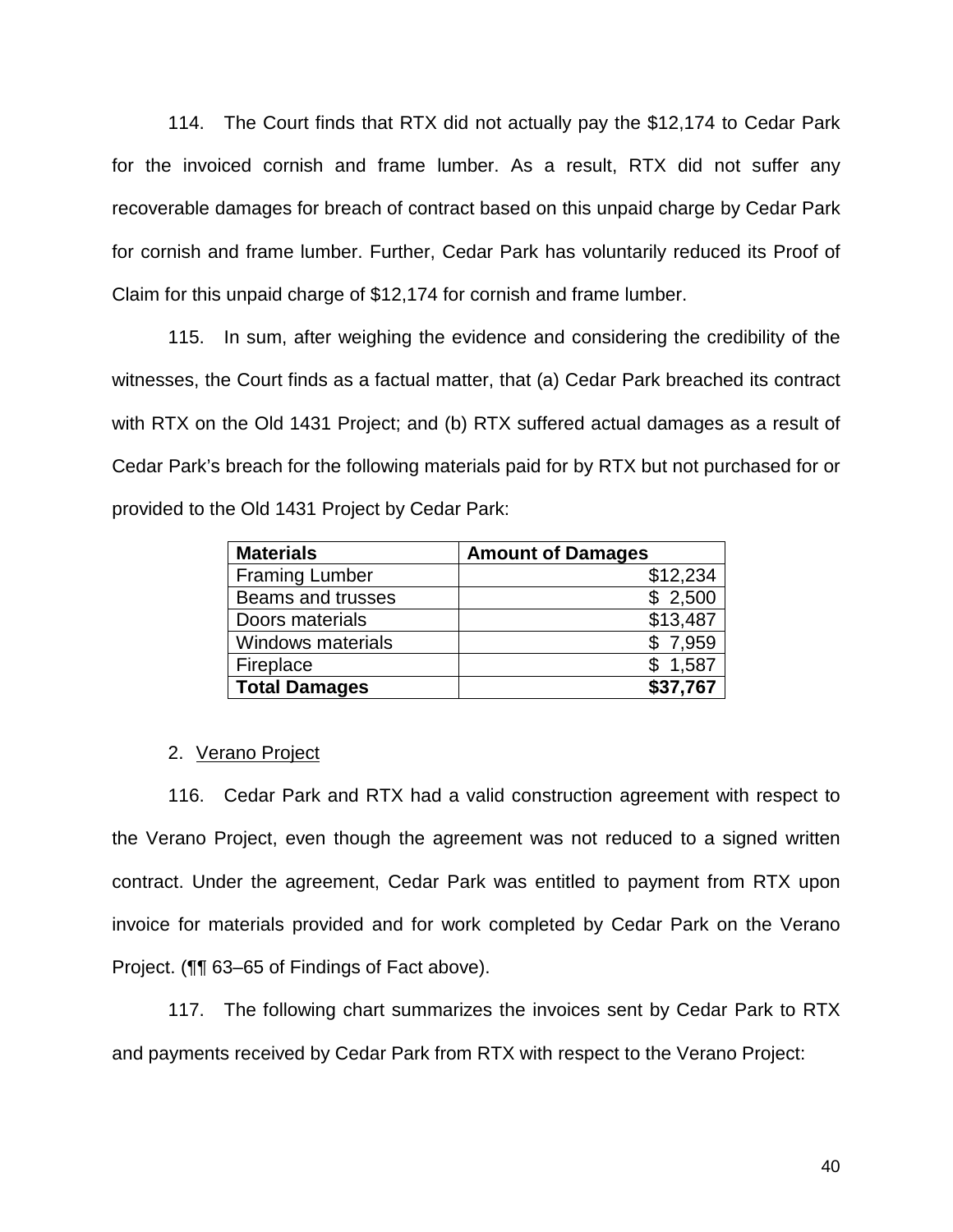| Date     | Invoice # | Amount    | <b>Amount Paid</b> | Remaining      |
|----------|-----------|-----------|--------------------|----------------|
|          |           | Invoiced  |                    | <b>Balance</b> |
| 05/21/14 | 11663     | \$47,500  | \$47,500           |                |
| 07/02/14 | 11668     | \$58,494  | \$58,494           |                |
| 08/11/14 | 11674     | \$7,022   | \$7,022            |                |
| 09/03/14 | 11680     | \$35,675  | \$35,675           |                |
| 10/08/14 | 11687     | \$46,185  | 954                | \$45,231       |
| Total    |           | \$194,876 | \$149,645          | \$45,231       |

(PX-3).

118. Plaintiff asserts that Cedar Park breached the agreement with RTX on the Verano Project for several reasons.

119. First, Plaintiff contends that RTX paid Cedar Park for roofing on the Verano Project, but Cedar Park failed to use all of the funds to pay for roofing. Rio96 was the owner of the home under construction at the Verano Project. Ja Mar Roofing was a roofing company retained by Cedar Park to provide roofing materials and services for the Verano Project. (Tr., 12/28/16, p. 78, l. 19–21; p. 119, l. 14–23).

120. Cedar Park issued Invoice# 11668 to RTX, which included a draw charge for "roofing material" for the Verano Project of \$17,204. RTX paid this invoice to Cedar Park on August 2, 2014. (PX-3, Invoice# 11668).

121. Cedar Park also issued Invoice# 11687 to RTX on October 8, 2014, which included a second charge for roofing of \$19,824 for the Verano Project. (PX-3, Invoice# 11687). However, there was insufficient evidence to prove that RTX actually paid the \$19,824 to Cedar Park for this second roofing charge.

122. Mr. McGrath provided conflicting and confusing testimony regarding whether Cedar Park paid Ja Mar Roofing for roofing on the Verano Project and how much Cedar Park paid for roofing. First, Mr. McGrath testified that Cedar Park, in fact, did pay Ja Mar Roofing for the roofing. (Tr., 12/28/16, p. 53, l. 5–6). Later, Mr. McGrath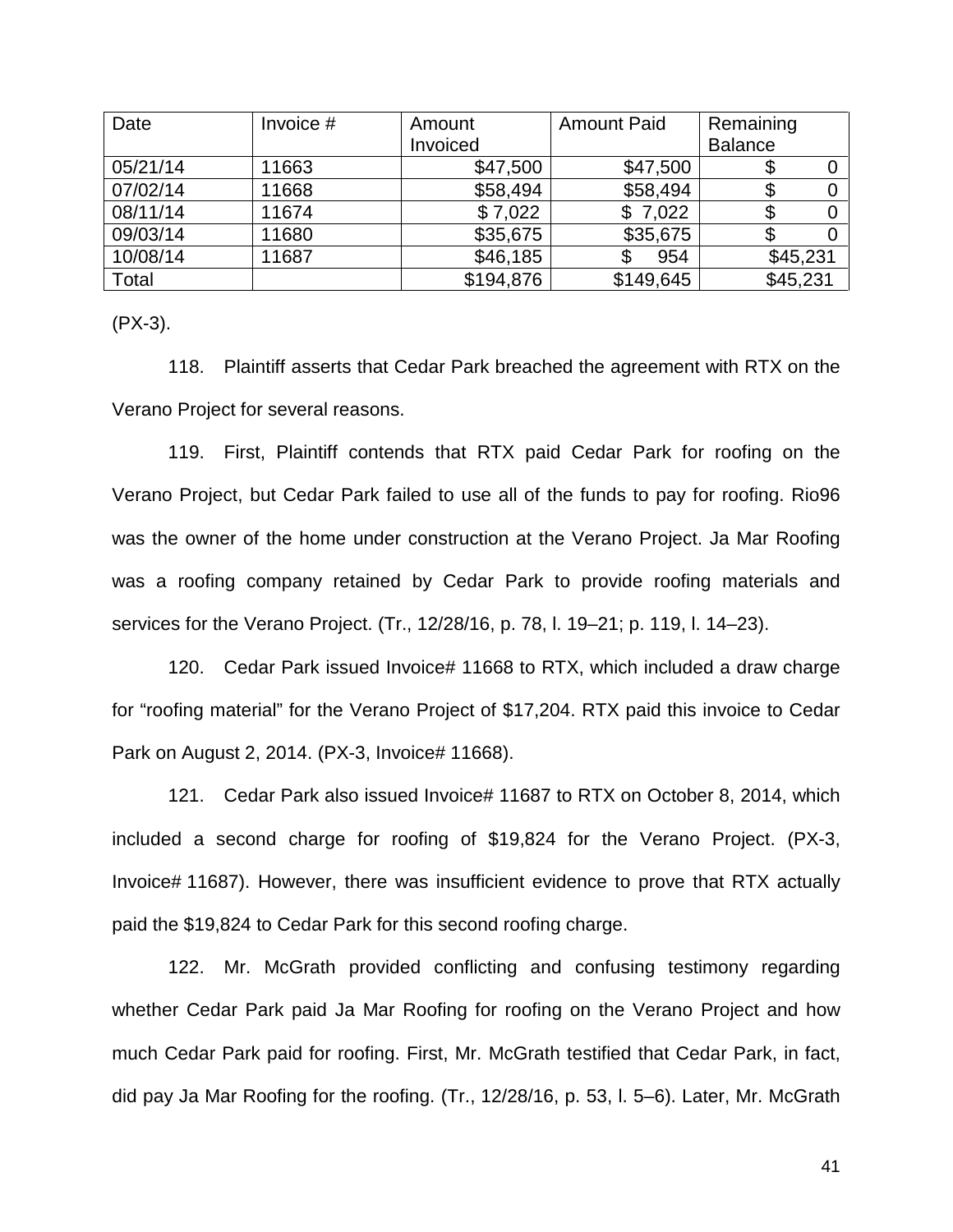testified that Cedar Park did not pay Ja Mar Roofing, because Mr. Munoz told Mr. McGrath to use the roofing money to pay the stucco contractor. (Tr. 12/28/16, p. 56, l. 18–25; p. 57, l. 1–20). However, a contemporaneous text message exchange contradicted Mr. McGrath's testimony and showed that Mr. McGrath represented that Cedar Park had already paid the roofing deposit to Ja Mar Roofing and did not need to use the roofing money for stucco. (Tr.12/28/16, p. 56, l. 22–25; p. 57, l. 1–20); (PX-9, Text message, 09/02/14).

123. Mr. McGrath proceeded to expressly deny that Ja Mar Roofing had been paid by Rio96 (the homeowner) pursuant to a subsequent settlement between Ja Mar Roofing and Rio96. (Tr., 12/28/16, p. 54, l. 14–16; p. 57, l. 25; p. 58, l. 1–6). On further examination by his attorney, Mr. McGrath then reversed course again and testified that Ja Mar Roofing was paid by Cedar Park through a settlement with Rio96. (Tr., 12/28/16, p. 78, l. 19–25; p. 79, l. 1–6). No written proof of this supposed settlement payment by Cedar Park to Ja Mar Roofing was provided to the Court.

124. The real truth came out when Mr. Swearingen (of Rio96) testified that Rio96 (not Cedar Park) paid \$18,000 to DL Phillips (an affiliate of Ja Mar Roofing) under a settlement between DL Phillips and Rio96 reached after Cedar Park stopped work on the Verano Project. (Tr., 12/28/16, p. 88, l. 2–9). Mr. Swearingen testified that Rio96 also paid \$16,000 to Cedar Park under a settlement reached after Cedar Park ceased work on the Verano Project. (Tr., 12/28/16, p. 87, l. 16–25; p. 88, l. 1). There was no probative evidence that Cedar Park paid Ja Mar Roofing or anyone for roofing on the Verano Project under the settlements.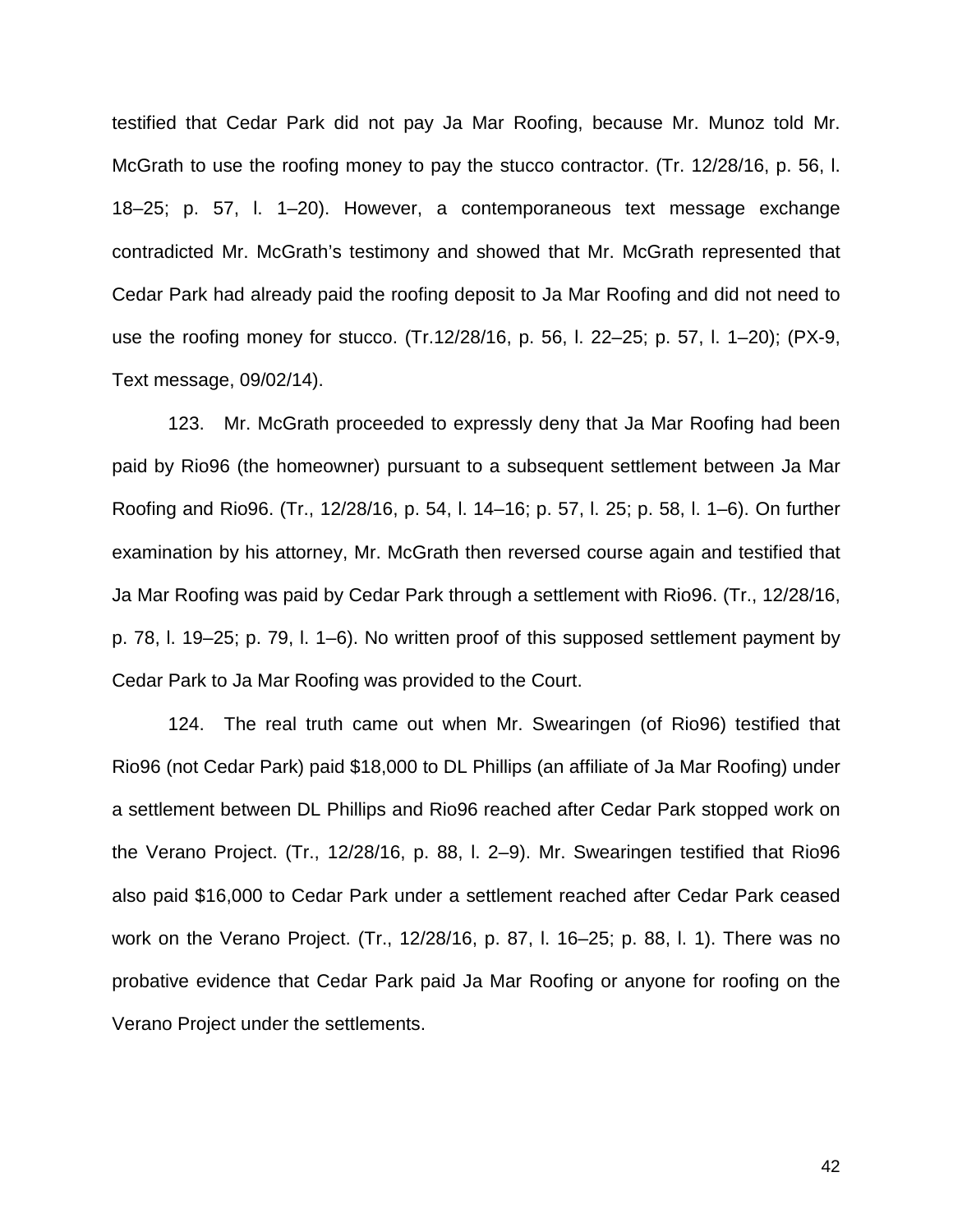125. Mr. McGrath testified these settlements occurred after Cedar Park had filed its Proof of Claim in this bankruptcy case for unpaid amounts owed by RTX. (Tr., 12/28/16, p. 50, l. 10–15). After trial, Cedar Park stipulated to the reduction of its unpaid Proof of Claim against RTX by the amount of \$34,000, which consists of the \$18,000 paid by Rio96 to DL Phillips (an affiliate of Ja Mar Roofing) and \$16,000 paid by Rio96 to Cedar Park under the settlements. (main case no. 14-11732, dkt# 77); (Defendants' Proposed Findings, p. 4, dkt# 58).

126. But at bottom, the evidence at trial showed that the only payments that Cedar Park actually made for roofing on the Verano Project from funds received from RTX were the amounts of \$1,850 and \$2,500 paid to Dan James (a principal of Ja Mar Roofing). (DX-9, p. 1). These two payments made by Cedar Park for roofing on the Verano Project total only \$4,350.

127. After weighing the evidence and the credibility of the witnesses, the Court finds that (a) RTX paid the amount of \$17,204 to Cedar Park for roofing on the Verano Project under Invoice# 11668; (b) Cedar Park used only \$4,350 of the \$17,204 roofing funds received from RTX to actually pay for roofing on the Verano Project; and (c) Cedar Park thereby breached the agreement with RTX on the Verano Project, which caused damages to RTX in the amount of \$12,854 (\$17,204 paid by RTX to Cedar Park for roofing less \$4,350 actually paid by Cedar Park for roofing on the Verano Project).

128. Next, Plaintiff contends that Cedar Park also breached the agreement on the Verano Project because of Cedar Park's poor workmanship and incomplete work. (Plaintiff's Proposed Findings, pp. 12-13, 27-28, dkt# 57). Specifically, Plaintiff contends that certain air conditioning (HVAC), electrical and framing work performed by Cedar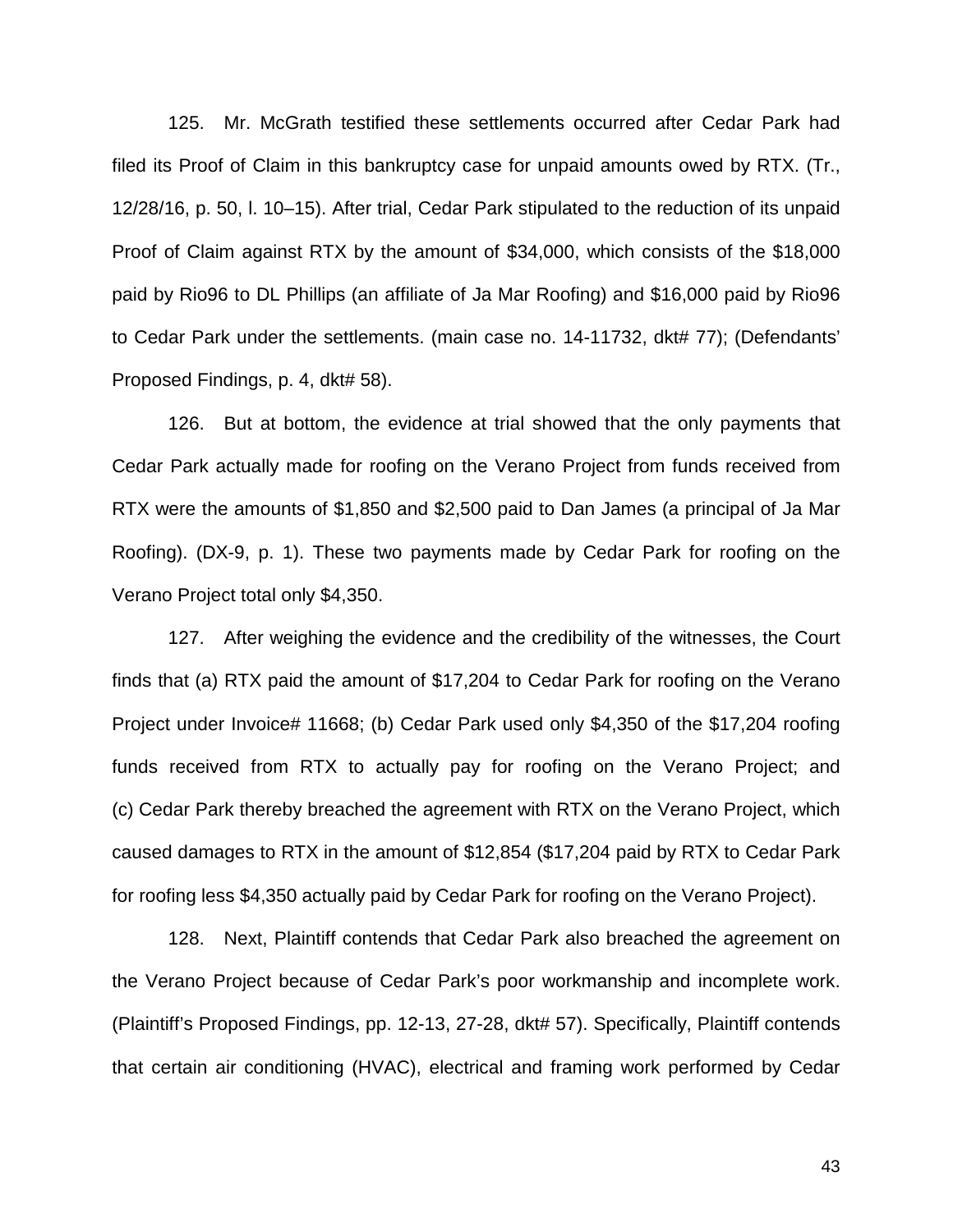Park and invoiced to RTX on the Verano Project was either not fully completed or completed incorrectly by Cedar Park.

129. In an attempt to itemize and prove its damages, Plaintiff tried to rely on a Proof of Claim filed by Rio96 (the Verano Project owner) against RTX in the bankruptcy case. (Plaintiff's Proposed Findings, pp. 12–13, dkt# 57). This Proof of Claim filed by Rio96 against RTX was not admitted into evidence, but is on file with the Court. (main case no. 14-11732, claim no. 13-1). At trial, the Court took judicial notice of the filing of the Proof of Claim by Rio96. (Tr., 12/28/16, p. 94, l. 19–24).

130. Based on Rio96's Proof of Claim, Plaintiff appears to contend that: (a) Cedar Park was paid \$9,790 for HVAC work that was not delivered or completed by Cedar Park; (b) \$8,000 in damages were suffered due to wrong HVAC units being installed and poor workmanship on the installation by Cedar Park; (c) \$2,047 in damages were suffered based on amounts paid by Rio96 to pay HVAC suppliers and subcontractors to get mechanic's liens released; (d) \$4,000 in damages were suffered for framing work that was not properly completed by Cedar Park; (e) \$5,600 for electrical work was paid for but not completed by Cedar Park; (f) \$6,000 in repair costs were incurred to correct electrical deficiencies caused by the poor workmanship of Cedar Park; and (g) \$1,100 in repair costs to correct framing deficiencies caused by the poor workmanship by Cedar Park. These alleged damages total the amount of \$36,537. (Plaintiff's Proposed Findings, pp. 12–13, dkt# 57).

131. In defense, Cedar Park introduced photographs of the work that Cedar Park performed on the Verano Project at trial. (DX-11). The photographs were taken by Mr. McGrath about three months after Cedar Park ceased work on the Verano Project.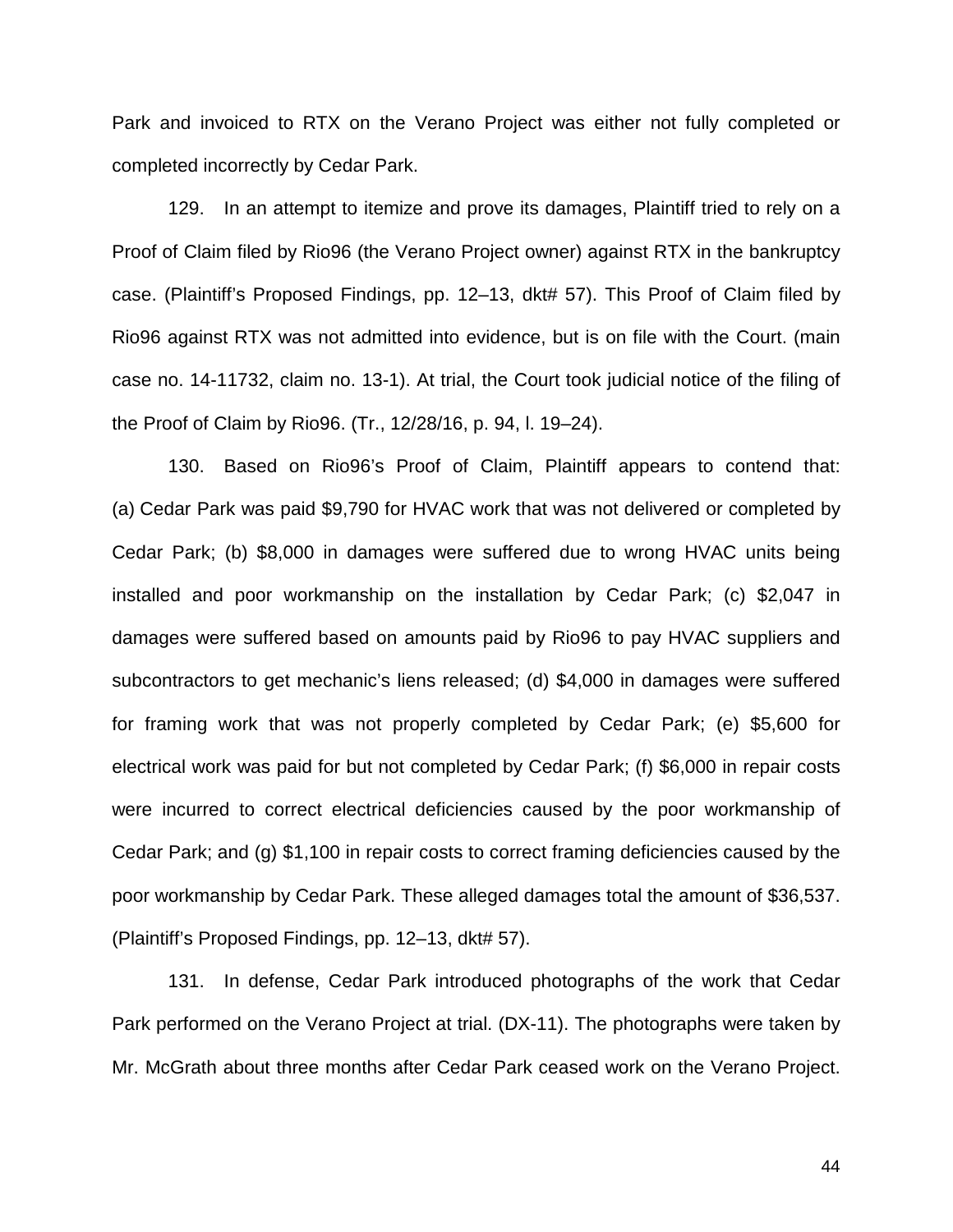As a result, the photographs also show work completed by other subcontractors after Cedar Park stopped working on the Verano Project. Mr. McGrath testified in detail as to the work Cedar Park performed in each photograph and the work shown in the photographs that other subcontractors performed. (Tr., 12/29/16, p. 30, l. 3–25; p.31, l. 1–25; p. 32, l. 1–25; p. 33, l. 1–17).

132. Plaintiff called Mr. Swearingen (a principal of Rio96, the owner of the home) to testify to support these damages allegedly caused by Cedar Park on the Verano Project. Although Mr. Swearingen was candid and intelligent, his experience and background was in computer science (not construction). More importantly, Mr. Swearingen did not know what work Cedar Park had done (or not done) on the Verano Project.

133. Mr. Swearingen (of Rio96) admitted that he did not actually know who had done the work on the Verano Project, because Rio96 had contracted with RTX (not Cedar Park) for construction of the home. (Tr., 12/28/16, p. 99, l. 25; p.100, l. 1–2). Mr. Swearingen had never even met Mr. McGrath of Cedar Park. (Tr. 12/28/16, p. 86, l. 4– 24). Mr. Swearingen testified that Rio96 had problems with incomplete framing, an incomplete HVAC unit and some slab work on the Verano Project. But, Mr. Swearingen admitted he was not competent to testify as to what work was, or was not, performed by Cedar Park or the cost to repair any faulty work by Cedar Park. (Tr., 12/28/16, p. 92, l. 25; p. 93, l. 1–25; p. 94, l. 1–2).

134. In compiling Rio96's Proof of Claim for damages, Mr. Swearingen admitted that he had actually received the information from Plaintiff (Mr. Munoz). (Tr., 12/28/16, p. 99, l. 13–24). It was apparent to the Court that Plaintiff (Mr. Munoz)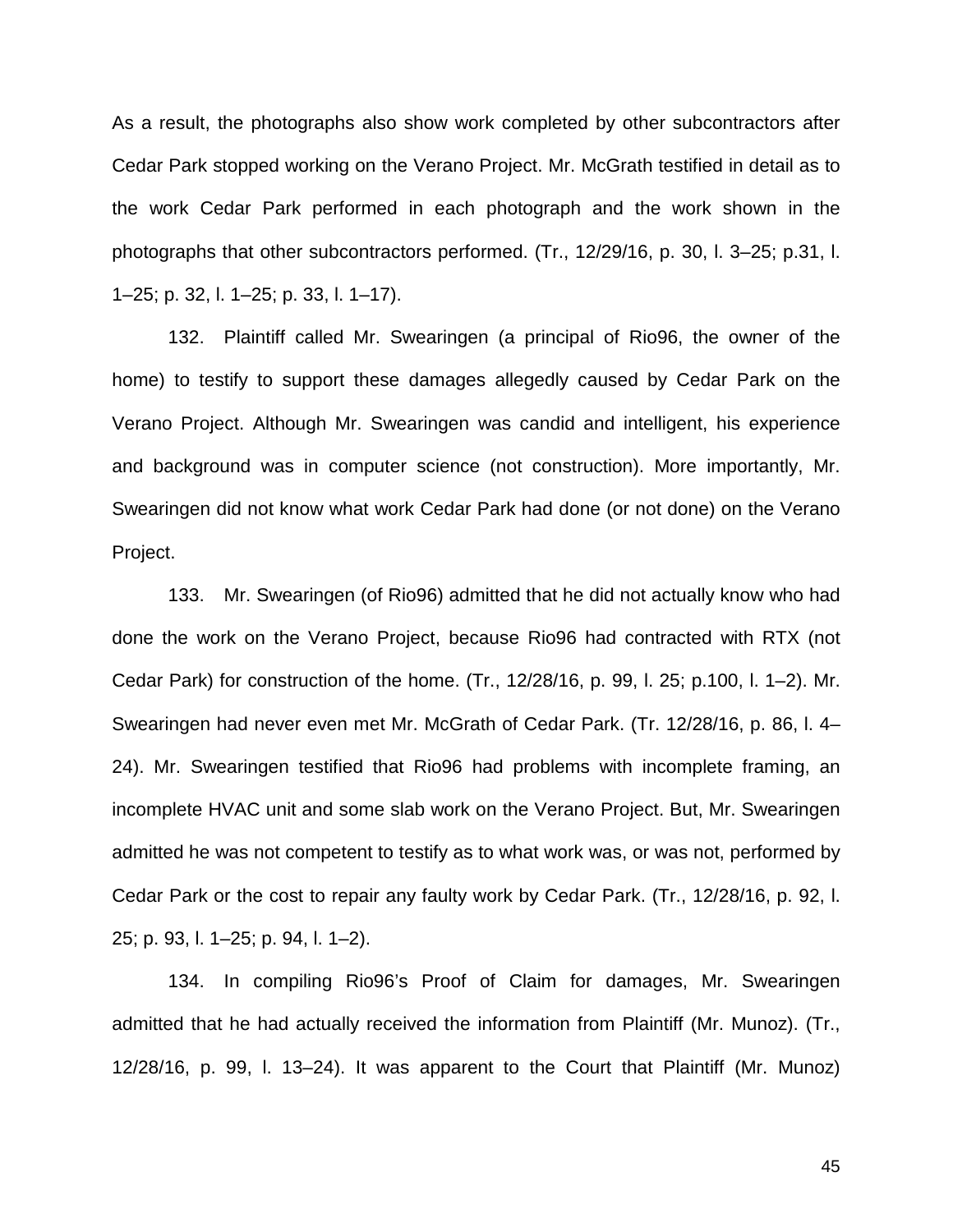provided the information to Mr. Swearingen so that Mr. Swearingen (on behalf of Rio96) could file a claim against RTX and try to cast blame on Cedar Park for problems with the Verano Project. At trial, it also came to light that Plaintiff (Mr. Munoz) was a partner with Mr. Swearingen in Rio96, the owner of the Verano Project. (Tr., 12/28/16, p. 91, l.  $6 - 7$ ).

135. Mr. Munoz (of RTX) testified that the framing was not completed on the Verano Project, and there were problems with the work that was completed. (Tr.,12/29/16, p. 68, l. 5–25; p. 69, l. 1–4). According to Mr. Munoz, electrical work was begun but never completed, and Cedar Park was paid \$9,790 for HVAC materials that were never installed. (Tr., 12/28/16, p. 135, l. 18–21). After Cedar Park stopped working on the Verano Project, Mr. Munoz testified that he helped Rio96 rebid numerous items improperly completed by Cedar Park and have them redone. (Tr., 12/29/16, p. 69, l. 5– 25; p.70, l. 1–24; p. 72, l. 7–21; p. 73, l. 1–25; p. 74, l. 1–6). Mr. Munoz admitted, however, that he is not a construction estimator. (Tr., 12/28/2016, p. 154, I. 6–7). Like Mr. Swearingen, Mr. Munoz admitted that he could not actually state the value of any work performed by Cedar Park on the Verano Project. (Tr., 12/28/2016, p. 153, l. 13–25; Tr., 12/29/16, p. 71, l. 3–8).

136. In contrast, Mr. McGrath (of Cedar Park) testified that the framing work on the Verano Project was completed by Cedar Park. The only framing not completed (which was not billed for by Cedar Park) was for a recessed "fur-down." (Tr., 12/29/16, p. 24, l. 14–20). Mr. McGrath credibly testified that the electrical work and HVAC work were performed on the Verano Project by Cedar Park. (Tr., 12/29/16, p. 25, l. 5–25; p. 26, l. 1–5). Much of Mr. McGrath's testimony was corroborated by the photographs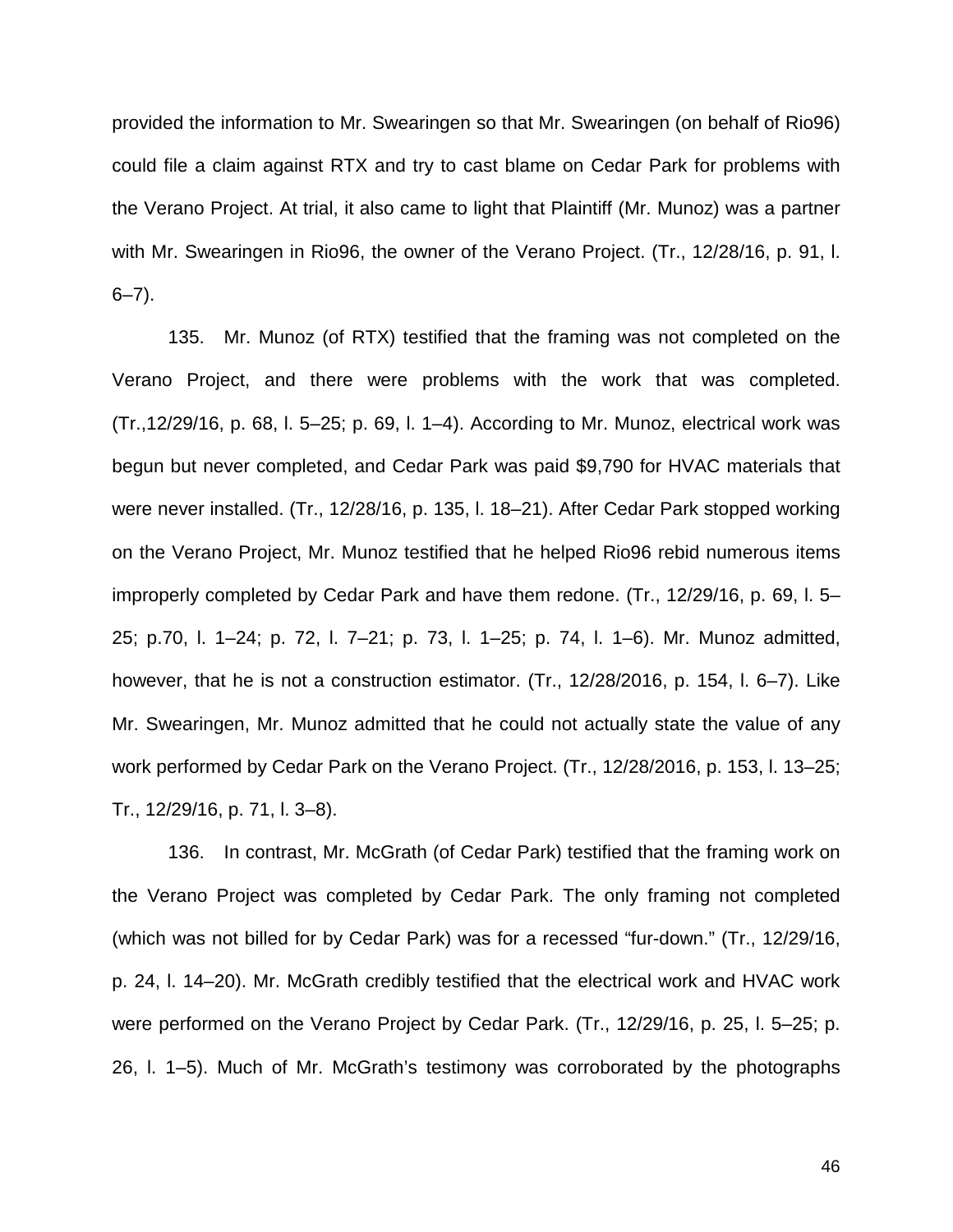introduced into evidence that showed that the HVAC, electrical, and framing work had been completed at the Verano Project. (DX-11). In the end, even Mr. Munoz (of RTX) was forced to admit that Cedar Park "actually did pretty good work." (Tr., 12/28/16, p. 167, l. 6).

137. No probative estimates of the cost of work that allegedly needed to be completed or redone on the Verano Project were provided to the Court. Rio96's Proof of Claim sets forth the alleged costs of the work not properly completed on the Verano Project, but the Court only took judicial notice of the filing of the Proof of Claim. Just as importantly, the Proof of Claim was filed by Rio96 against RTX, not by Rio96 against Cedar Park. There was little or no proof at trial that RTX had incurred any damages. There was no evidence that RTX had paid Rio96 for the work that Cedar Park allegedly failed to perform or performed incorrectly.

138. After weighing the evidence, the Court finds that Plaintiff failed to prove that (a) Cedar Park did not properly complete the HVAC, electrical, and framing work on the Verano Project; and (b) RTX suffered any recoverable and quantifiable damages from Cedar Park's HVAC, electrical, and framing work on the Verano Project.

139. Finally, Plaintiff seems to assert other affirmative damage claims against Cedar Park for breach of contract on the Verano Project—based on a charge for overhead and profit by Cedar Park to RTX of \$ 28,381 and a second charge by Cedar Park to RTX for roofing of \$19,824. (Plaintiff's Proposed Findings, pp. 13, 27–28, dkt# 57). However, there was insufficient evidence to prove that RTX actually paid Cedar Park for these two charges. As a result, RTX did not suffer any damages that are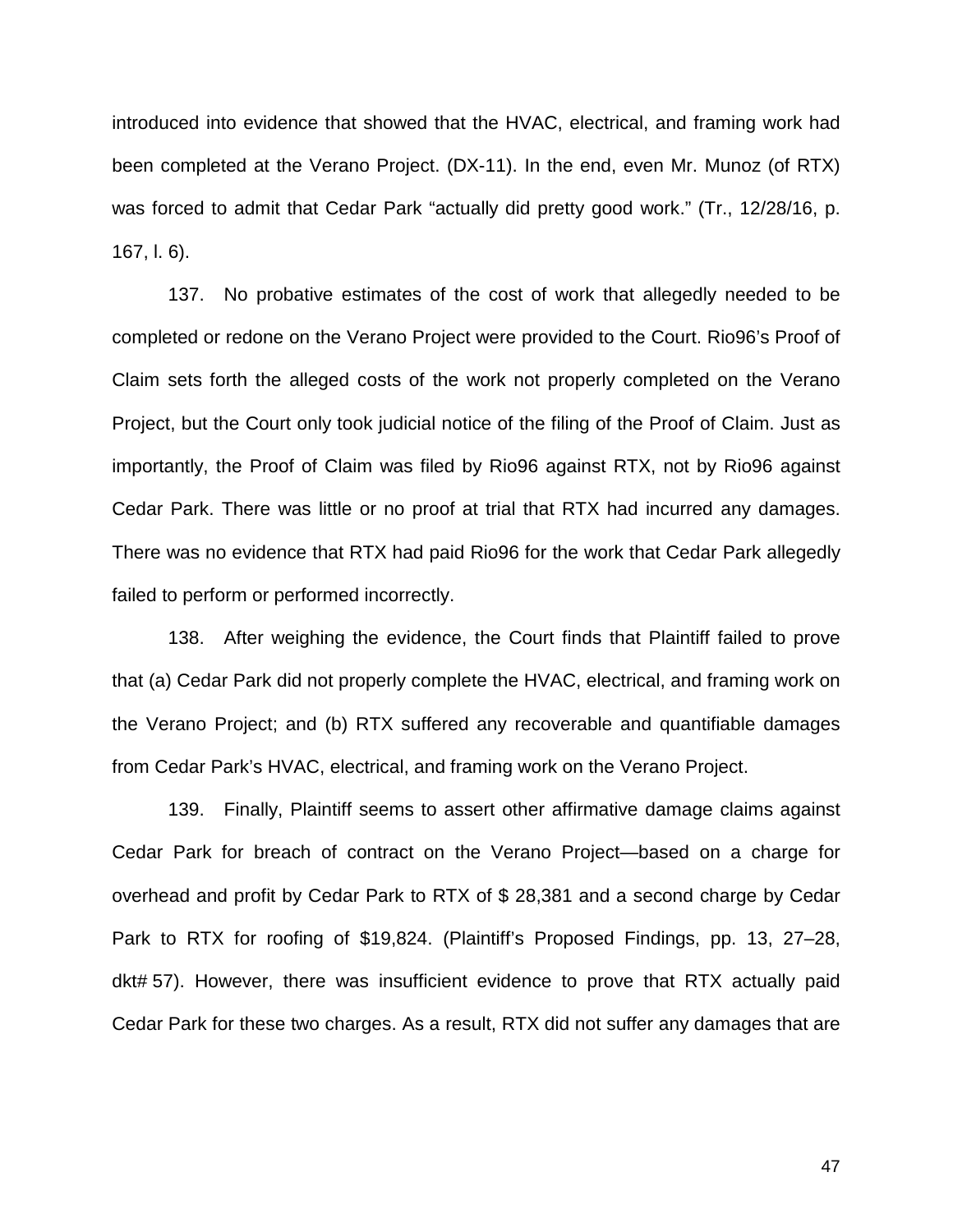affirmatively recoverable from Cedar Park for these two charges that RTX never actually paid.

140. Instead, Cedar Park filed a Proof of Claim against RTX for the unpaid overhead and profit charge and the second roofing charge on the Verano Project. (PX-3). Plaintiff has objected to the Proof of Claim of Cedar Park (PX-3); (Complaint, dkt# 1). Therefore, the Court will address the contentions made by Plaintiff regarding these two unpaid charges on the Verano Project in the Objection to Claim section of the Court's proposed Findings of Fact and Conclusions of Law.

141. In sum, after weighing all the evidence and considering the credibility of the witnesses, the Court finds as a factual matter that (a) Cedar Park breached its contract with RTX on the Verano Project for roofing paid for by RTX but not purchased or provided to the Verano Project by Cedar Park; (b) RTX suffered actual damages as a result of Cedar Park's breach in the amount of \$12,854 for such roofing; and (c) RTX did not suffer any other actual and recoverable damages based on its breach of contract claim against Cedar Park for the Verano Project.

3. Cedar Park Defenses

142. Cedar Park has asserted several defenses to Plaintiff's breach of contract action.

143. First, Cedar Park contends that Plaintiff's breach of contract action is barred due to RTX's prior material breach of the contracts with Cedar Park. The alleged prior "material breach" by RTX was the failure of RTX to pay Cedar Park on its invoices. (PTO, p. 7, dkt# 38); (Defendants' Proposed Findings, pp. 13–14, dkt# 58). In short, the Court finds that Cedar Park did not prove this defense.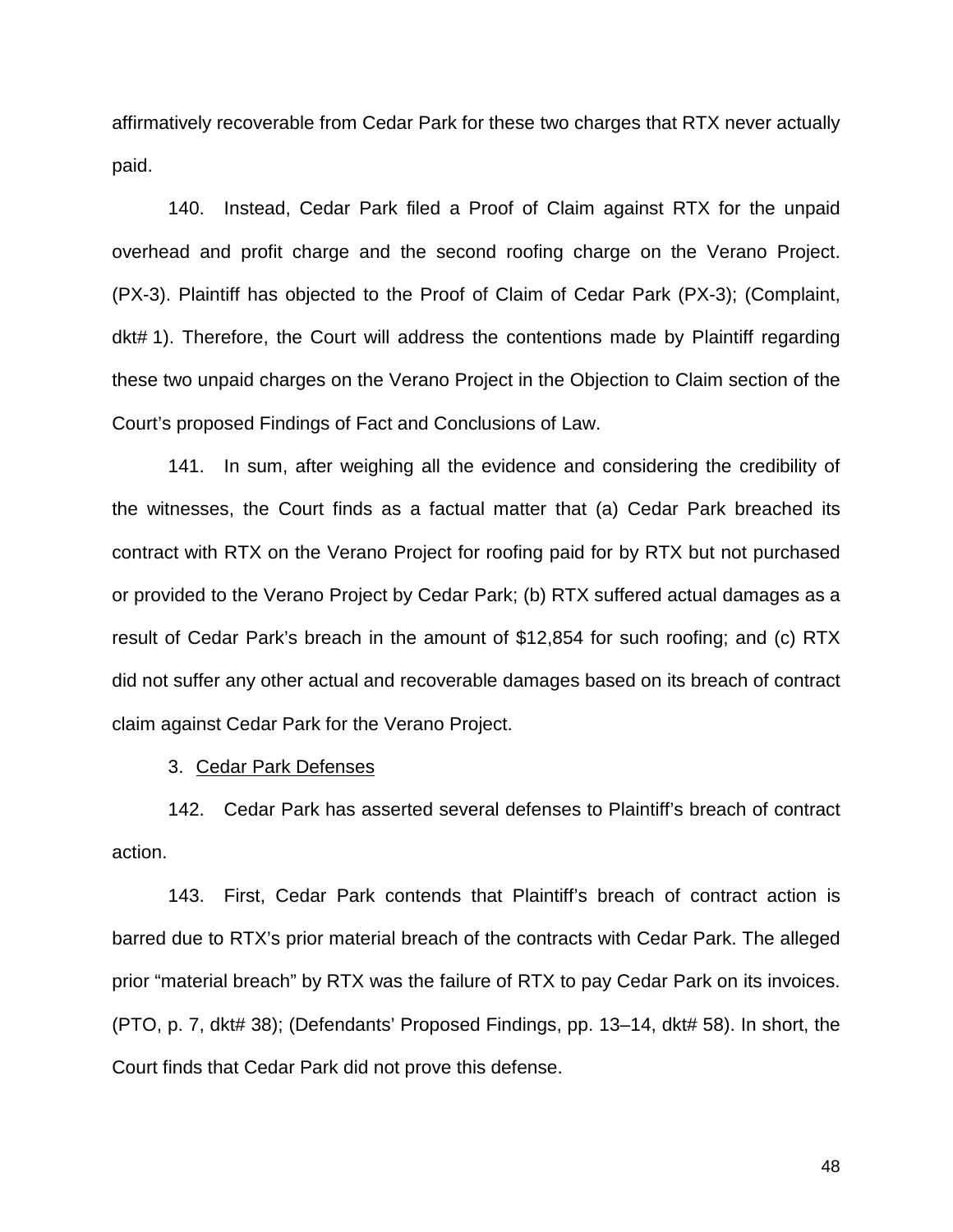144. The evidence at trial showed that RTX consistently paid Cedar Park's invoices, up until October 2014 when Cedar Park ceased work and sent its "final invoices" with the disputed charges. Cedar Park does not contest that RTX made payments on its invoices up until October 2014. (Defendants' Proposed Findings, p. 6, dkt# 57); (PX-3).

145. The evidence at trial also demonstrated that RTX paid Cedar Park on its invoices up until October 2014. On the Old 1431 Project, RTX paid Cedar Park's invoices on July 24, 2014, August 7, 2014, September 19, 2014, September 25, 2014, and September 30, 2014. On the Verano Project, RTX paid Cedar Park's invoices on May 17, 2014, July 8, 2014, August 1, 2014, August 2, 2014, August 12, 2014, September 8, 2014, and October 9, 2014. (PX-3, pp. 4, 10). The only amounts that RTX did not pay were the final charges made by Cedar Park that were disputed in good faith by RTX. RTX, through Mr. Munoz, promptly made repeated efforts to get information from Cedar Park about the disputed charges. (PX-21); (PX-23); (Tr., 12/28/16, p. 127, l. 22–25; p. 128, l. 1–21)

146. By October 2014 (when RTX stopped making payments), Cedar Park had already breached the contracts with RTX on the Old 1431 Project and Verano Project. Cedar Park breached the contracts first—and prior to the non-payment by RTX of the disputed charges—in October 2014. In early August 2014, RTX paid Cedar Park \$17,204 for roofing on the Verano Project, but Cedar Park did not use all of such funds to pay for roofing on the project. (¶¶ 121–127 of Findings of Fact above). In early August 2014, RTX also paid Cedar Park \$12,234 for framing lumber and \$2,500 for beams and trusses on the Old 1431 Project, but Cedar Park did not use such funds to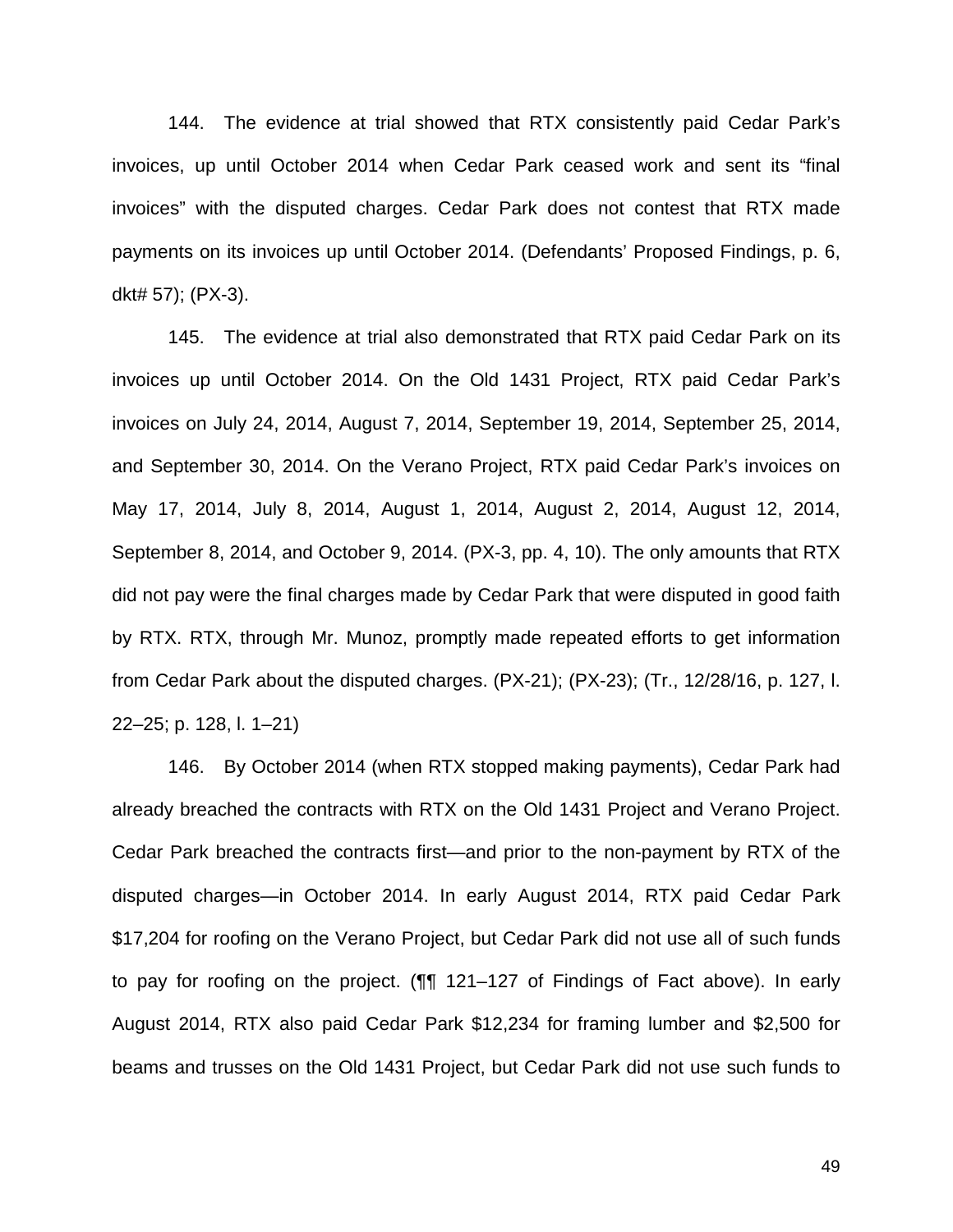pay for those materials on the project. (¶¶ 104–105 of Findings of Fact above). In September 2014, RTX also paid Cedar Park \$13,487 for door materials, \$7,959 for window materials, and \$1,587 for a fireplace on the Old 1431 Project; but, Cedar Park did not use such funds to pay for those materials and did not provide those materials to the project. (¶¶ 107–112 of Findings of Fact above).

147. In sum, as a factual matter, the Court finds that there was no prior material breach of the contracts for the Old 1431 Project and the Verano Project by RTX that would bar recovery by Plaintiff on its breach of contract action against Cedar Park.

148. Second, Cedar Park has asserted boilerplate-type defenses of "waiver, estoppel and laches" in its Proposed Findings. (Defendants' Proposed Findings, pp. 13– 14, dkt# 58). As a legal matter, Cedar Park has waived theses defenses. (¶¶ 319–320 of Conclusions of Law below).

149. Even if the Court were to consider these affirmative defenses, as a factual matter, Cedar Park did not prove any of the defenses with probative evidence that convinced the Court. These defenses appear to be centered around Cedar Park's contentions that RTX paid several invoices with single checks which Cedar Park then applied to the oldest outstanding invoice, RTX allowed Cedar Park to submit draw requests ahead of time, RTX directed Cedar Park to use funds from one line item to another, and RTX treated all the construction projects as a whole. (Defendants' Proposed Findings, pp. 5, 13–14, dkt# 58).

150. It does appear that Cedar Park sometimes applied payments from RTX to the oldest outstanding invoices on the projects. (Tr., 12/29/16, p. 13, l. 1–25; p.14, l. 1– 13) (DX-10) (check nos. 1253, 1265). But, this was Cedar Park's business practice;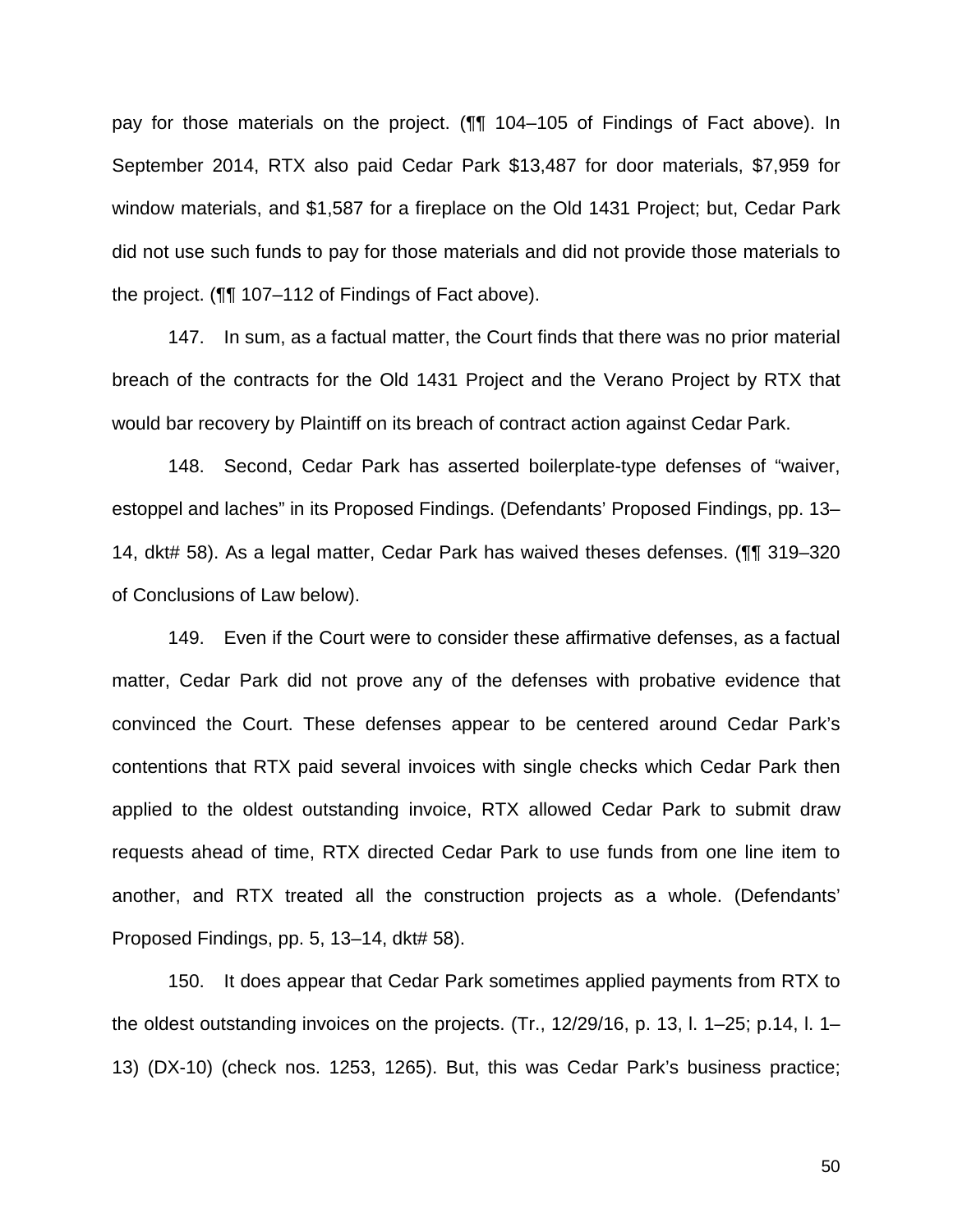there was no probative evidence that RTX actually agreed to this "oldest invoice first" practice by Cedar Park. (Tr., 12/28/16, p. 115, l. 14–25; p. 116, l. 1–9). There was also some evidence that RTX, from time to time, would allow Cedar Park to use funds from one line item on an invoice to pay for another item. (Tr., 12/28/16, p. 169, l. 19–25; p. 170, l. 1–5); (DX-15, p. 11). Mr. McGrath also generally testified that all funds received by Cedar Park from RTX went into the RTX construction projects. (Tr., 12/28/16. p. 73, l. 13–15; p. 74, l. 6–11).

151. More importantly, however, the evidence clearly showed that Cedar Park actually received payment from RTX for framing lumber, beams, trusses, door materials, window materials, and a fireplace on the Old 1431 Project and for roofing materials on the Verano Project. (¶¶ 104–112, 120–127 of Findings of Fact above). There was no believable evidence that RTX agreed to permit Cedar Park to use such funds for materials other than framing lumber, beams, trusses, door materials, window materials, and fireplace on the Old 1431 Project and for roofing materials on the Verano Project.

152. The evidence also clearly showed that Cedar Park did not use such funds for, did not ever pay for, and did not ever deliver the framing lumber, beams, trusses, door materials, window materials, and fireplace to the Old 1431 Project and the roofing materials to the Verano Project. (¶¶ 104–112, 120–127 of Findings of Fact above). It is these materials that Cedar Park was paid for by RTX on the Old 1431 Project and Verano Project, which are the basis for the Court's finding that Cedar Park breached its contracts with RTX. Indeed, on several occasions at trial Mr. McGrath admitted that Cedar Park had been paid for materials by RTX, but that Cedar Park did not pay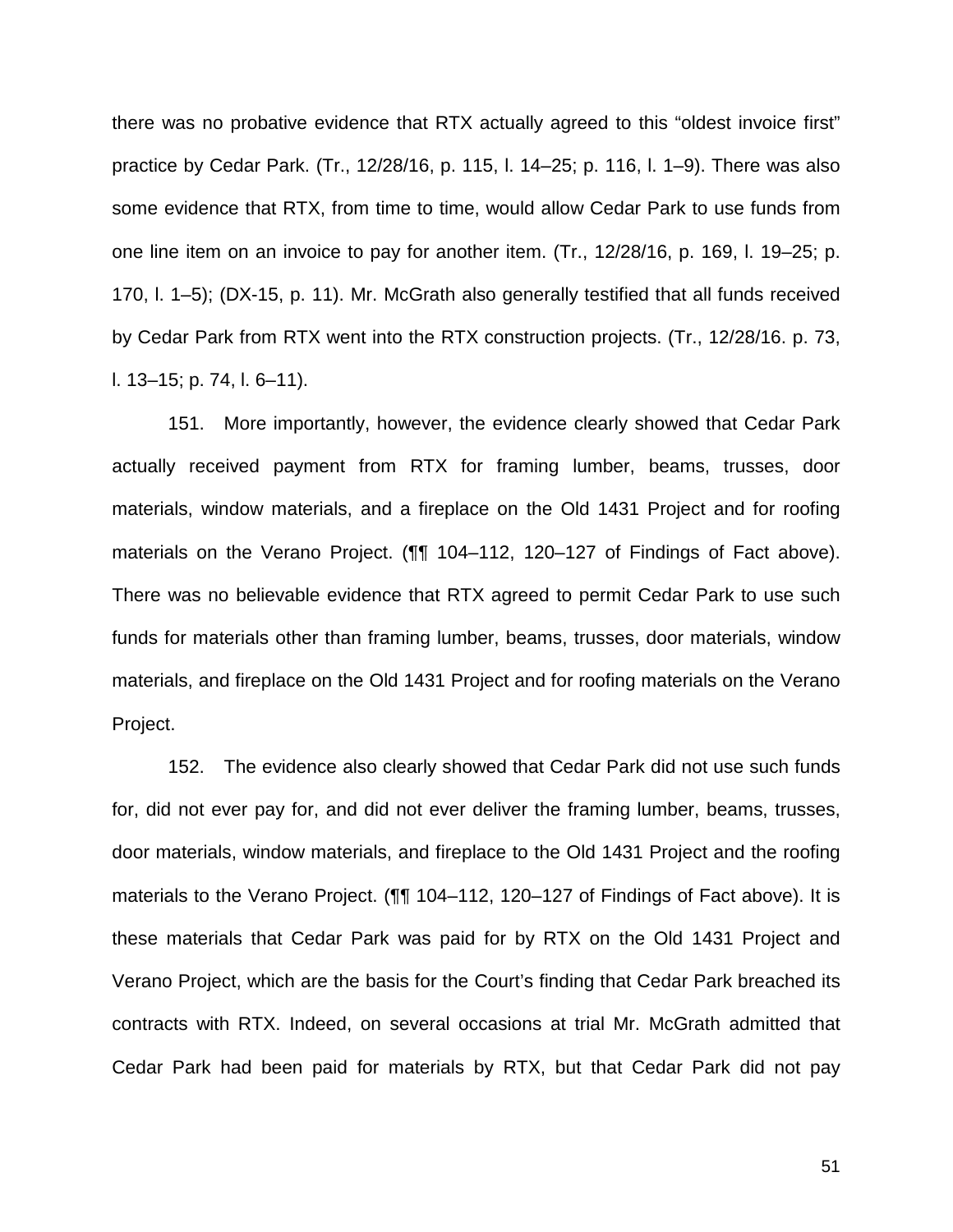vendors, did not order the materials, and did not deliver the materials to the projects. (Tr., 12/28/16, p. 30, l. 13–24; p. 33, l. 9–23; p. 34, l. 24–25; p. 35, l. 1).

153. Mr. McGrath's general testimony that all funds received by Cedar Park from RTX were used by Cedar Park for expenses on the RTX construction projects could not be verified and was not persuasive to the Court. Cedar Park produced only heavily redacted statements for one bank account. (Tr, 12/28/16, p. 74, l. 2–5); (PX-4). According to Mr. McGrath, the account information that was redacted did not relate to Cedar Park's financial transactions with RTX. (Tr., 12/28/16, p. 62, l. 7–20); (PX-4). But, Cedar Park had received funds from RTX within the timeframes reflected on several of the redacted bank statements. Due to the redactions, the payments from RTX to Cedar Park were not identifiable on the produced bank statements as deposited funds received from RTX. (Tr., 12/28/16, p. 63, l. 10–19). It was not possible to verify that funds received by Cedar Park from RTX were used by Cedar Park only for RTX projects due to the redactions. Indeed, Mr. McGrath even admitted that in some instances Cedar Park did not accurately report or document its construction expenses for the Old 1431 Project and the Verano Project. (Tr., 12/28/16, p. 47, l. 7–20).

154. In sum, as a factual matter, the Court finds that Cedar Park did not prove, by credible and believable evidence, any affirmative defenses of waiver, estoppel, and laches.

# 4. Summary—Breach of Contract

155. In summary, the Court finds as a factual matter, that Cedar Park is liable to Plaintiff for breach of contract in the total amount of \$50,621, consisting of \$37,767 in damages caused by Cedar Park to RTX on the Old 1431 Project and \$12,854 in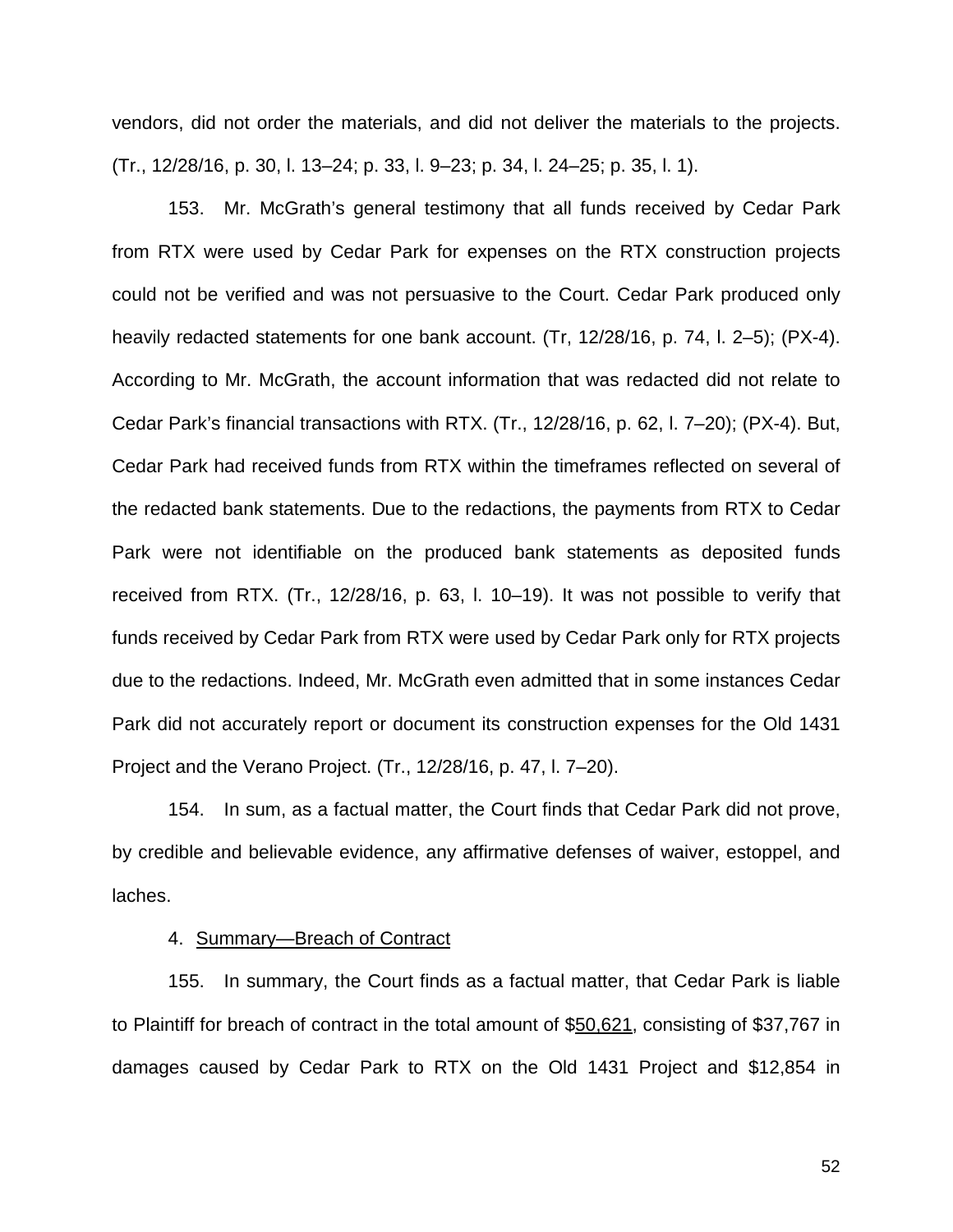damages caused by Cedar Park to RTX on the Verano Project.

156. However, the amount of damages recoverable by Plaintiff against Cedar Park for breach of contract will be subject to "setoff" by the amount validly owed by RTX in the Proof of Claim filed by Cedar Park. (¶¶ 214–216 of Findings of Fact below).

# **J. Proof of Claim by Cedar Park**

157. As a creditor, Cedar Park filed a sworn Proof of Claim against RTX in this bankruptcy case for unpaid charges owed by RTX on the construction projects (herein "Proof of Claim"). (PX-3); (main bankruptcy case no. 14-11732, claim no. 12-1). The total amount of the Proof of Claim, as originally filed, is \$90,008. Cedar Park filed the Proof of Claim with the Court on February 24, 2015.

158. The Proof of Claim summarizes the amounts billed by Cedar Park and paid by RTX, the outstanding balance owed by RTX to Cedar Park, and the beginning and ending dates of work by Cedar Park on the construction projects, as follows:

| Property            | Invoiced     | Paid         | <b>Balance</b> | <b>Start Date</b> | <b>Stop Date</b> |
|---------------------|--------------|--------------|----------------|-------------------|------------------|
| Zen Gardens         | \$255,603    | \$247,318    | \$8,285        | 03/21/14          | 10/16/14         |
| <b>Valley View</b>  | \$198,029    | \$188,671    | \$9,358        | 03/26/14          | 10/08/14         |
| Verano              | \$194,876    | \$149,645    | \$45,231       | 05/17/14          | 10/09/14         |
| Camino Del Verde    | 20,555<br>\$ | 15,000<br>\$ | 5,555<br>\$    | 05/21/14          | 09/11/14         |
| <b>Angel Valley</b> | 3,701<br>\$  | 1.971<br>\$  | 1,730<br>\$    | 04/14/14          | 10/22/14         |
| Old 1431            | \$139,116    | \$119,267    | \$19,849       | 07/24/14          | 09/30/14         |
| Total               | \$811,879    | \$721,871    | \$90,008       |                   |                  |

(PX-3).

159. After trial was completed, Cedar Park filed a Notice of Reduction in Claim with the Court on February 15, 2017. (main case no. 14-11732, dkt# 77). Cedar Park voluntarily reduced the amount of the Proof of Claim against RTX by \$12,174, which represented the amount Cedar Park incorrectly charged to RTX for cornish and frame lumber on the Old 1431 Project. Cedar Park also voluntarily reduced its Proof of Claim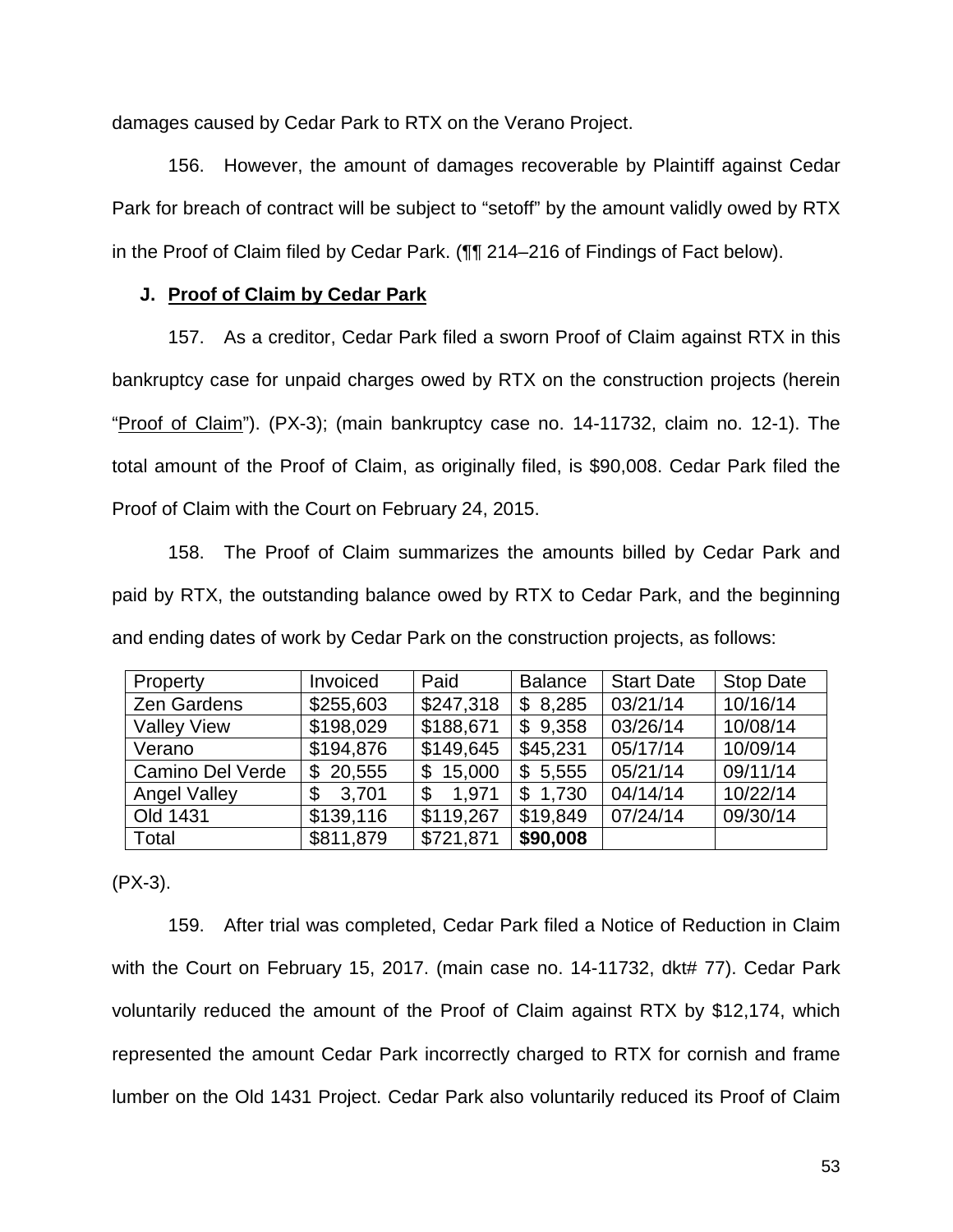by the additional amount of \$34,000. The \$34,000 reduction is based on payments Cedar Park and Ja Mar Roofing received from Rio96 through settlements in connection with the Verano Project. (main case no. 14-11732, dkt# 77); (Defendants' Proposed Findings, p. 4, dkt# 58).

160. The total reduction in the Proof of Claim made by Cedar Park post-trial is the amount of \$46,174 (\$12,174 plus \$34,000). As a result, the remaining balance on Cedar Park's Proof of Claim is the amount of \$43,834 (\$90,008 Proof of Claim minus \$46,174 reduction).

#### **K. Objections to Proof of Claim**

161. Plaintiff has objected to the Proof of Claim of Cedar Park on multiple grounds in this Adversary Proceeding. (Complaint, dkt# 1); (Plaintiff's Proposed Findings, pp. 13–16, dkt# 57).

162. Basically, the Proof of Claim filed by Cedar Park sets forth the amount of *unpaid* charges on the projects that Cedar Park contends are owed by RTX. To the extent that Plaintiff's objections also sought affirmative damages against Cedar Park for charges actually paid by RTX to Cedar Park, the Court has already made its factual findings regarding the substance of the objections in the Breach of Contract section above. Plaintiff's remaining objections, which relate to unpaid charges in the Proof of Claim, are addressed by the Court below separately by construction project.

163. Many of Plaintiff's objections to Cedar Park's Proof of Claim are based on a "laundry list" of allegedly defective, improper, or incomplete work by Cedar Park at the six construction projects, compiled by Mr. Munoz. (PX-7); (PX-8). These two exhibits (PX-7 and PX-8) were prepared by Mr. Munoz for trial and were admitted by the Court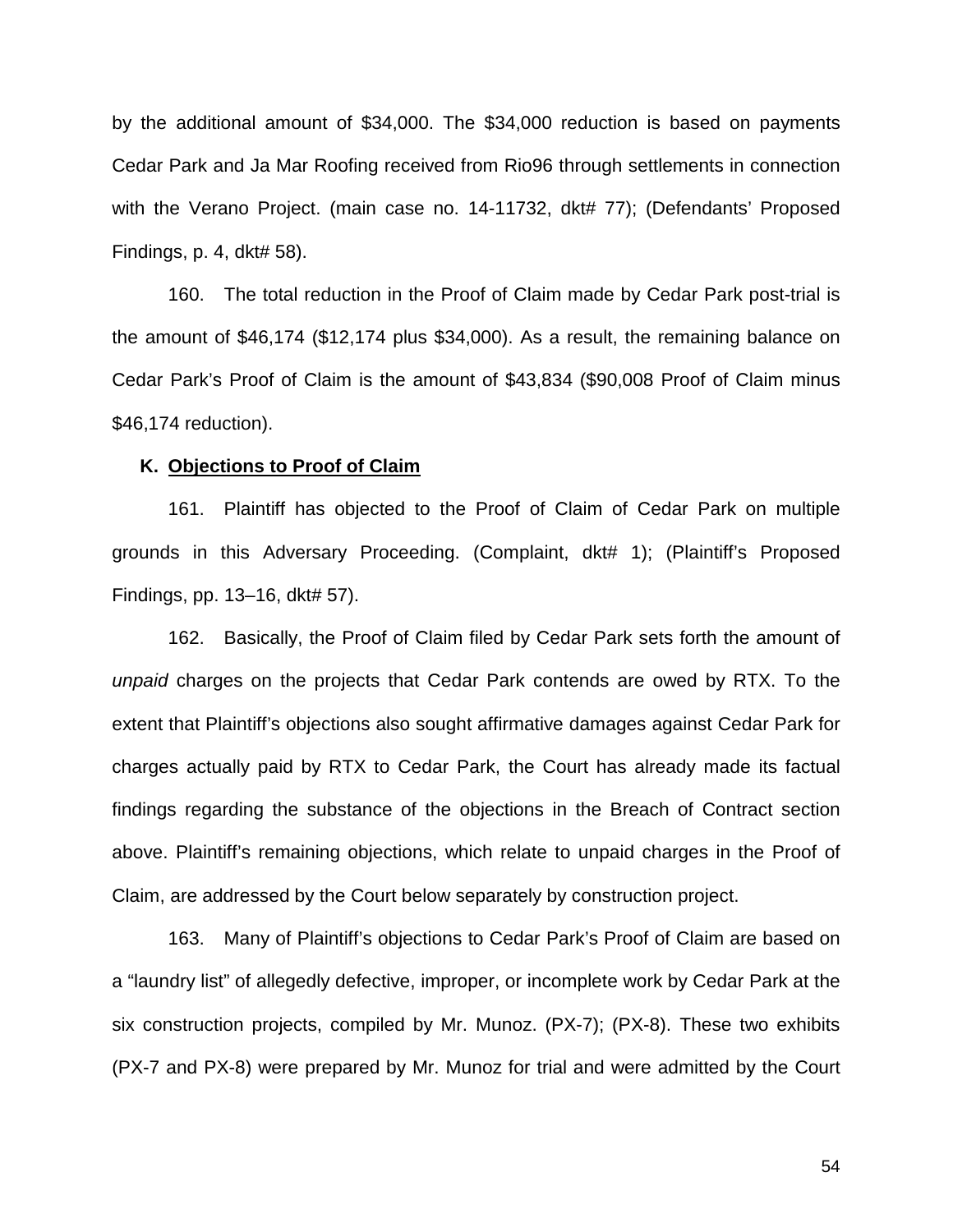only as demonstrative exhibits. (Tr., 12/28/16, p. 142, l. 3–23; p. 145, l. 14–25; p.146, l.  $1 - 3$ .

164. Very little competent testimony from Mr. Munoz supported the "laundry list" in these demonstrative exhibits. (PX-7); (PX-8). For example, Mr. Munoz admitted that he rarely visited the project construction sites, he was not a contract estimator, he could not state the value of work that Cedar Park performed, and that his experience was only on the development and financial side of projects. (Tr., 12/28/16, p. 102, l. 12– 16; p. 153, l. 13–25; p. 154, l. 6–7; p. 155, l. 3–10). For the most part, Mr. Munoz provided self-serving and conclusory testimony to support the laundry list of items. Only one homeowner (Rio96) of one project (Verano) testified at trial. As a result, the Court gives very limited weight to the testimony of Mr. Munoz regarding the "laundry list" of allegedly defective, improper, and incomplete items at the construction projects that he blamed on Cedar Park.

# 1. Old 1431 Project

165. In its Proof of Claim, Cedar Park claims that \$19,849 is owed by RTX to Cedar Park for construction work on the Old 1431 Project. (PX-3).

166. Specifically, Plaintiff objected to a cornish and frame lumber charge of \$12,174 by Cedar Park to RTX on the Old 1431 Project. (PX-3, Invoice# 11682). This \$12,174 charge was not paid by RTX. Post-trial, Cedar Park stipulated to a voluntary reduction in its Proof of Claim by the amount of this \$12,174 charge for cornish and frame lumber. (main case no. 14-11732, dkt# 77); (Defendants' Proposed Findings, p. 4, dkt# 58); (¶ 159 of Findings of Fact above). So, this particular objection by Plaintiff to the cornish and frame lumber charge of \$12,174 on the Old 1431 Project by Cedar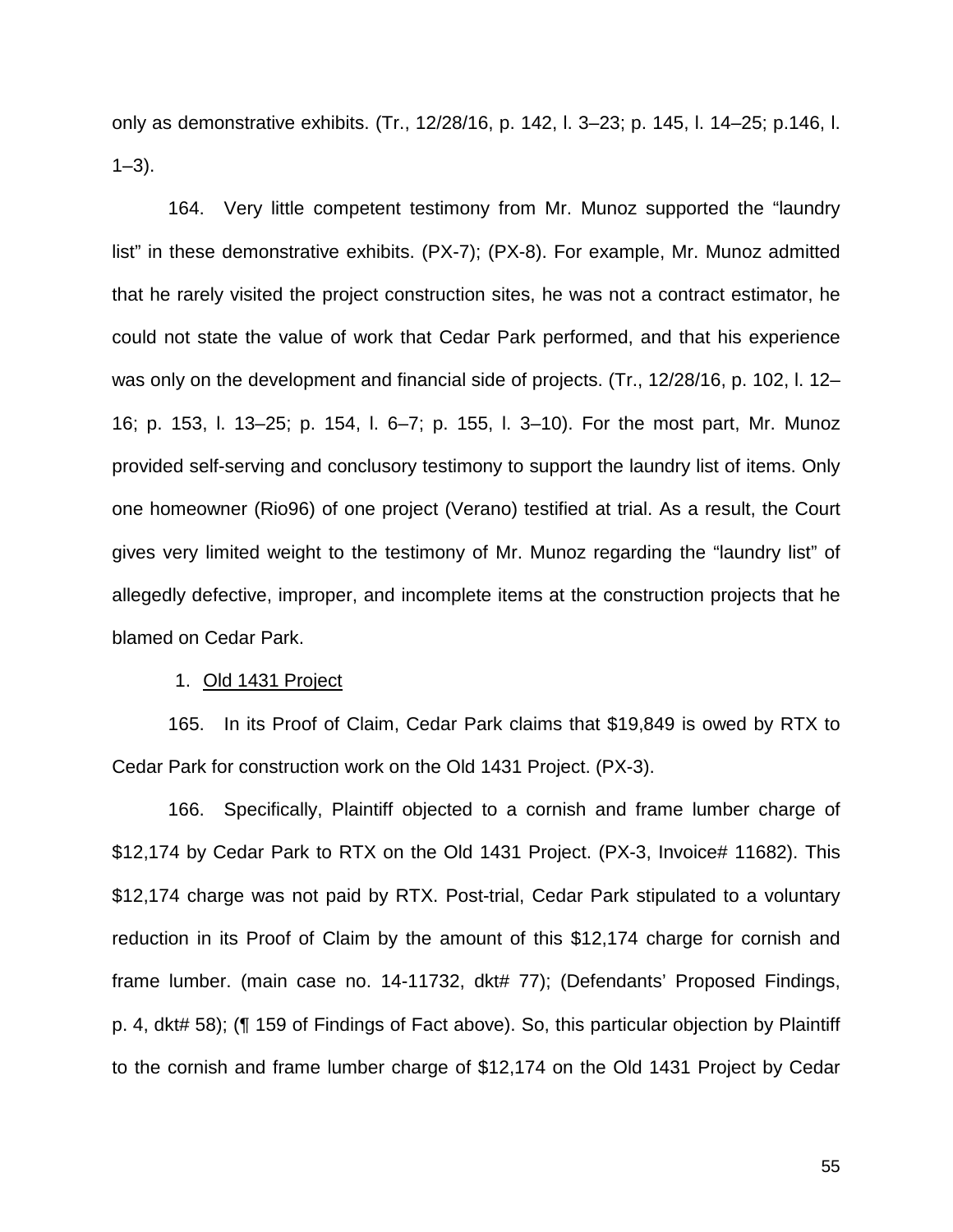Park has become moot because of Cedar Park's voluntary reduction of its Proof of Claim for this unpaid charge.

## 2. Verano Project

167. In its Proof of Claim, Cedar Park claims that \$45,231 is owed by RTX to Cedar Park for construction work on the Verano Project. (PX-3).

168. Specifically, Plaintiff objected to a \$19,824 second charge for roofing by Cedar Park to RTX on the Verano Project. (PX-3, Invoice# 11687). The evidence did not establish that this \$19,824 charge was actually paid by RTX. Post-trial, Cedar Park stipulated to a voluntary reduction in its Proof of Claim based on settlements between Cedar Park, Rio96, and Ja Mar Roofing related to roofing on the Verano Project. (main case no. 14-11732, dkt# 77); (Defendants' Proposed Findings, p. 4, dkt# 58) (¶ 159 of Findings of Fact above). So, this particular objection by Plaintiff to the second roofing charge of \$19,824 by Cedar Park has become moot because of Cedar Park's voluntary reduction of its Proof of Claim.

169. Plaintiff also objected to the "overhead and profit" charge of \$28,381 by Cedar Park to RTX on the Verano Project. Invoice# 11687 issued by Cedar Park to RTX contains a line item of \$28,381 for contractor overhead and profit. (PX-3, Invoice# 11687). RTX did not pay Cedar Park this \$28,381 charge, and Cedar Park included this unpaid charge in its Proof of Claim. (PX-3). Plaintiff contends that RTX never agreed to pay Cedar Park an overhead and profit charge on the Verano Project.

170. Mr. McGrath (of Cedar Park) testified that RTX agreed to pay Cedar Park a 10% fee for overhead and profit on the Verano Project. This 10% fee was less than Cedar Park's standard fee of 30% to 40% according to Mr. McGrath. (Tr., 12/28/16, p.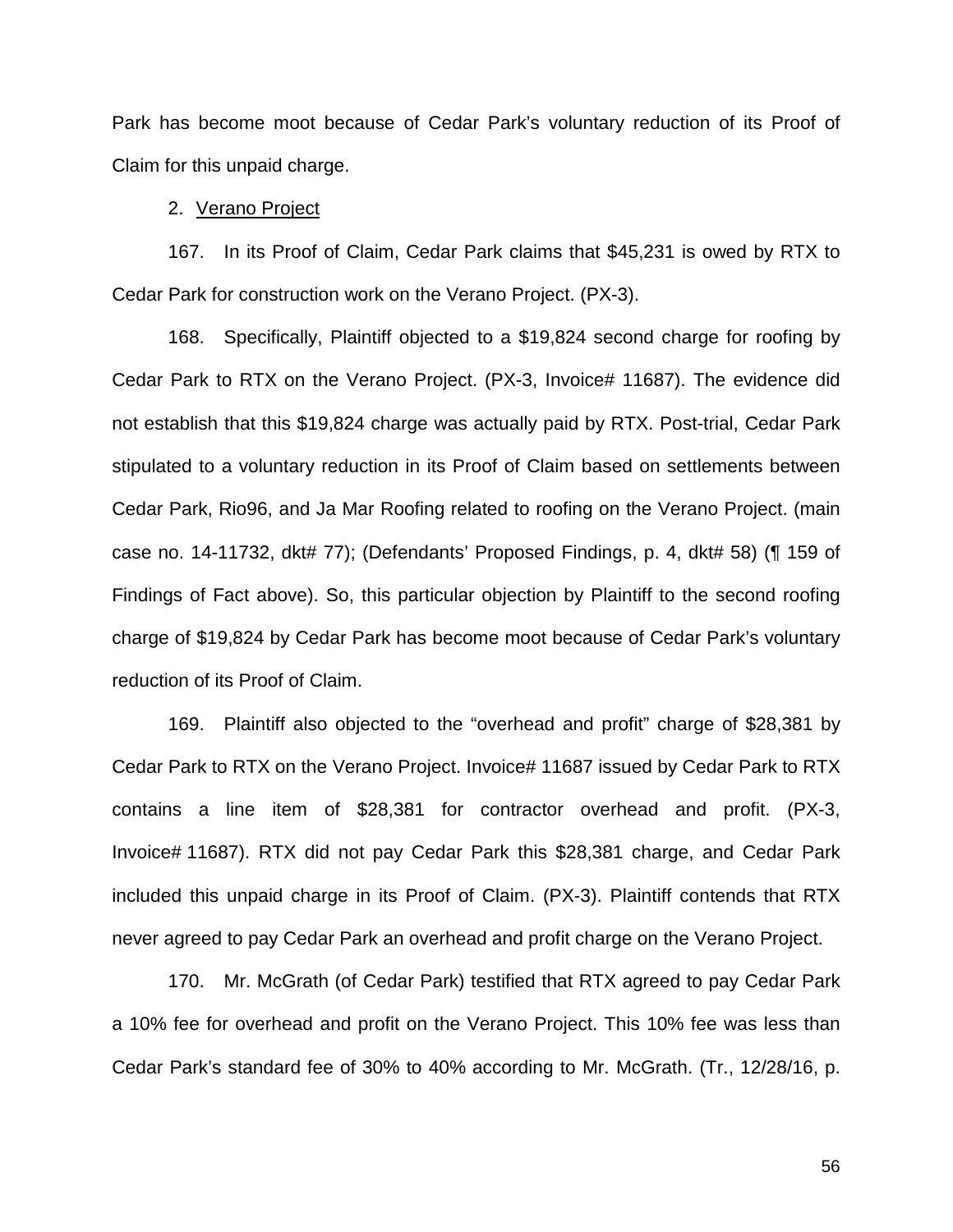71, l. 22–25; p. 72, l. 1–11). Mr. McGrath testified that he individually worked on behalf of Cedar Park for RTX on the Verano Project, but he did not bill his time. Therefore, according to Mr. McGrath, the parties agreed that Cedar Park would be compensated for his time through the 10% overhead and profit charge. (Tr., 12/28/16, p. 76, l. 22–25; p. 77, l. 1–3).

171. Mr. McGrath's testimony is supported in some respects by Cedar Park's invoices and summaries on the Verano Project. These documents do not reflect any itemized charges for time spent by Mr. McGrath on the Verano Project. (PX-3); (DX-9). It seems doubtful to the Court that Cedar Park would have agreed to not be compensated at all for Mr. McGrath's services on the Verano Project. Mr. McGrath and Cedar Park clearly provided substantial construction work for RTX on the Verano Project. Mr. McGrath testified in detail about his work on this project. Specifically, Mr. McGrath testified that he had oversight for the underground plumbing rough, handling the slab, the framing, the roof, the stucco, the door and window installation, the HVAC rough (ducts and boxes for the air conditioning), the electrical, painting, rock mockup, and the fireplace installation. (Tr., 12/29/16, p. 9, l. 1–22).

172. On the other hand, Mr. Munoz (of RTX) insisted that there was not an agreement with Cedar Park for RTX to pay a 10% overhead and profit charge on the Verano Project. (Tr., 12/28/16, p. 112, l. 14–25; p. 113, l. 1–4; p. 137, l. 15–25; p. 138, l. 1–3.). Mr. Munoz testified that on the Verano Project, Cedar Park was acting only as a subcontractor and paid only for line items that Cedar Park completed. (Tr., 12/28/16, p. 112, l. 11–20). This testimony was undercut by Mr. Munoz's later testimony that Cedar Park was acting as a subcontractor on all of the construction projects. (Tr. 12/28/16, p.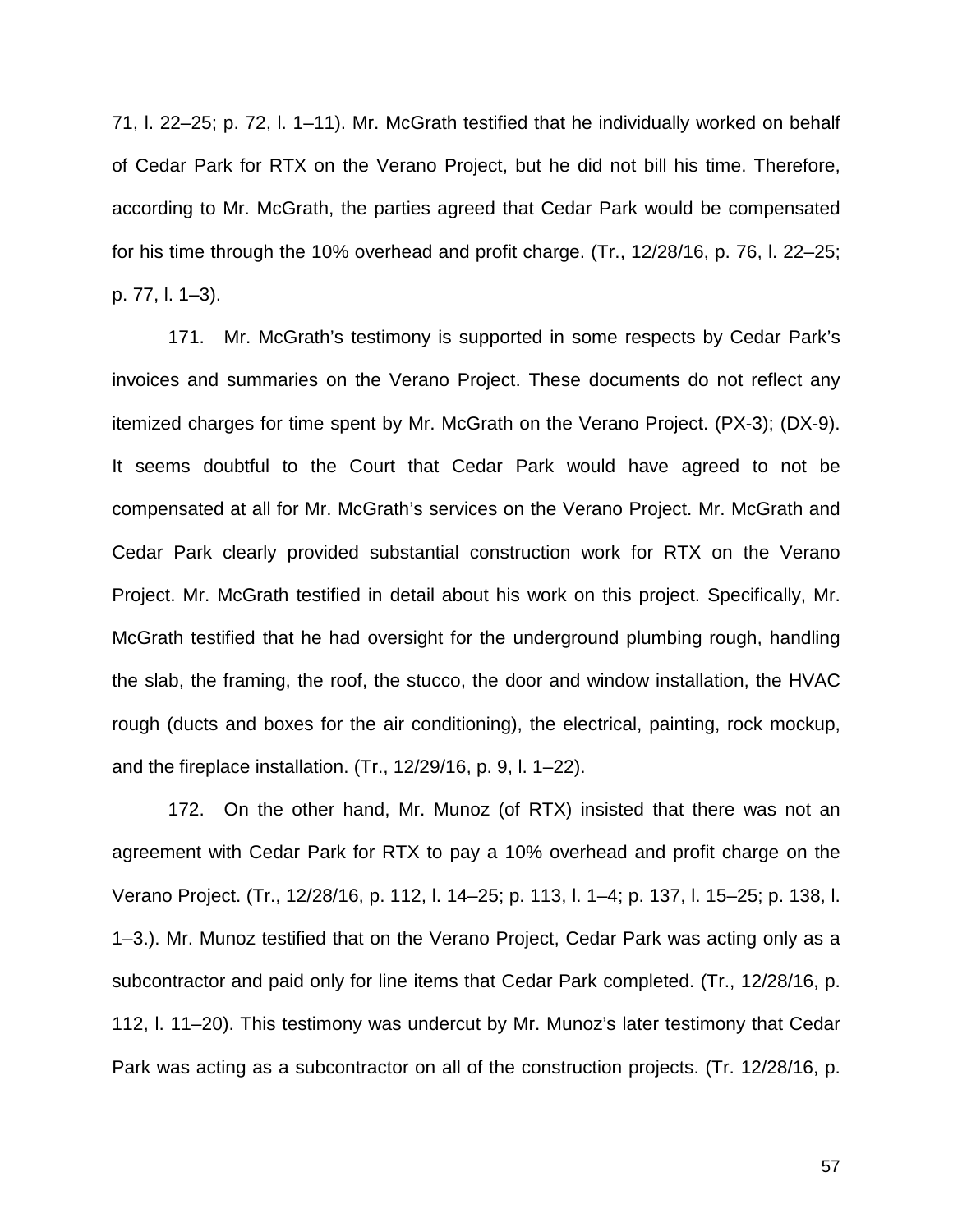167, l. 20–24). And, the evidence showed that RTX paid an overhead and profit charge to Cedar Park on many other construction projects where Cedar Park was acting as a subcontractor.

173. According to Mr. Munoz, the Verano Project was different from the other projects because it was a custom "spec" home built for Rio96. In Mr. Munoz's view, Cedar Park was not required to deal directly with a homeowner that was going to live in the home at the Verano Project, unlike the other projects. (Tr., 12/29/16, p. 61, l. 22–25; p. 62, l. 1–25).

174. Given the conflicting testimony on the Verano Project, the Court will examine whether an overhead and profit charge was paid by RTX to Cedar Park on the other construction projects. RTX agreed to pay and did pay Cedar Park a 10% overhead and profit charge on the Old 1431 Project, Zen Gardens Project, and Valley View Project. (Tr., 12/28/2014, p. 112, l. 21–24; p. 155, l. 25; p.156, l. 1–8). Cedar Park's invoices submitted on the Old 1431 Project, the Zen Gardens Project, and the Valley View Project all reflect Cedar Park invoiced RTX for overhead and profit at 10% and RTX paid such 10% charge. (PX-3, Invoice# 11672, Invoice# 11686 and Invoice# 11679). A small overhead and profit charge was also paid by RTX to Cedar Park on the Angel Valley Project. (PX-3, Invoice# 11655).

175. The Camino Del Verde Project was the only project where no overhead and profit charge was invoiced or paid by RTX to Cedar Park. (PX-3). The Camino Del Verde Project was small in comparison to most of the other construction projects undertaken by Cedar Park. On the Camino Del Verde Project, Cedar Park invoiced RTX a total of \$20,555. (PX-3). The Camino Del Verde Project was a situation where Cedar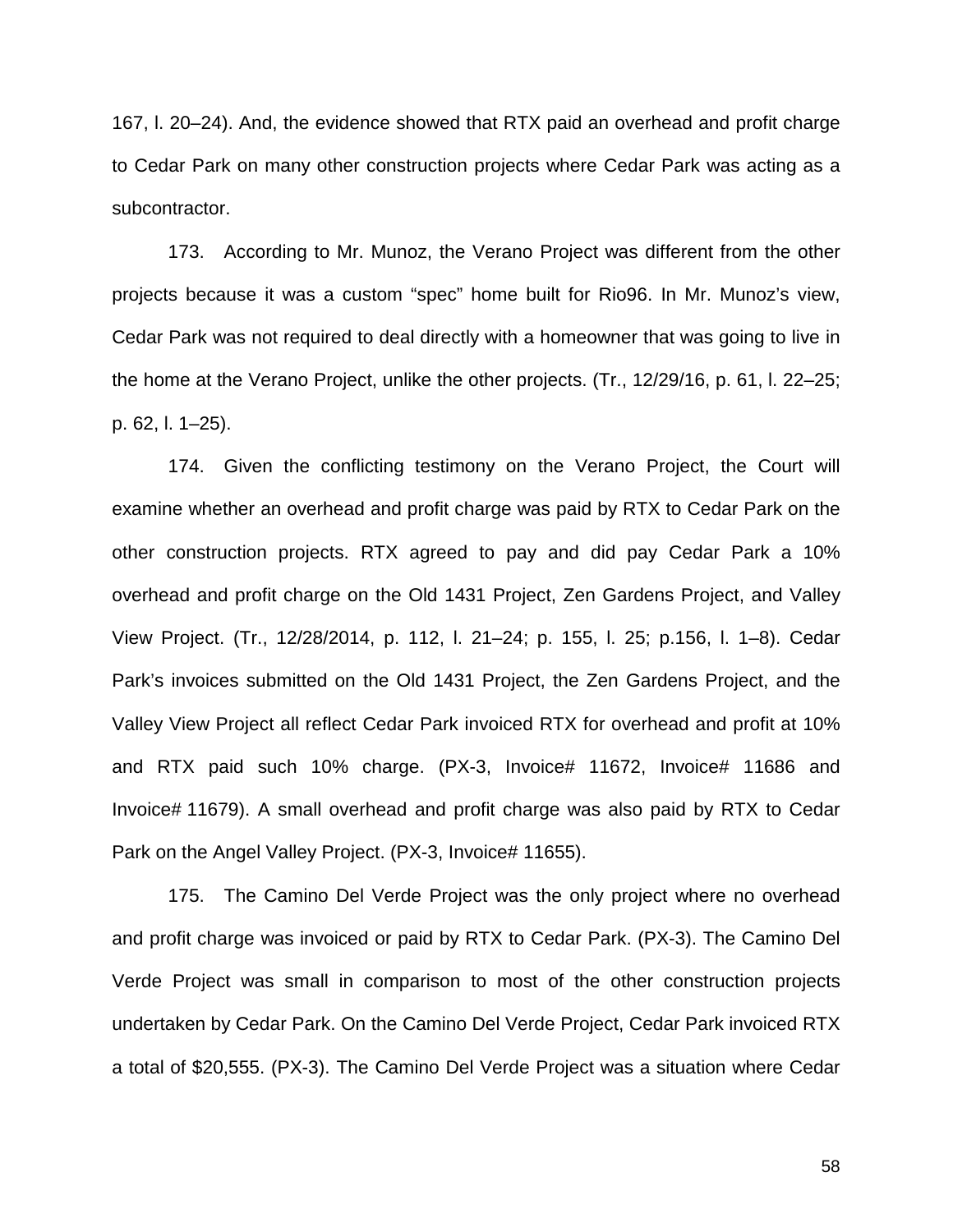Park just took over and finished the little remaining construction Terry Ford Custom Homes had been unable to complete.

176. In contrast, the construction services provided by Cedar Park on most of the projects that had a 10% overhead and profit charge were much more substantial projects. On the Old 1431 Project, Cedar Park invoiced RTX for over \$139,000; on the Zen Gardens Project, Cedar Park invoiced RTX over \$255,000; and on the Valley View Project, Cedar Park invoiced RTX for over \$198,000. (PX-3). RTX had no complaint about the 10% overhead and profit charge on these three large projects.

177. The Verano Project was also a large project that Cedar Park worked on for about five months and invoiced RTX over \$194,000 for construction services. The Verano Project was much more like the other three large projects where a 10% fee was charged and paid by RTX (the Old 1431, Zen Gardens, and Valley View Projects). The Verano Project had little similarity to the small Camino Del Verde project where the 10% fee was not charged. Given Mr. McGrath's significant experience in the construction industry and the substantial oversight and construction duties of Cedar Park on the Verano Project, it is apparent to the Court that Cedar Park would not have undertaken the Verano Project unless there was an agreement for an overhead and profit charge to be paid by RTX to Cedar Park.

178. After weighing and considering all the evidence, the Court finds that RTX agreed to pay Cedar Park a 10% overhead and profit charge on the Verano Project.

179. A dispute also exists regarding the correct dollar amount of the 10% overhead and profit charge on the Verano Project. Cedar Park contends that the correct amount of the overhead and profit charge is \$28,381, as set forth in its Proof of Claim.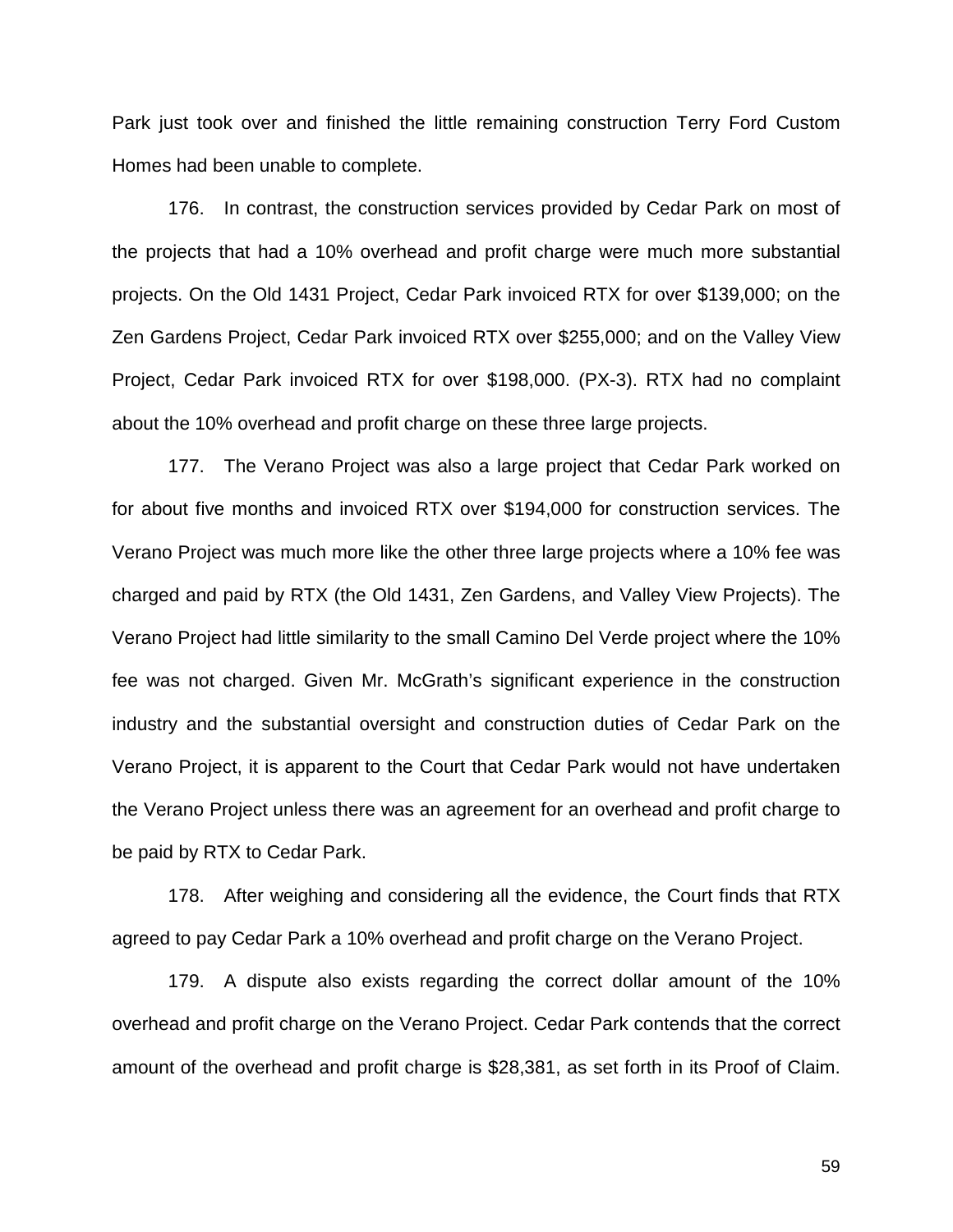(PX-3, Invoice# 11687). Yet, Cedar Park only invoiced RTX a total of \$194,876 on the Verano Project (which includes the \$28,381 overhead and profit charge). At trial, Mr. McGrath tried to justify the dollar amount of the \$28,381 charge based on other invoices paid directly by RTX to subcontractors on the Verano Project. (Tr. 12/28/16, p. 56, l. 7– 17). Mr. McGrath's testimony in this regard was not persuasive, as no real support for the amount of these other payments by RTX to subcontractors was provided to the Court.

180. Therefore, the Court will calculate the correct dollar amount of the 10% overhead and profit charge owed by RTX to Cedar Park for the Verano Project. The Court's calculation is based on the amounts properly invoiced by Cedar Park to RTX on the Verano Project as shown at trial.

181. To start, Cedar Park invoiced RTX a total of \$194,876 on the Verano Project. (PX-3). This \$194,876 invoice total included the \$28,381 overhead and profit charge, so this overhead and profit charge must be removed for the purpose of calculation. This results in \$166,495 of invoiced expenses (\$194,876 minus \$28,381). The Court has previously determined that Cedar Park did not properly invoice RTX for \$12,854 in roofing charges on the Verano Project. (¶ 127 of Findings of Fact above). So, this results in \$153,641 of invoiced expenses (\$166,495 minus \$12,854). Finally, post-trial, Cedar Park voluntarily reduced its Proof of Claim by \$34,000 on the Verano Project. (main case no. 14-11732, dkt# 77); (Defendants' Proposed Findings, p. 4, dkt# 58). So, this results in \$119,641 of properly invoiced expenses by Cedar Park on the Verano Project (\$153,641 minus \$34,000).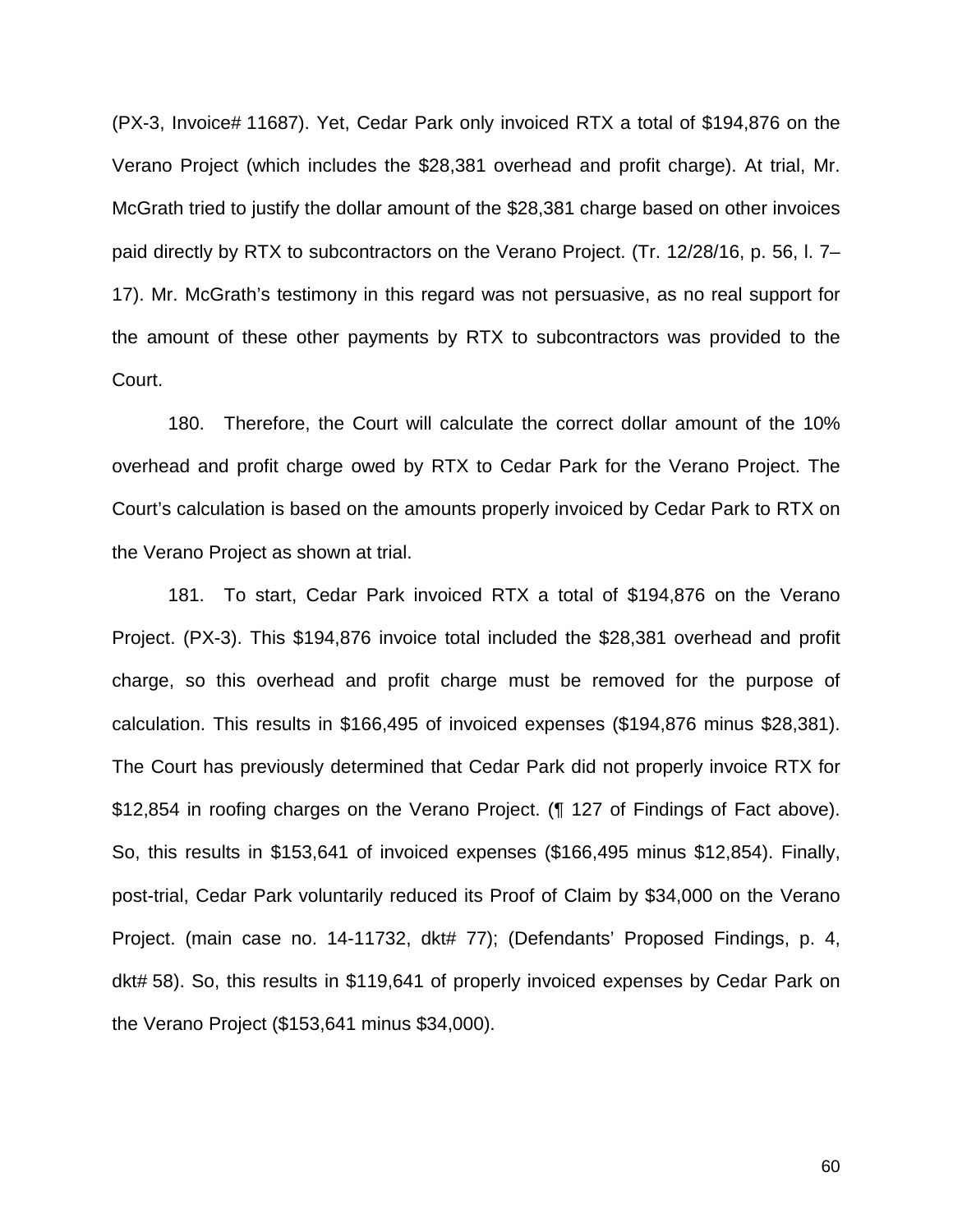182. In sum, the Court finds that the amount of properly invoiced expenses by Cedar Park to RTX on the Verano Project is \$119,641, for the purpose of calculating the 10% overhead and profit charge. This yields an overhead and profit charge owed to Cedar Park by RTX of \$11,964 (\$119,641 times 10%). Cedar Park claimed an overhead and profit charge of \$28,381 on the Verano Project in its Proof of Claim. Therefore, the Court finds that the Proof of Claim must be reduced and disallowed in the amount of \$16,417 (\$28,381 claimed minus \$11,964 allowed).

183. The Court finds that all other objections made by Plaintiff (if any) to the Proof of Claim filed by Cedar Park based on the Verano Project lack any probative factual merit.

### 3. Camino Del Verde Project

184. In its Proof of Claim, Cedar Park claims \$5,555 is owed by RTX for construction work on the Camino Del Verde Project. (PX-3). Specifically, Cedar Park claims \$570 is owed by RTX on Invoice# 11693. (PX-3). Also, Cedar Park claims \$4,985 is owed by RTX on Invoice# 11692. (PX-3). These two invoices together total \$5,555.

185. Plaintiff has objected to Cedar Park's Proof of Claim based on the Camino Del Verde Project. Plaintiff does not dispute Cedar Park's Invoice# 11693 for \$570. Plaintiff's objection is to Invoice# 11692 for \$4,985, which is dated May 30, 2014. According to Mr. Munoz (of RTX), this Invoice# 11692 was not received by RTX until October 2014 even though the materials were provided in May 2014 (several months before). (Tr., 12/28/16, p. 126, l. 18–25; p. 127, l. 1–7; Tr., 12/29/16, p. 63, l. 19–22).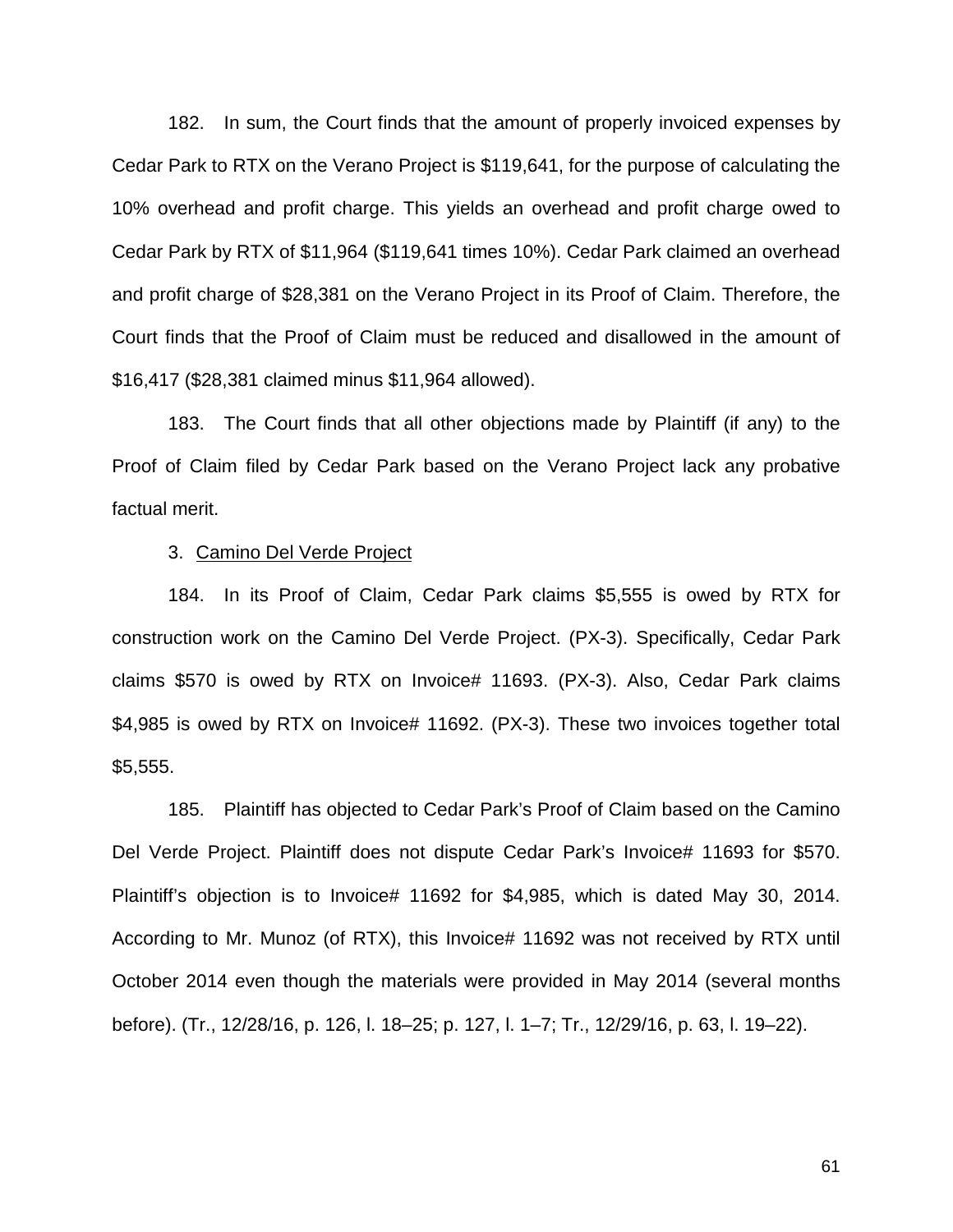186. Mr. Munoz asserts that this Invoice# 11692 did not contain any detail as to what was done for the \$4,985 charge, and that when he asked Mr. McGrath (of Cedar Park) for an explanation, Mr. McGrath indicated he would have to get back to Mr. Munoz. (Tr.. 12/28/16, p. 126, l. 18–25; p. 127, l. 1–9; p. 143, l. 4–10); (PX-7). According to Mr. Munoz, Mr. McGrath never provided an explanation. (Tr., 12/28/16, p. 126, l. 18–25; p. 127, l. 1–9; p. 143, l. 4–10); (PX-7). Email correspondence between the parties supports this testimony. (DX-19); (PX-21). Mr. McGrath explained that RTX filed suit against Cedar Park and Mr. McGrath soon after this correspondence, so he did not get a chance to provide the requested information to Mr. Munoz on Invoice# 11692. (Tr., 12/29/16, p. 57, l. 3–16).

187. At trial, Mr. McGrath (of Cedar Park) testified that Invoice# 11692 was a summary that sets forth a charge of \$4,985 for a specialty item. (Tr., 12/29/16, p. 54, l. 20–25; p. 55, l. 1; Tr., 12/29/16, p. 57, l. 3–6). Invoice# 11692 codes the \$4,985 charge as an "Item 22 specialty" and the quantity ordered as "1." (PX-3). However, the description of this specialty item on Invoice# 11692 merely indicates "Account Balance." The invoice, on its face, does not contain a specific description of the specialty item.

188. Mr. McGrath testified that the work done on the Camino Del Verde Project included finishing issues, which included stucco, rock work, and a fire pit. (Tr., 12/29/16, p. 8, l. 8–10). Mr. McGrath credibly explained that the \$4,985 charge on Invoice# 11692 was for a fire pit that was actually installed in the home by Cedar Park. (Tr., 12/29/16, p. 16, l. 10–23). Mr. McGrath testified that fire pits are not materials often ordered in the normal course of business. (Tr., 12/29/16, p. 57, l. 7–14). Since there was not a particular code in Cedar Park's invoicing system specifically for fire pits, Mr. McGrath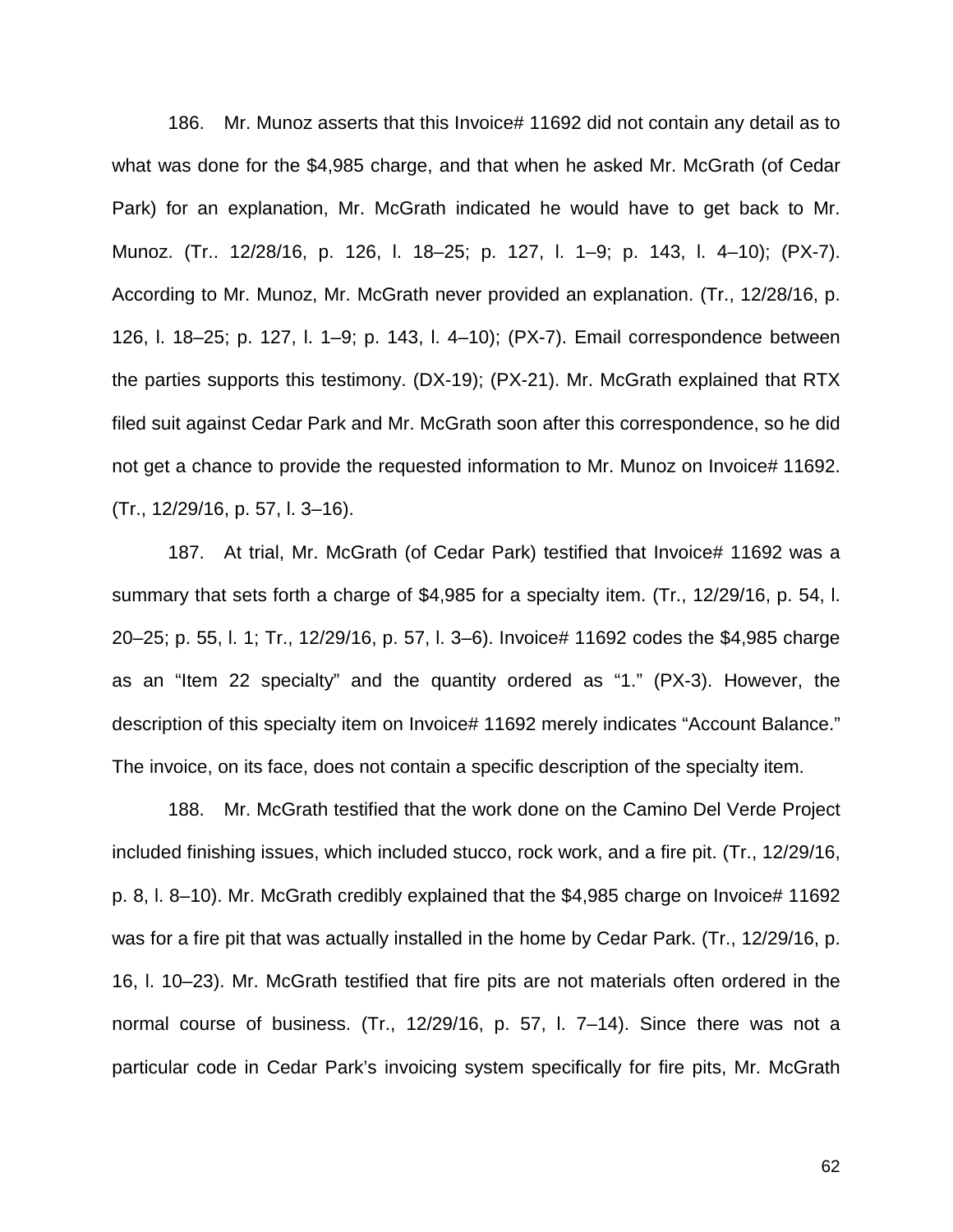testified that the specialty item code was used on the invoice. (Tr., 12/29/16, p. 57, l. 7– 14).

189. Mr. Munoz testified that he had never heard that the \$4,985 charge was for a fire pit. (Tr., 12/29/2016, p. 63, l. 14–19). Mr. Munoz, however, did not dispute that the \$4,985 was for a fire pit, and Mr. Munoz did not dispute that Cedar Park had installed a fire pit at the Camino Del Verde Project. Nor did Mr. Munoz suggest that RTX had already paid Cedar Park for the fire pit.

190. After weighing the evidence, the Court finds that the \$4,985 specialty item on Invoice# 11692 was for a fire pit that Cedar Park provided to the Camino Del Verde Project. The Court further finds that RTX has not paid Cedar Park for the fire pit. As a result, the Court finds that the objection made by Plaintiff to Cedar Park's Proof of Claim based on the Camino Del Verde Project should be denied.

## 4. Valley View Project

191. In its Proof of Claim, Cedar Park claims \$9,357 is owed by RTX to Cedar Park for construction work on the Valley View Project. (PX-3). Specifically, Cedar Park claims a balance of \$6,677 is owed by RTX on Invoice# 11679. (PX-3). Cedar Park also claims a balance of \$2,680 is owed by RTX on Invoice# 11685. (PX-3). These two invoices together total \$9,357.

192. Plaintiff does not dispute that payment is still owed by RTX to Cedar Park for the items listed on Invoice# 11679 and Invoice# 11685. Instead, Plaintiff has objected to two items on a different invoice for the Valley View Project (Invoice# 11670 dated July 8, 2014). This Invoice# 11670 was already paid by RTX to Cedar Park on August 27, 2014. (PX-3). Specifically, Plaintiff objects to item no. 23 for \$5,000 in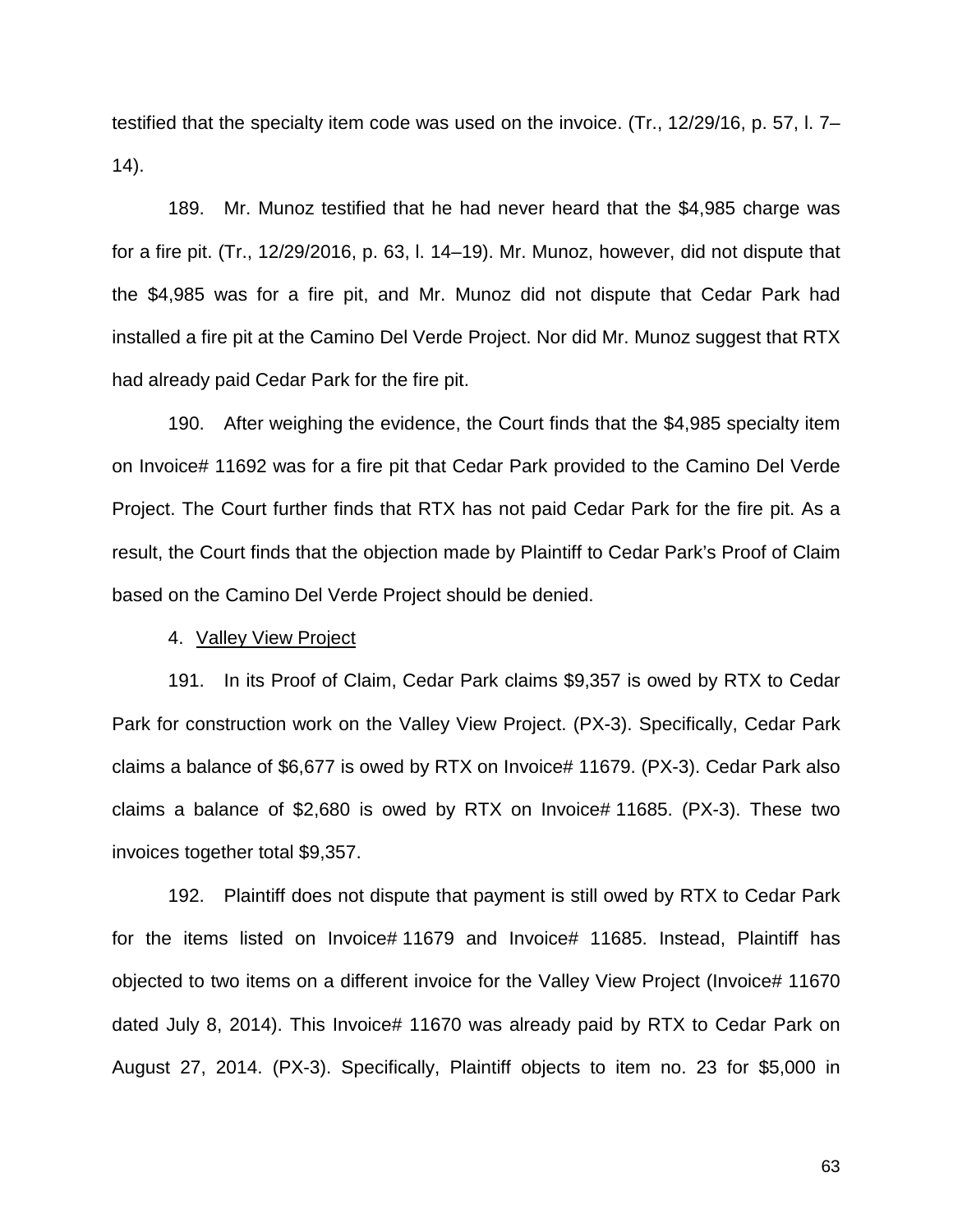flooring materials and item no. 12 for \$3,514 in doors and trim on Cedar Park's Invoice# 11670. (PX-3).

193. The basic gist of Plaintiff's objection is that Cedar Park did not obtain change orders for these items on the Valley View Project and change orders were required. At trial, Mr. Munoz (of RTX) testified that Cedar Park did not submit a change order for the \$5,000 flooring overage. (Tr., 12/28/16, p. 143, l. 20–24); (PX-7). Mr. Munoz also testified that the \$3,514 for doors and trim was incorrectly charged to RTX's account at BMC Lumber and that BMC Lumber was never paid by Cedar Park. (Tr., 12/28/16, p. 143, l. 11–19); (PX-7).

194. Mr. McGrath (of Cedar Park) explained that flooring for the Valley View Project was grossly underbid by RTX and its predecessor Terry Ford Custom Homes. According to Mr. McGrath, the Valley View Project was about a 3500 square foot home with only a \$5,000 flooring allowance. (Tr., 12/29/16, p. 16, l. 25; p. 17, l. 1–16). The same problem existed with the doors and trim, in that the allowances bid were much less than what they would actually cost. (Tr., 12/29/16, p. 16, l. 25; p. 17, l. 1–16). Even Mr. Munoz (of RTX) confirmed that some of the projects were underbid. (Tr., 12/28/16, p. 111, l. 5–8).

195. There was no change order procedure in place with RTX, according to Mr. McGrath. (Tr., 12/29/16, p. 18, l. 1–5). Mr. Munoz (of RTX) testified that there were not many items requiring change orders, but suggested that change orders were a "standard" process. (Tr., 12/29/16, p. 64, l. 20–24). Yet, Mr. Munoz did not explain what that "standard" process would entail.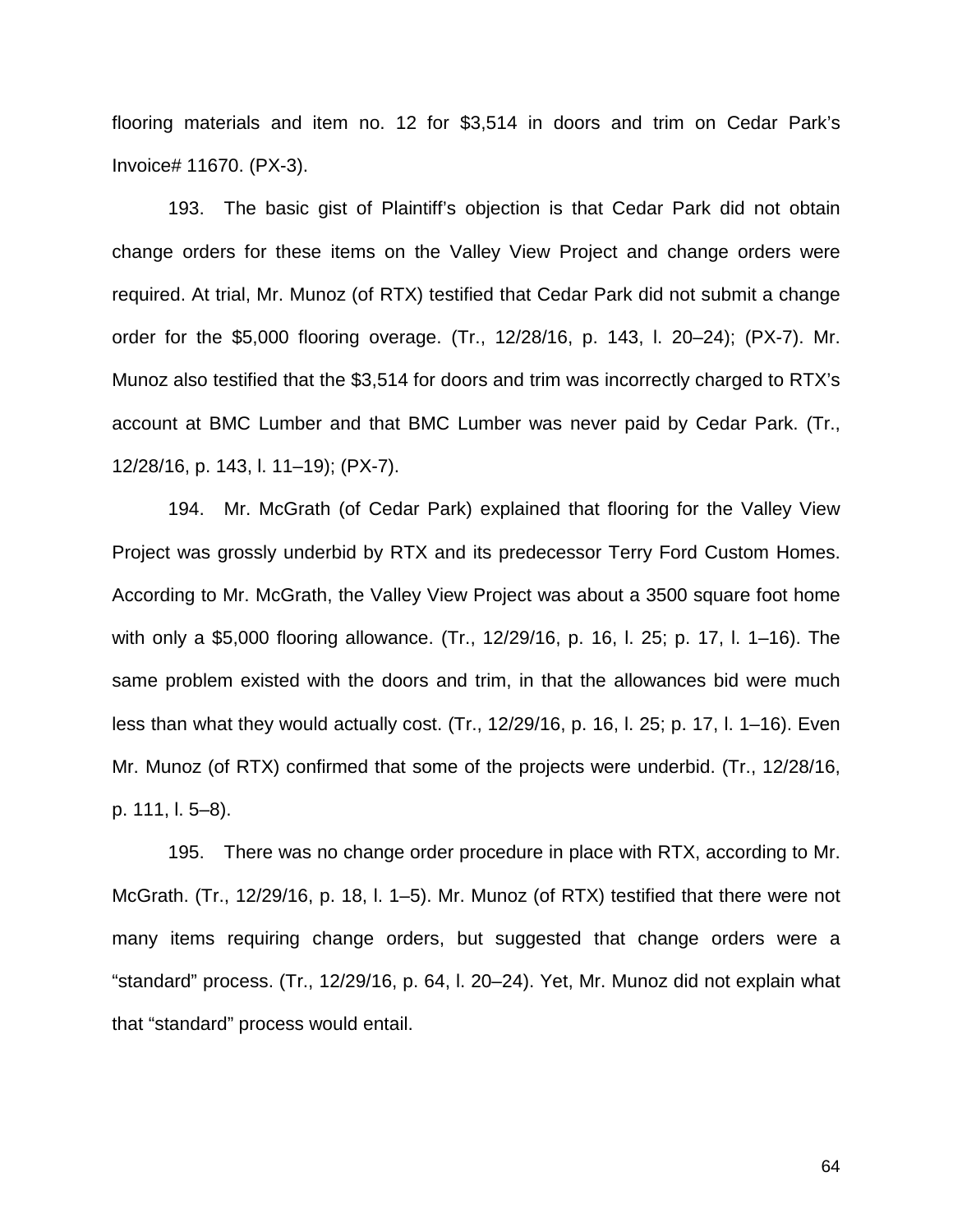196. There was no written agreement between RTX and Cedar Park on the Valley View Project. There was no written or verbal agreement that addressed change orders or change order procedure on the Valley View Project. There was no evidence as to how change orders were to even be submitted by Cedar Park to RTX on the Valley View Project, even if change orders were somehow required. Indeed, there was no real proof that a change order was ever submitted by Cedar Park to RTX on any of the construction projects. Under these circumstances, it is not possible for the Court to believe that a "standard" process was in place between Cedar Park and RTX requiring change orders on the Valley View Project, as suggested by Mr. Munoz of RTX.

197. There was no probative evidence (by testimony, documents or otherwise) that a change order was actually required by Cedar Park on the Valley View Project. Likewise, there was no probative evidence (by testimony, documents or otherwise) that Cedar Park charged the doors and trim to BMC Lumber and never provided RTX with credit. The only evidence was Mr. Munoz's self-serving and conclusory testimony based on a demonstrative exhibit that change orders were required and charges were made. (Tr., 12/28/16, p. 143, l. 13–19); (PX-7). Just as importantly, no credible explanation was provided to the Court as to why RTX had actually paid Cedar Park's invoices for the flooring, doors, and trim on the Valley View Project if RTX really did not think it owed Cedar Park the money.

198. In sum, the Court finds that the only facts established at trial with respect to the Valley View Project are as follows. Cedar Park submitted Invoice# 11670 for flooring, doors and trim on the Valley View Project to RTX for payment. RTX then paid Cedar Park the amount of Invoice# 11670 without complaint. There was no written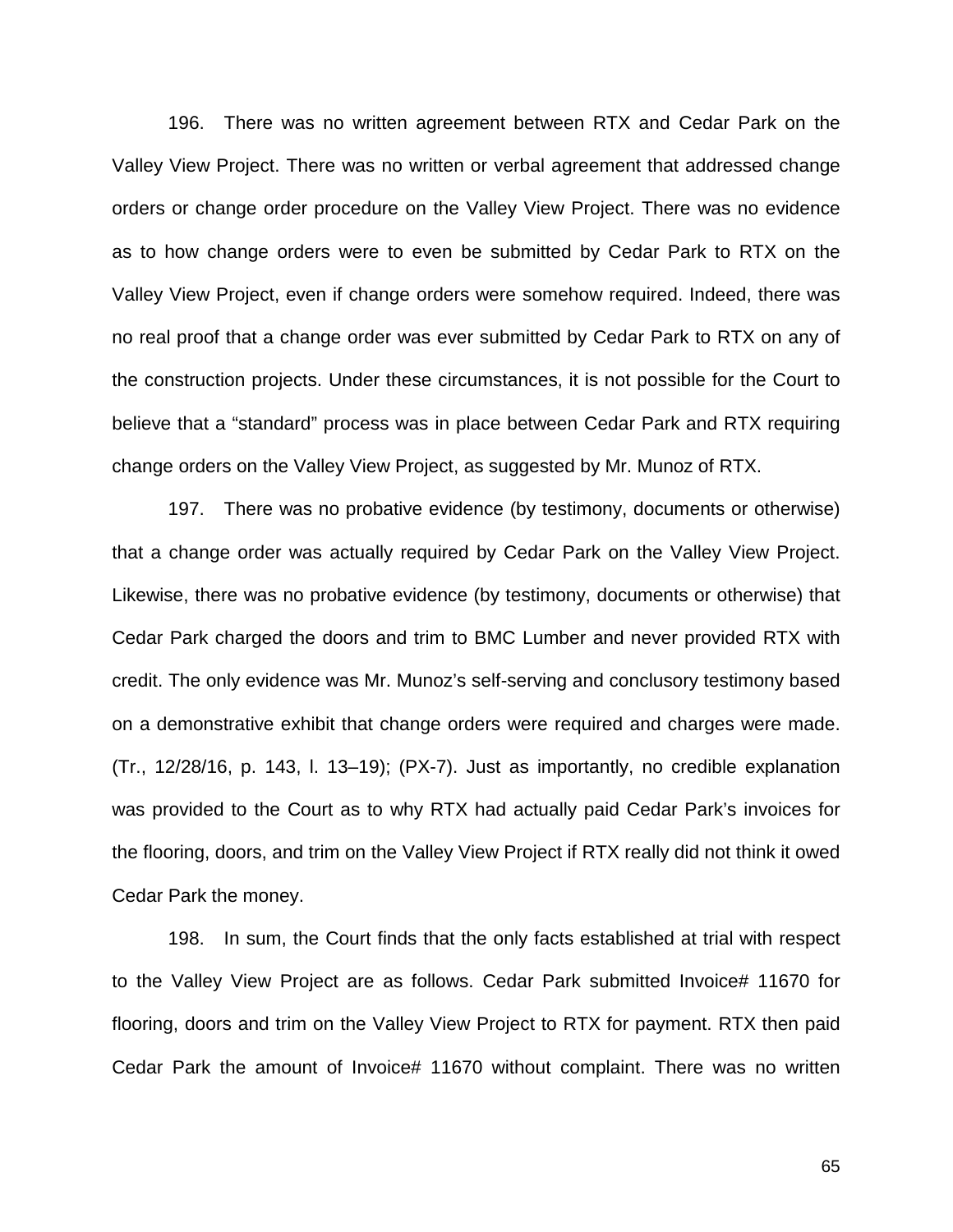agreement between RTX and Cedar Park regarding the Valley View Project. There was no agreement between RTX and Cedar Park setting forth whether change orders were required on the Valley View Project or how change orders would be processed. Simply put, these facts are not sufficient to show that Cedar Park was improperly paid by RTX for the flooring, doors and trim on the Valley View Project. Finally, Cedar Park's Proof of Claim is based on different unpaid invoices for the Valley View Project (Invoice# 11679 and Invoice# 11685).

199. As a result, as a factual matter, the Court finds that Plaintiff's objection to the Proof of Claim of Cedar Park for \$9,357 on the Valley View Project should be denied.

### 5. Zen Gardens Project

200. In its Proof of Claim, Cedar Park claims \$8,285 is owed to Cedar Park by RTX for construction work on the Zen Gardens Project. (PX-3). Specifically, Cedar Park claims a balance of \$6,125 is owed by RTX on Invoice# 11686. (PX-3). Cedar Park also claims a balance of \$2,160 is owed by RTX on Invoice# 11691. These two invoices together total \$8,285.

201. Plaintiff has objected to Cedar Park's Proof of Claim based on the Zen Gardens Project. Once again, a primary gist of Plaintiff's objection is that Cedar Park was required to submit change orders for these charges, but Cedar Park did not.

202. According to Mr. Munoz (of RTX), most of the charge of \$6,125 on Invoice# 11686 was for items that should have been handled through change orders by Cedar Park. (Tr., 12/28/2016, p. 144, l. 8-15); (PX-7). Mr. Munoz identified \$4,420 on Invoice# 11686 that he believed were construction changes requested by the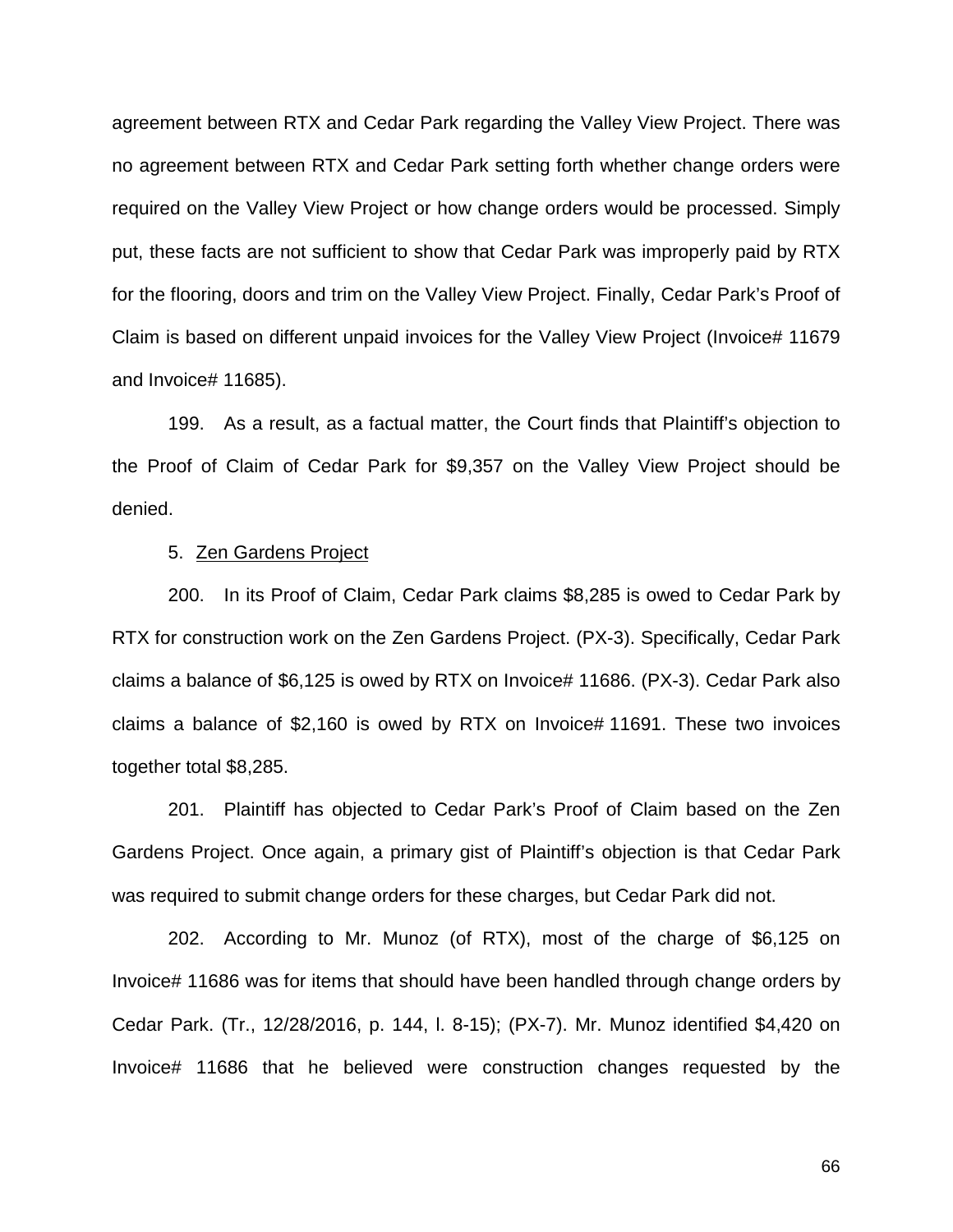homeowners on the Zen Gardens Project on the following nine items: cabinet lighting, color changes, crown molding changes, extension of garage door wires, dishwasher trim, master bath plumbing, waterfall/fountain power, fan rods, and patio fireplace mantel. (PX-7). According to Mr. Munoz, change orders should have been obtained for these items by Cedar Park, and so RTX was unable to collect the amounts from the homeowner.

203. To try to support Mr. Munoz's testimony, Plaintiff introduced several emails in an effort to show that Cedar Park was going to either issue change orders or work out the charges for the specific items directly with the homeowners on the Zen Gardens Project. Although some of these emails may suggest that change orders were anticipated with respect to two items (cabinet lighting and crown molding), the emails do not show that Cedar Park would definitively be required to submit change orders for those two items. (PX-13); (PX-22). And, other than the cabinet lighting and crown molding, there was no reference in the emails to the other seven items challenged by Mr. Munoz for lack of change orders. (PX-13); (PX-22). There was also insufficient probative evidence that Mr. McGrath (of Cedar Park) was required to work out payment from the homeowners in connection with these specific items. (PX-22).

204. There was no change order procedure in place with RTX, according to Mr. McGrath (of Cedar Park). (Tr., 12/29/16, p. 18, l. 1–5). According to Mr. Munoz (of RTX), there were not many items requiring change orders, but he suggested that change orders were a "standard" process. (Tr., 12/29/16, p. 64, l. 23–24). Yet, Mr. Munoz did not explain what that "standard" process would entail. In an email dated October 17, 2017, from Mr. Munoz to Mr. McGrath, Mr. Munoz addressed these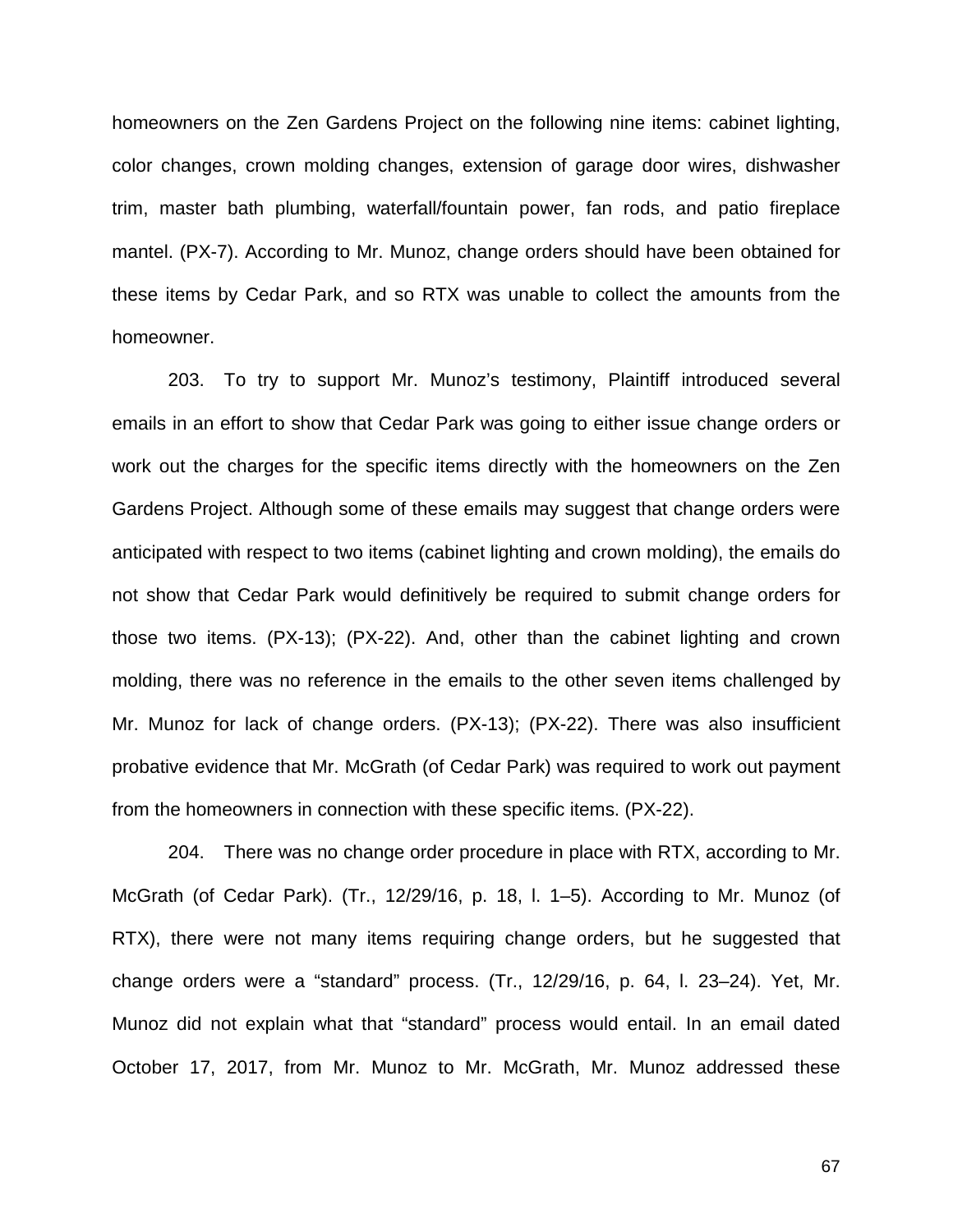invoices submitted by Cedar Park with respect to the Zen Gardens Project. (PX-22); (DX-19). Yet, there is no reference by Mr. Munoz in such email that RTX required change orders for these items totaling \$4,420. (PX-22); (DX-19).

205. There was no written agreement between RTX and Cedar Park on the Zen Gardens Project. There was no written or verbal agreement that addressed change orders or change order procedure on the Zen Gardens Project. There was no agreement as to how change orders were to even be submitted on the Zen Gardens Project, even if change orders were somehow required. There is no proof that a change order was ever submitted by Cedar Park to RTX on any of the construction projects. Under these circumstances, it is not possible for the Court to believe that a "standard" process was in place between Cedar Park and RTX requiring change orders on the Zen Gardens Project, as suggested by Mr. Munoz.

206. There was no probative evidence that change orders were actually required on the \$4,420 worth of items challenged by Plaintiff. Most of the exhibits, when read separately (or even when read together) do not establish that these items required change orders from Cedar Park. (PX-13); (PX-22). The Court was left with Mr. Munoz's self-serving and conclusory testimony, based primarily on a demonstrative exhibit, that change orders were required. (Tr., 12/28/16, p. 144, l. 8–13); (PX-7). As a result, after considering all of the evidence, the Court finds that there was no probative evidence that change orders were required from Cedar Park for Invoice# 11686 on the Zen Gardens Project.

207. Plaintiff also disputes that Cedar Park is entitled to its full charge for overhead and profit on the Zen Gardens Project. (Plaintiff's Proposed Findings, p. 14,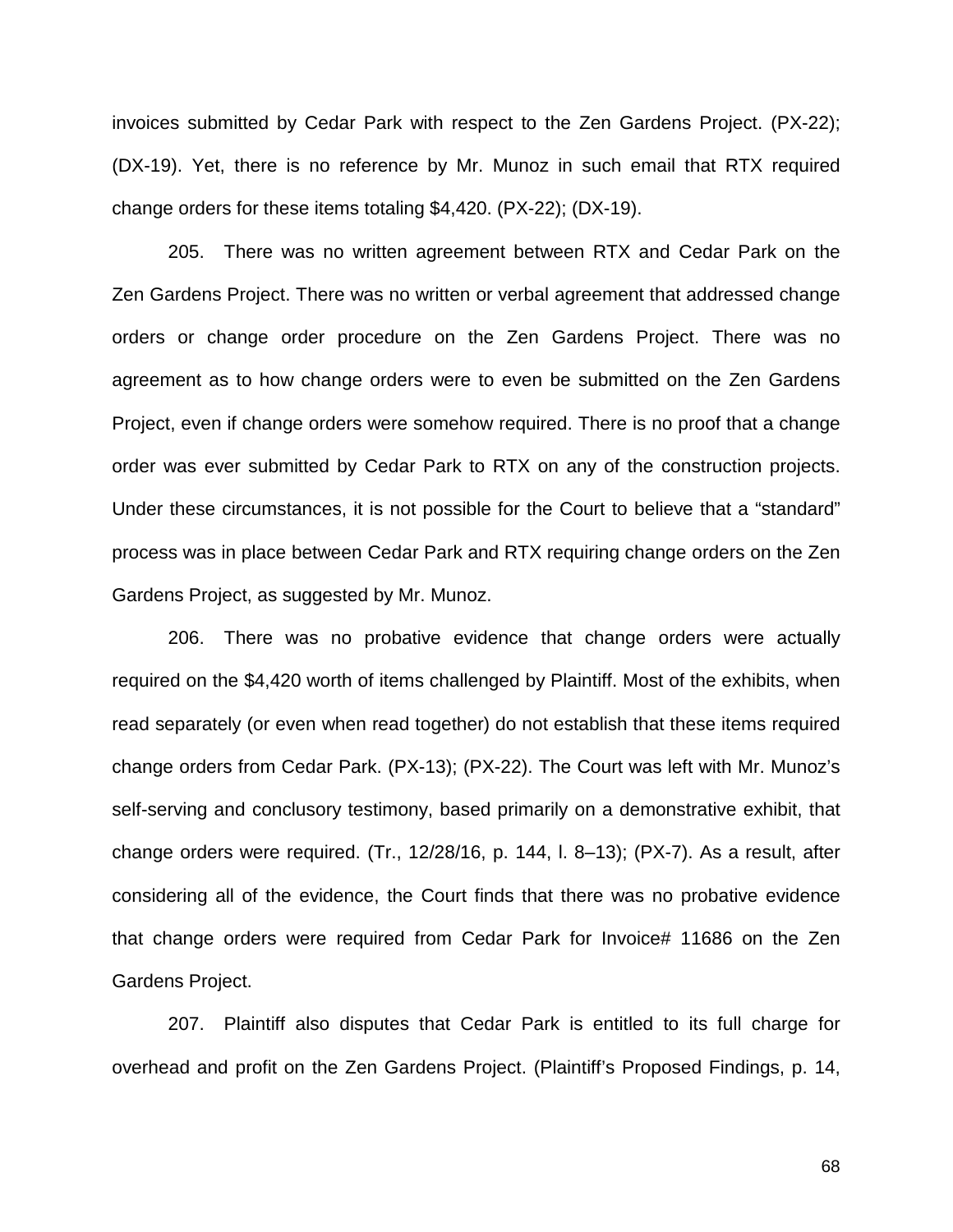dkt# 57); (Tr., 12/29/16, p. 52, l. 18–25; p. 53, l. 1); (PX-7). A portion of the \$6,125 balance owed by RTX on Invoice# 11686 appears attributable to Cedar Park's overhead and profit. Mr. Munoz disputes that Cedar Park was entitled to its full overhead and profit on the Zen Gardens Project because of Cedar Park's poor workmanship on this project. (Plaintiff's Proposed Findings, p. 14, dkt# 57); (PX-7). The Court finds that there was no probative evidence that Cedar Park's workmanship on the Zen Gardens Project was poor. Mr. Munoz's conclusory testimony, loosely based on a demonstrative exhibit, is not sufficient evidence that Cedar Park's workmanship was substandard on this project. (PX-7).

208. On Invoice# 11691, Plaintiff disputes the \$2,160 charge by Cedar Park. (Tr. 12/29/16, p. 53, l. 2–10). Mr. Munoz (of RTX) asserts that all of the items billed on this Invoice# 11691 were charges for work by Cedar Park that had to be redone or needed to be completed because they were missed by Cedar Park. (PX-7). Again, the Court finds that there was no probative evidence that Cedar Park failed to complete work or improperly completed work on the Zen Gardens Project. The Court really only had Mr. Munoz's conclusory, self-serving testimony and a demonstrative "laundry list" exhibit. (PX-7).

209. The items on Invoice# 11691 for the Zen Gardens Project are for certain electrical outlet installations, relocation of lighting fixtures, certain master bath installations, and other miscellaneous construction services. (PX-3). The amounts on this Invoice# 11691 for each item in question are minimal, each itemized amount being less than \$350. (PX-3). Other invoices submitted by Cedar Park on other construction projects denote similar services provided by Cedar Park, for which RTX paid Cedar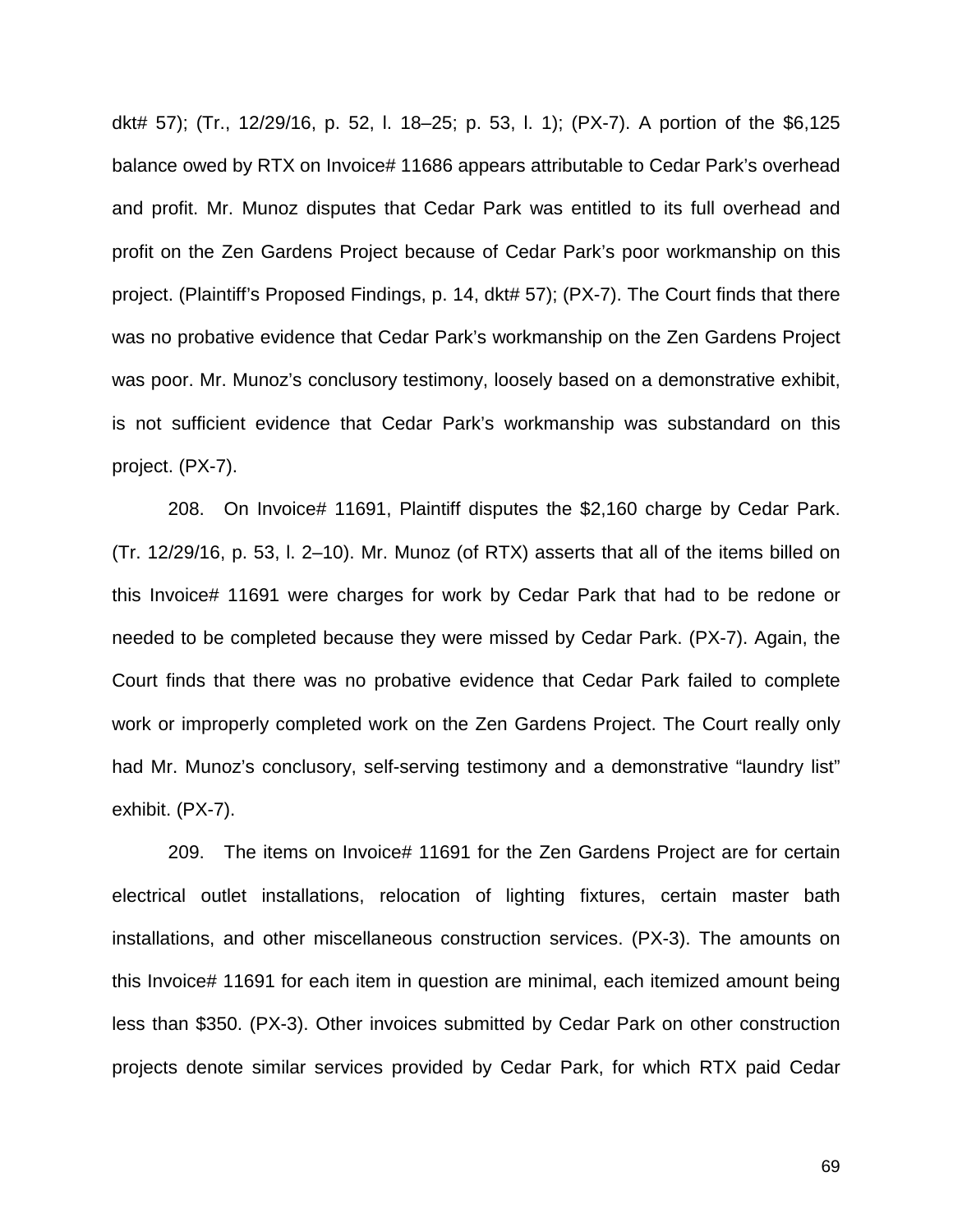Park. (PX-3); (Invoice# 11694 on the Angel Valley Project; and Invoice# 11693 on the Camino Del Verde Project).

210. In sum, after weighing all the evidence, the Court finds that Plaintiff's objection to the Proof of Claim of Cedar Park for \$8,285 on the Zen Gardens Project should be denied.

## 6. Angel Valley Project

211. Cedar Park claims the amount of \$1,730 remains unpaid by RTX for construction services on the Angel Valley Project. (PX-3). Mercifully, Plaintiff did not dispute these charges. (Plaintiff's Proposed Findings, p. 15, dkt# 57). As a result, the Court finds that any objection to the \$1,730 claim by Cedar Park on the Angel Valley Project should be denied.

## 7. Summary—Objections to Proof of Claim

212. Cedar Park filed a Proof of Claim in the amount of \$90,008 for unpaid charges owed by RTX on the construction projects. Post-trial, Cedar Park voluntarily reduced its Proof of Claim to the amount of \$43,834 (\$90,008 Proof of Claim minus \$46,174 voluntary reduction).

213. In summary, the Court finds that the Proof of Claim by Cedar Park against RTX should be further reduced and disallowed in the amount of \$16,417 for overhead and profit charges on the Verano Project. All other objections to the Proof of Claim by Plaintiff lack factual merit and should be denied. As a result, Cedar Park has an allowed and valid Proof of Claim against RTX in the amount of \$27,417 (\$43,834 minus \$16,417).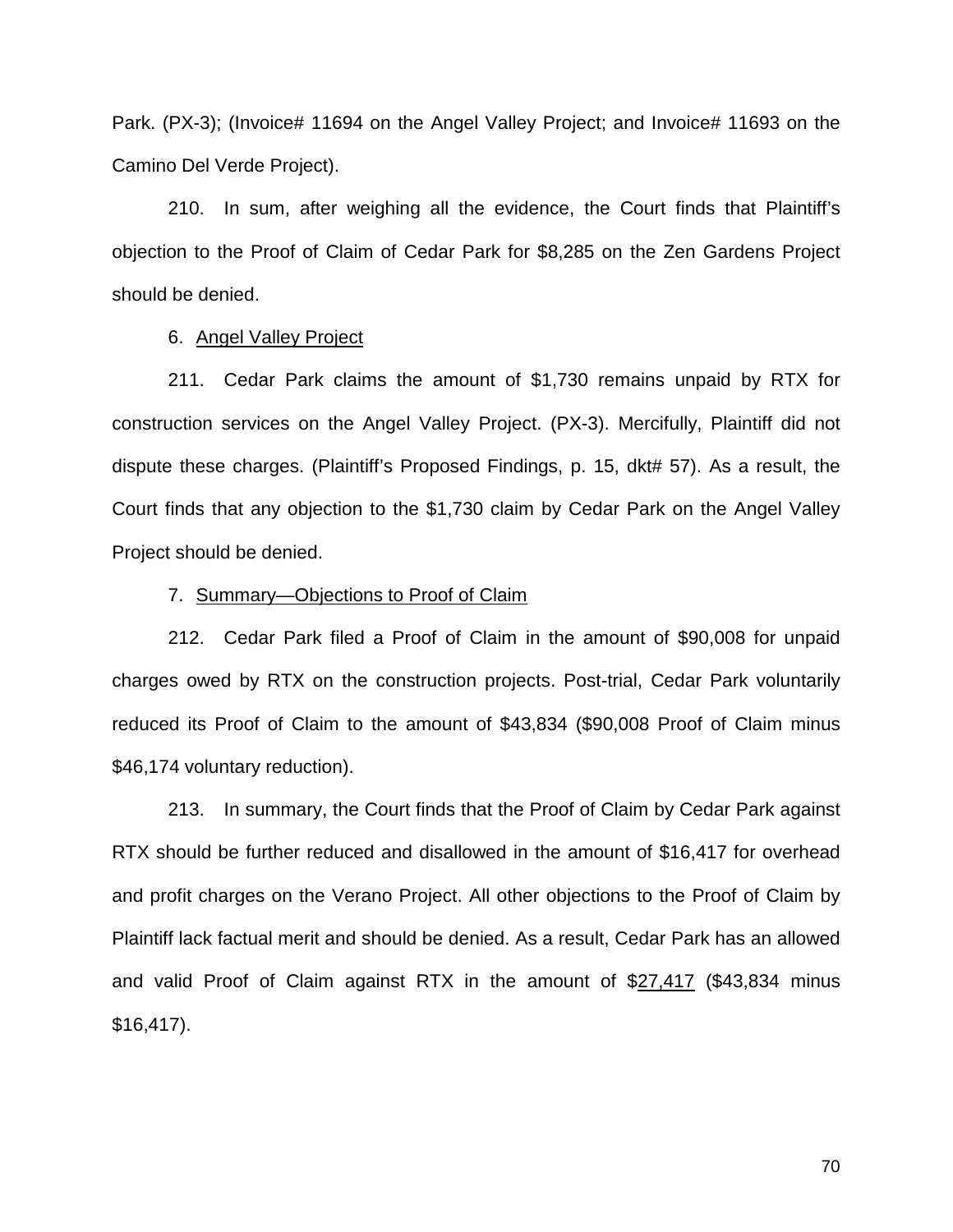# **L. Setoff**

214. The Court has previously found that Cedar Park is liable to Plaintiff (as owner of the claims of RTX) for \$50,621 in damages for breach of contract. The Court also finds that the breach by Cedar Park occurred and the damages were caused to RTX prior to RTX's bankruptcy filing on November 24, 2014. (¶¶ 101–155 of Findings of Fact above).

215. The Court has previously found that the valid amount of the Proof of Claim filed by Cedar Park against RTX is \$27,417. The Court also finds that the Proof of Claim is for debt owed by RTX to Cedar Park prior to RTX's bankruptcy filing on November 24, 2014. (¶¶ 157–213 of Findings of Fact above).

216. The Court finds, as a factual matter, that the amount owed by Cedar Park to RTX for breach of contract (\$50,621) may be setoff and reduced by the amount validly owed by RTX to Cedar Park on its allowed Proof of Claim (\$27,417). As a result, the Court finds that the amount of recoverable damages by Plaintiff against Cedar Park is \$23,204 (\$50,621 owed by Cedar Park minus \$27,417 owed by RTX).

## **III. PROPOSED CONCLUSIONS OF LAW**

217. Following are the Court's proposed Conclusions of Law, organized by the causes of action asserted by Plaintiff and related defenses asserted by Defendants.

218. The Complaint filed by Plaintiff sets forth six causes of action, summarized as follows. (dkt# 1). First, Plaintiff seeks to recover certain payments made by RTX to Cedar Park on the Old 1431 Project and the Verano Project as "constructive fraudulent transfers" under the Bankruptcy Code. Second, Plaintiff seeks to recover certain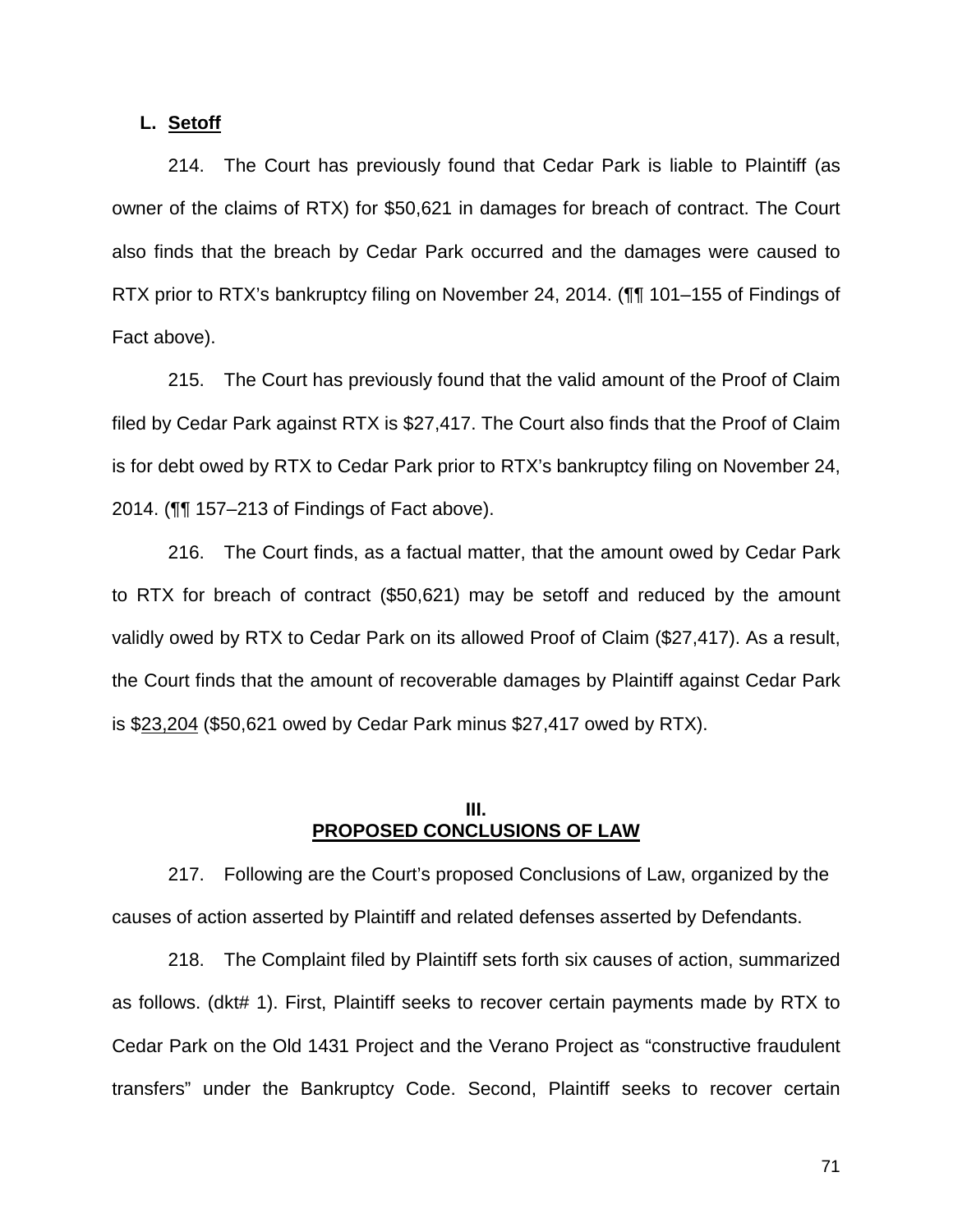payments made by RTX to Cedar Park on various projects as "preferences" under the Bankruptcy Code. Third, Plaintiff seeks recovery from Cedar Park and Mr. McGrath under the Texas Construction Trust Fund Act (Texas Property Code, Chapter 162) for misapplication of construction trust funds on the Old 1431 Project and the Verano Project. Fourth, Plaintiff seeks recovery for breach of contract between RTX and Cedar Park on the Old 1431 Project and the Verano Project. Fifth, Plaintiff objects to the Proof of Claim filed by Cedar Park in this bankruptcy case based on the construction projects. Finally, Plaintiff sought recovery from Cedar Park and Mr. McGrath under the Texas Theft Liability Act for unlawful appropriation of RTX property, but Plaintiff did not pursue this claim at trial.

219. Plaintiff also seeks recovery of attorneys' fees in his Complaint. Post-trial, Plaintiff filed a Fee Motion. (dkt# 62).

220. Defendants asserted various defenses in their Answer, including setoff. (dkt# 5). Post-trial, Defendants filed a Fee Motion. (dkt# 63).

#### **A. Constructive Fraudulent Transfer Cause of Action**

221. First, Plaintiff (as assignee of the Trustee) seeks to avoid and recover certain payments made by RTX to Cedar Park as "constructive fraudulent transfers" under § 548(a)(1)(B) of the Bankruptcy Code. The thrust of Plaintiff's claim is that RTX paid Cedar Park more than the value actually provided by Cedar Park on two construction projects, and payments made by RTX to Cedar Park are therefore recoverable as constructively fraudulent.

222. Specifically, Plaintiff seeks to recover certain payments made by RTX to Cedar Park with respect to the Old 1431 Project and Verano Project during the period of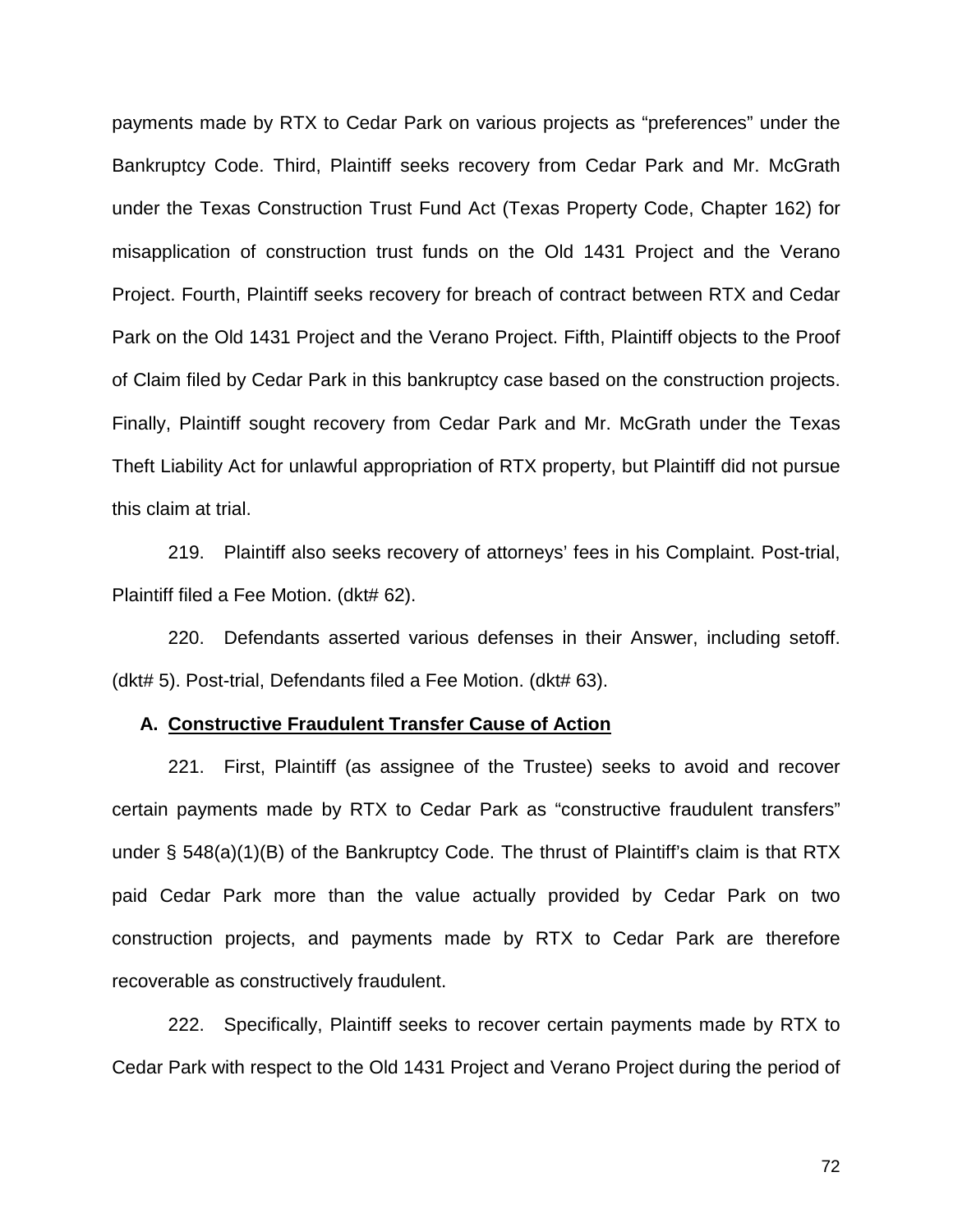July 2014 through September 2014, which total \$70,447 (herein "Fraudulent Transfer Payments"). The Fraudulent Transfer Payments are detailed in ¶ 78 of the Court's Finding of Fact above.

223. Plaintiff asserts that RTX received less than reasonably equivalent value for these payments to Cedar Park. Plaintiff also contends that these payments were made to Cedar Park while RTX was insolvent or that RTX became insolvent due to the payments. (Complaint, ¶ 17, dkt# 1).

224. Section 548(a)(1)(B) of the Bankruptcy Code provides for the avoidance of a transfer of property by a debtor if two requirements are satisfied, and is often called a "constructive fraudulent transfer." In pertinent part, § 548(a)(1)(B) of the Bankruptcy Code provides:

(a)(1) The trustee may avoid any transfer . . . of an interest of the debtor in property . . . that was made or incurred on or within 2 years before the date of the filing of the petition, *if the debtor* voluntarily or involuntarily—

(B)(i) received less than a reasonably equivalent value in exchange for such transfer . . . ; and

(ii)(I) *was insolvent on the date that such transfer was made . . . or became insolvent as a result of such transfer* . . . .

11 U.S.C. § 548(a)(1)(B) (emphasis added).

225. To recover a constructive fraudulent transfer, the Bankruptcy Code requires that the debtor be "insolvent" on the date of the transfers or be made "insolvent" by the transfers. 11 U.S.C.  $\S$  548(a)(1)(B)(ii)(I). The trustee has the burden to prove insolvency by a preponderance of the evidence. *See, e.g.*, *Harvey v. Orix Credit All., Inc. (In re Lamar Haddox Contractor, Inc.)*, 40 F.3d 118, 121 (5th Cir. 1994);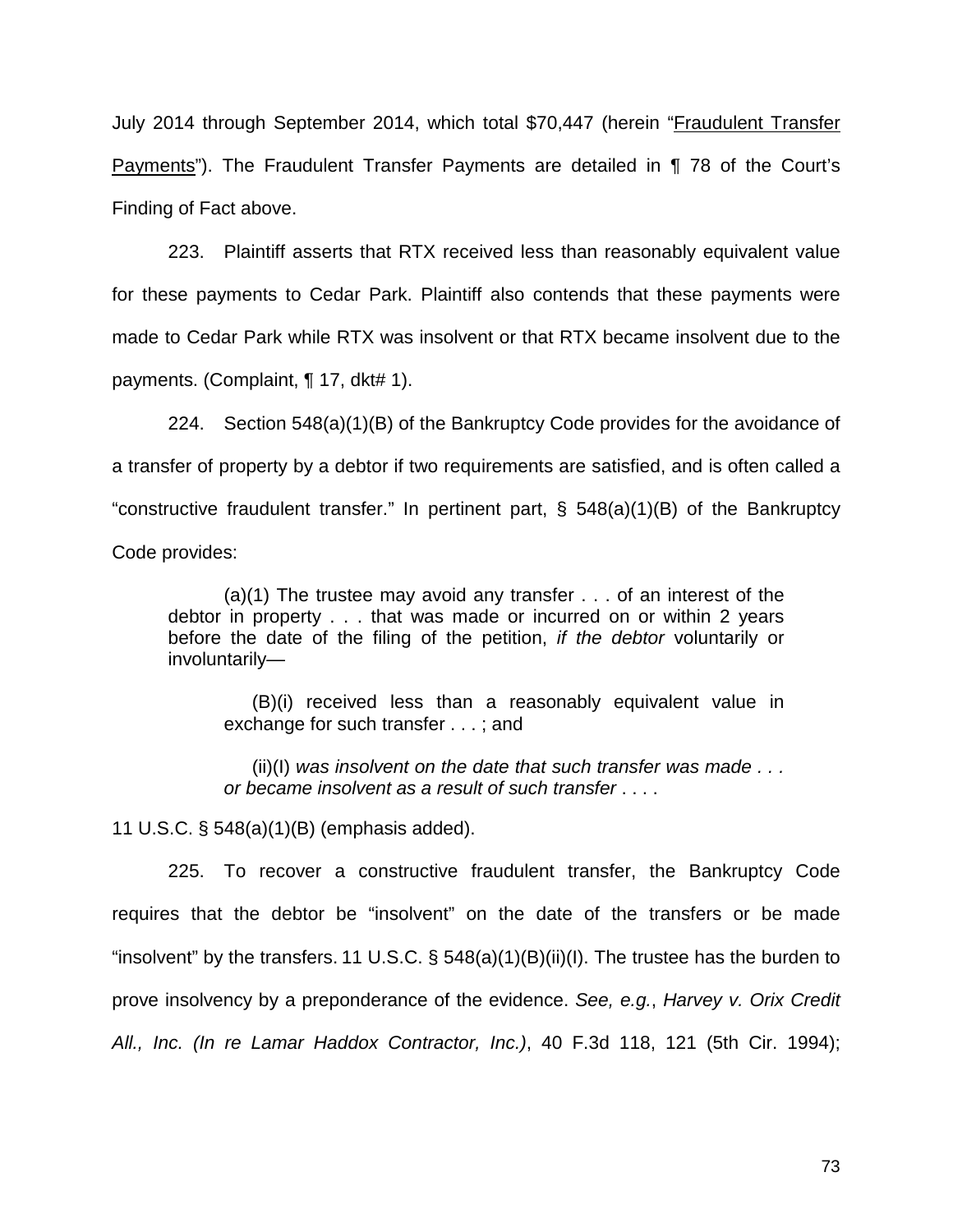*Osherow v. Nelson Hensley & Consol. Fund Mgmt., LLC (In re Pace)*, 456 B.R. 253, 273 (Bankr. W.D. Tex. 2011) (supporting citations omitted).

226. Here, Plaintiff (as assignee of the Trustee) has the burden to prove that RTX was "insolvent" on the date the Fraudulent Transfer Payments were made to Cedar Park or that RTX was made "insolvent" by such payments. In short, the Court concludes that Plaintiff did not meet its burden of proof of RTX's insolvency during the required time period.<sup>9</sup> (¶¶ 80–86 of Finding of Fact above). As a result, Plaintiff's constructive fraudulent transfer claims against Cedar Park must fail.

227. "Insolvent" is a defined term in the Bankruptcy Code. A corporate debtor is insolvent when the "sum of its debts is greater than all of its property, at a fair valuation . . . ." 11 U.S.C. § 101(32)(A). Traditionally, courts refer to this as the "balance sheet test" of insolvency. *Lamar Haddox*, 40 F.3d at 121; *Pioneer Home Builders, Inc. v. Int'l Bank of Commerce (In re Pioneer Home Builders, Inc.)*, 147 B.R. 889, 891 (Bankr. W.D. Tex. 1992).

228. Whether a debtor is insolvent often requires a fact-intensive determination based on review of the debtor's financial records and status at the time of transfers. *See Ogle v. JT Miller, Inc.* (*In re HDD Rotary Sales, LLC*), 499 B.R. 542, 551 (Bankr. S.D. Tex. 2013). A bankruptcy court has broad discretion when considering evidence to support a finding of insolvency. *Lawson v. Ford Motor Co. (In re Roblin Indus. Inc.)*, 78 F.3d 30, 35 (2d Cir. 1996) (supporting citations omitted).

 $\overline{\phantom{a}}$ 

 $9$  There is no statutory presumption of a debtor's insolvency in a suit to recover a "fraudulent transfer." In contrast, in a suit to recover a "preference," there is a statutory presumption that a debtor was insolvent within the 90 days prior to the bankruptcy filing. *Cf.* 11 U.S.C. § 547(f) (preference); 11 U.S.C. § 548(a) (fraudulent transfer). As a result, recovery of a fraudulent transfer can often be more difficult and expensive for a trustee to successfully prove than recovery of a preference.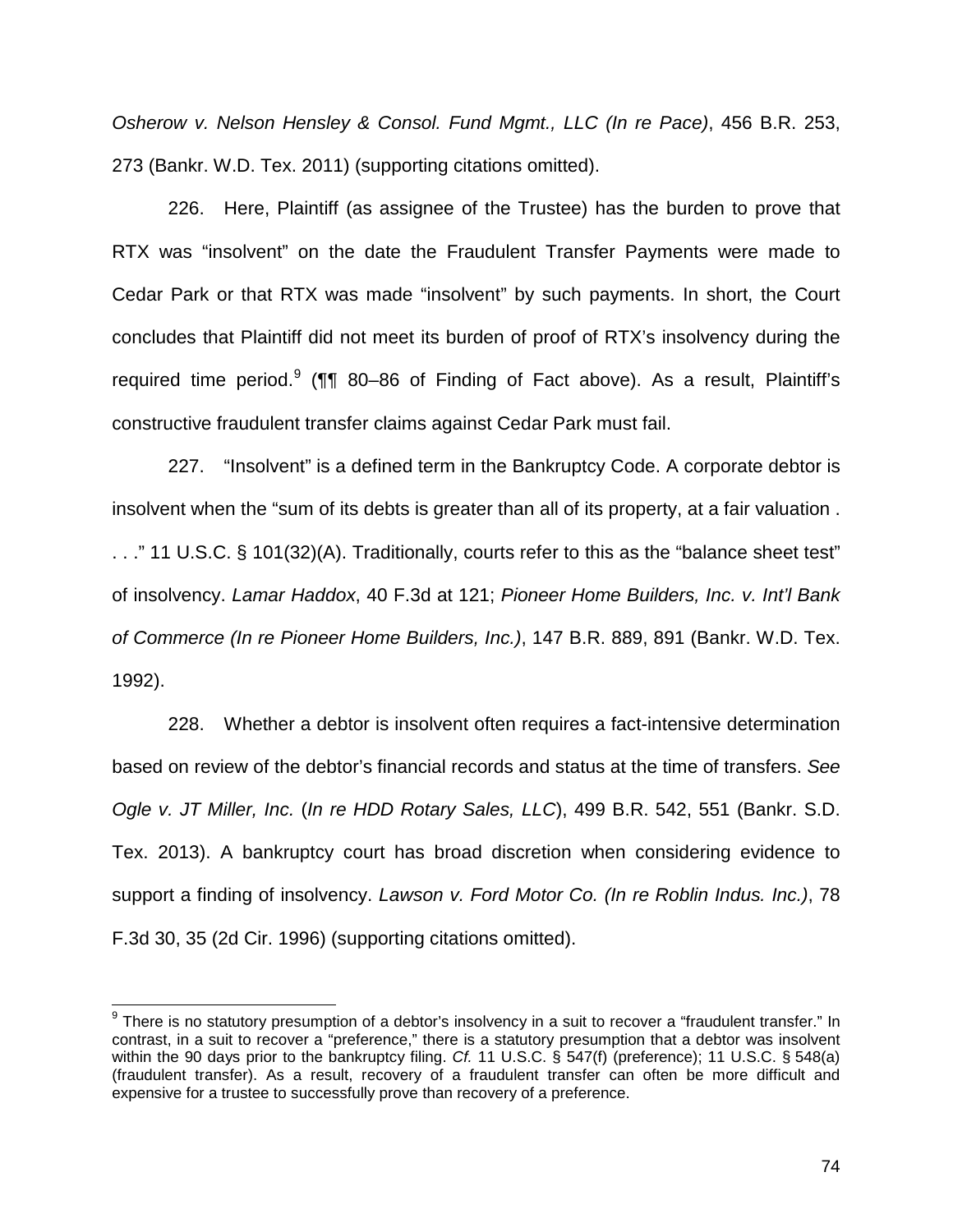229. The relevant time period to examine whether a debtor is insolvent are the dates that the transfers were made. 11 U.S.C.  $\S$  548(a)(1)(B)(ii)(I). So, Plaintiff must establish that RTX was insolvent during the time period of July 2014 through September 2014 when the Fraudulent Transfer Payments were made to Cedar Park, or that RTX became insolvent as a result of the transfers.<sup>10</sup>

230. Here, the primary document provided by Plaintiff at trial to prove insolvency of RTX was the 2013 Balance Sheet attached to RTX's 2013 Tax Return. (PX-24). For a host of reasons, this 2013 year-end Balance Sheet of RTX is not probative evidence that RTX was insolvent on the dates of the payments to Cedar Park in 2014.

231. The figures contained on a debtor's financial balance sheet may not be the fair valuation of a debtor's property. Section 101(32) of the Bankruptcy Code requires a "fair valuation" of the assets and debts shown on a balance sheet to prove insolvency. *See Lamar Haddox*, 40 F.3d at 121. The fair value of assets is determined by estimating what the debtor's assets would realize if sold in a prudent manner in current market conditions. In contrast, corporate financial statements usually reflect the "book value" of assets—the cost of the property minus accumulated tax depreciation. *See Lamar Haddox*, 40 F.3d at 121.

232. In *Lamar Haddox*, the Fifth Circuit reversed a finding of a debtor's insolvency when the determination was based on the "book value" of the debtor's assets set forth on corporate financial statements. *Lamar Haddox*, 40 F.3d at 121. For similar reasons, the bankruptcy court in *In re Titanis* determined that the debtor's

 $\overline{\phantom{a}}$ 

 $10$  Whether or not RTX was insolvent at the time of the transfers to Cedar Park or was made insolvent by the transfers was a disputed issue at trial. (PTO, p. 5, dkt# 38).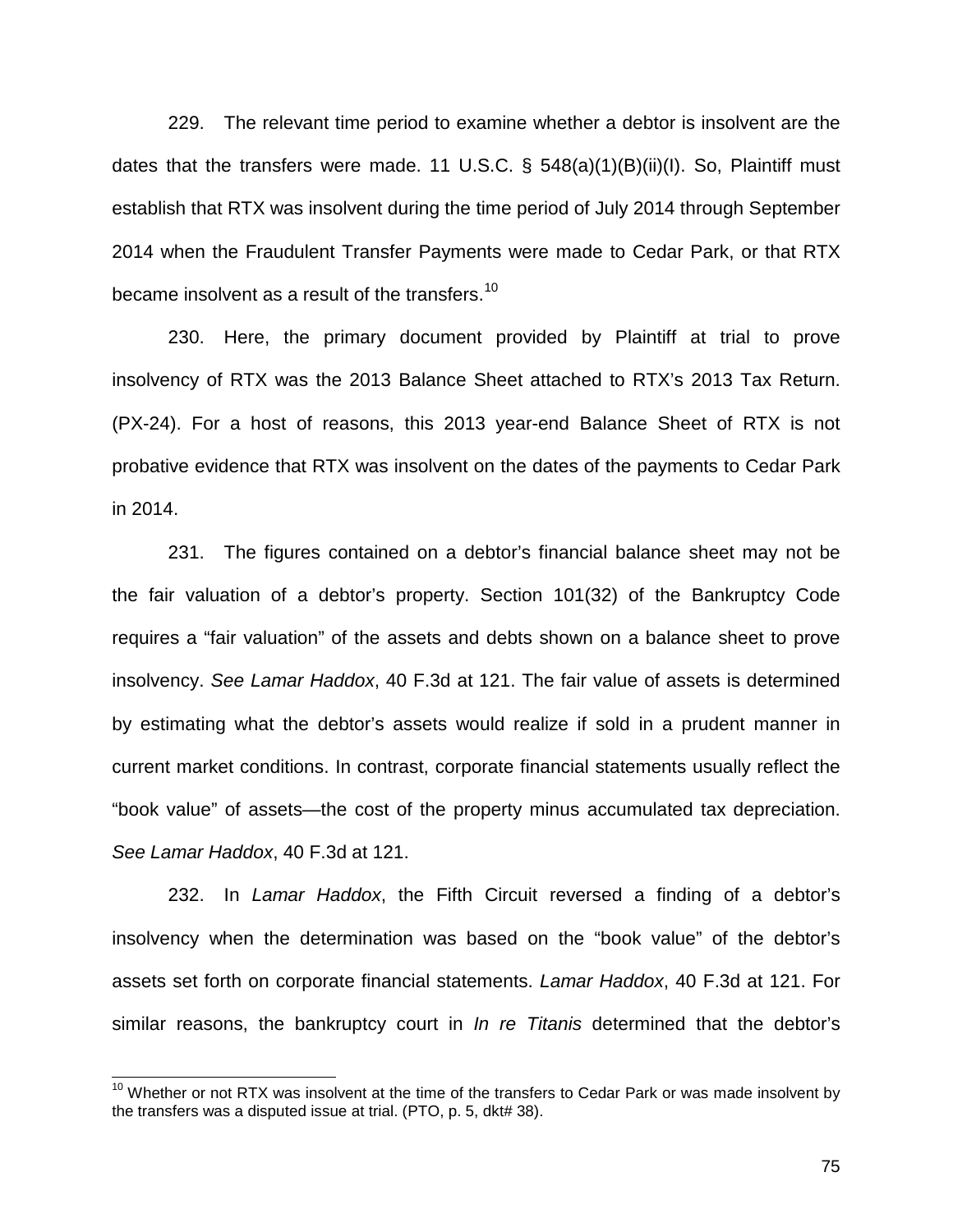balance sheet attached to its federal income tax return was not evidence of the fair value of the assets of the debtor and was insufficient to prove insolvency. *Floyd v. Price (In re Titanis)*, No. 06-03674, 2008 WL 1924282, at \*2 (Bankr. S.D. Tex. May 1, 2008).

233. Here, the 2013 Balance Sheet of RTX sets forth the "book value" of RTX's assets and liabilities, as is typical for a balance sheet attached to a federal tax return. The Court was provided with no probative evidence of the "fair value" of the assets of RTX on the balance sheet. Mr. Munoz (of RTX) did not testify regarding the fair value of RTX's assets. Indeed, Mr. Munoz admitted that he did not know the definition of fair market value and had no business valuation or appraisal expertise. Mr. Munoz also acknowledged that he did not prepare RTX's 2013 Tax Return or 2013 Balance Sheet.

234. Finally, the year end 2013 Balance Sheet of RTX does not reflect the assets and liabilities of RTX in July 2014 through September 2014, the critical time period when the Fraudulent Transfer Payments were made to Cedar Park. The Court was provided with no probative evidence of the "fair value" of RTX's assets during the July 2014 through September 2014 time period, or for that matter, during any period of time. Mr. Munoz's conclusory and general testimony that RTX's financial condition worsened in the year 2014 does not establish that RTX was insolvent. *See, e.g.*, *Lamar Haddox*, 40 F.3d at 122 (stating that conclusory testimony as to insolvency does not meet the burden to prove insolvency); *Titanis*, 2008 WL 1924282, at \*2 (tax returns and bankruptcy schedules, when unaccompanied by competent valuation testimony, did not prove insolvency).

235. Plaintiff also contends that RTX's bankruptcy schedules reflecting assets of \$78,466 and liabilities of \$614,802 proves that RTX was insolvent. (PX-25). At trial,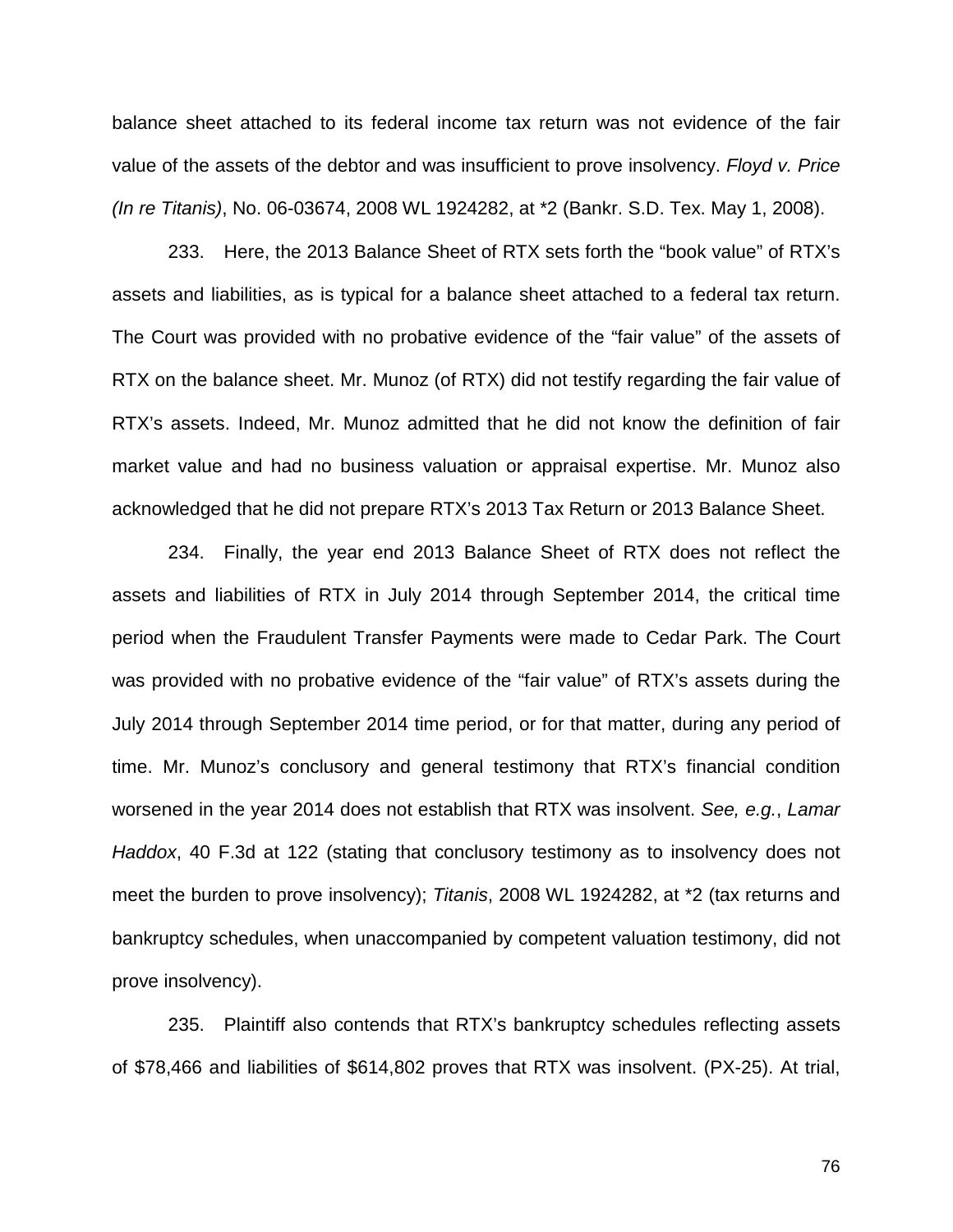the Court was requested to take judicial notice of RTX's bankruptcy schedules. Judicial notice was taken by the Court to establish the fact that the RTX bankruptcy schedules were filed, not for the truth of the facts set forth in the bankruptcy schedules. A judicially noticed fact must be one that is not subject to reasonable dispute because it is either (1) generally known within the territorial jurisdiction of the court, or (2) capable of accurate and ready determination by resort to sources whose accuracy cannot reasonably be questioned. Fed. R. Evid. 201(b).

236. A court can take judicial notice that a debtor has filed and the debtor has made statements in its bankruptcy schedules. A court, however, should not take judicial notice of the truth of the facts set forth in the bankruptcy schedules. *See, e.g.*, *Burdick v. Lee*, 256 B.R. 837, 840 (Bankr. D. Mass. 2001) (bankruptcy schedules showing liabilities in excess of assets do not constitute *prima facie* evidence of insolvency as of the date of an alleged fraudulent transfer); *Annis v. First State Bank of Joplin (In re Annis)*, 78 B.R. 962, 967 (Bankr. W.D. Mo. 1987).

237. There was no other evidence regarding the possible value of RTX's assets and liabilities as of the date of its bankruptcy filing, other than the Court taking judicial notice of the filing of RTX's bankruptcy schedules. Further, the RTX bankruptcy schedules reflect RTX's assets and liabilities on November 24, 2014, well after the dates of the Fraudulent Transfer Payments to Cedar Park. In short, RTX's bankruptcy schedules do not establish that RTX was insolvent on the relevant dates of the payments to Cedar Park.

238. Simply put, one tax return of a debtor (RTX) and the bankruptcy schedules filed by a debtor (RTX) are not sufficient to prove insolvency in this case. This is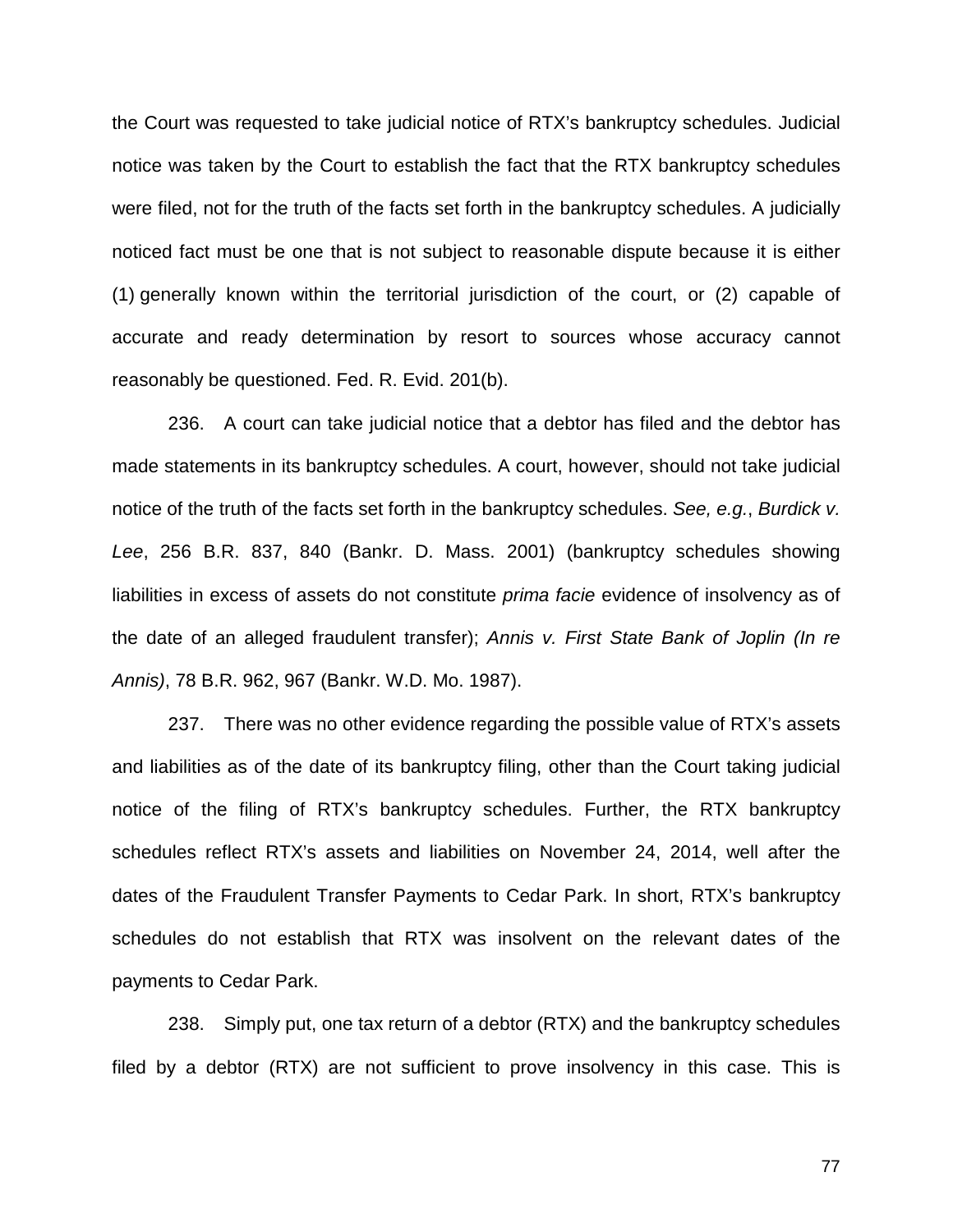particularly true when there is no testimony of the fair value of the debtor's assets and no competent testimony supports the assets and liabilities shown on the tax return and bankruptcy schedules.

239. In conclusion, the Court determines that Plaintiff failed to prove that RTX was insolvent on the dates the Fraudulent Transfer Payments were made to Cedar Park or that RTX became insolvent as a result of such transfers.<sup>11</sup> Accordingly, Plaintiff's constructive fraudulent transfer cause of action against Cedar Park must be denied for failure to establish the required element under  $\S$  548(a)(1)(B)(ii)(I) of the Bankruptcy Code. As a result, it is unnecessary for the Court to reach the other issues raised with respect to Plaintiff's constructive fraudulent transfer cause of action.

## **B. Preference Cause of Action**

 $\overline{\phantom{a}}$ 

240. Next, Plaintiff (as assignee of the Trustee) seeks to avoid and recover certain payments made by RTX to Cedar Park as "preferences" under § 547 of the Bankruptcy Code. The thrust of Plaintiff's claim is that payments made by RTX to Cedar Park within 90 days of its bankruptcy filing are recoverable because such payments preferred Cedar Park ahead of other creditors of RTX.

241. Specifically, Plaintiff seeks to recover transfers made by RTX to Cedar Park as payments for work on the Old 1431, Verano, Zen Gardens, and Valley View Projects. These payments were made to Cedar Park within the 90 days prior to RTX's bankruptcy filing and total \$180,256 (herein "Preference Payments"). The Preference Payments are detailed in ¶ 88 of the Court's Finding of Fact above.

<sup>&</sup>lt;sup>11</sup> The Court previously denied Plaintiff's Motion for Partial Summary Judgment on the fraudulent transfer claim for the same reason—insufficient proof of RTX's insolvency. (dkt# 26).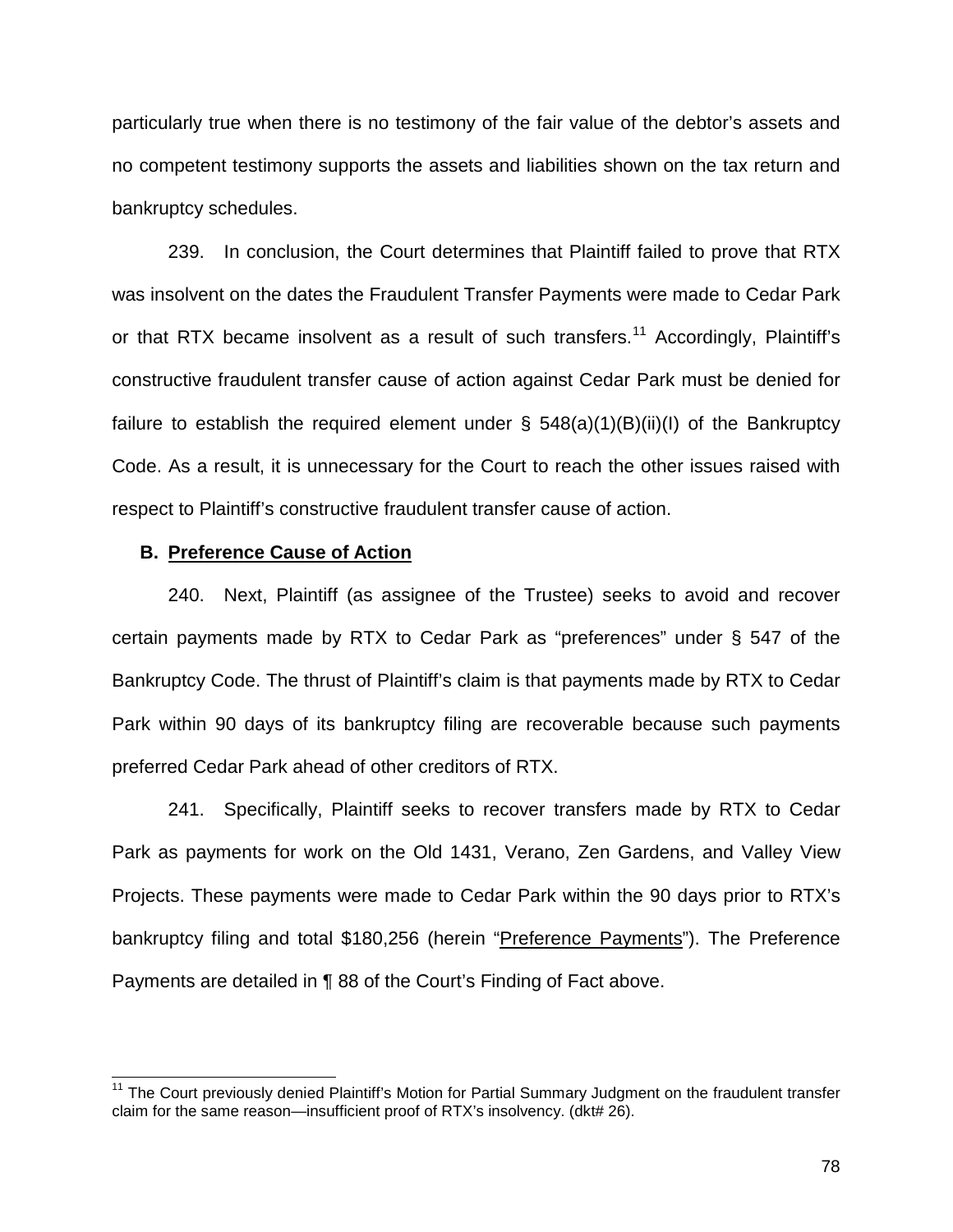242. Section 547(b) of the Bankruptcy Code sets forth the necessary elements

to recover a preference and states:

(b) Except as provided in subsections (c) and (i) of this section, the trustee may avoid any transfer of *an interest of the debtor in property*—

- (1) to or for the benefit of a creditor;
- (2) for or on account of an antecedent debt owed by the debtor before such transfer was made;
- (3) made while the debtor was insolvent;
- (4) made—
	- (A) on or within 90 days before the date of the filing of the petition; or
	- (B) between ninety days and one year before the date of the filing of the petition, if such creditor at the time of such transfer was an insider; and
- (5) *that enables such creditor to receive more than such creditor would receive if—* 
	- *(A) the case were a case under chapter 7 of this title;*
	- *(B) the transfer had not been made; and*
	- *(C)such creditor received payment of such debt to the extent provided by the provisions of this title.*

11 U.S.C. § 547(b) (emphasis added).

243. The trustee has the burden to prove each of the required elements of a preference under § 547(b). *See* 11 U.S.C. § 547(g) (trustee has the burden of proving the avoidability of a transfer under § 547(b)); *Jenkins v. Chase Home Mortg. Corp. (In re Maple Mortg., Inc.)*, 81 F.3d 592, 596 (5th Cir. 1996). So here, Plaintiff (as assignee of the Trustee) must prove each of the requirements of § 547(b) to recover the Preference Payments from Cedar Park.

244. In short, the Court concludes that two of the required elements of a preference were not established. First, the Preference Payments made to Cedar Park were not from "an interest of the debtor (RTX) in property." 11 U.S.C. § 547(b). Second,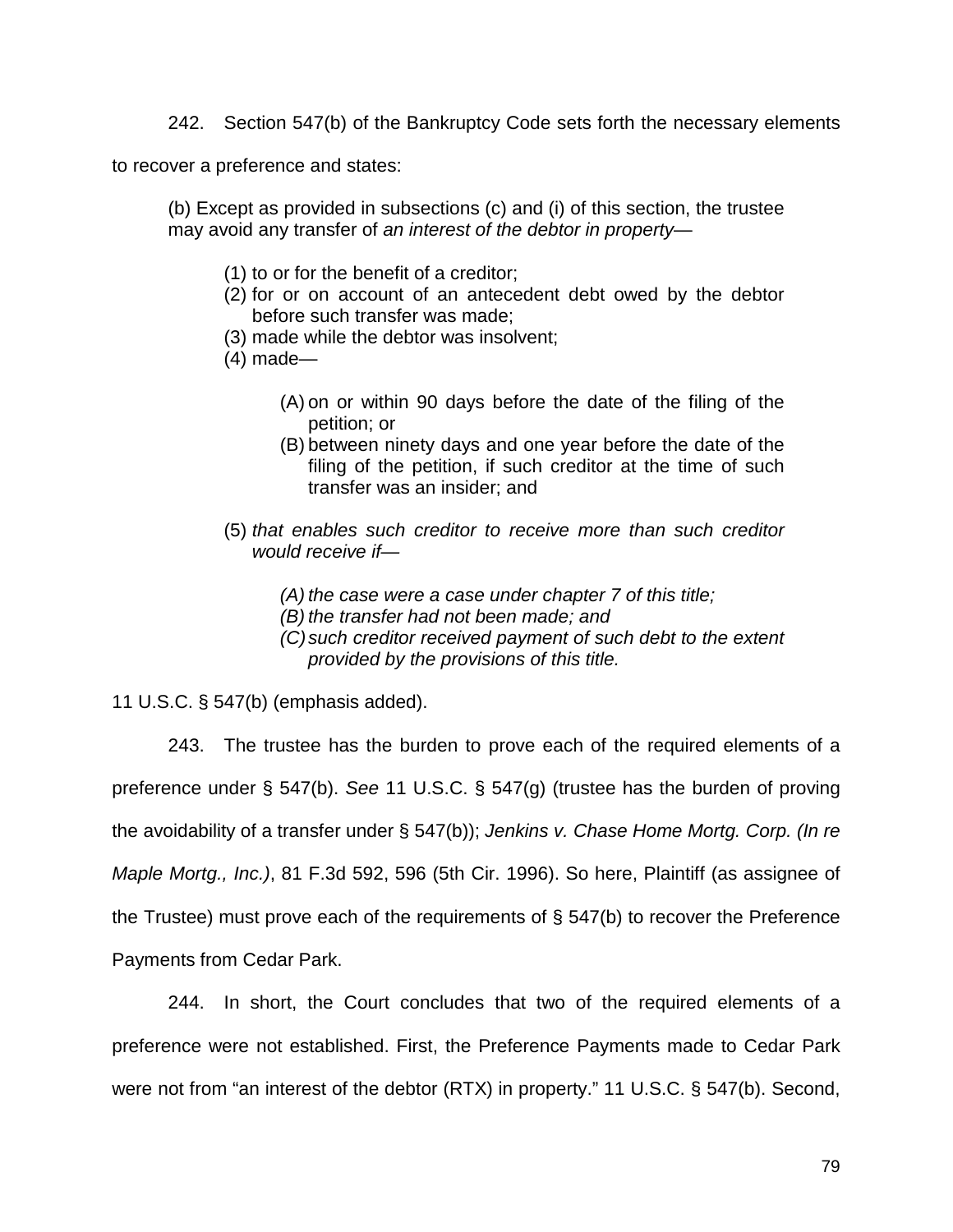the Preference Payments did not enable Cedar Park to receive more than Cedar Park would have received in a hypothetical Chapter 7 liquidation of RTX. 11 U.S.C. § 547(b)(5). As a result, Plaintiff's preference cause of action against Cedar Park must fail.

245. Notably, the evidence at trial demonstrated that the Preference Payments were made by RTX to Cedar Park from "construction trust funds" held by RTX. These factual findings are detailed in ¶¶ 66–68, 90–91 of the Court's Finding of Fact above.

246. Chapter 162 of the Texas Property Code (known as the Texas Construction Trust Fund Act) defines "construction trust funds." Construction payments are "trust funds" if the payments are made to a contractor or subcontractor (or an officer, director, or agent of a contractor or subcontractor) under a construction contract for the improvement of specific real property in Texas. Tex. Prop. Code Ann. § 162.001(a); *see also Holladay v. CW & A, Inc.,* 60 S.W.3d 243, 246 (Tex. App.—Corpus Christi, 2001, pet. denied). A contractor or subcontractor (or an officer, director, or agent of a contractor or subcontractor) who receives trust funds, or who has control or direction of trust funds, is a "trustee" of the trust funds. Tex. Prop. Code Ann. § 162.002; *Holladay,*  60 S.W.3d at 246.

247. In sum, the Court has previously found that (a) RTX acted as a general contractor; (b) RTX (as a general contractor) received funds from homeowners for construction of improvements on real property in Texas (the Old 1431, Verano, Zen Gardens, and Valley View Projects) under contracts; (c) RTX used the funds it received from homeowners to pay Cedar Park (as subcontractor) for construction of improvements on such projects; and (d) RTX had control and direction over the funds it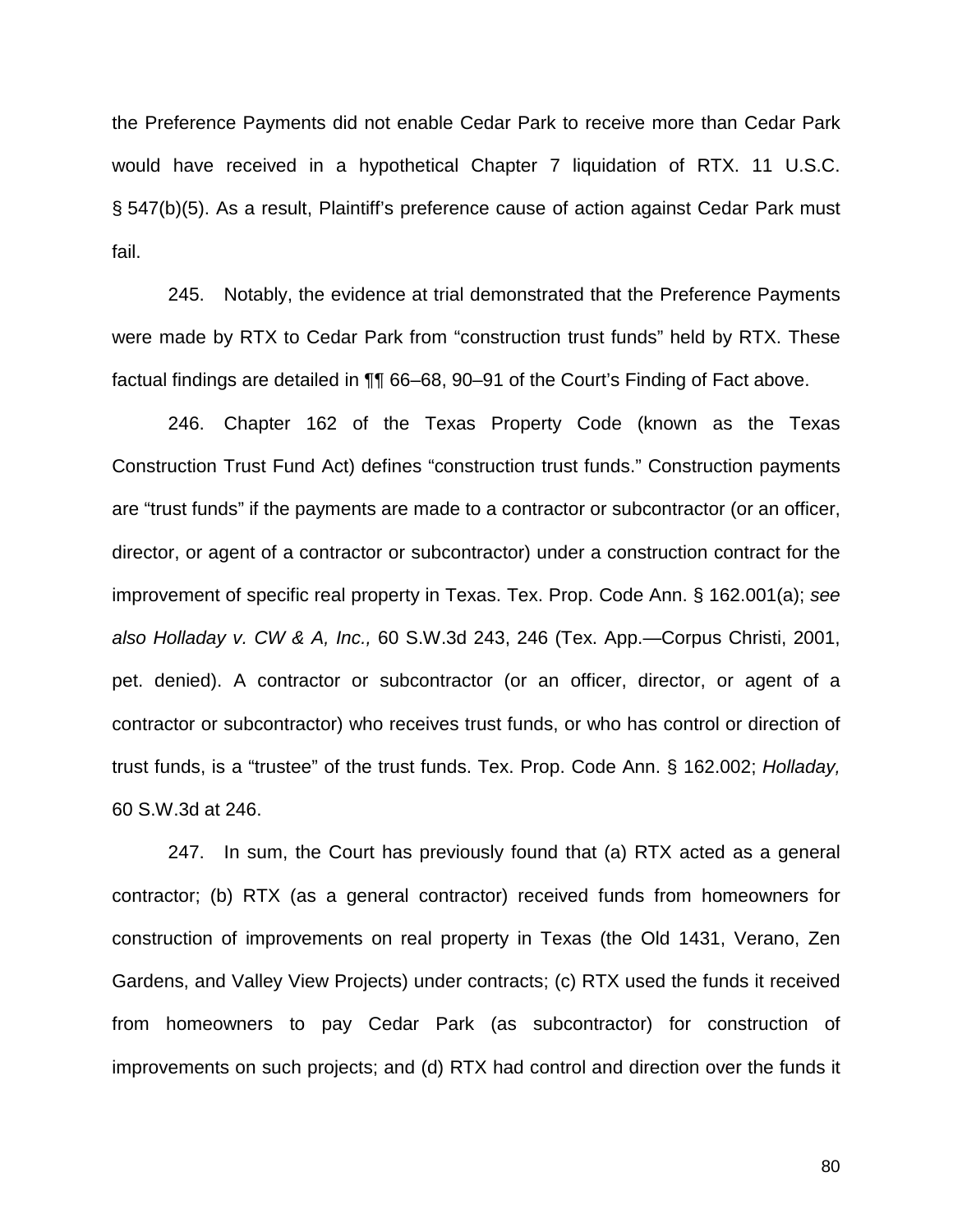received for construction. (¶¶ 57, 66–68 of Findings of Fact above). Indeed, Mr. Munoz effectively acknowledged that RTX (and its predecessor Terry Ford Custom Homes) were handling "trust funds" as a contractor. According to Mr. Munoz, RTX "would pay [Cedar Park] when [RTX] got paid" by the homeowners. (Tr., 12/28/16, p. 156, l. 16–25; p. 181, l. 25; p. 182, l. 1–4). As a result, the Court concludes that the Preference Payments were made by RTX (as general contractor) to Cedar Park (as subcontractor) from "construction trust funds" held by RTX as a "trustee" under Texas Property Code §§ 162.001(a) and 162.002.

248. A required element to establish a preference under the Bankruptcy Code is that the debtor (here RTX) transfer "an interest of the debtor [RTX] in property."<sup>12</sup> 11 U.S.C. § 547(b). Here, because the Preference Payments were made to Cedar Park by RTX (the debtor) from "construction trust funds" that RTX held as "trustee," there was not a transfer of an interest of the debtor (RTX) in property within the meaning of § 547(b) of the Bankruptcy Code.

249. State law defines the property interests of a debtor in bankruptcy cases, as well as in preference suits brought under the Bankruptcy Code. *See Barnhill v. Johnson*, 503 U.S. 393, 398 (1992) (property interests of a debtor are creatures of state law in absence of any controlling federal law); *Butner v. U.S.*, 440 U.S. 48, 55 (1979) (recognizing that Congress has generally left the determination of property rights in the assets of a debtor's bankruptcy estate to state law); *Tower Credit, Inc. v. Schott (In re Jackson)*, 850 F.3d 816, 818 (5th Cir. 2017) (state law determines the nature of property interests involved in recovery of preferential transfers in absence of controlling federal

 $\overline{\phantom{a}}$ 

 $12$  Whether the Preference Payments were made from property of the debtor (RTX) was a disputed issue at trial. (PTO, p. 5, dkt# 38).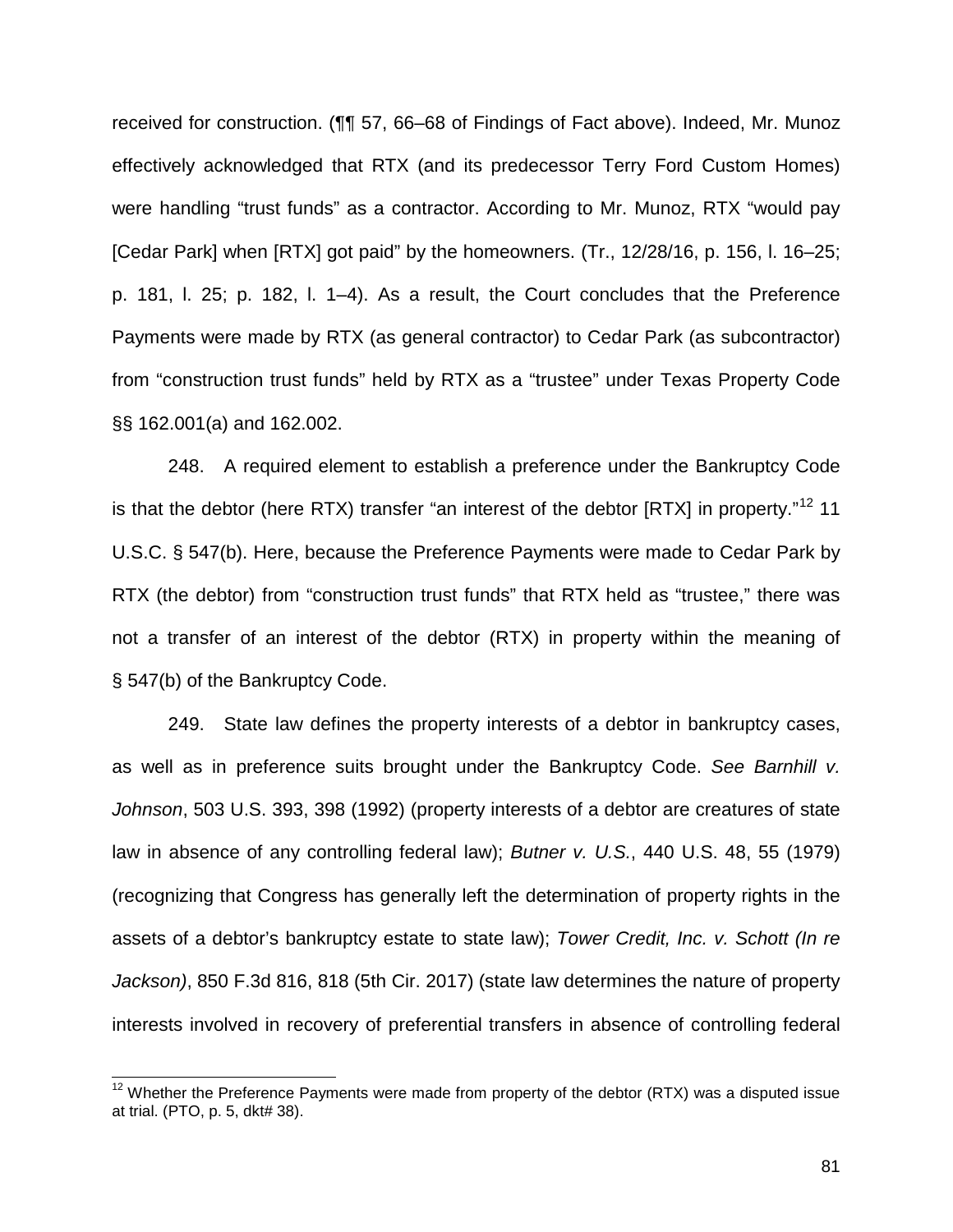law); *Maple Mortg.*, 81 F.3d at 596 (state law defines the substantive nature of property rights held by a debtor in absence of controlling federal law).

250. Texas state law expressly provides that "construction trust funds" are not an interest in property of a debtor (like RTX). Specifically, in 2009, the Texas legislature amended Chapter 162 of the Texas Property Code to provide:

> (d) Trust funds paid to a creditor under this chapter are *not property or an interest in property of a debtor* who is a trustee described by Section 162.002.

Tex. Prop. Code Ann. § 162.001(d) (emphasis added).

 $\overline{\phantom{a}}$ 

251. One legislative purpose of this Texas Property Code amendment was to prevent payment of construction trust funds by a contractor (like RTX) to its subcontractor (like Cedar Park) from being recoverable in bankruptcy as a preference. The 2009 amendments to Chapter 162 of the Texas Property Code are based on House Bill 1513.<sup>13</sup> The Texas House Committee Report from the Business and Industry Committee describes the purpose of House Bill 1513 as follows:

HB 1513 revises the Texas Construction Trust Fund Act to deal with the effects of the preferential transfer statute and to clarify remedies intended to be provided by the act. Specifically, the bill states that trust funds in the hands of a construction trustee are expressly removed from the debtor's bankruptcy estate, states that the commingling of funds by a construction trustee with other funds of the construction trustee does not destroy the trust nature of the funds, and clarifies that the act applies to both public and private projects in Texas whether bonded or not.

House Comm. on Bus. & Indus., Bill Analysis, Tex. H.B. 1513, 81st Leg., R.S. (2009).

252. Here, the Preference Payments were made by RTX (the debtor) from "construction trust funds" held by RTX as a "trustee" to Cedar Park (a creditor and subcontractor). After applying Texas state law, the Court concludes that the Preference

 $^{13}$  Act of June 19, 2009, 81st Leg. R.S., ch. 1277,  $\S$ § 2, 5, 2009 Tex. Gen. Laws 4029, 4029 (codified at Tex. Prop. Code §§ 162.001(d), 162.031(d)).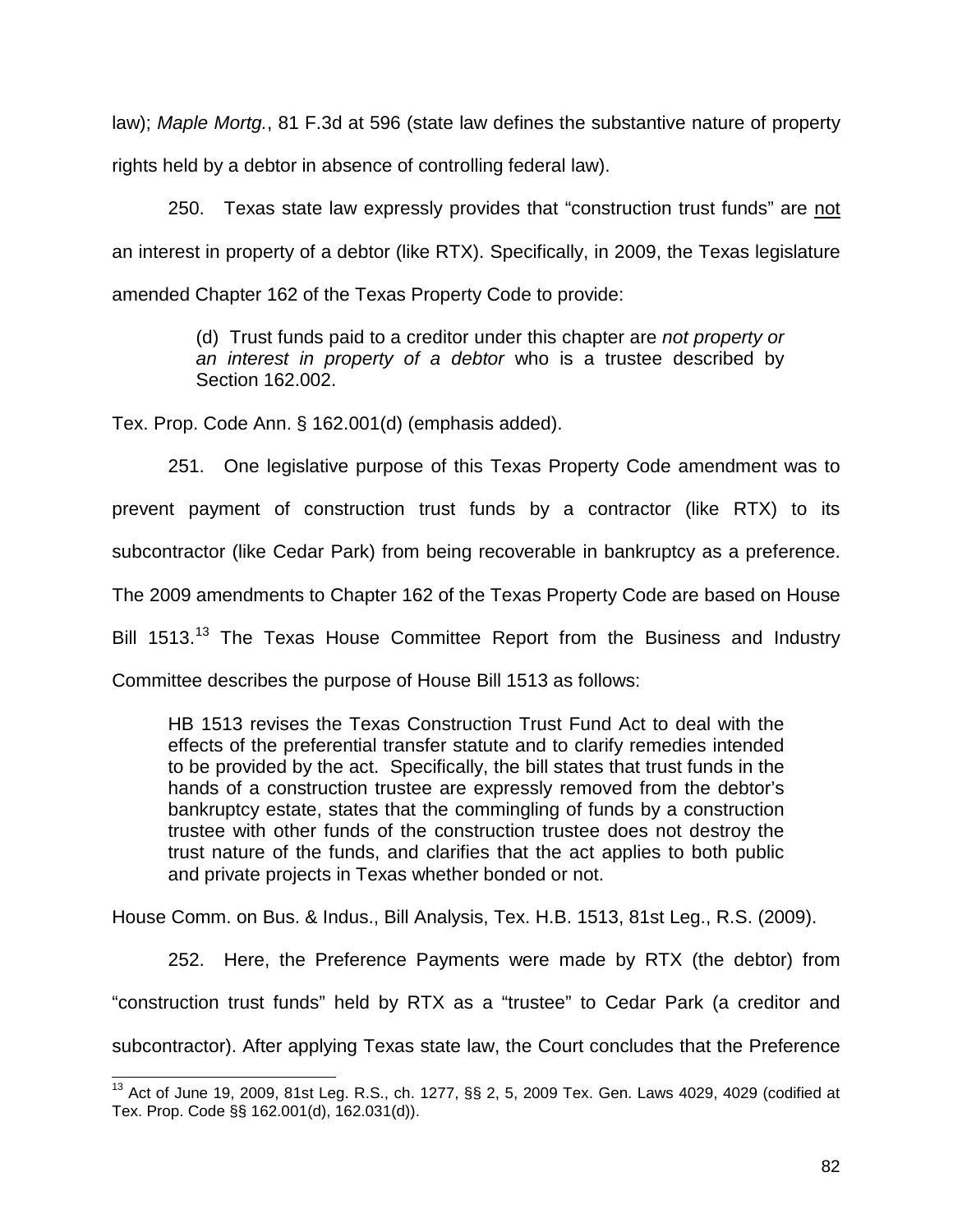Payments did not constitute a transfer of "an interest of the debtor (RTX) in property" within the meaning of § 547(b) of the Bankruptcy Code. As a result, Plaintiff cannot recover the Preference Payments from Cedar Park.

253. In the context of a preference suit, one other Texas bankruptcy court has also recognized that "construction trust funds" under Chapter 162 of the Texas Property Code are not property of the debtor-contractor under § 547(b) of the Bankruptcy Code. *See Rodriguez v. Consol. Elec. Dist., Inc. (In re Martin Wright Elec. Co.)*, No. 07-05041- C, 2008 WL 114926, at \*6–8 (Bankr. W.D. Tex. Jan. 9, 2008). In *Martin Wright*, the court also recognized that commingling of the debtor-contractor's funds could destroy the trust created by Chapter 162 of the Texas Property Code. With respect to this commingling point, it is significant to note that the *Martin Wright* decision was rendered in the year 2008. In the year 2009, the Texas Legislature amended Chapter 162 of the Texas Property Code to expressly provide that commingling of construction trust funds would not destroy the trust created by the Texas statute. The Texas Property Code, as of 2009, now provides:

(d) A trustee who commingles trust funds with other funds in the trustee's possession does not defeat a trust created by this chapter.

Tex. Prop. Code Ann. § 162.031(d).

254. In sum, state law determines a debtor's interest in property for the purposes of applying the bankruptcy preference statute (§ 547(b) of the Bankruptcy Code). Here, applicable state law (Chapter 162 of the Texas Property Code) specifically excludes "construction trust funds" from being property of a debtor. As a result, since the Preference Payments to Cedar Park were made from "construction trust funds" held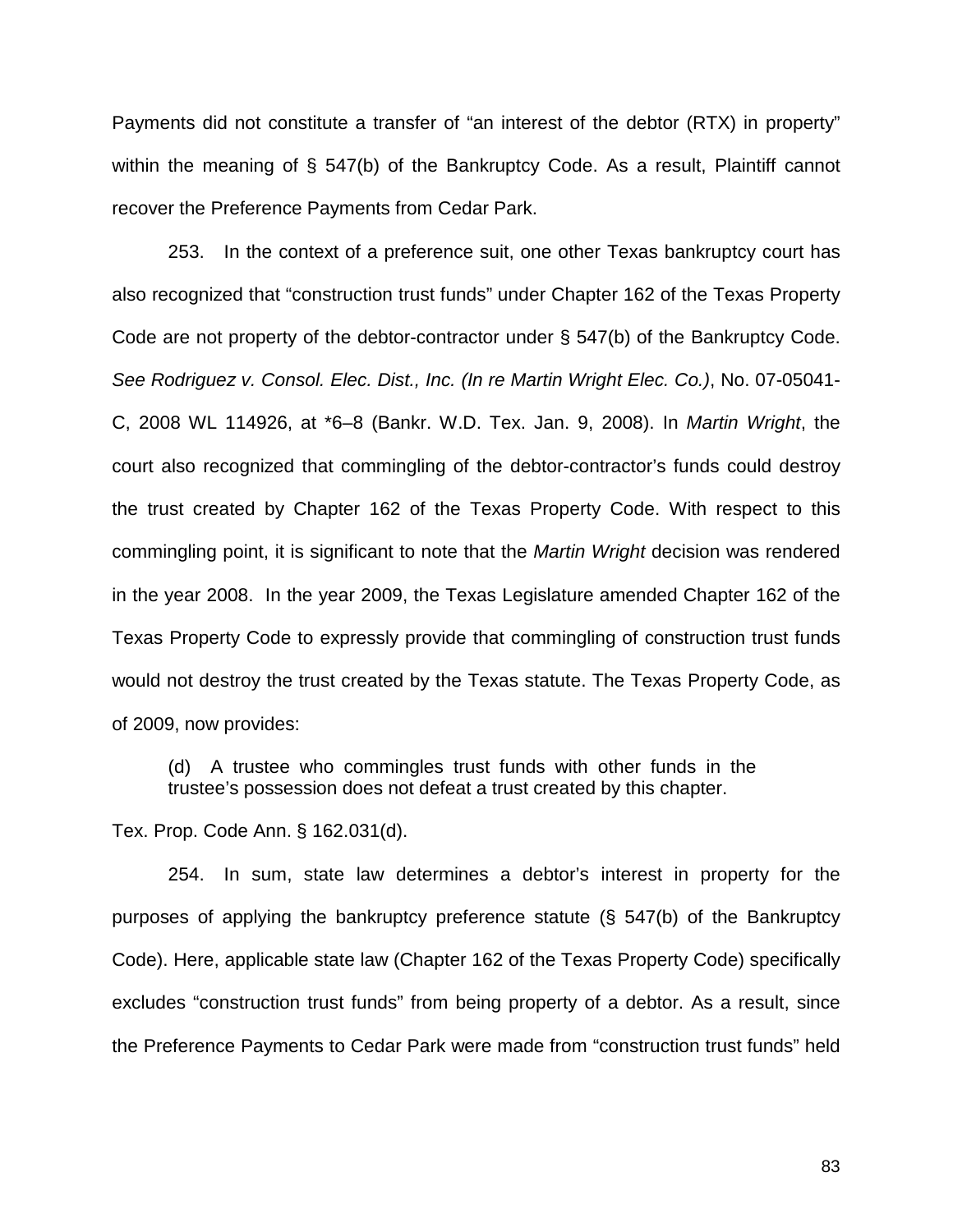by RTX (the debtor) as a "trustee" under state law, the Court concludes that Plaintiff cannot recover the Preference Payments.

255. Buttressing the Court's conclusion is another provision of the Bankruptcy Code and Supreme Court precedent regarding payment of trust funds held by a debtor. Section 541(d) of the Bankruptcy Code provides that property in which the debtor holds only legal title and not an equitable interest, is not property of the bankruptcy estate. 11 U.S.C. § 541(d). The Supreme Court has recognized that "property of the estate" under § 541(d) should be read as the post-petition analog to what constitutes "property of a debtor" under § 547(b) (the preference statute). *See Begier v. IRS*, 496 U.S. 53, 58 (1990). The Supreme Court in *Begier* held that payments made by a debtor from statutory trust funds under the Internal Revenue Code could not be recovered as a preference under § 547(b) of the Bankruptcy Code.

256. In *Begier*, the Supreme Court recognized that if funds are held in a statutory "trust" by a debtor, then transfer of those funds by the debtor cannot be recovered as a bankruptcy preference because no "interest of the debtor in property" has been transferred. *See Begier*, 496 U.S. at 66–67. Like the statutory trust funds held by the debtor in *Begier* under the Internal Revenue Code, RTX (the debtor) held the "construction trust funds" in a statutory trust created by Chapter 162 of the Texas Property Code. As a result, the payment of the construction trust funds by RTX to Cedar Park cannot be recovered as a preference under § 547(b) of the Bankruptcy Code.

257. There is a second independent reason why Plaintiff cannot recover the Preference Payments from Cedar Park. Another statutory requirement to recover a preference was not established at trial, namely § 547(b)(5) of the Bankruptcy Code. In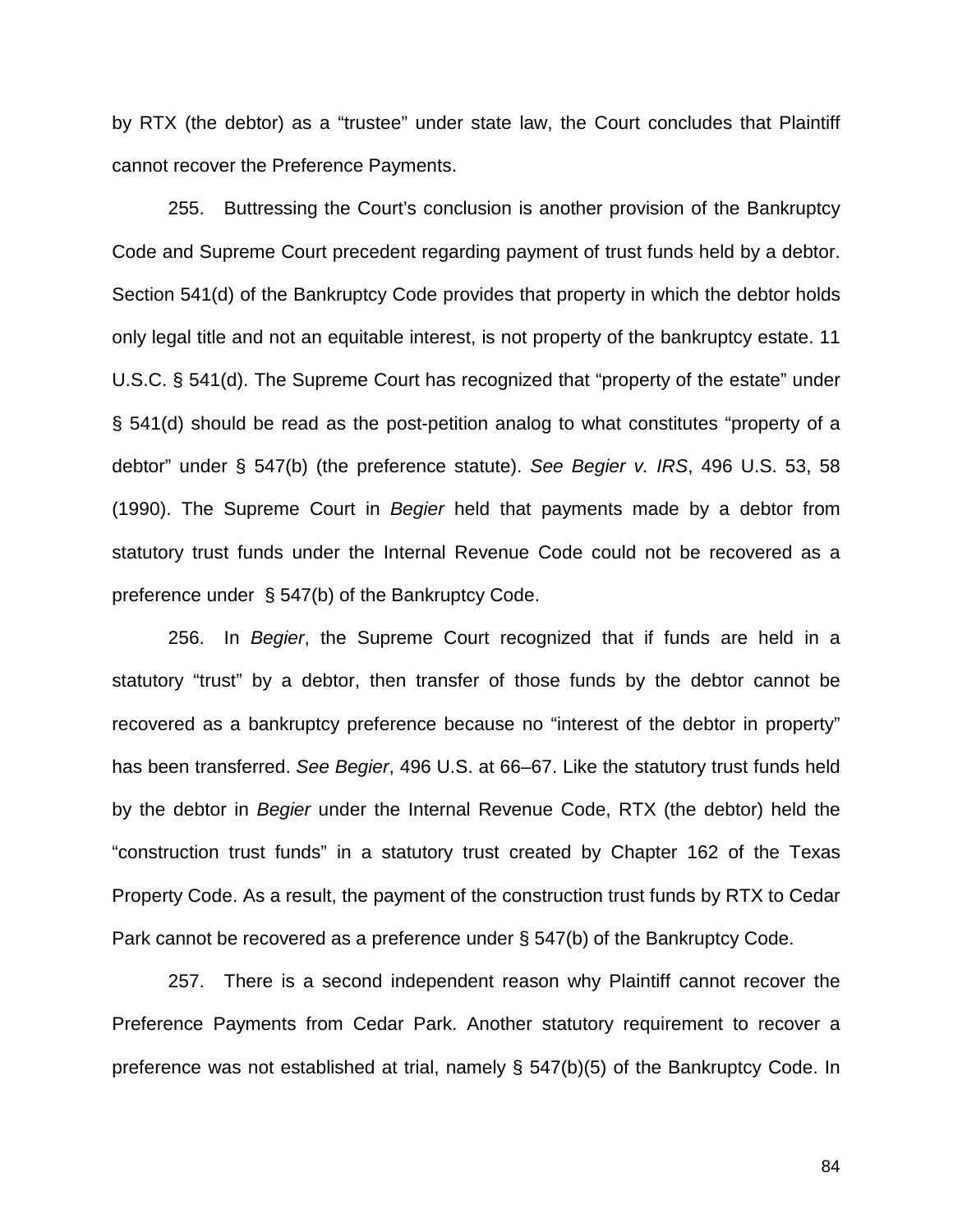substance, Plaintiff was required to prove that Cedar Park received more from the Preference Payments than Cedar Park would have received in a hypothetical Chapter 7 liquidation of RTX. 11 U.S.C. § 547(b)(5). Plaintiff did not establish this necessary requirement.

258. Basically, § 547(b)(5) of the Bankruptcy Code requires that for a transfer to be a recoverable preference, the creditor (Cedar Park) must receive more from the transfer than the creditor (Cedar Park) would have received if the debtor (RTX) had been in Chapter 7 bankruptcy, the transfer had not been made, and the creditor (Cedar Park) received payment to the extent provided by bankruptcy law. In essence, this requires a "hypothetical" Chapter 7 liquidation analysis of the debtor to determine what the creditor would have received if the challenged transfers had not taken place. *See, e.g.*, *Lowe v. Palmetco, Inc. (In re N.A. Flash Found., Inc.)*, 298 F. App'x 355, 359 (5th Cir. 2008) (unpublished) (*citing Cunningham v. T & R Demolition, Inc. (In re ML & Assocs., Inc.)*, 301 B.R. 195, 202 (Bankr. N.D. Tex. 2003)).

259. In a hypothetical Chapter 7 liquidation analysis, the court assumes that all persons would act in a commercially reasonable and businesslike manner. *See Flash Found.*, 298 F. App'x at 359 (*citing ML & Assocs.*, 301 B.R. at 202). If the creditor receives a greater percentage distribution due to the pre-bankruptcy payments than the creditor would have received in a hypothetical Chapter 7 bankruptcy distribution, then this preference requirement is met. *See generally Krafsur v. Scurlock Permian Corp. (In re El Paso Refinery, L.P.)*, 171 F.3d. 253–54 (5th Cir. 1999).

260. To be a recoverable preference, the transfer must have depleted the debtor's estate. *See Cage v. Wyo-Ben, Inc. (In re Ramba, Inc.)*, 437 F.3d 457, 460 (5th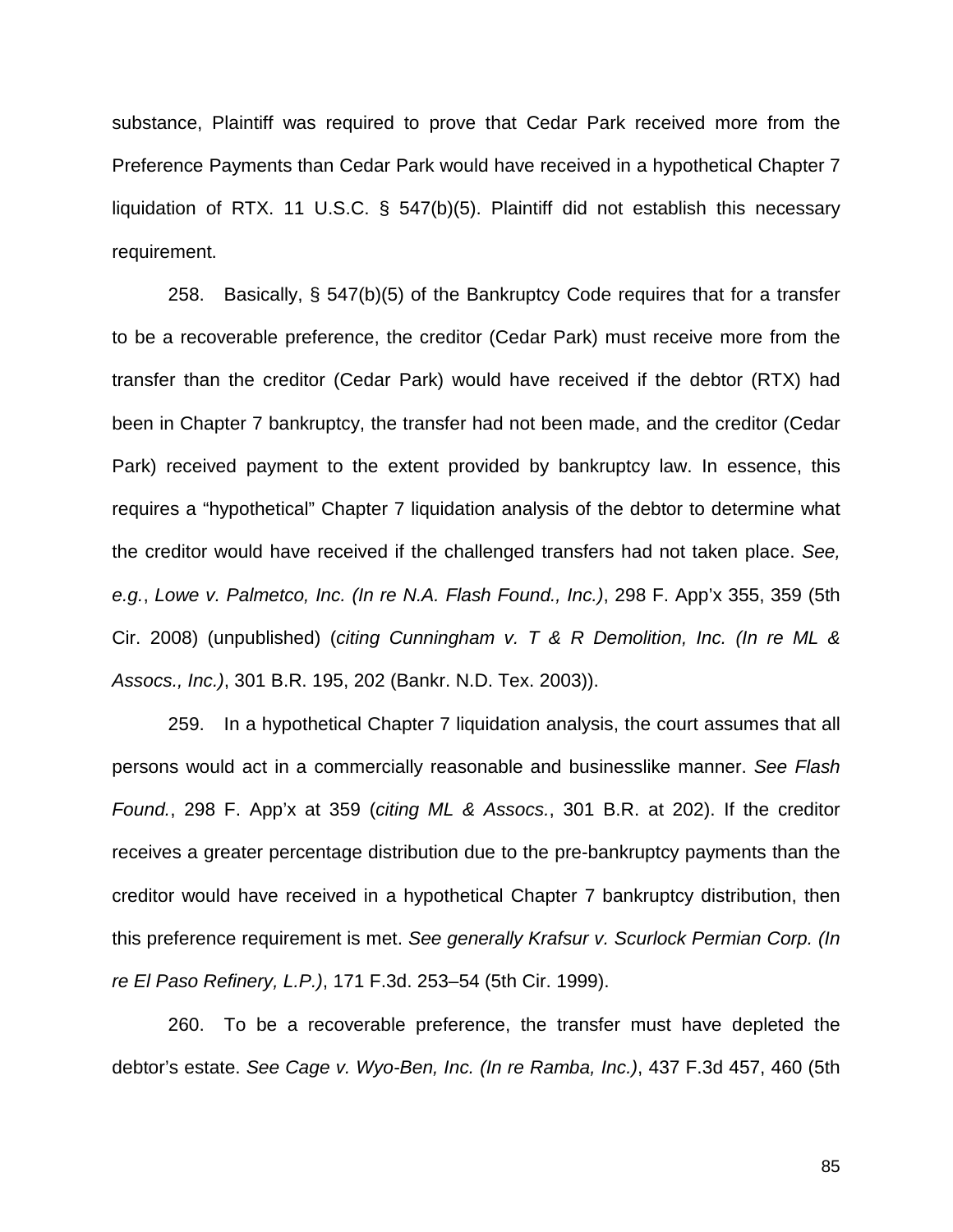Cir. 2006). The preference statute was designed to prevent a transfer to one creditor that would diminish the estate of the debtor that otherwise would be available for distribution to all creditors. *See Flash Found.*, 298 F. App'x at 359 (*citing Triad Int'l Maint. Corp. v. S. Air Transp., Inc. (In re S. Air Transp., Inc.)*, 511 F.3d 526, 530 (6th Cir. 2007)).

261. Applying these legal principles, the Court concludes that the Preference Payments did not result in Cedar Park receiving more than Cedar Park would have received in a hypothetical Chapter 7 liquidation of RTX for the following reasons.

262. The Preference Payments were made to Cedar Park by RTX from "construction trust funds," as has already been explained by the Court. RTX was a general contractor and Cedar Park was a downstream subcontractor for RTX. The "construction trust funds" were funds paid to RTX by homeowners and were held by RTX in a statutory trust created by Chapter 162 of the Texas Property Code. RTX was then obligated to pay its downstream subcontractor Cedar Park from such statutory trust funds.

263. In a hypothetical Chapter 7 case, RTX would have been required to hold the construction trust funds received from the homeowners in the statutory trust for the benefit of its subcontractor Cedar Park. Cedar Park would have a priority claim against the trust funds held by RTX in a hypothetical Chapter 7 case and would have received full payment ahead of unsecured creditors of RTX. *See, e.g.*, *Southmark Corp. v. Grosz (In re Southmark Corp.)*, 49 F.3d 1111, 1118 (5th Cir. 1995) (recognizing that funds held in a constructive trust provide a creditor with priority over unsecured creditors); *Haber Oil Co., Inc. v. Swinehart (In re Haber Oil Co., Inc.)*, 12 F.3d 426, 436 (5th Cir. 1994)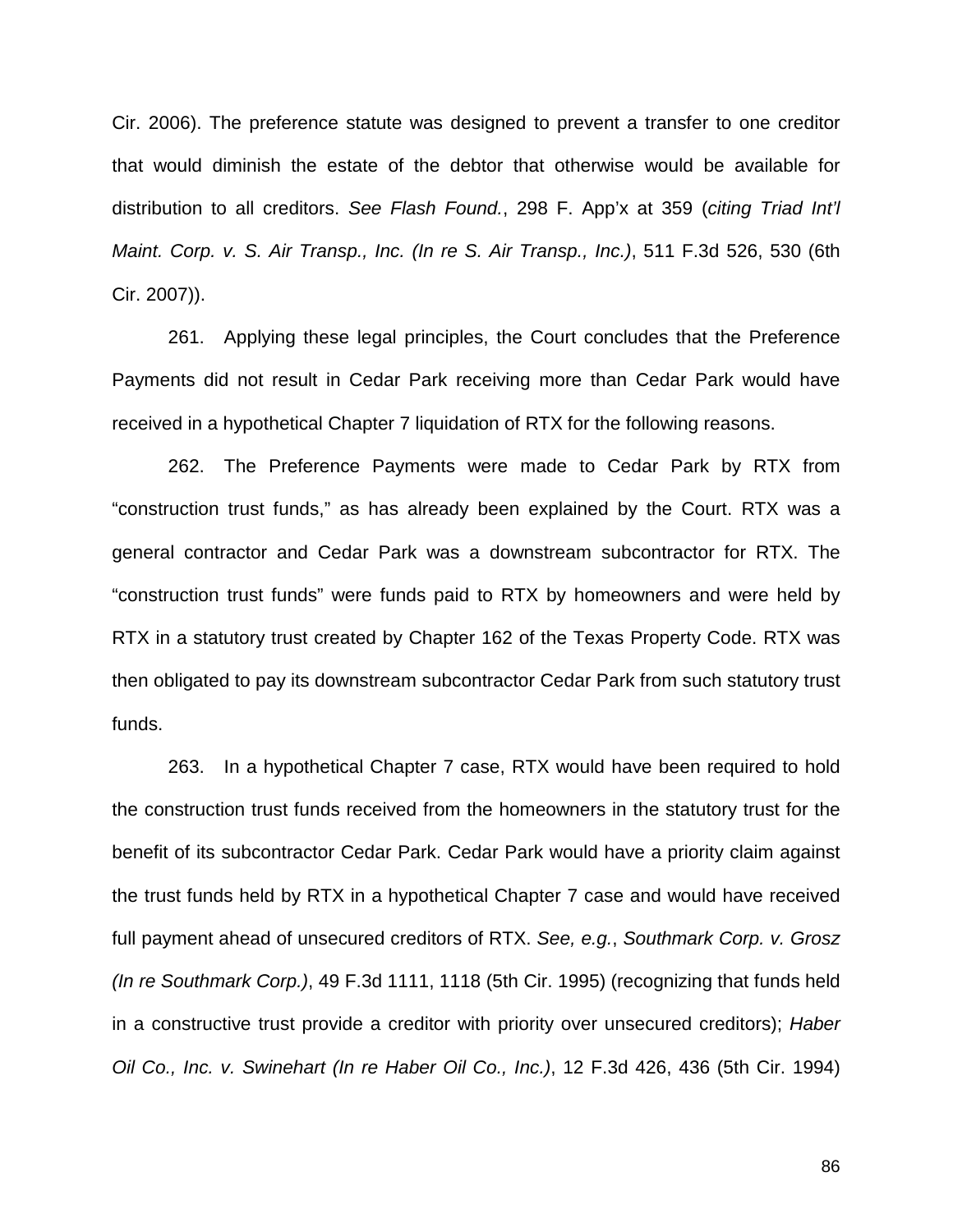(recognizing that a bankruptcy trustee would be ordered to turn over funds held in a constructive trust to the beneficiary). For similar reasons, the bankruptcy estate of RTX (the debtor) was not diminished by the Preference Payments made to Cedar Park. The construction trust funds held by RTX would not have been available to pay other creditors of RTX in a hypothetical Chapter 7 liquidation.

264. Chapter 162 of the Texas Property Code (the Texas Construction Trust Fund Act) makes it a class A misdemeanor, and sometimes a third degree felony, for a trustee to misapply construction trust funds. Tex. Prop. Code Ann. § 162.032. In a hypothetical Chapter 7 case of RTX, a bankruptcy trustee would likely not take the risk of misapplying construction trust funds by paying other creditors from such trust funds. *See ML & Assocs.*, 301 B.R. at 202 (recognizing that in a hypothetical Chapter 7 liquidation, the court assumes that all persons would act in a commercially reasonable and businesslike manner).

265. For these reasons, the Court concludes that Cedar Park did not receive more through the Preference Payments than Cedar Park would have received in a hypothetical Chapter 7 liquidation of RTX. Consequently, Plaintiff did not establish the necessary element of § 547(b)(5) of the Bankruptcy Code to recover the Preference Payments from Cedar Park.

266. Albeit in an unpublished decision, the Fifth Circuit has dealt with an almost identical factual situation and determined that payments by a debtor-contractor to a creditor-subcontractor could not be recovered as preferences under § 547(b) of the Bankruptcy Code. *See Flash Found.*, 298 F. App'x at 359. In *Flash Foundation*, the debtor-contractor worked directly with homeowners on construction of houses. The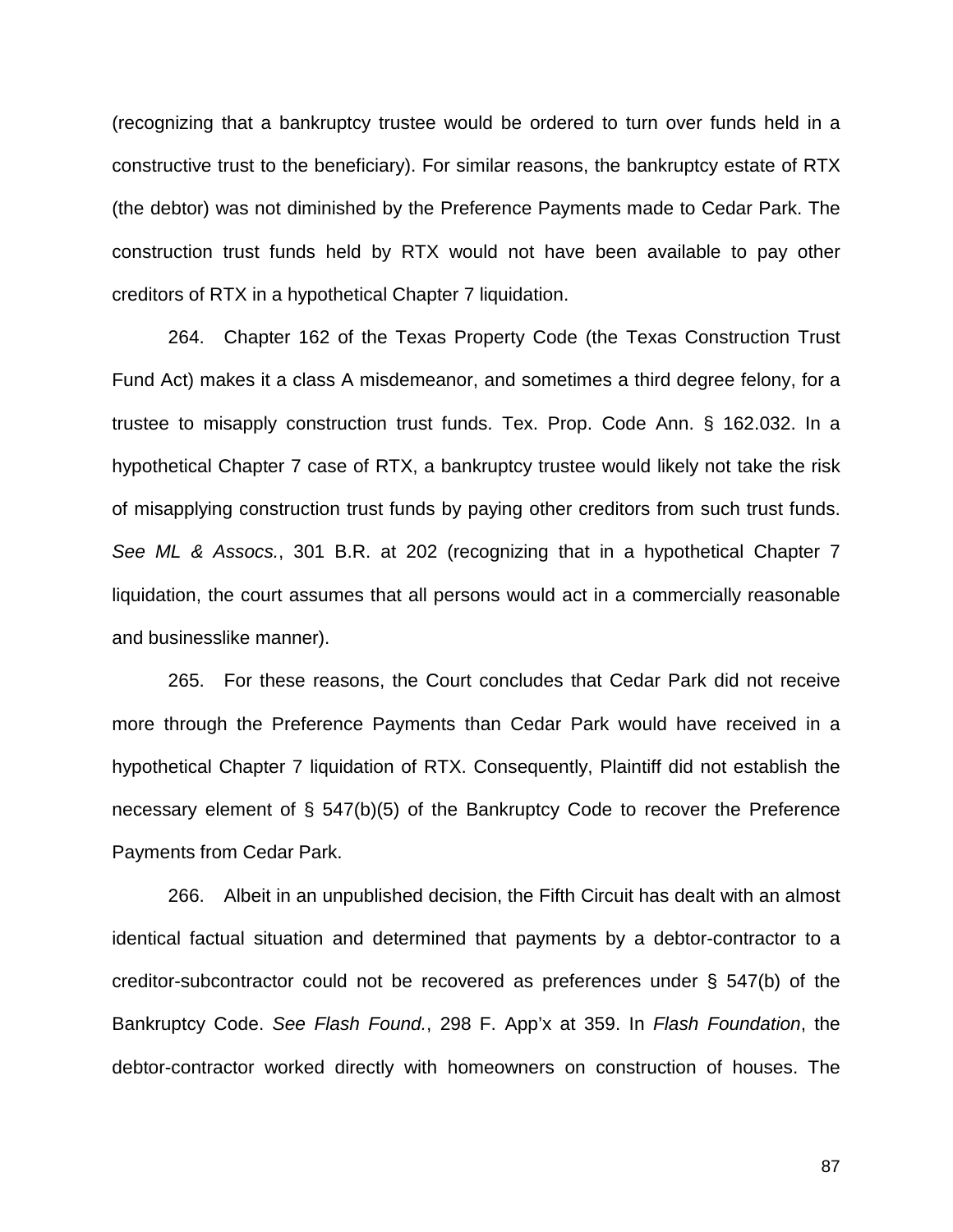creditor-subcontractor was a supplier of steel to the debtor-contractor. Prior to the debtor's bankruptcy filing, the debtor-contractor made payments to the creditor-subcontractor from its general operating account and by endorsed check. Subsequently, the debtor-contractor filed bankruptcy. The bankruptcy trustee for the debtor-contractor then sued the creditor-subcontractor to recover the payments as preferences under § 547(b) of the Bankruptcy Code. *Flash Found.*, 298 F. App'x at 357.

267. Both the bankruptcy court and the district court for the Western District of Texas found that the payments made to the creditor-subcontractor were not recoverable preferences. *Lowe v. Palmetco, Inc. (In re N.A. Flash Found., Inc.)*, No. SA-05-CA-0814-WWJ (W.D. Tex. Jun. 4, 2007); *Lowe v. Palmetco, Inc. (In re N.A. Flash Found., Inc.)*, No. 04-5062-RBK (Bankr. W.D. Tex. June 28, 2005). On appeal, the Fifth Circuit affirmed, and likewise, held that the payments were not recoverable preferences. *Flash Found.*, 298 F. App'x at 361.

268. The Fifth Circuit in *Flash Foundation* based its decision on the hypothetical Chapter 7 distribution requirement of § 547(b)(5) of the Bankruptcy Code, which is a necessary element to recover a preference. In short, the Fifth Circuit found that in a hypothetical Chapter 7 case, the creditor-subcontractor would have received full payment due to Chapter 162 of the Texas Property Code (the Texas Construction Trust Fund Act). The Fifth Circuit's analysis of how the requirement of § 547(b)(5) of the Bankruptcy Code applies to payments made by a debtor-contractor to a creditor-subcontractor is similar to the analysis undertaken by this Court above. Notably however, the Fifth Circuit did not even require the creditor-subcontractor to prove a "construction trust fund" theory under the Texas Property Code. Instead, the Fifth Circuit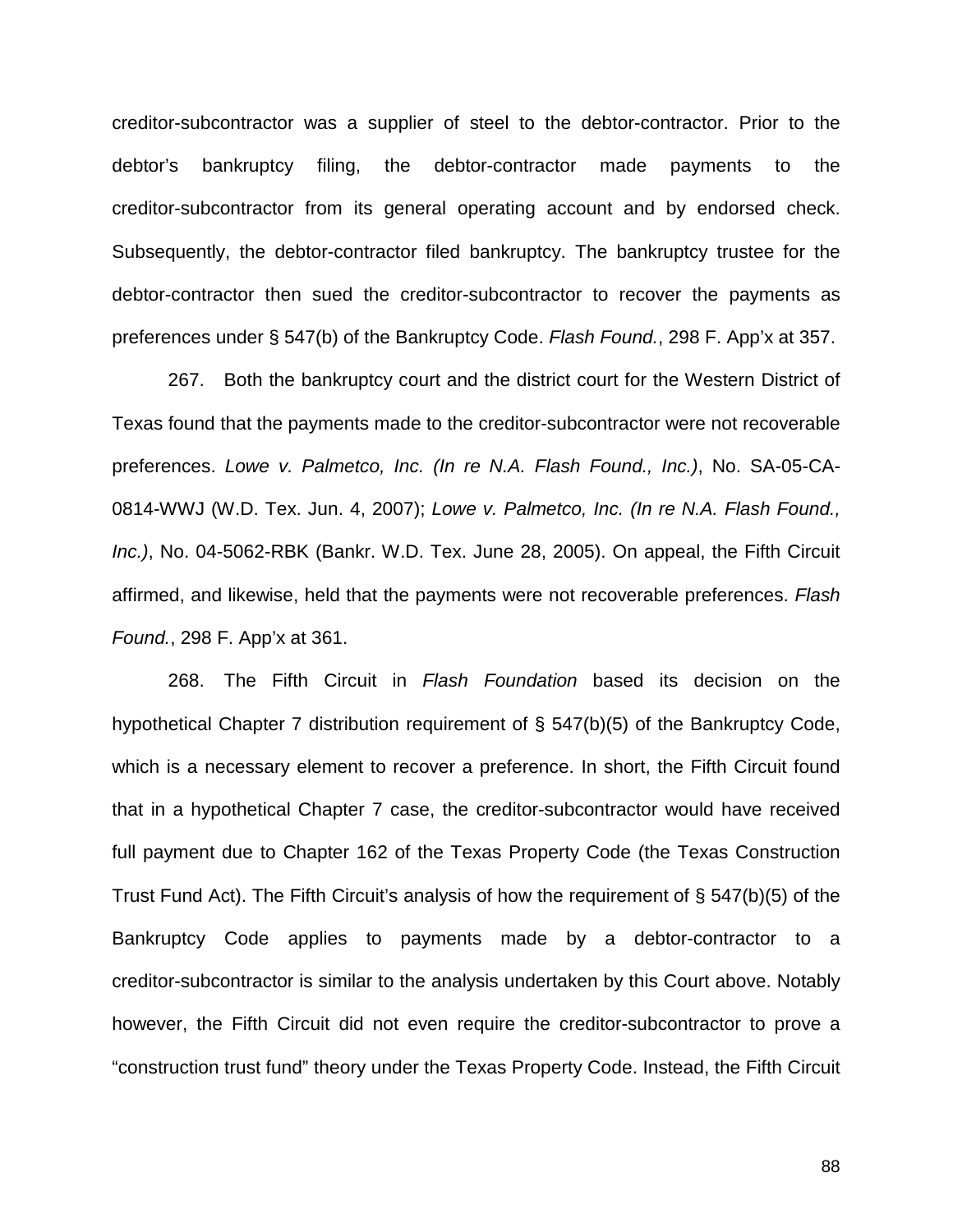held that a construction trust fund theory can be used to demonstrate that the creditor-subcontractor would receive the same amount in a hypothetical Chapter 7 case as it received from the allegedly preferential payments. *Flash Found.*, 298 F. App'x at 360.

269. In summary, the Court concludes that Plaintiff did not establish two of the necessary requirements to recover the Preference Payments from Cedar Park under § 547(b) of the Bankruptcy Code. First, the Preference Payments were not made from an interest of the debtor (RTX) in property, within the meaning of § 547(b) of the Bankruptcy Code. Second, the Preference Payments did not enable Cedar Park to receive more than Cedar Park would have received in a hypothetical Chapter 7 liquidation of RTX, as required by § 547(b)(5) of the Bankruptcy Code. For these two independent reasons, Plaintiff's preference cause of action against Cedar Park must be denied. Consequently, it is not necessary for the Court to reach the other issues (including affirmative defenses) raised with respect to Plaintiff's preference cause of action.

# **C. Texas Construction Trust Fund Act Cause of Action**

270. Next, Plaintiff sues Cedar Park and Mr. McGrath for misapplication of "construction trust funds" paid by RTX to Cedar Park under Chapter 162 of Texas Property Code (the Texas Construction Trust Fund Act). The thrust of Plaintiff's claim is that Cedar Park utilized trust funds paid by RTX for purposes other than paying for labor and materials on two construction projects and thus misapplied such trust funds.

271. Specifically, Plaintiff contends that Cedar Park received "construction trust funds" from RTX to pay for certain materials and labor on the Old 1431 Project and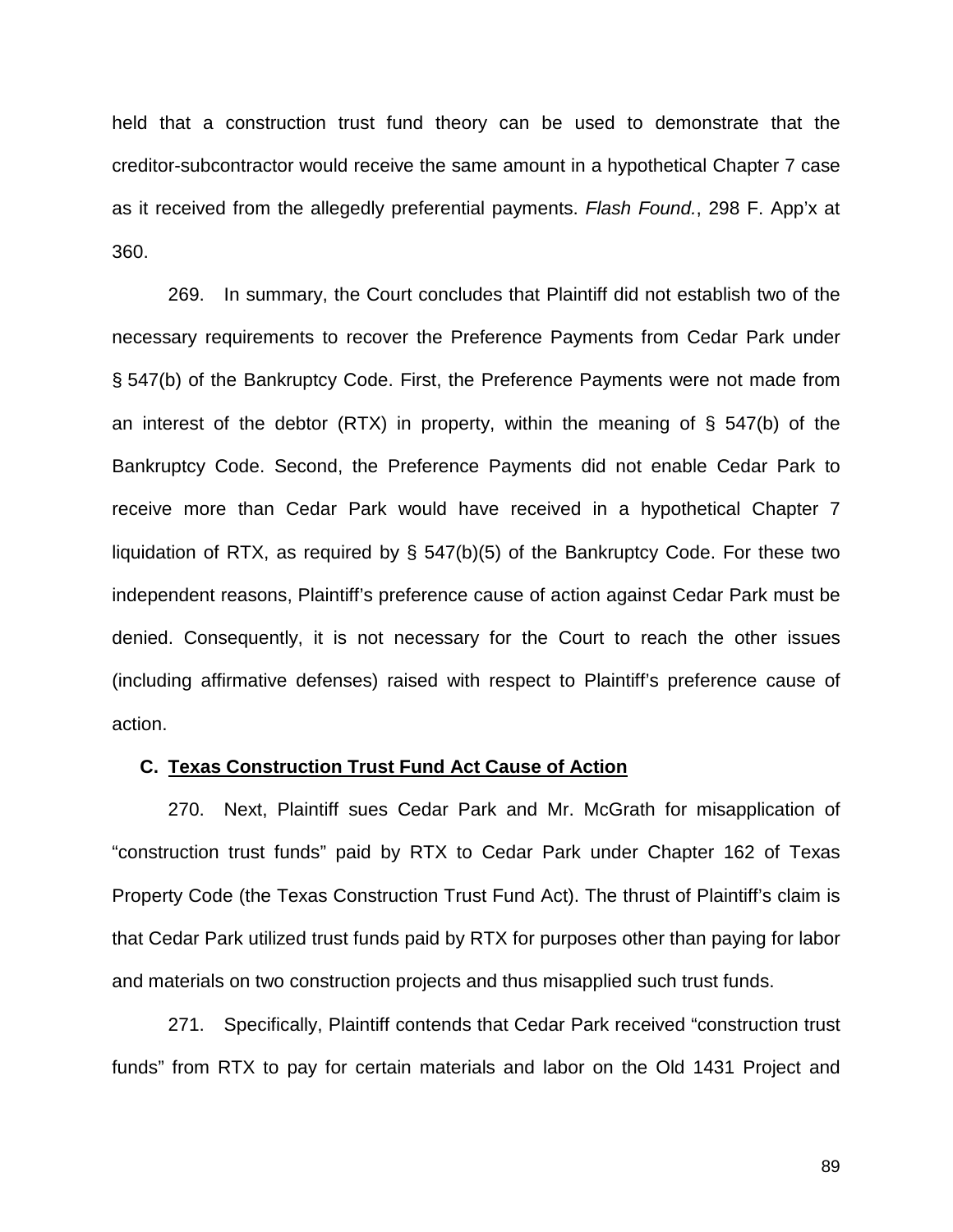Verano Project, and Cedar Park did not use the funds to pay for such materials and labor. The payments allegedly misapplied by Cedar Park total the amount of \$70,445 (herein "Construction Trust Fund Payments"). The Construction Trust Fund Payments are detailed in ¶ 94 of the Court's Finding of Fact above.

272. Plaintiff asserts that the Construction Trust Fund Payments received by Cedar Park from RTX constituted "construction trust funds" under Texas Property Code § 162.001(a). Plaintiff contends that Cedar Park (and Mr. McGrath, as an officer of Cedar Park) were each a "trustee" of the trust funds under Texas Property Code § 162.002. Plaintiff alleges that Cedar Park "misapplied" the Construction Trust Fund Payments received from RTX by utilizing such funds for purposes other than paying for labor and materials on the Old 1431 Project and the Verano Project. As a result, Plaintiff asserts that Cedar Park and its officer, Mr. McGrath, are liable to Plaintiff for misapplication of trust funds under Texas Property Code § 162.031(a).

273. Chapter 162 of the Texas Property Code (the Texas Construction Trust Fund Act) defines "construction trust funds" as follows:

Construction payments are trust funds . . . if the payments are made to a contractor or subcontractor or to an officer, director, or agent of a contractor or subcontractor, under a construction contract for the improvement of specific real property in this state.

Tex. Prop. Code Ann. § 162.001(a).

274. Here, Cedar Park was a subcontractor to RTX (as general contractor) for the construction of improvements in Texas (including the Old 1431 and Verano Projects). Cedar Park received payments from RTX for such construction pursuant to contracts. (¶¶ 66–68 of Finding of Fact above). Therefore, the Court concludes that the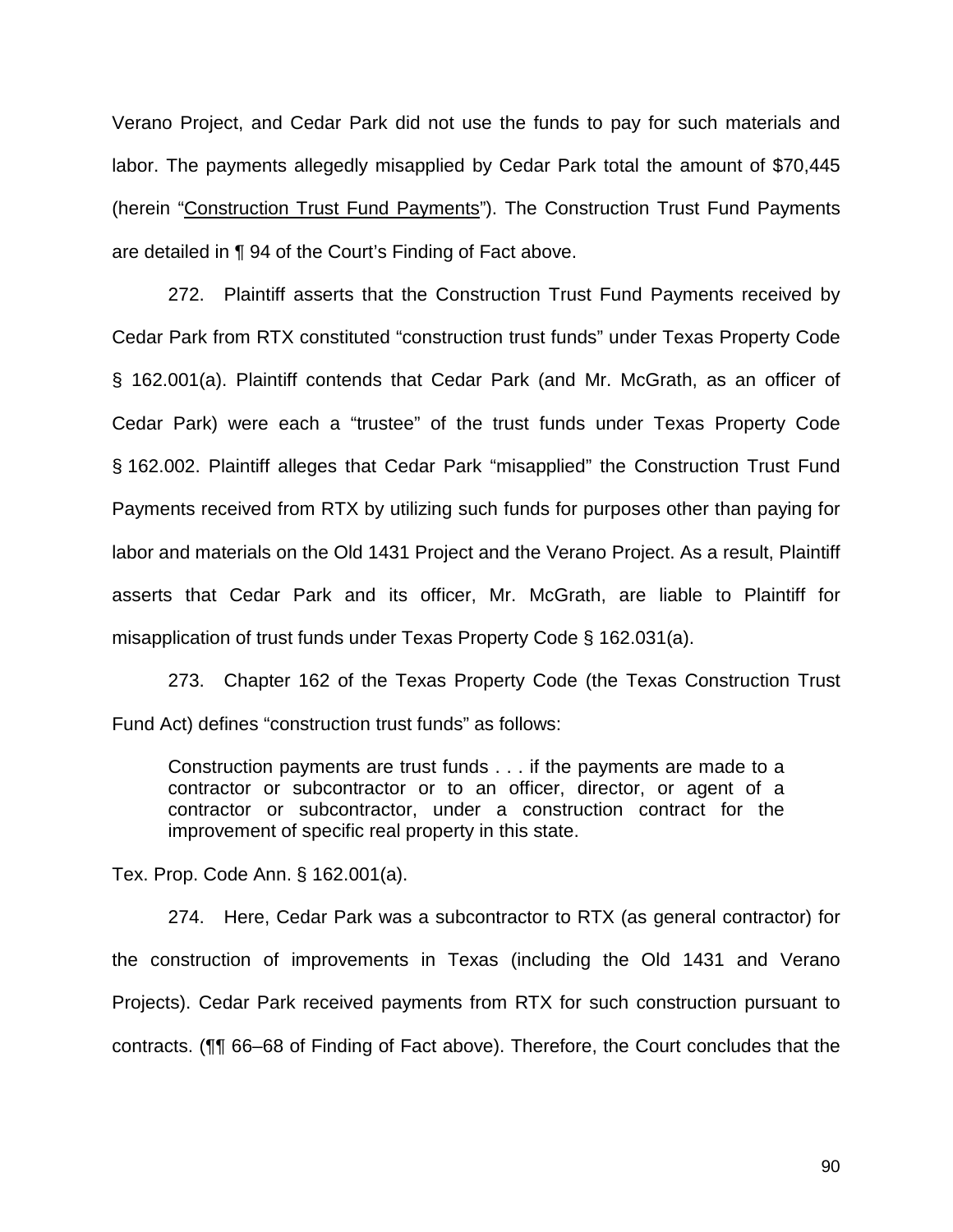Construction Trust Fund Payments received by Cedar Park from RTX constituted "construction trust funds" under § 162.001(a) of the Texas Property Code.

275. The Texas Construction Trust Fund Act defines the "trustee" of construction trust funds as follows:

A contractor, subcontractor, or owner, or an officer, director or agent of a contractor, subcontractor, or owner, who receives trust funds or who has control or direction of trust funds, is a trustee of the trust funds.

Tex. Prop. Code Ann. § 162.002.

 $\overline{\phantom{a}}$ 

276. Cedar Park was a subcontractor, Mr. McGrath was the President and managing member of Cedar Park, and Mr. McGrath controlled disbursement of funds by Cedar Park. At trial, Mr. McGrath effectively acknowledged that Cedar Park was handling "trust funds." (¶ 67 of Finding of Fact above). As a result, the Court concludes that Cedar Park and Mr. McGrath were each a "trustee" of construction trust funds received from RTX under § 162.002 of the Texas Property Code.

277. However, Cedar Park and Mr. McGrath (Defendants) contend that RTX is not a protected "beneficiary" under Chapter 162 of the Texas Property Code (the Texas Construction Trust Fund Act) of the construction trust funds paid to Cedar Park by RTX.<sup>14</sup> The thrust of Defendants' argument is that Cedar Park was a downstream subcontractor of RTX, and RTX (as the upstream contractor) cannot sue Cedar Park (the downstream contractor) for any alleged "misapplication" of construction trust funds under the Texas Construction Trust Fund Act.<sup>15</sup>

 $14$  Whether RTX was a "beneficiary" of the construction trust funds was a disputed issue at trial. (PTO, p. 6, dkt# 38); (Defendants' Proposed Findings, p. 12, dkt# 58).

<sup>&</sup>lt;sup>15</sup> Defendants also deny that they "misapplied" any construction trust funds and contend that Plaintiff did not prove any "misapplication" at trial. (PTO, p. 6, dkt# 38); (Defendants' Proposed Findings, p. 12, dkt# 58).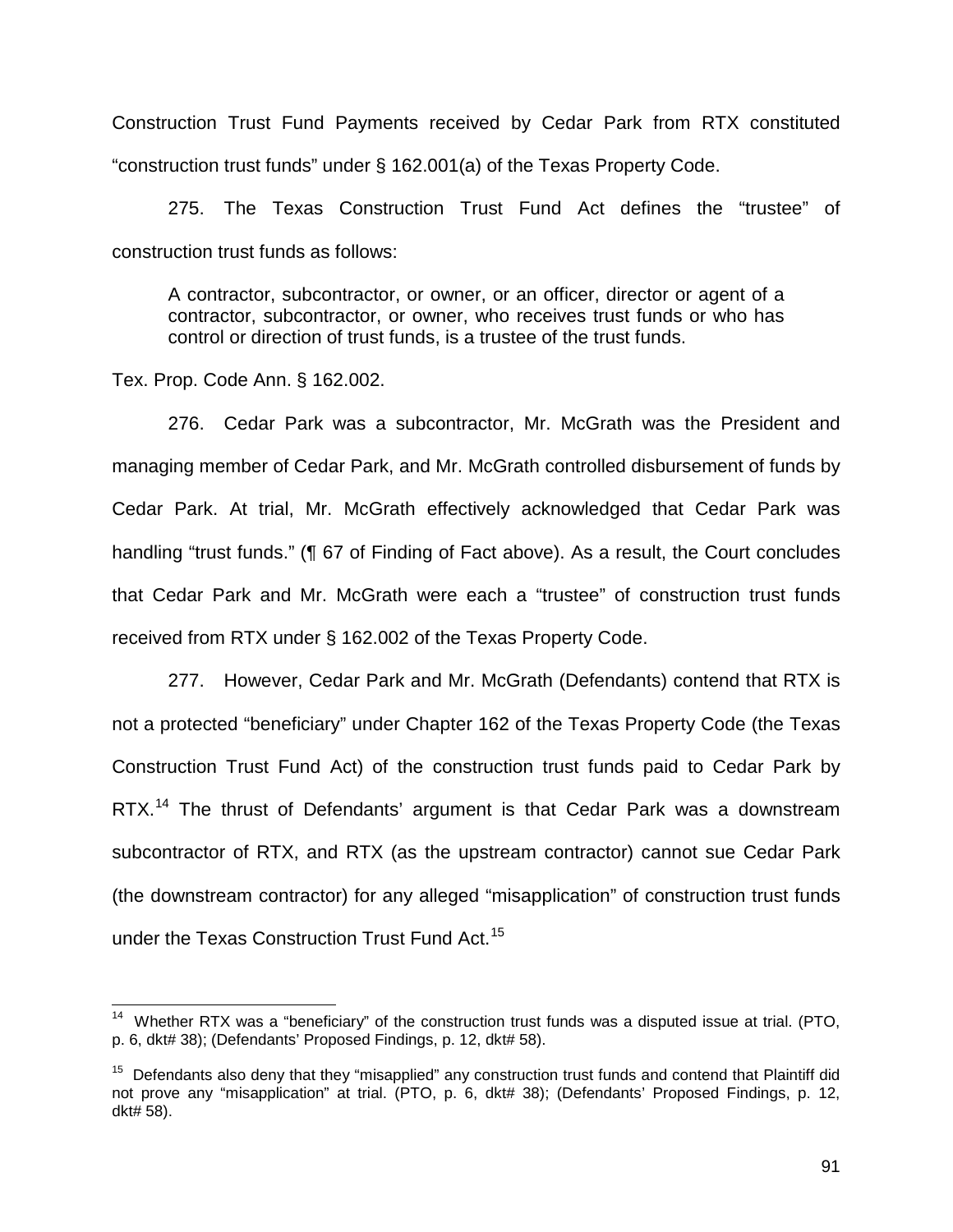278. The Court agrees with the Defendants. The Court concludes that RTX (and Plaintiff on behalf of RTX) is not a beneficiary that has a right to sue Defendants under Chapter 162 of the Texas Property Code (the Texas Construction Trust Fund Act), for the following reasons.

279. RTX acted as a general contractor on these two projects (Old 1431 Project and Verano Project). RTX (as general contractor) contracted with Cedar Park (as subcontractor) for Cedar Park to provide construction work on the projects. RTX paid Cedar Park for its construction work on the projects using "construction trust funds." So, RTX was an "upstream contractor" that paid Cedar Park as a "downstream contractor" for construction. (¶¶ 57–68, 95–97 of Findings of Fact above).

280. RTX did not provide materials to or perform services for Cedar Park with respect to the Old 1431 Project or the Verano Project. Cedar Park was not obligated to pay RTX for any construction services or materials provided by RTX to Cedar Park on these projects. (¶ 98 of Findings of Fact above). The construction trust funds that Plaintiff alleges were misapplied by Cedar Park were, according to Plaintiff, supposed to be paid by Cedar Park for framing, lumber, doors, windows, a fireplace, and roofing on the projects. (Plaintiff's Proposed Findings, p. 17, dkt# 57). RTX did not provide these construction materials and services to Cedar Park. Cedar Park may have been obligated to pay its materialmen and suppliers that worked on the projects at the request of Cedar Park; but there was no evidence that RTX was a materialmen or supplier to Cedar Park.

281. With these basic facts in mind, the Court next turns to the governing statute. A short march through three provisions of the Texas Construction Trust Fund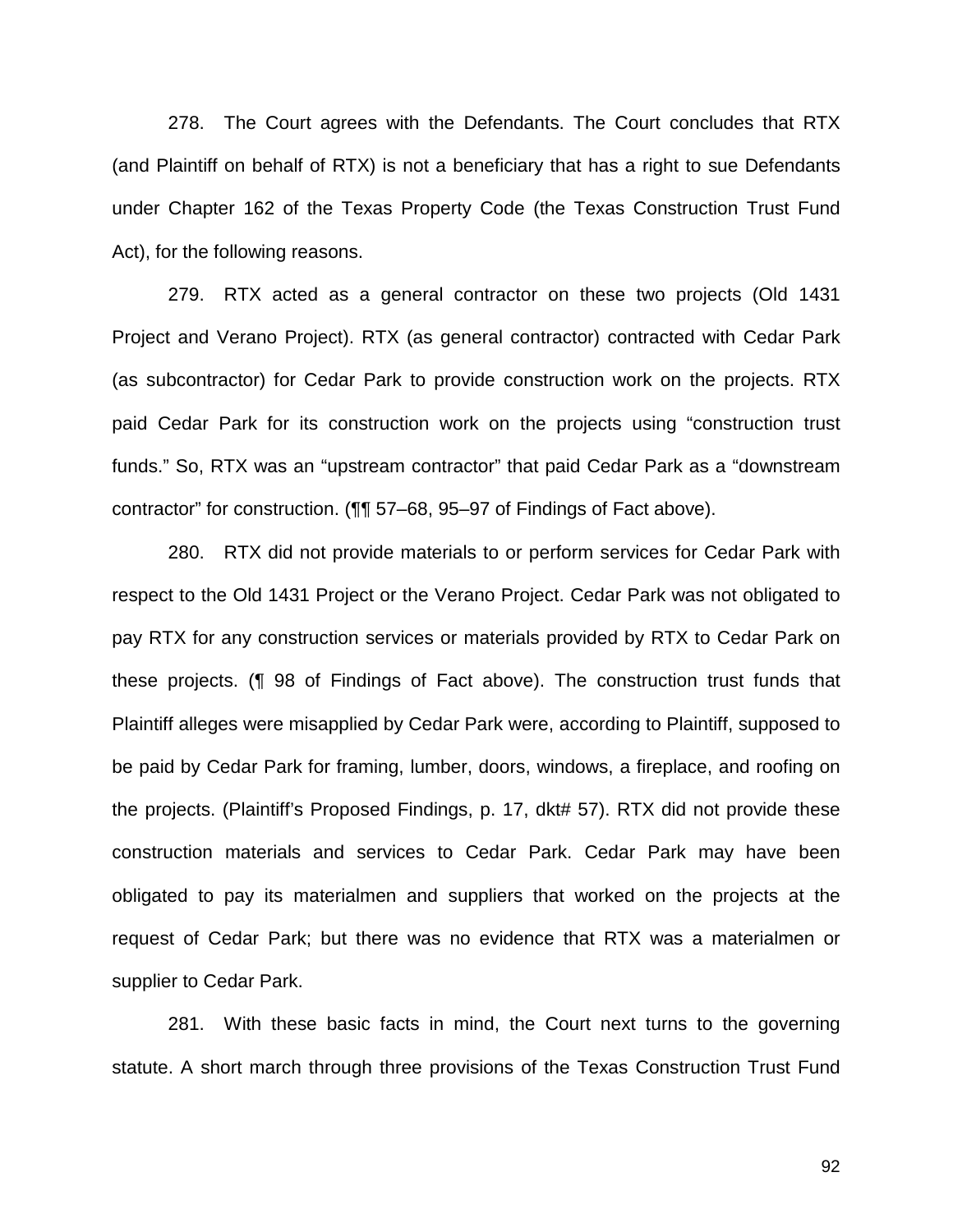Act makes plain that RTX is not a "beneficiary" of the construction trust funds paid to

Cedar Park.

282. First, the Texas Construction Trust Fund Act generally defines a

"beneficiary" of construction trust funds as follows:

An artisan, laborer, mechanic, contractor, subcontractor, or materialman who labors or who furnishes labor or material for the construction or repair of an improvement on specific real property in this state is a *beneficiary* of any trust funds paid or received in connection with the improvement.

Tex. Prop. Code Ann. § 162.003(a) (emphasis added).

283. Next, the Texas Construction Trust Fund Act describes a beneficiary of

"misapplied" construction trust funds as follows:

A trustee who . . . directly or indirectly retains, uses, disburses, or otherwise diverts trust funds without first fully paying all *current or past due obligations incurred by the trustee to the beneficiaries* of the trust funds, has *misapplied* the trust funds.

Tex. Prop. Code Ann. § 162.031(a) (emphasis added).

284. Finally, the Texas Construction Trust Fund Act defines "current or past

due obligations" owed to a beneficiary as follows:

Current or past due obligations" are those obligations *incurred or owed by the trustee for labor or materials furnished* in the direct prosecution of the work under the construction contract prior to the receipt of the trust funds and which are *due and payable by the trustee* no later than 30 days following receipt of the trust funds.

Tex. Prop. Code Ann. § 162.005(2) (emphasis added).

285. Reading these provisions of the Texas Construction Trust Fund Act together, the Court concludes that RTX is not a "beneficiary" of the construction trust funds received by Cedar Park from RTX. For the purposes of the Act, Cedar Park is a "trustee." Cedar Park would have "misapplied" the trust funds if Cedar Park did not first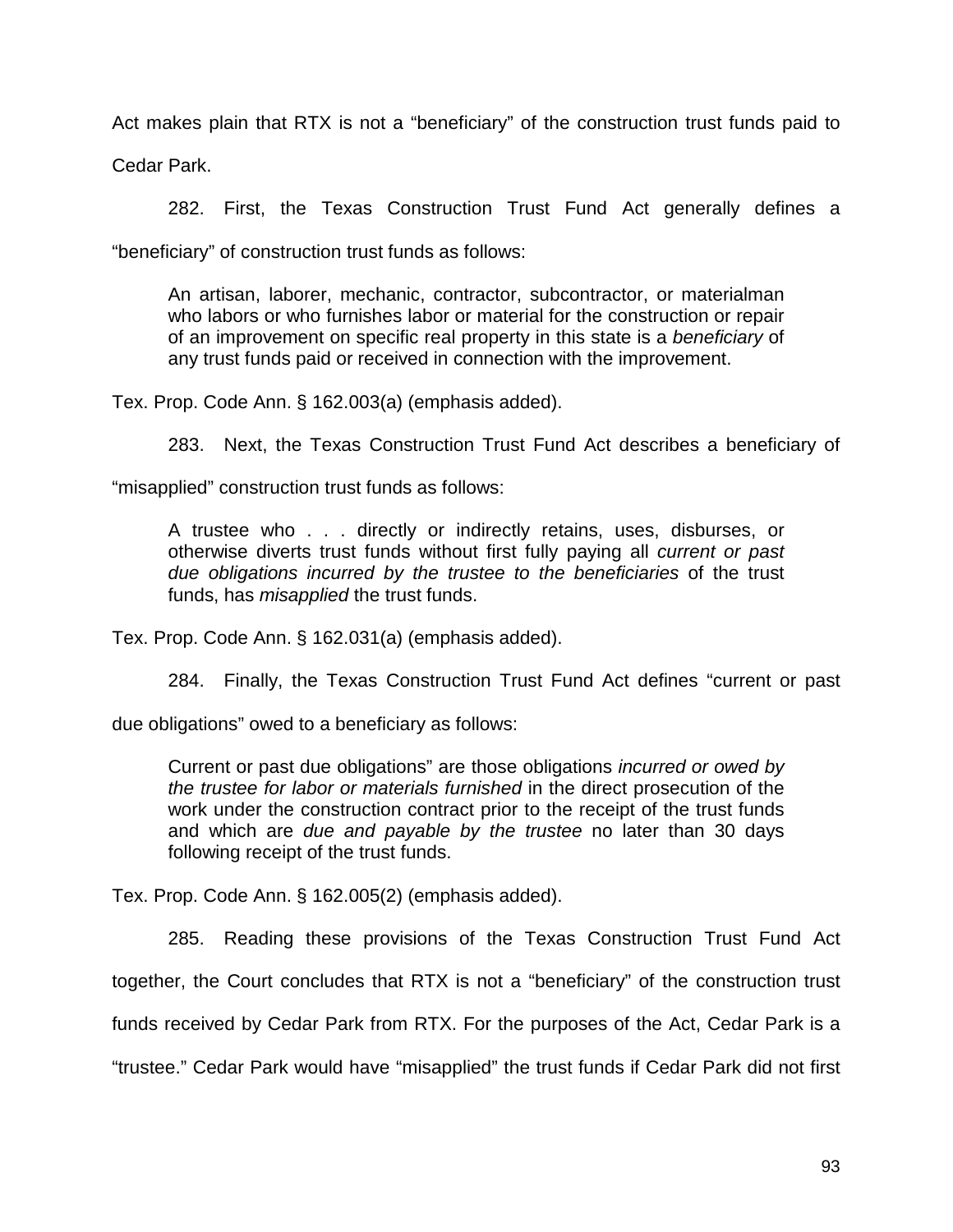pay obligations owed or incurred by Cedar Park to a "beneficiary" for "labor or materials" furnished by the "beneficiary" in direct prosecution of the construction work. Here, RTX did not furnish labor or materials to Cedar Park for the two projects. Cedar Park did not owe RTX for any labor or materials that RTX furnished for the two projects. Consequently, RTX is not a statutory "beneficiary" under the Texas Construction Trust Fund Act.

286. The Court's conclusion that RTX is not a beneficiary also finds support in the purpose of the Texas Construction Trust Fund Act. According to the Fifth Circuit, the Texas Construction Trust Fund Act was enacted as a "special protection for subcontractors and materialmen in situations where contractors or their assignees refused to pay the subcontractor or materialmen for labor and materials." *Exchanger Contractors, Inc. v. Comerica Bank-Texas (In re Waterpoint Int'l, LLC)*, 330 F.3d 339, 345 (5th Cir. 2003). In a similar vein, the Texas Supreme Court has stated "subcontractors or suppliers who furnish labor or materials are considered beneficiaries" under the Act. *Dealers Elec. Supply Co. v. Scroggins*, 292 S.W.3d 650, 657 (Tex. 2009). Here, RTX was not a subcontractor, supplier or materialmen to Cedar Park; and Cedar Park did not fail to pay RTX for any labor or materials that RTX furnished on the projects. <sup>16</sup>

287. The Texas Construction Trust Fund Act does not expressly provide for civil liability for violations of the Act; it only expressly provides for criminal penalties. Tex. Prop. Code Ann. § 162.032. As a consequence, Texas courts have consistently

 $16$ RTX also is not a protected "beneficiary" as the owner of the properties. RTX did not own the properties under construction at the Old 1431 Project or the Verano Project. Instead, third party homeowners owned the properties and contracted with RTX for the construction. (11 56–57, 66–68 of Findings of Fact above).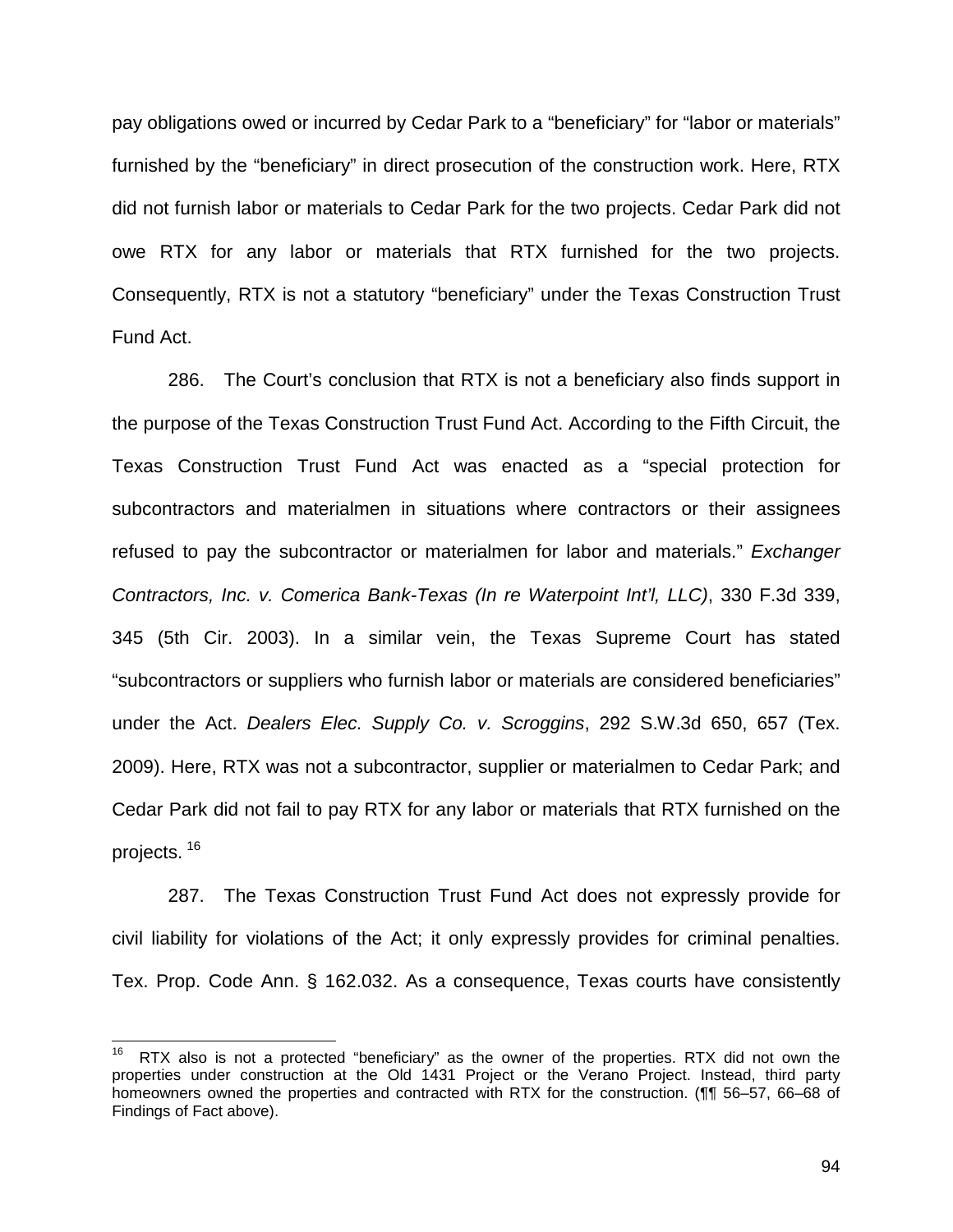stated that civil remedies may be pursued under the Texas Construction Trust Fund Act only if the plaintiff is within the "class of people [the Act] was designed to protect and have asserted the type of injury [the Act] was intended to prohibit." *See, e.g.*, *C & G, Inc. v. Jones*, 165 S.W.3d 450, 453 (Tex. App.—Dallas 2005, pet. denied) (examining situation where plaintiff was supplier of equipment to defendant contractor); *Holladay*, 60 S.W.3d at 246 (plaintiff was subcontractor that provided services to defendant general contractor); *Lively v. Carpet Servs., Inc.*, 904 S.W.2d 868, 873 (Tex. App.— Houston [1st Dist.] 1995, writ denied) (plaintiff was subcontractor that provided materials and services to defendant general contractor).

288. Here, RTX was not a subcontractor or supplier to Cedar Park; instead, the opposite is true—Cedar Park was a subcontractor to RTX. RTX is not within the class of persons that the Texas Construction Trust Fund Act was designed to protect—RTX is not owed any money by Cedar Park for materials or services furnished by RTX to the projects.

289. The courts dealing with a similar factual situation have held that a contractor (RTX) is not a statutory beneficiary of construction trust funds it has paid to its subcontractor (Cedar Park). Case law confirms that RTX (the upstream contractor) cannot bring a claim against Cedar Park (its downstream contractor) for civil liability under the Texas Construction Trust Fund Act. *See Robax Corp. v. Prof'l Parks, Inc.*, No. 3:07-CV-1399-D, 2008 WL 3244150, at \*3–4 (N.D. Tex. Aug. 8, 2008); *T.D. Farrell Constr., Inc. v. Schreiber (In re Schreiber)*, 466 B.R. 903, 912 (Bankr. S.D. Tex. 2012).

290. In *Robax*, the plaintiff was a contractor that subcontracted with the defendant for the manufacture and installation of aquatic facilities by the defendant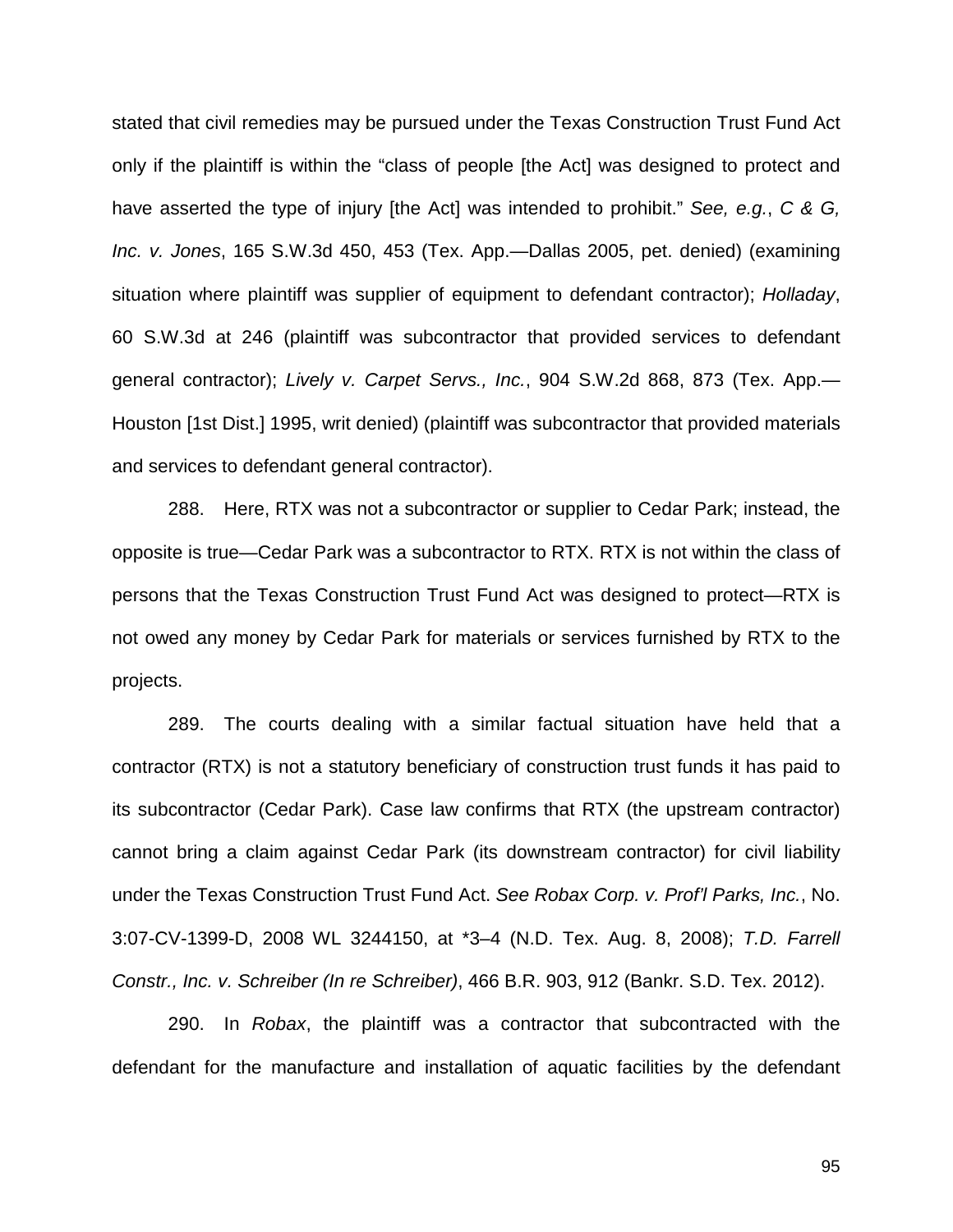subcontractor. The defendant subcontractor then hired a supplier to manufacture water slides for the project. The plaintiff contractor paid "construction trust funds" to the defendant subcontractor, but the defendant subcontractor did not pay the supplier of the waterslides. The plaintiff contractor then sued the defendant subcontractor for "misapplication" of the construction trust funds, because the defendant subcontractor had failed to pay the supplier. *Robax*, 2008 WL 3244150, at \*3.

291. The district court in *Robax* held that the plaintiff contractor could not bring a claim against its subcontractor for "misapplication" of trust funds under the Texas Construction Trust Fund Act (Chapter 162 of the Texas Property Code). The district court found that the plaintiff was an upstream contractor that had paid construction trust funds to its "downstream" subcontractor defendant. The district court determined that the plaintiff contractor was not a "beneficiary" of the construction trust funds it paid to its defendant subcontractor, as the plaintiff contractor had not performed any services or provided any materials to the defendant subcontractor on the project.

292. In sum, the *Robax* court determined that the plaintiff contractor (that had paid trust funds to its subcontractor) was not within the class of persons that the Texas Construction Trust Fund Act was intended to protect. *Robax*, 2008 WL 3244150, at \*3 (*citing Waterpoint Int'l*, 330 F.3d at 345). The district court in *Robax* stated that it could find no cases where a plaintiff contractor successfully sued its subcontractor for misapplication of trust funds under the Texas Construction Trust Fund Act. Likewise, this Court has found no such cases (and Plaintiff has not cited any cases) that support the notion that RTX is a statutory beneficiary of construction trust funds that it paid to its downstream subcontractor Cedar Park.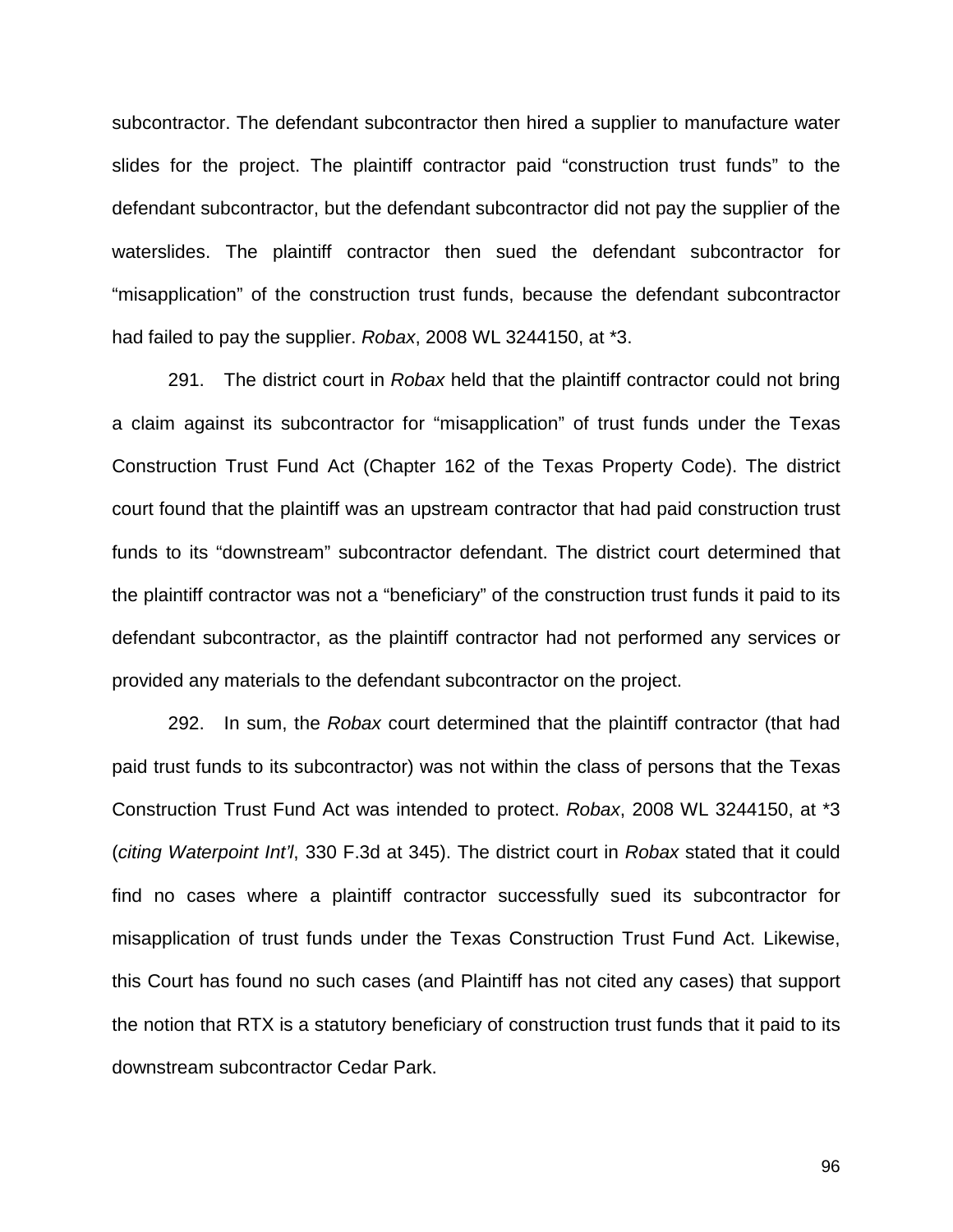293. Similarly, in *Schreiber*, the bankruptcy court held that an upstream contractor could not assert a claim against an officer of a downstream subcontractor for misapplication of trust funds. The plaintiff contractor argued that it was a beneficiary of the construction trust funds paid to its subcontractor by the contractor under the Texas Construction Trust Fund Act. The bankruptcy court rejected the argument and concluded that the contractor was not a beneficiary under the Act that could sue a downstream subcontractor for misapplication of trust funds. *Schreiber*, 466 B.R. at 912.

294. Here, the fundamental facts are similar to the factual settings addressed by the courts in the *Robax* and *Schreiber* cases. RTX was the upstream contractor that paid construction trust funds to Cedar Park, its downstream subcontractor. RTX did not provide any labor or materials to Cedar Park for the projects at issue. Inescapably, RTX is not a "beneficiary" of any construction trust funds that it paid to Cedar Park under the Texas Construction Trust Fund Act and has no claim for any "misapplication" of trust funds by Cedar Park under the Act.

295. In summary, the Court determines that RTX is not a statutory "beneficiary" under the Texas Construction Trust Fund Act (Chapter 162 of the Texas Property Code). As a result, Plaintiff has no claim on behalf of RTX for "misapplication" of construction trust funds paid by RTX (as contractor) to Cedar Park (its subcontractor) under the Texas Construction Trust Fund Act. RTX is not a protected beneficiary of the construction trust funds received by Cedar Park under the text or purpose of the Act. Courts that have dealt with this situation have consistently held that an upstream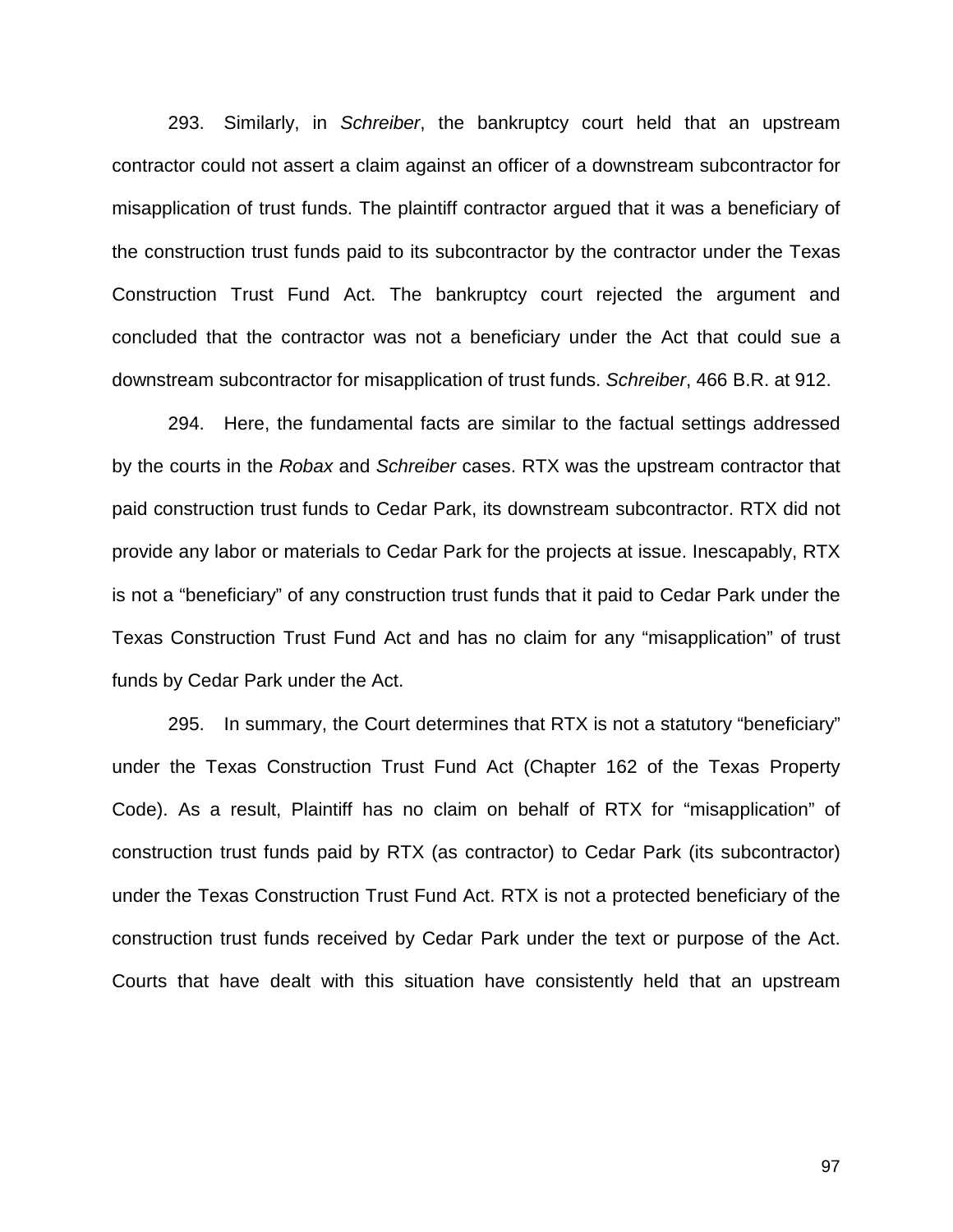contractor (RTX) has no claim under the Act against its downstream contractor (Cedar Park) for misapplication of construction trust funds paid by the upstream contractor.<sup>17</sup>

296. For these reasons, the Court concludes that Plaintiff's cause of action against Cedar Park and Mr. McGrath under the Texas Construction Trust Fund Act must be denied. Consequently, it is not necessary for the Court to reach the other issues raised with respect to this particular cause of action asserted by Plaintiff.

# **D. Breach of Contract Cause of Action**

297. Plaintiff has sued Cedar Park for breach of contract on two projects—the Old 1431 Project and the Verano Project. The Court will first set forth its conclusions of law on the breach of contract action by project, and then address Cedar Park's defenses to the breach of contract action.

### 1. Old 1431 Project

 $\overline{\phantom{a}}$ 

298. Plaintiff has sued Cedar Park for breach of contract with respect to the Old 1431 Project. The primary reason Plaintiff contends that Cedar Park breached the contract is because RTX paid Cedar Park for certain materials as requested, but Cedar Park did not purchase the materials or provide the materials to the Old 1431 Project.

299. Under Texas law, to establish a breach of contract, a plaintiff must prove the following four elements: (1) the existence of a valid contract; (2) performance or tendered performance by plaintiff; (3) breach of contract by defendant; and (4) damages were sustained by plaintiff as a result of the breach. *See, e.g.*, *Villarreal v. Wells Fargo Bank, N.A.*, 814 F.3d 763, 767 (5th Cir. 2016) (applying Texas law); *Sanders Oil & Gas GP, LLC v. Ridgeway Elec.*, 479 S.W.3d 293, 299–300 (Tex. App.— El Paso 2015, no

 $17$  This is not to say that an upstream contractor (like RTX) would not have a claim against a downstream subcontractor (like Cedar Park) for breach of contract. *See Robax*, 2008 WL 3244150, at \*11–12.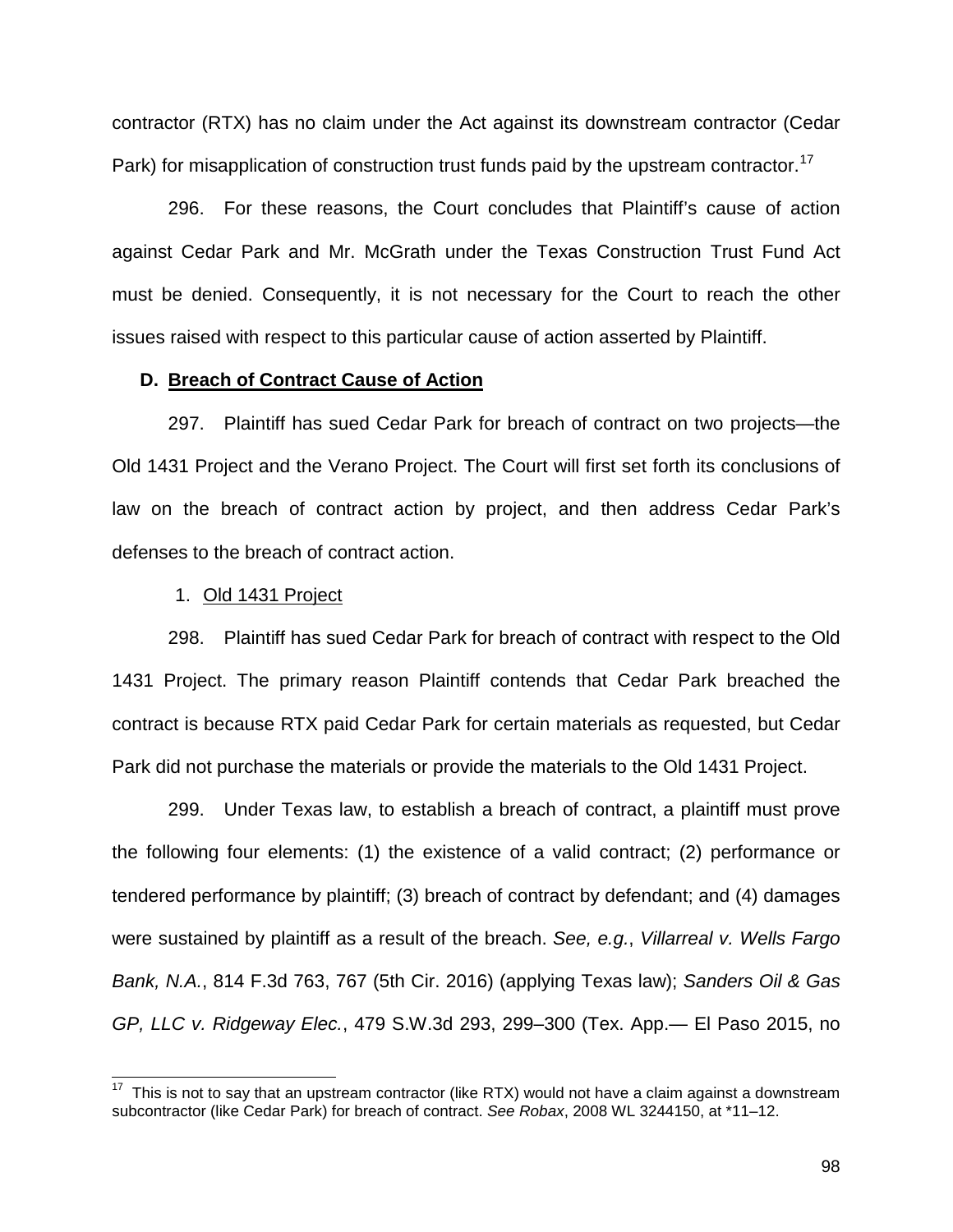pet.); *McLaughlin, Inc. v. Northstar Drilling Tech., Inc.*, 138 S.W.3d 24, 27 (Tex. App.— San Antonio 2004, no pet.) (supporting citations omitted). A party may recover actual damages for breach of contract. *See generally Mead v. The Johnson Grp., Inc.*, 615 S.W.2d. 685, 687 (Tex. 1981) (supporting citations omitted).

300. A valid written contract existed between RTX and Cedar Park with respect to the Old 1431 Project. (PX-30); (DX-1); (¶¶ 61–62 of Findings of Fact above). Under the Old 1431 Contract, Cedar Park was entitled to payment from RTX upon invoice for materials provided and for work completed by Cedar Park on the project. (¶¶ 61–62 of Findings of Fact above). The Court concludes that Plaintiff has proven the first element of a breach of contract action with respect to the Old 1431 Project.

301. RTX was performing under the contract on the Old 1431 Project. RTX was paying Cedar Park's invoices on the project. (¶¶ 102–112, 144–145 of Findings of Fact above). The Court concludes that Plaintiff has proven the second element of a breach of contract action with respect to the Old 1431 Project.

302. Cedar Park breached the contract with RTX on the Old 1431 Project. Cedar Park invoiced RTX and Cedar Park was paid \$37,767 by RTX for framing lumber, beams, trusses, door materials, window materials, and a fireplace for the Old 1431 Project. Cedar Park did not purchase these materials, did not provide the materials to the Old 1431 Project, and did not complete work on the Old 1431 Project with the materials. (¶¶ 104–115 of Findings of Fact above). The Court concludes that Plaintiff has proven the third element of a breach of contract action with respect to the Old 1431 Project.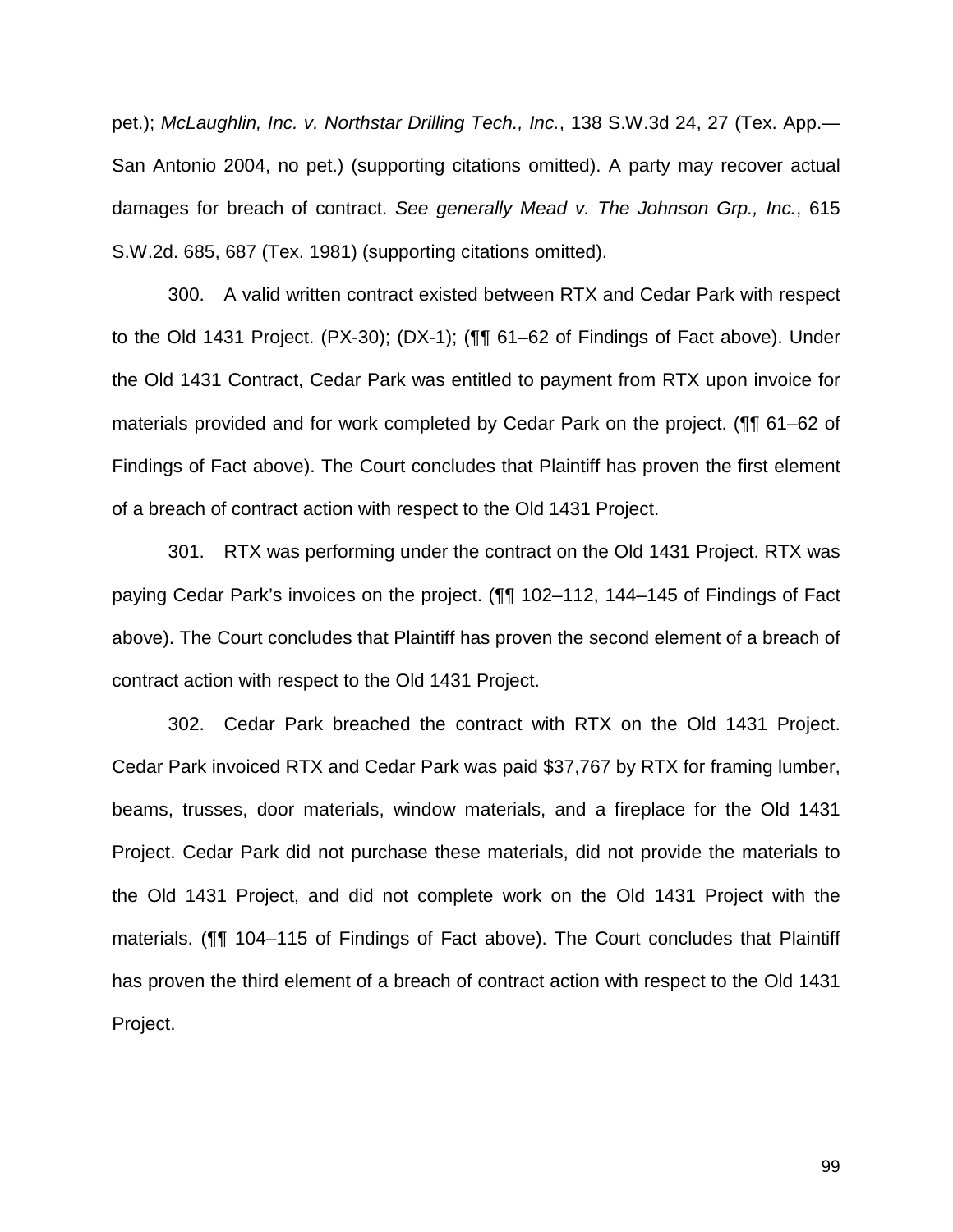303. Damages were suffered by RTX as a result of Cedar Park's breach of contract on the Old 1431 Project. RTX suffered actual damages in the amount of \$37,767—the amount paid by RTX to Cedar Park for materials that Cedar Park did not purchase or provide to the Old 1431 Project. (¶ 115 of Findings of Fact above). The Court concludes that Plaintiff has proven the fourth element of a breach of contract action with respect to the Old 1431 Project.

304. Plaintiff did not establish any other breaches of contract by Cedar Park with respect to the Old 1431 Project that would entitle Plaintiff to an affirmative damages recovery against Cedar Park. Other Cedar Park charges on the Old 1431 Project (such as cornish and frame lumber charges) were not shown as actually being paid by RTX. As a result, RTX suffered no actual damages. (¶¶ 113–114 of Findings of Fact above).

## 2. Verano Project

305. Plaintiff has also sued Cedar Park for breach of contract with respect to the Verano Project. The primary reason Plaintiff contends that Cedar Park breached the contract is because RTX paid Cedar Park for certain materials as requested, but Cedar Park did not purchase the materials or provide the materials to the Verano Project.

306. Under Texas law, to establish a breach of contract, a plaintiff must prove the following four elements: (1) the existence of a valid contract; (2) performance or tendered performance by plaintiff; (3) breach of contract by defendant; and (4) damages were sustained by plaintiff as a result of the breach. *See, e.g.*, *Villarreal* 814 F.3d at 767 (applying Texas law); *Sanders Oil & Gas*, 479 S.W.3d at 299–300 (supporting citations omitted). A party may recover actual damages for breach of contract. *See generally Mead*, 615 S.W.2d. at 687 (supporting citations omitted).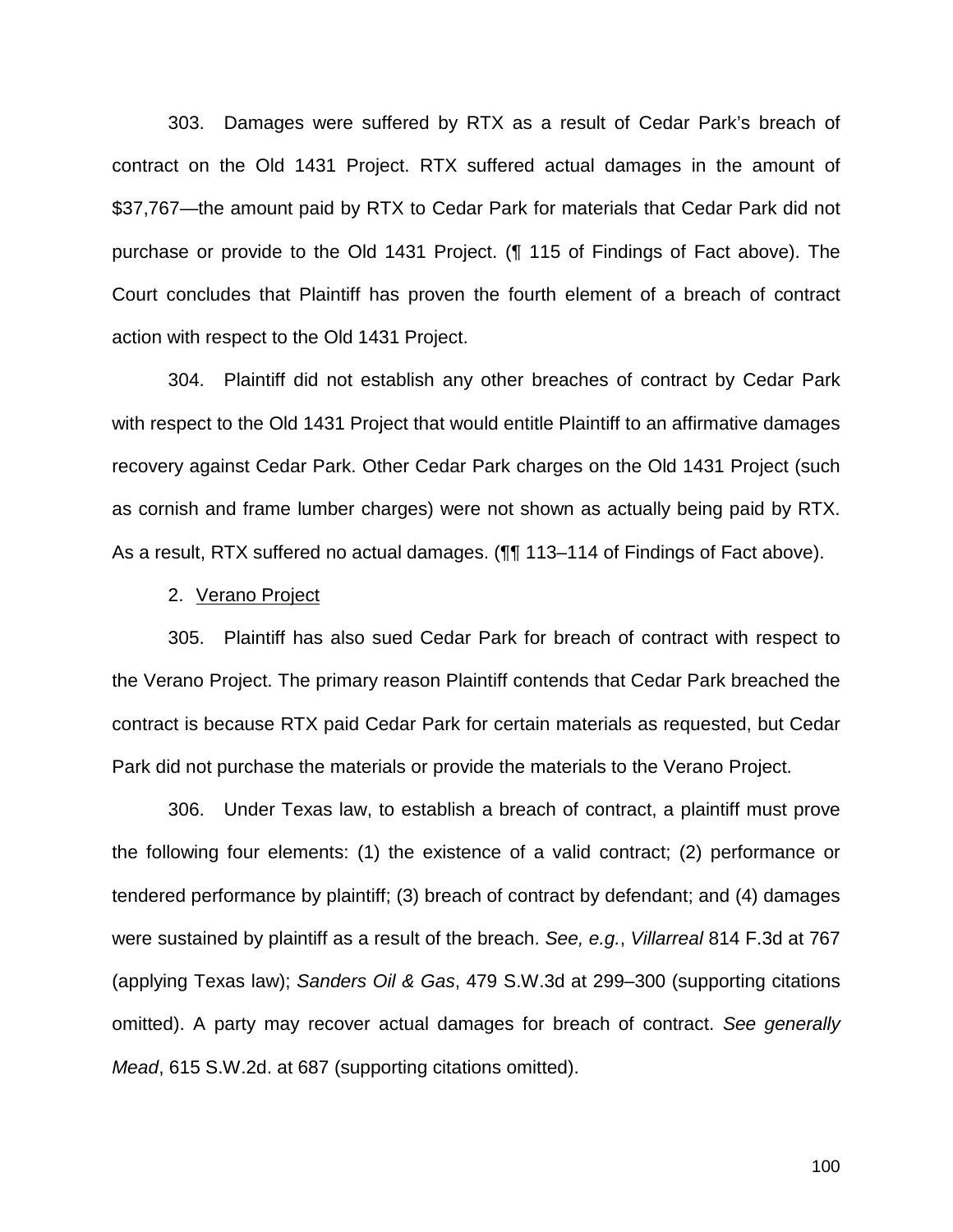307. No written contract was signed between RTX and Cedar Park with respect to the Verano Project. After considering the evidence, the Court has already found that RTX and Cedar Park had a valid oral construction agreement with respect to the Verano Project. (¶¶ 63–65, 116 of Findings of Fact above). The agreement (like the written contract on the Old 1431 Project) was that Cedar Park was entitled to payment from RTX upon invoice for materials provided and for work completed by Cedar Park on the Verano Project. (¶¶ 65, 116 of Findings of Fact above).

308. Under Texas law, construction contracts are not required to be in writing to be valid. *See, e.g*., *Purdin v. Jenkins*, 337 S.W.2d 418, 421 (Tex. Civ. App.—Dallas 1960, no writ); *Luglan v. Tomlin*, 287 S.W.2d 188, 189 (Tex. Civ. App.—San Antonio 1956, writ ref'd n.r.e.); *Kirkwood & Morgan, Inc. v. Roach*, 360 S.W.2d 173, 175 (Tex Civ. App.—San Antonio 1962, writ ref'd n.r.e.).

309. In determining whether there was a meeting of the minds on material terms to create a valid oral contract, courts look at the communications between the parties and the surrounding acts and circumstances. *See, e.g.*, *Gallier v. Woodbury Fin. Servs., Inc.*, 171 F. Supp. 3d 552, 567 (S.D. Tex. 2016) (interpreting Texas law). After considering the surrounding acts and circumstances, the Court has found that RTX and Cedar Park had a meeting of the minds on material terms with respect to the Verano Project. (¶¶ 63–65 of Findings of Fact above). As a result, the Court concludes that Plaintiff has proven the first element of a breach of contract action with respect to the Verano Project—that a valid contract existed.

310. RTX was performing under the contract on the Verano Project. RTX was paying Cedar Park's invoices on the project. (¶¶ 117, 144–145 of Findings of Fact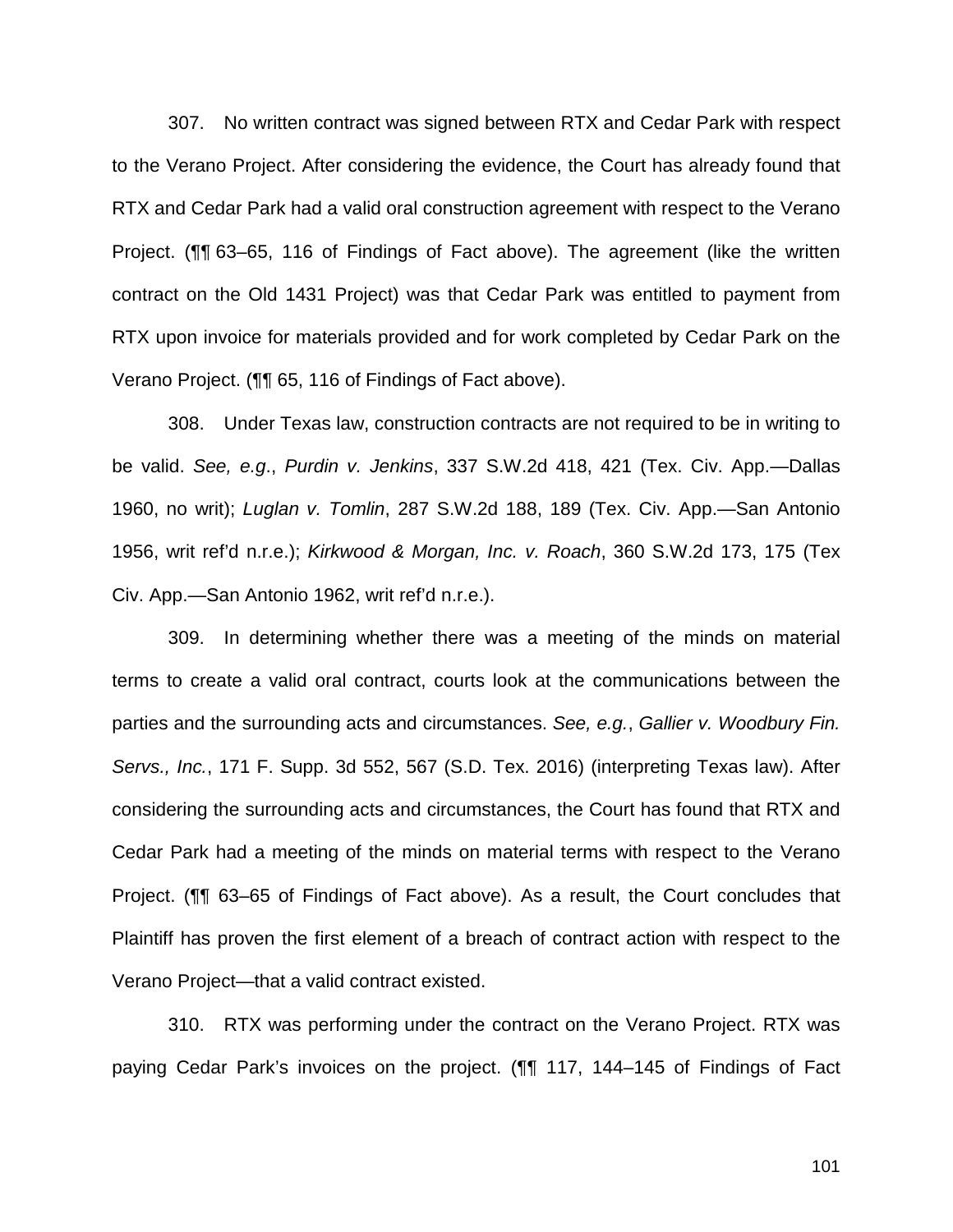above). The Court concludes that Plaintiff has proven the second element of a breach of contract action with respect to the Verano Project.

311. Cedar Park breached the contract with RTX on the Verano Project. Cedar Park invoiced RTX and Cedar Park was paid \$17,204 by RTX for roofing materials on the Verano Project. Cedar Park used only \$4,350 of these funds to pay for roofing on the Verano Project. (¶¶ 127, 141 of Findings of Fact above). The Court concludes that Plaintiff has proven the third element of a breach of contract action with respect to the Verano Project.

312. Damages were also suffered by RTX as a result of Cedar Park's breach of contract for the Verano Project. RTX suffered actual damages in the amount of \$12,854—the amount paid by RTX to Cedar Park for roofing materials of \$17,204 less the \$4,350 actually paid by Cedar Park for roofing materials on the Verano Project. (¶¶ 127, 141 of Findings of Fact above). The Court concludes that Plaintiff has proven the fourth element of a breach of contract action with respect to the Verano Project.

313. Plaintiff did not establish any other breaches of contract by Cedar Park with respect to the Verano Project that would entitle Plaintiff to an affirmative damage recovery against Cedar Park. Plaintiff did not prove any breach of contract or that any damages were suffered by RTX with respect to the alleged poor workmanship and incomplete work by Cedar Park on the Verano Project. (¶¶ 128–138 of Findings of Fact above). Other Cedar Park charges that Plaintiff has challenged (such as overhead and profit charges and the second roofing charge on the Verano Project) were not shown as actually being paid by RTX. As a result, RTX suffered no actual damages. (¶¶ 139–140 of Findings of Fact above).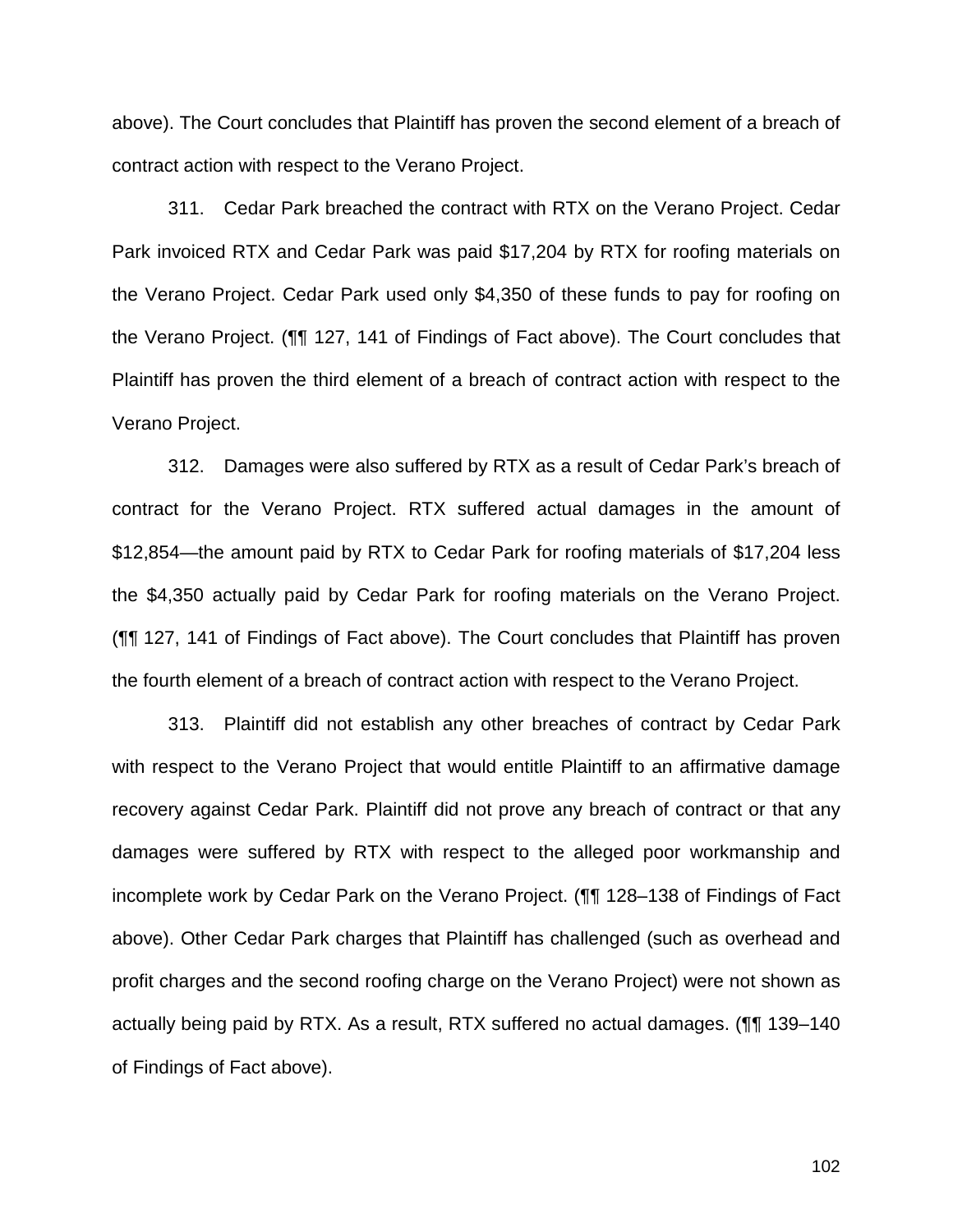#### 3. Cedar Park Defenses

314. Cedar Park has asserted a variety of defenses to Plaintiff's breach of contract action.

315. First, Cedar Park contends that Plaintiff's breach of contract action is barred due to RTX's prior material breach of the contracts with Cedar Park. The alleged prior "material breach" by RTX was the failure of RTX to pay Cedar Park on its invoices. (PTO, p. 7, dkt# 38); (Defendants' Proposed Findings, p. 13, dkt# 58). In short, the Court concludes that Cedar Park did not prove this defense.

316. Under Texas law, if a party is complying with a contract at the time the other party breaches the contract, that party's subsequent breach does not excuse performance by the other party. *See, e.g.*, *Mead v. The Johnson Grp., Inc.*, 615 S.W.2d. 685, 689 (Tex. 1981) (supporting citations omitted) (stating that a party in default on a contract is not relieved by a subsequent breach by the other party).

317. Here, RTX consistently paid Cedar Park's invoices up until October 2014 when Cedar Park ceased work and sent its "final invoices" with the disputed charges. RTX was in compliance with the contracts for the Old 1431 Project and the Verano Project up until October 2014 when the invoices with the disputed charges were sent by Cedar Park. Cedar Park had already breached the contracts with RTX on the Old 1431 Project and Verano Project prior to the non-payment by RTX of the disputed charges in October 2014. (¶¶ 144–147 of Findings of Fact above).

318. The Court concludes that there was no prior material breach of the contracts for the Old 1431 Project and the Verano Project by RTX that would bar recovery by Plaintiff on its breach of contract action against Cedar Park.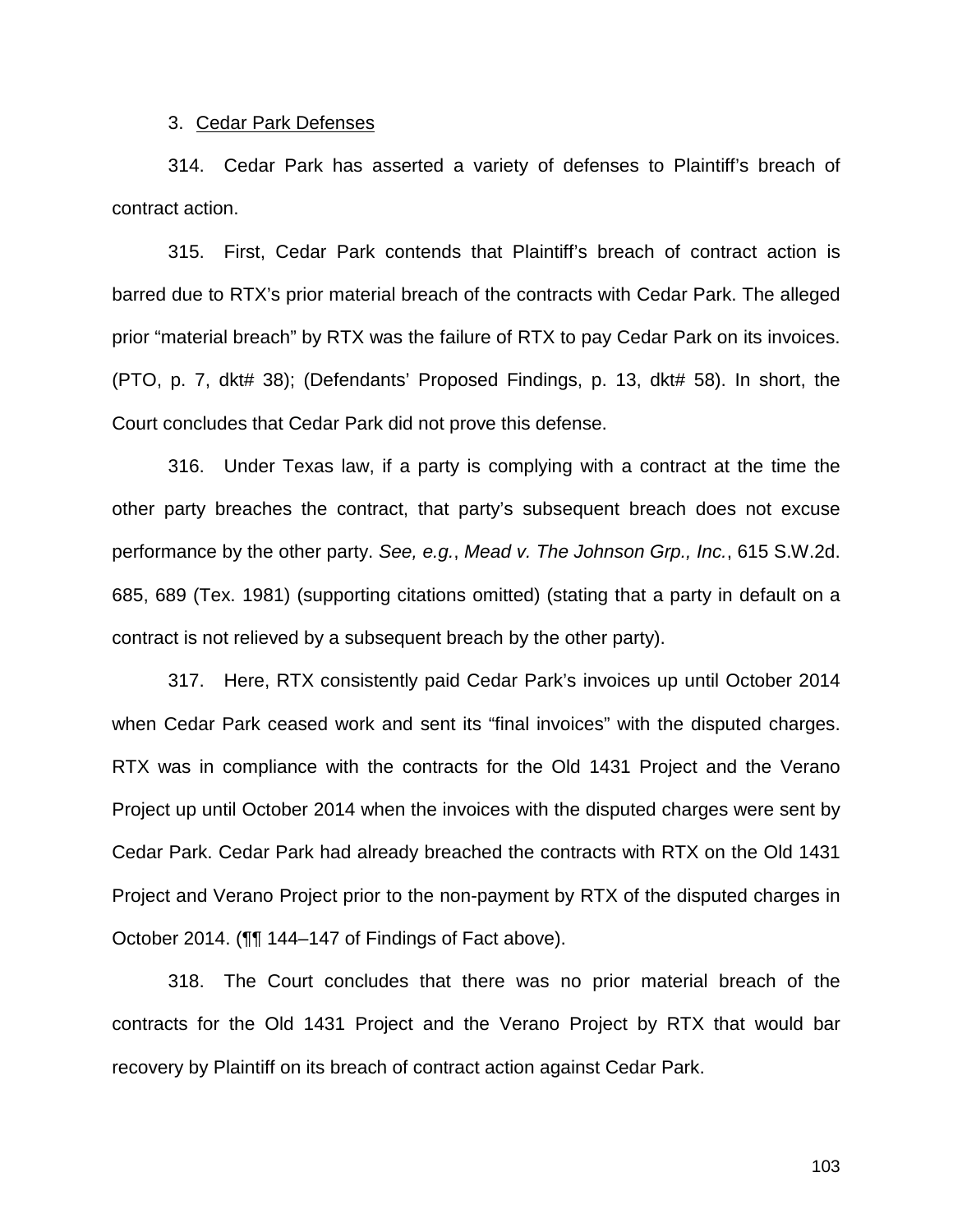319. Second, Cedar Park has raised boilerplate-type defenses of "waiver, estoppel and laches" in its post-trial Proposed Findings. (Defendants' Proposed Findings, pp. 13–14, dkt# 58). As a legal matter, Cedar Park has waived theses defenses. These affirmative defenses of waiver, estoppel, and laches were not pled in Defendants' Answer and were not set forth in the Joint Pretrial Order filed by Cedar Park in this Adversary Proceeding. (Answer, dkt# 5; PTO, dkt# 38). As a result, these defenses have been waived. *See, e.g.*, *Kona Tech. Corp. v. S. Pac. Transp. Co*., 225 F.3d 595, 604 (5th Cir. 2000) (supporting citations omitted).

320. These affirmative defenses of "waiver, estoppel and laches" first surfaced post-trial, when Cedar Park filed Defendants' Proposed Findings. (Defendants' Proposed Findings, pp. 13–14, dkt# 58). However, the Post-Trial Order entered by the Court specifically stated that a party was not authorized to include affirmative defenses in its proposed findings post-trial if the party had not already pled the affirmative defenses. (Post-Trial Order, ¶ 7, dkt# 47). As a result, it is not necessary for the Court to address these affirmative defenses of waiver, estoppel, and laches raised post-trial by Cedar Park.

321. Even if the Court were to consider these affirmative defenses, the Court concludes that Cedar Park did not prove any of the defenses. The "waiver, estoppel, and laches" defenses appear to be centered around Cedar Park's contentions that RTX paid several invoices with single checks, which Cedar Park then applied to the oldest outstanding invoice, RTX allowed Cedar Park to submit draw requests ahead of time, RTX directed Cedar Park to use funds from one line item to another, and RTX treated all the construction projects as a whole. (Defendants' Proposed Findings, pp. 13–14,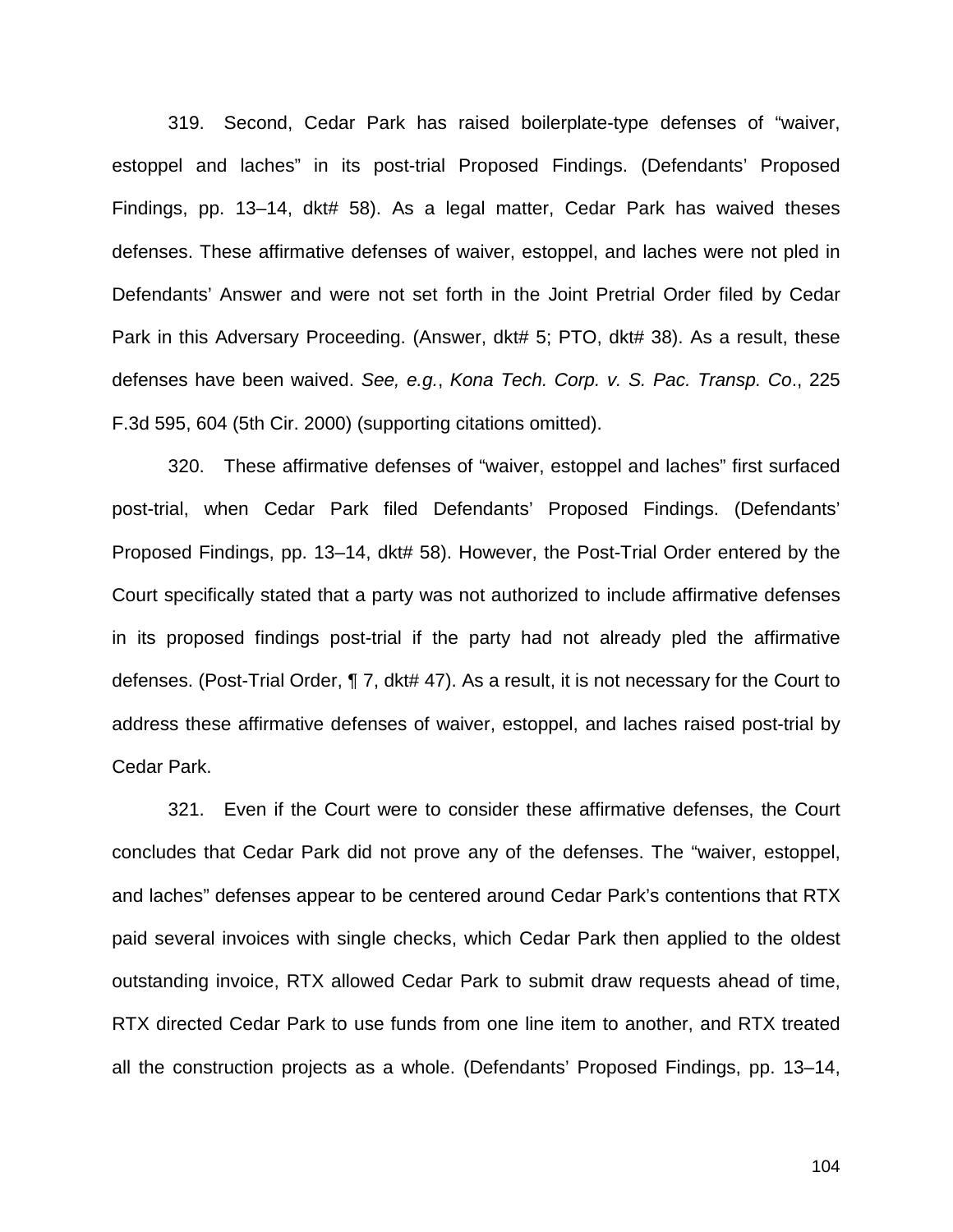dkt# 58). For the reasons set forth in detail in ¶¶ 149–154 of the Court's Findings of Fact above, these "waiver, estoppel, and laches" defenses of Cedar Park lack any legal merit even if they were to be considered by the Court.

322. The Court concludes, as a legal matter, that all defenses by Cedar Park to Plaintiff's breach of contract action lack merit, with the exception of Cedar Park's "setoff" defense. The Court will separately address the setoff defense in ¶¶ 347–354 of the Conclusions of Law below.

#### 4. Summary—Breach of Contract

323. In summary, the Court concludes that Cedar Park is liable to Plaintiff for breach of contract in the total amount of \$50,621, consisting of \$37,767 in damages caused by Cedar Park to RTX on the Old 1431 Project and \$12,854 in damages caused by Cedar Park to RTX on the Verano Project. The Court also concludes that Cedar Park's defenses to breach of contract have no legal or factual merit.

324. However, the amount of damages recoverable by Plaintiff against Cedar Park for breach of contract will be subject to "setoff" by the amount validly owed by RTX in the Proof of Claim filed by Cedar Park. The Court will address Cedar Park's setoff defense separately in ¶¶ 347–354 of the Conclusions of Law below.

## **E. Objections to Proof of Claim**

#### 1. Cedar Park Proof of Claim

325. As a creditor, Cedar Park filed a sworn Proof of Claim against RTX in this bankruptcy case (herein "Proof of Claim"). (PX-3); (main bankruptcy case no. 14-11732, claim no. 12-1). The Proof of Claim sets forth the amount that Cedar Park contends was still owed by RTX on the six construction projects as of RTX's bankruptcy filing on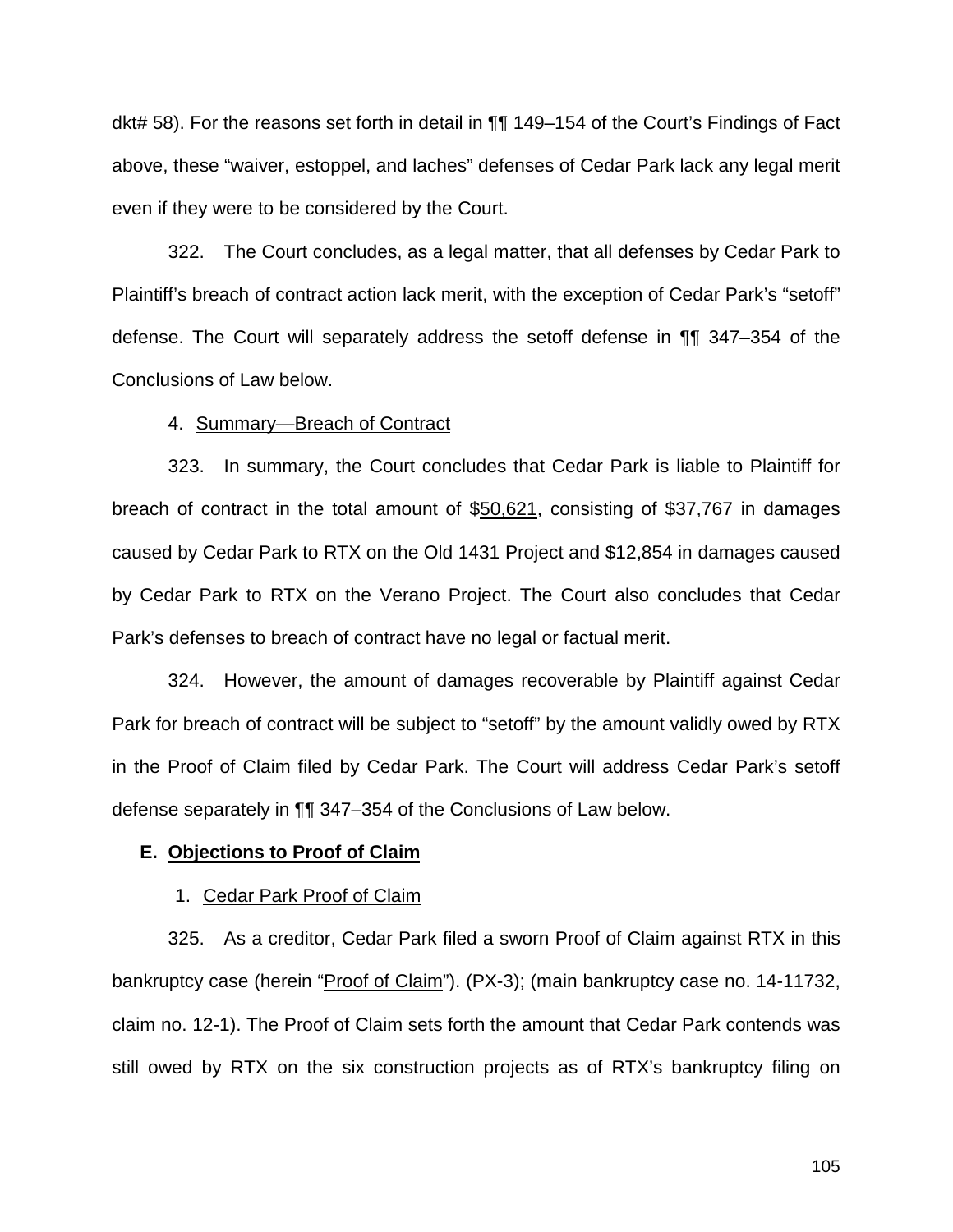November 24, 2014. The specific amounts owed on each project, according to the Proof of Claim, are set forth in the ¶ 158 of the Court's Findings of Fact above. The total amount of the Proof of Claim, as originally filed by Cedar Park, is \$90,008.

326. Post-trial, Cedar Park voluntarily reduced the amount of the Proof of Claim against RTX by the total amount of \$46,174. (main case no. 14-11732, dkt#  $77$ ); (Defendants' Proposed Findings, p. 4, dkt# 58). As a result, the remaining balance on Cedar Park's Proof of Claim is the amount of \$43,834 (\$90,008 Proof of Claim minus \$46,174 reduction).

#### 2. Burden of Proof

327. Plaintiff objected to Cedar Park's Proof of Claim in this Adversary Proceeding on various grounds. (Complaint, dkt# 1). In general, Plaintiff disputes particular amounts set forth on invoices submitted by Cedar Park to RTX with respect to the construction projects. These invoices are attached to Cedar Park's Proof of Claim. (PX-3).

328. Section 501 of the Bankruptcy Code provides that a creditor may file a proof of claim against a debtor in a bankruptcy case. 11 U.S.C. § 501(a). In turn, § 502 of the Bankruptcy Code addresses the allowance and disallowance of proofs of claims. 11 U.S.C. § 502. A proof of claim is deemed allowed unless an objection is filed to the proof of claim. 11 U.S.C. §502(a). If an objection to a proof of claim is filed, the bankruptcy court is required to determine and allow the valid amount of the claim as of the date of the bankruptcy filing. 11 U.S.C. § 502(b).

329. A properly executed and filed proof of claim constitutes *prima facie* evidence of the validity and amount of the claim. *See* Bankruptcy Rule 3001(f); *In re 804*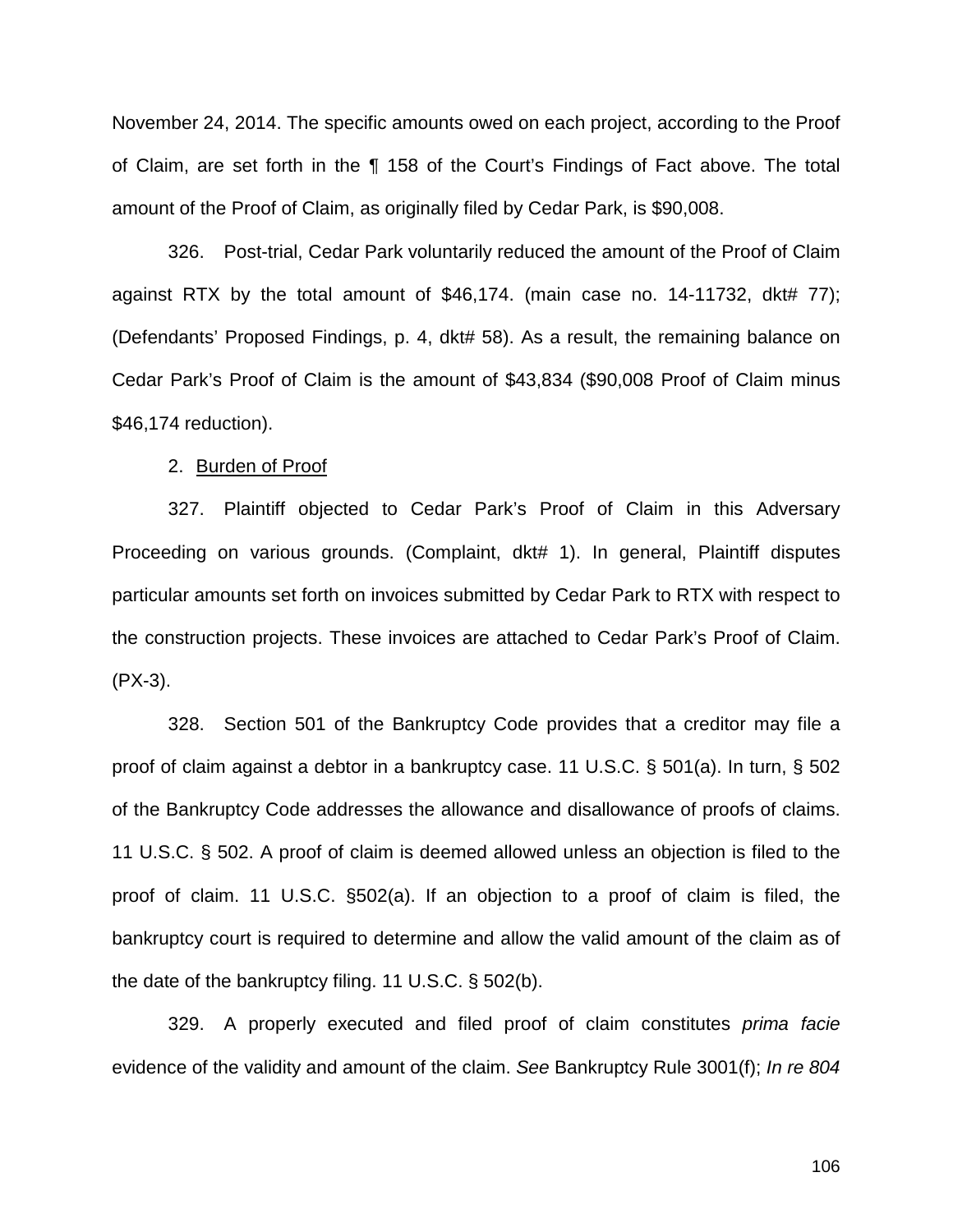*Congress, LLC*, 529 B.R. 213, 219 (Bankr. W.D. Tex. 2015) (supporting citations omitted). If a party files an objection to the proof of claim, the burden is on the objecting party to present sufficient evidence to overcome the *prima facie* effect of a validly filed proof of claim. If the objecting party meets this burden, then the burden shifts back to the creditor to prove the validity of its claim by a preponderance of the evidence*. See, e.g.*, *McGee v. O'Connor (In re McGee)*, 153 F.3d 258, 260 (5th Cir. 1998) (supporting citations omitted); *Cal. State Bd. of Equalization v. Official Unsecured Creditors' Comm. (In re Fid. Holding Co.)*, 837 F.2d 696, 698 (5th Cir. 1988); *804 Congress*, 529 B.R. at 219.

330. Here, Cedar Park is the creditor that filed the Proof of Claim against RTX (the debtor). (PX-3). The Court concludes that the Proof of Claim was executed by Cedar Park and filed using the official form and attached sufficient supporting information (invoices). *See* Bankruptcy Rule 3001(c). As a result, the Court concludes that the Proof of Claim constitutes *prima facie* evidence of the validity and amount of the claim of Cedar Park against RTX.<sup>18</sup>

331. Consequently, the burden is on Plaintiff (the objecting party) to provide sufficient evidence to overcome the *prima facie* validity of Cedar Park's Proof of Claim. Only if Plaintiff provides sufficient evidence to rebut the *prima facie* validity of the Proof of Claim, does the burden then shift back to Cedar Park to prove the validity of its claim by a preponderance of the evidence.

332. Here, most of Plaintiff's objections to the Proof of Claim are based on a "laundry list" of allegedly defective, improper, or incomplete work by Cedar Park at the

 $\overline{\phantom{a}}$ 

<sup>18</sup> Plaintiff does not dispute that Cedar Park's Proof of Claim is entitled to *prima facie* validity. (Plaintiff's Proposed Findings, p. 23, dkt# 57).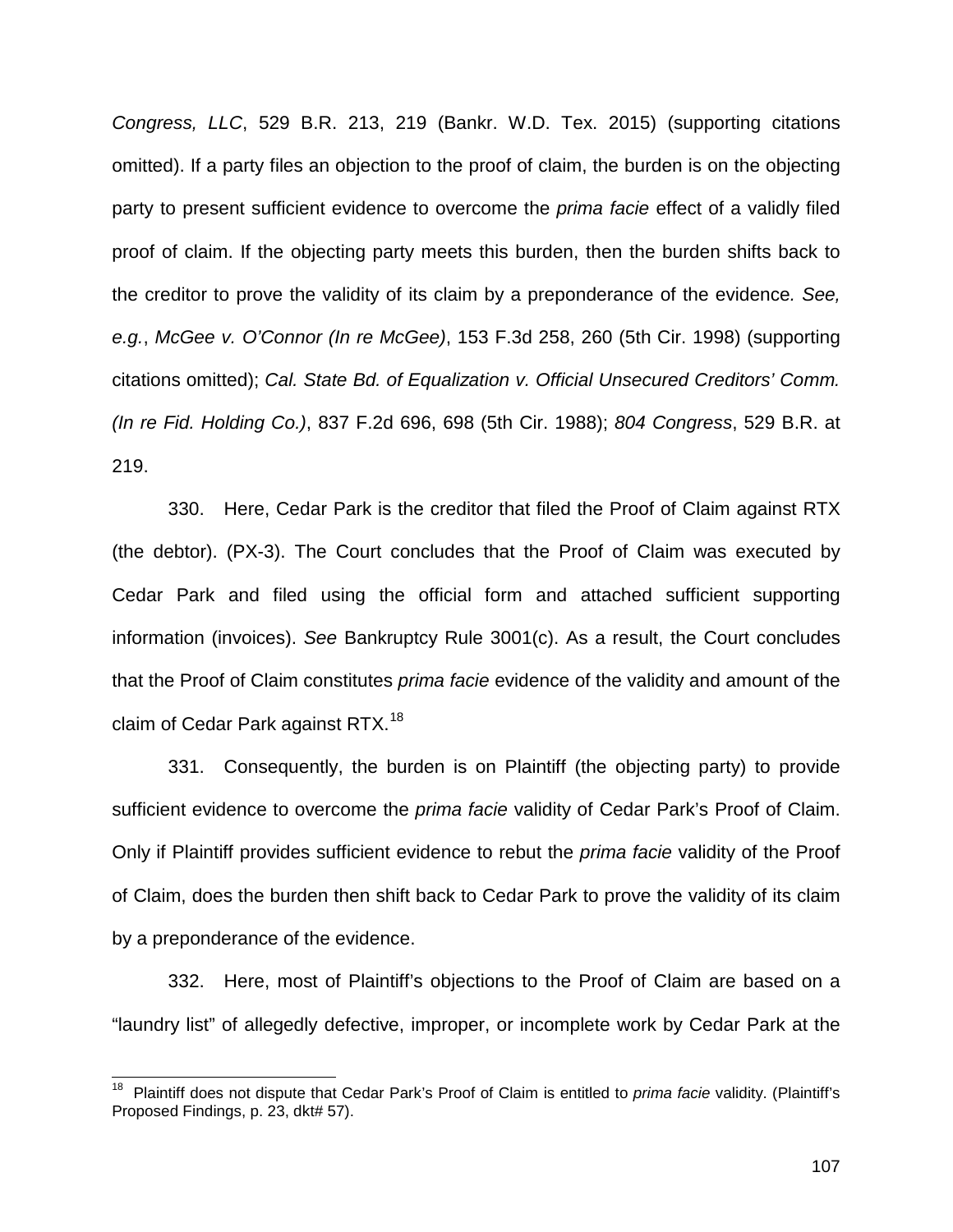six construction projects. (PX-7); (PX-8). The laundry list was compiled by Mr. Munoz (Plaintiff) for trial. These two exhibits (PX-7 and PX-8) were admitted by the Court only as demonstrative exhibits. (Tr., 12/28/16, p. 142, l. 22–23; p. 146, l. 2-3).

333. Very little competent testimony from Mr. Munoz supported the laundry list in these demonstrative exhibits. Mr. Munoz admitted that he rarely visited the project construction sites, he was not a contract estimator, he could not state the value of work that Cedar Park performed, and that his experience was only on the development and financial side. (Tr., 12/28/16, p. 102, l. 12–16; p. 153, l. 13–25; p. 154, l. 6–7). For the most part, Mr. Munoz provided self-serving and conclusory testimony to support the laundry list of items. (¶ 164 of Findings of Fact above).

334. As a result, the Court gives very little weight to the testimony of Mr. Munoz regarding his "laundry list" of defective, improper, and incomplete items at the construction projects that he blamed on Cedar Park. (¶ 164 of Findings of Fact above). In many instances, the evidence provided by Plaintiff (Mr. Munoz) was not even sufficient to shift the burden of proof back to Cedar Park to prove the validity of its claim on certain of the construction projects.

## 3. Specific Objections to Claims by Project

 $\overline{\phantom{a}}$ 

335. The Court will next set forth its Conclusions of Law on the specific objections made by Plaintiff to Cedar Park's Proof of Claim separately by project.<sup>19</sup> The Court has already made extensive findings of fact with respect to the objections on a project-by-project basis. (¶¶ 165–211 of Findings of Fact above).

To the extent that Plaintiff's objections have sought affirmative damages against Cedar Park, such objections have been addressed by the Court in the Breach of Contract section above.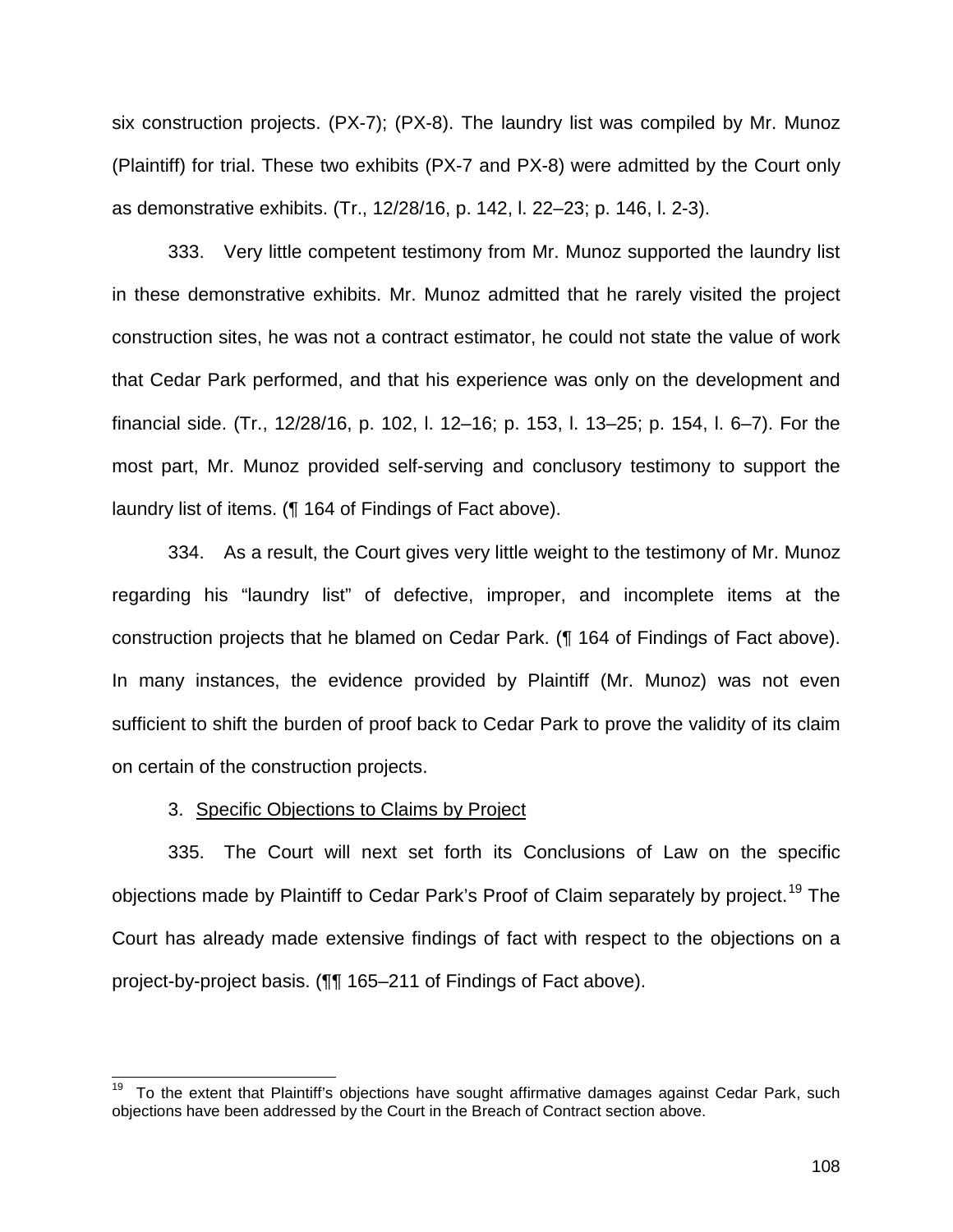336. On the Old 1431 Project, Cedar Park claimed \$19,849 was owed by RTX in its Proof of Claim. Plaintiff objected to a cornish and frame lumber charge of \$12,174 by Cedar Park. Post-trial, Cedar Park stipulated to a voluntary reduction of its claim for the cornish and frame lumber. (¶¶ 159, 166 of Findings of Fact above). As a result of Cedar Park's reduction of its claim for this charge, the Court concludes that any objections by Plaintiff to the Proof of Claim on the Old 1431 Project are now moot and should be denied.

337. On the Verano Project, Cedar Park claimed that \$45,321 was owed by RTX in its Proof of Claim. Plaintiff objected to a \$19,824 second charge for roofing by Cedar Park to RTX. Post-trial, Cedar Park stipulated to a voluntary reduction in its Proof of Claim based on roofing settlements. (¶¶ 159, 168 of Findings of Fact above). As a result of Cedar Park's reduction of its claim, the Court concludes that the objection by Plaintiff to the second roofing charge of \$19,824 by Cedar Park has become moot and should be denied.

338. On the Verano Project, Plaintiff also objected to an "overhead and profit charge" of \$28,381 by Cedar Park. The Court has found that RTX agreed to pay a 10% overhead and profit charge on the Verano Project to Cedar Park. The Court has also found that the correct amount of the overhead and profit charge owed to Cedar Park is \$11,964. (¶¶ 169–182 of Findings of Fact above). As a result, the Court concludes that the Proof of Claim of Cedar Park must be reduced and disallowed in the amount of \$16,417 (\$28,381 claimed minus \$11,964 allowed).

339. The Court also concludes that, with respect to all other objections made by Plaintiff (if any) to the Proof of Claim based on the Verano Project, Plaintiff did not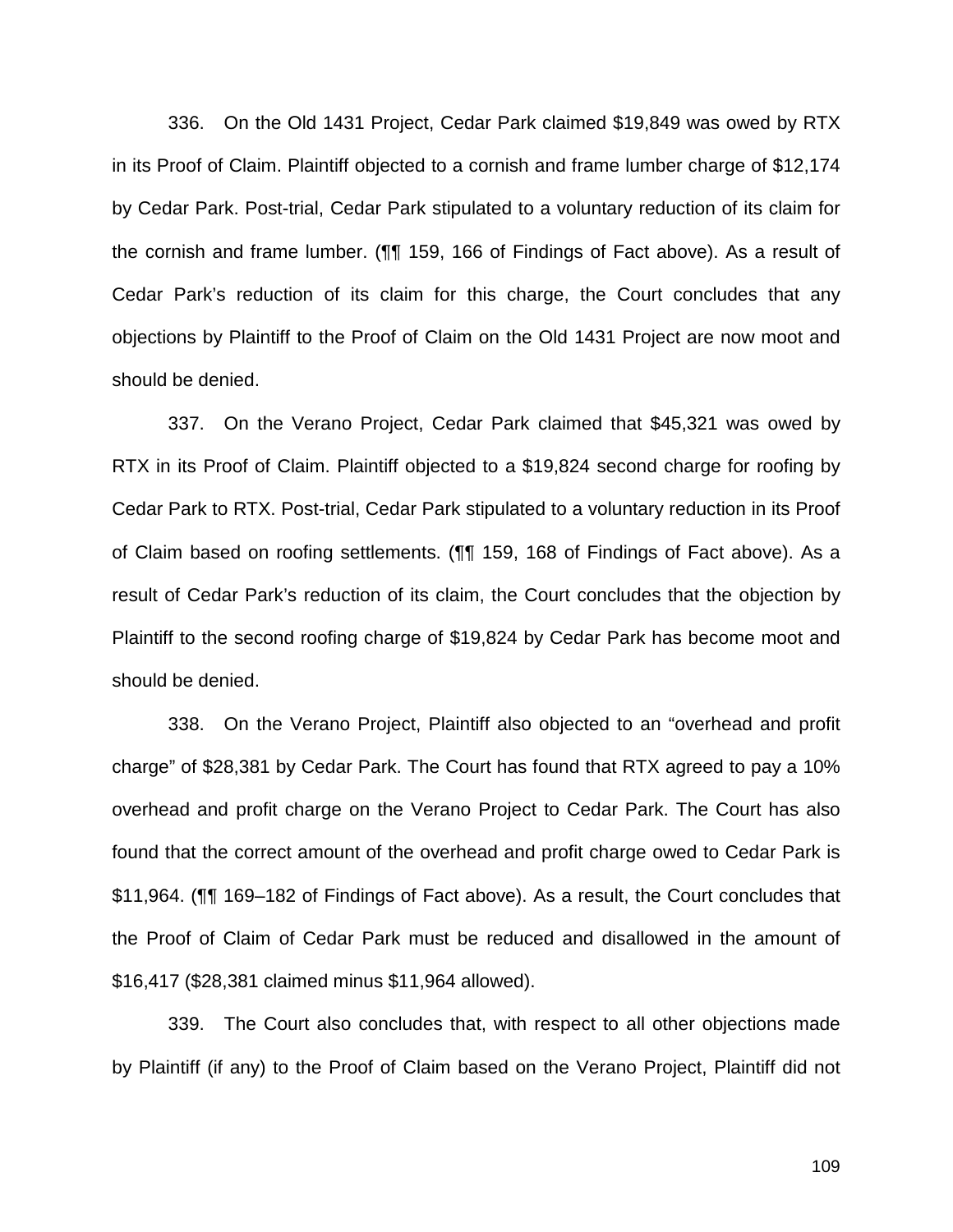provide sufficient evidence to overcome the *prima facie* validity of Cedar Park's claim for the project. As a result, any other objections by Plaintiff to the Proof of Claim based on the Verano Project should be denied.

340. On the Camino Del Verde Project, Cedar Park claimed \$5,555 was owed by RTX in its Proof of Claim. Plaintiff objected to \$4,985 of such claim. The Court has found that the \$4,985 was for a fire pit that Cedar Park provided to the project and that RTX did not pay for such fire pit. (¶¶ 187–190 of Findings of Fact above). As a result, the Court concludes that the objection filed by Plaintiff to the Proof of Claim for the Camino Del Verde Project should be denied.

341. On the Valley View Project, Cedar Park claimed \$9,357 was owed by RTX in its Proof of Claim based on two invoices. Plaintiff objected to the claim based on a different invoice that RTX actually paid for flooring, doors and trim. In sum, Plaintiff contended that a change order was required, and there was an improper charge. (¶¶ 192–198 of Findings of Fact above). The Court concludes that Plaintiff did not provide sufficient evidence to overcome the *prima facie* validity of Cedar Park's Proof of Claim based on the Valley View Project. Even if the burden shifted to Cedar Park, the Court concludes that Cedar Park proved its claim on this project by a preponderance of the evidence. As a result, the Court concludes that the objection filed by Plaintiff to the Proof of Claim for the Valley View Project should be denied.

342. On the Zen Gardens Project, Cedar Park claimed \$8,285 was owed by RTX in its Proof of Claim. Plaintiff objected to charges on this project contending that change orders were required, improper work was done, and Cedar Park was not entitled to full payment of its overhead and profit. (¶¶ 201–209 of Findings of Fact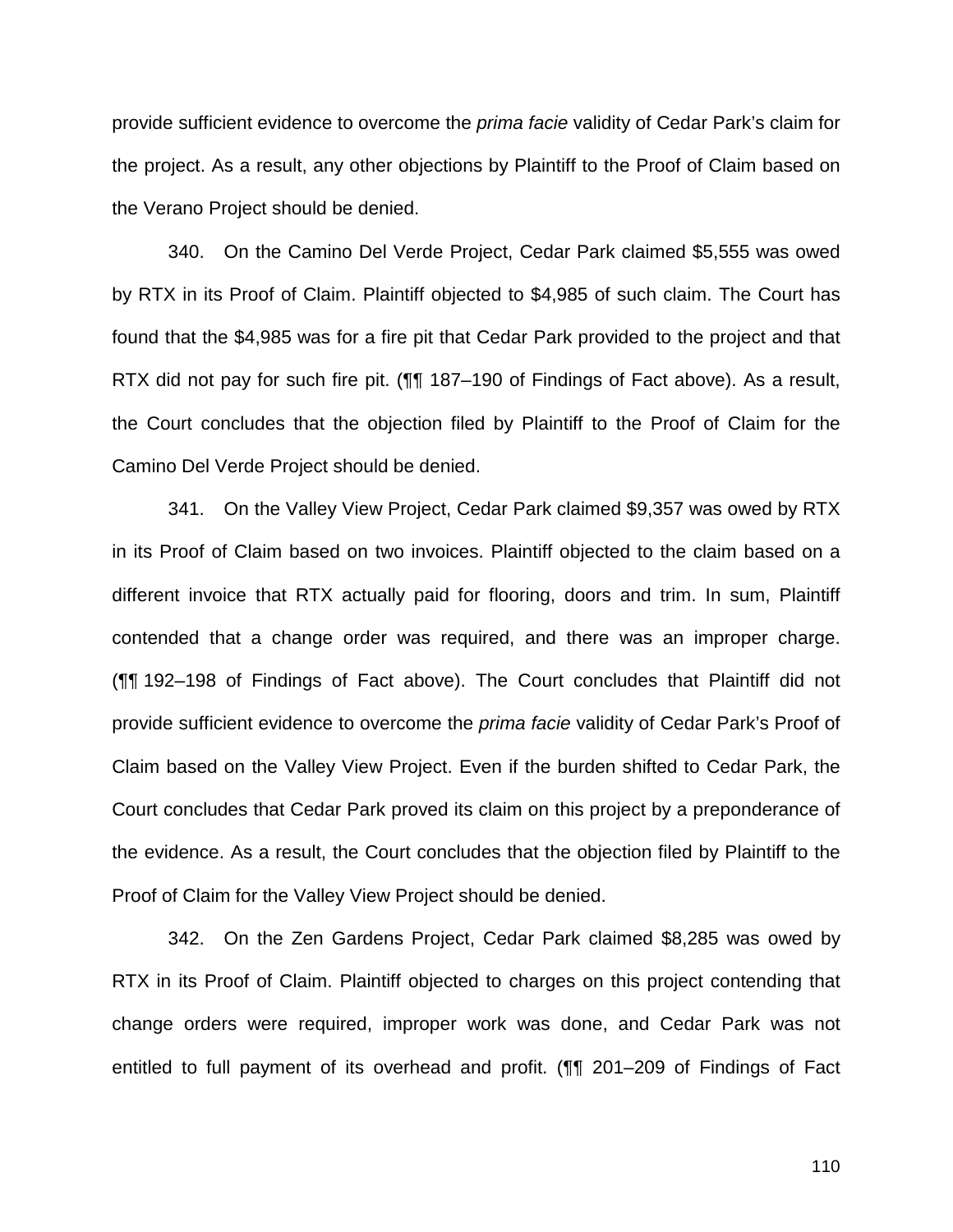above). The Court concludes that Plaintiff did not provide sufficient evidence to overcome the *prima facie* validity of Cedar Park's Proof of Claim based on the Zen Gardens Project. Even if the burden shifted to Cedar Park, the Court concludes that Cedar Park proved its claim on this project by a preponderance of the evidence. As a result, the Court concludes that the objection filed by Plaintiff to the Proof of Claim for the Zen Gardens Project should be denied.

343. On the Angel Valley Project, Cedar Park claimed \$1,730 was owed by RTX in its Proof of Claim. Plaintiff did not specifically object to this claim. As a result, the Court concludes that the objection filed by Plaintiff (if any) to the Proof of Claim for the Angel Valley Project should be denied.

### 4. Summary—Objections to Proof of Claim

344. Cedar Park filed a Proof of Claim in the original amount of \$90,008. Post-trial, Cedar Park voluntarily reduced its Proof of Claim to the amount of \$43,834 (\$90,008 Proof of Claim minus \$46,174 voluntary reduction).

345. In summary, the Court concludes that, based on Plaintiff's objections, the amount of the Proof of Claim filed by Cedar Park should be further reduced and disallowed in the amount of \$16,417 for overhead and profit charges on the Verano Project. All other objections to the Proof of Claim by Plaintiff lack legal merit and should be denied.

346. As a result, the Court concludes that the Proof of Claim filed by Cedar Park is valid and should be allowed in the amount of \$27,417 (\$43,834 minus \$16,417), under § 502(b) of the Bankruptcy Code.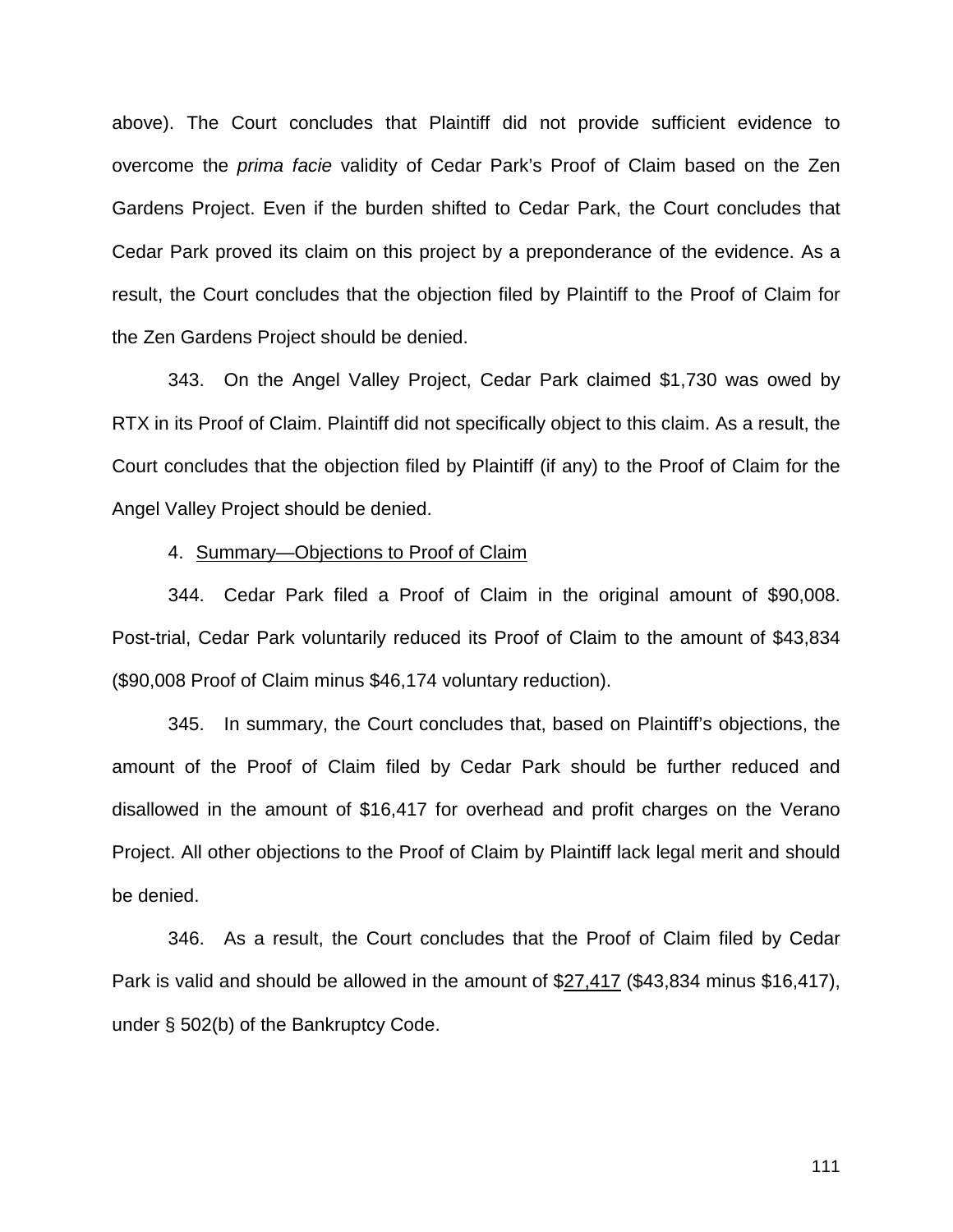### **F. Setoff**

347. Cedar Park pled the affirmative defense of "setoff" in its Answer and this defense was included in the Joint Pretrial Order filed with the Court. (Answer, p. 3, dkt# 5; PTO, p. 7, dkt# 38). In substance, Cedar Park is requesting that any amounts that Cedar Park may be found to be liable to Plaintiff (as owner of the claims of RTX) be setoff by any amounts that RTX owes Cedar Park in its Proof of Claim

348. The Bankruptcy Code expressly preserves a creditor's right of setoff. Section 553 of the Bankruptcy Code, in pertinent part, provides:

Except as otherwise provided . . . this title does not affect any right of a creditor to offset a mutual debt owing by such creditor to the debtor that arose before the commencement of the case under this title against a claim of such creditor against the debtor that arose before the commencement of the case . . .

11 U.S.C. § 553(a).

349. According to the Fifth Circuit, the three requirements for setoff are: (1) the creditor has a valid and enforceable claim against the debtor that arose prior to the bankruptcy; (2) the creditor owes a valid and enforceable debt to the debtor that arose prior to the bankruptcy; and (3) the claim and the debt are mutual obligations. *See, e.g.*, *Galaz v. Galaz (In re Galaz)*, 480 F. App'x 790, 793 (5th Cir. 2012) (unpublished) (supporting citations omitted); *Braniff Airways, Inc. v. Exxon Co., U.S.A.*, 814 F.2d 1030, 1035 (5th Cir. 1987). The claim and the debt do not have to be of the same character for setoff to apply. *Braniff Airways*, 814 F.2d at 1035.

350. The setoff doctrine allows entities that owe each other money to apply their mutual debts against each other, thereby avoiding the "absurdity of making A pay B when B owes A." *Citizens Bank of Md. v. Strumpf*, 516 U.S. 16, 18 (1995) (*citing*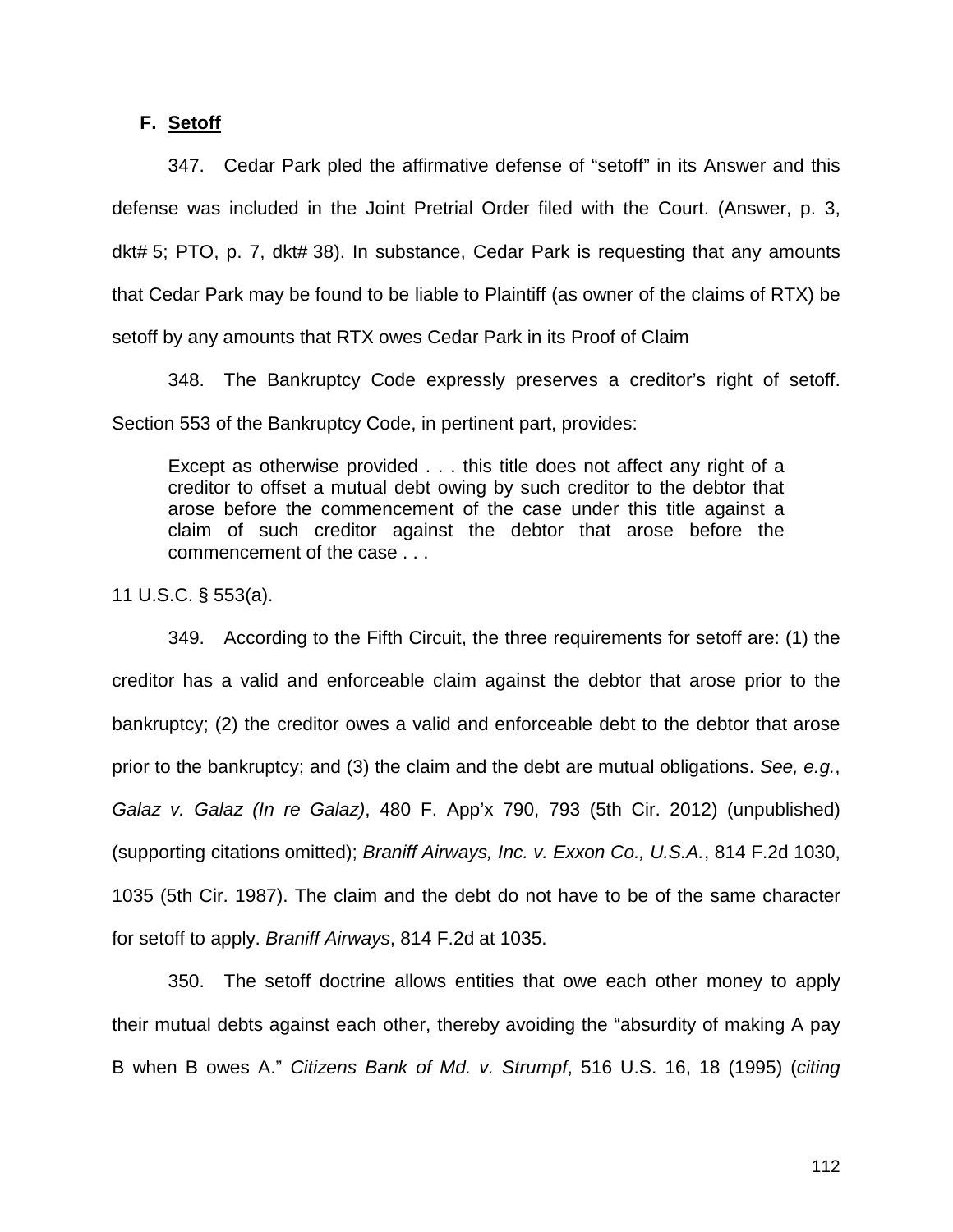*Studley v. Boylston Nat'l Bank of Bos.*, 229 U.S. 523, 528 (1913)). If the parties have not offset their pre-petition debts prior to filing for bankruptcy, then it is left to the court to apply the setoff doctrine after a bankruptcy proceeding is filed. *See Studley*, 229 U.S. at 528–29.

351. Bankruptcy courts often allow a setoff of a debt owed by a creditor to a debtor for breach of contract against amounts owed by a debtor to a creditor on a proof of claim. *See, e.g.*, *Windmill Run Assocs., Ltd. v. Fed. Nat'l Mortg. Assoc. (In re Windmill Run Assocs., Ltd.)*, 566 B.R. 396, 451 (Bankr. S.D. Tex. 2017); *Frank v. Benzel Bretzel Bakery, Inc. (In re Clintondale Mills, Inc.)*, 216 B.R. 742, 748 (Bankr. M.D. Penn. 1998).

352. Here, the Court concludes that the three requirements for setoff have been satisfied. First, the creditor (Cedar Park) has a claim against RTX (the debtor) based on its Proof of Claim, which has been allowed and found to be valid by the Court in the amount of \$27,417. (¶ 213 of Findings of Fact and ¶ 346 of Conclusions of Law above). Second, the creditor (Cedar Park) owes a debt to RTX based on breach of contract, which the Court has found to be valid in the amount of \$50,621. (¶ 155 of Findings of Fact and ¶ 323 of Conclusions of Law above). Third, the claim and debt are mutual, as both arose prior to the bankruptcy filing and are owed between Cedar Park and RTX. (¶¶ 214–216 of Findings of Fact).

353. Plaintiff purchased and is now the owner of the claims held by RTX against Cedar Park. (PTO, p. 4, dkt# 38). The Court concludes that Cedar Park is entitled to setoff the amount of its valid claim against RTX (\$27,417) against the amounts owed by Cedar Park to Plaintiff for breach of contract (\$50,621).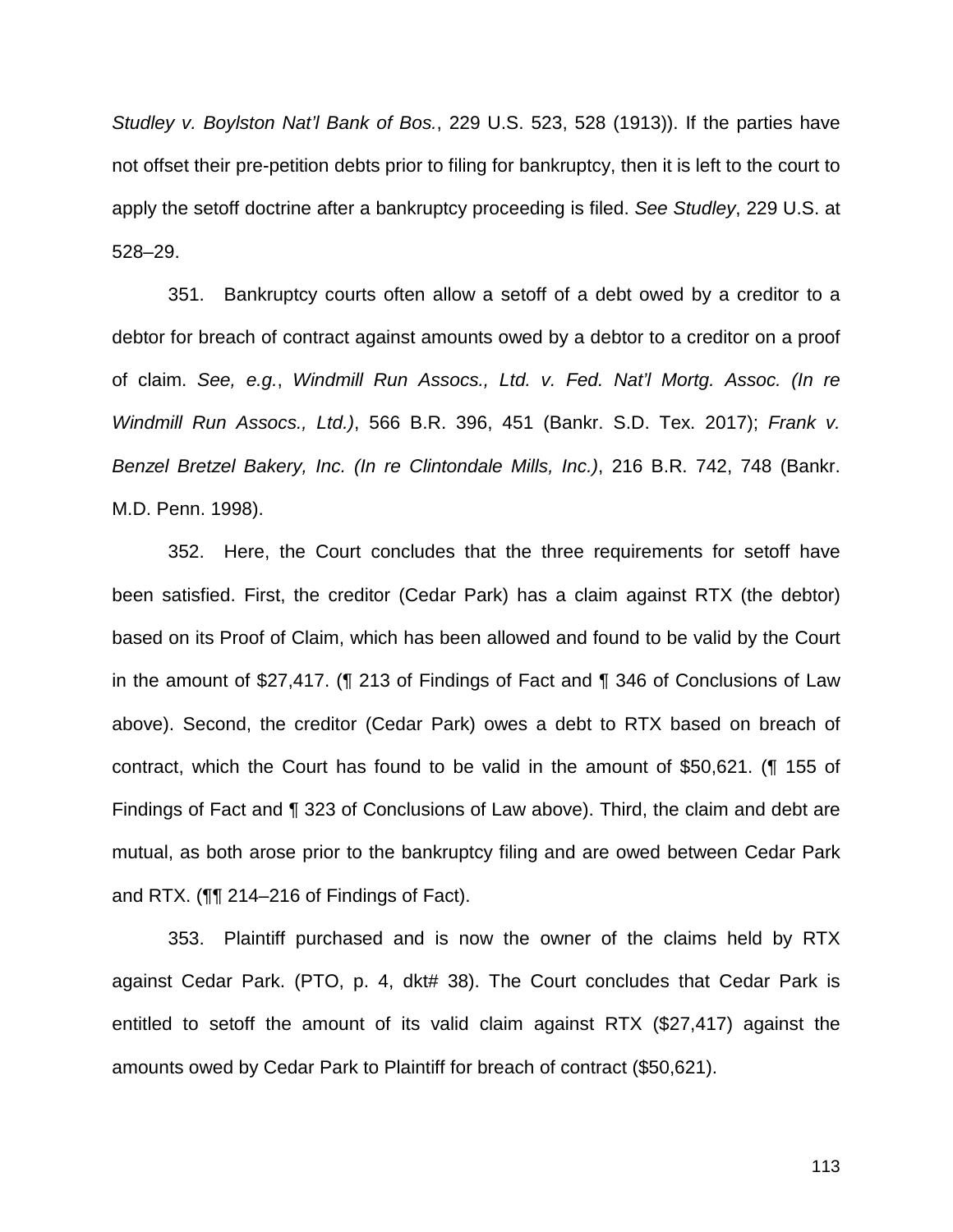354. As a result, the Court concludes that the damage recoverable by Plaintiff against Cedar Park is the amount of \$23,204 (\$50,621 owed by Cedar Park to RTX minus \$27,417 owed by RTX to Cedar Park).

#### **G. Recovery of Attorney's Fees**

 $\overline{\phantom{a}}$ 

355. Both Plaintiff and Defendants seek recovery of attorney's fees and expenses in this Adversary Proceeding.<sup>20</sup>

356. After completion of trial, the Court entered an Order Requiring Post-Trial Submissions (herein "Post-Trial Order"). (dkt# 47). The Post-Trial Order required the parties to file detailed fee requests with this Court if attorney's fees and expenses were being sought in this Adversary Proceeding.

357. Typically, a motion for award of attorney's fees is filed within 14 days after entry of judgment. *See* Rule 54(d)(2)(B) of the Federal Rules of Civil Procedure ("Rules"), which is made applicable to bankruptcy adversary proceedings by Bankruptcy Rule 7054(b)(2). However, Rule 54(d)(2)(B) expressly permits the Court to order "otherwise." Here, the Court ordered otherwise in the Post-Trial Order by requiring that any motion for attorney's fees be filed after trial but before the entry of judgment. (Post-Trial Order, ¶9, dkt# 47). This approach was taken by the Court because the District Court must enter a final judgment in this Adversary Proceeding, and this Court wanted to lessen the burden on the District Court by reviewing the fees and making proposed findings and conclusions on any fee award to the District Court.

358. The Post-Trial Order entered by the Court required that if either Plaintiff or Defendants were seeking an award of attorney's fees and expenses in this Adversary

To the extent that the determinations made by the Court with respect to recovery of attorney's fees constitute findings of fact, they are hereby adopted by the Court as findings of fact.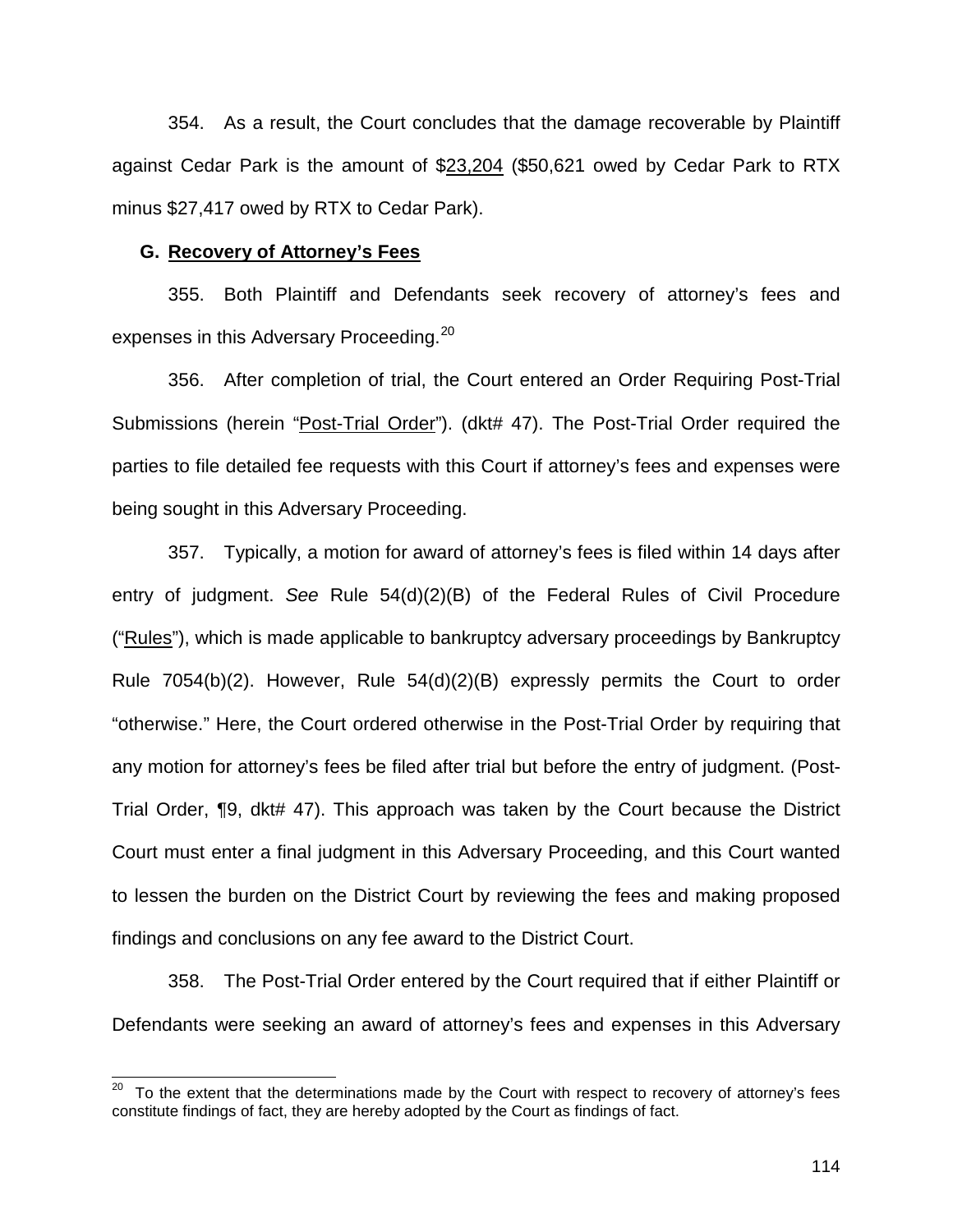Proceeding, such award must be sought by filing an application ("Fee Motion") with the Court. The Post-Trial Order also required that the Fee Motion (a) identify the legal grounds and legal basis for the fees and the particular claim or defense upon which the fees were sought; (b) attach supporting documents, including the attorney's name, dates of service, hourly rate, and the number of hours spent on a particular activity with a brief description of the services rendered, and a description of expenses incurred and the amount of such expenses; (c) organize and allocate the fees and expenses based on the claim or defense upon which the award is sought; and (d) be accompanied by an affidavit certifying that the hours expended and expenses incurred were actually expended, are reasonable, and the hourly rate is reasonable. Finally, the Post-Trial Order required that any objections to the Fee Motion be made in writing. (Post-Trial Order,  $\P$ [9-11, dkt# 47).<sup>21</sup>

### 1. Plaintiff's Fees and Expenses

 $\overline{\phantom{a}}$ 

359. On February 15, 2017, Plaintiff filed a Motion for Allowance of Attorneys' Fees with the Court (herein "Plaintiff's Fee Motion"). (dkt# 62). On February 24, 2017, Defendants filed their Objection to Plaintiff's Fee Motion. (dkt# 65).

360. Through his Fee Motion, Plaintiff seeks an award of attorney's fees of \$24,898 and out of pocket expenses of \$2,129. Plaintiff sets forth two claims and legal bases for the fees sought: (1) Plaintiff's claim for breach of contract under § 38.001 of the Texas Civil Practices & Remedies Code; and (2) Plaintiff's claim under the Texas Construction Trust Fund Act (Chapter 162 of the Texas Property Code). (Plaintiff's Fee Motion,  $\P$  4, dkt# 62).

At the request of the parties, the Court extended the deadline in the Post-Trial Order for filing Fee Motions and Objections to Fee Motions. (dkt# 59, 60).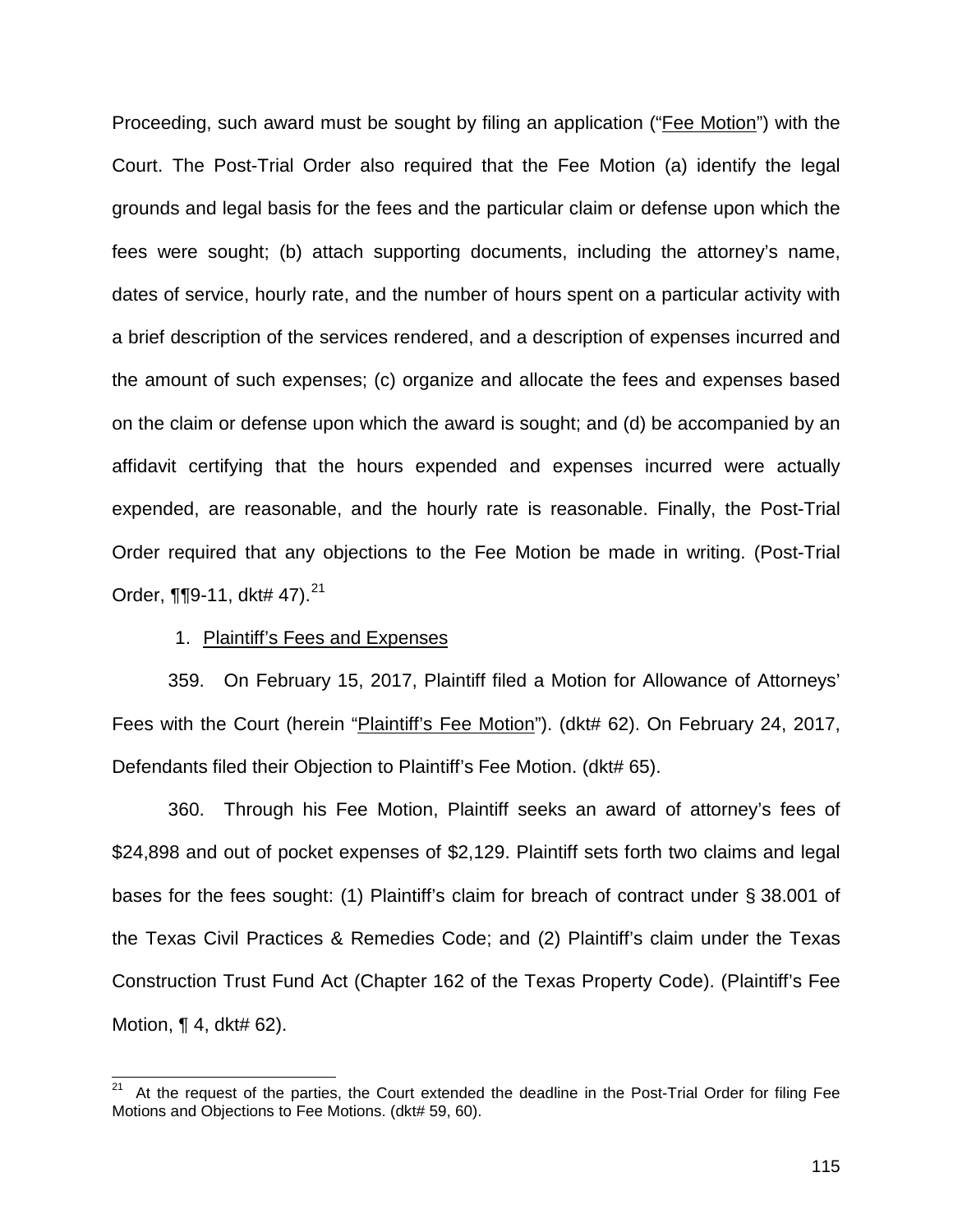361. Defendants objected to Plaintiff's Fee Motion contending that the Texas Construction Trust Fund Act does not provide for recovery of attorney's fees. Defendants argue that Plaintiff's fees and expenses allocable to his claim under the Texas Construction Trust Fund Act (about 50% of the fees) should not be awarded. As a result, Defendants request that the fees be reduced by 50% of the amount sought by Plaintiff, if any fees are awarded. (dkt# 65, ¶ 3).

362. The Court agrees with the objection filed by Defendants in this regard. The Texas Construction Trust Fund Act (Chapter 162 of the Texas Property Code) does not provide for recovery of attorney's fees for claims brought under the Act. *See Schwertner Backhoe Servs, Inc.*, 525 B.R. 325, 334–337 (Bankr. W. D. Tex. 2015) (analyzing Texas law). Even more importantly here, Plaintiff was unsuccessful on his claim against Defendants under the Texas Construction Trust Fund Act*.* (¶¶ 270–296 of Conclusions of Law above).

363. For these reasons, the Court concludes that Plaintiff is not entitled to an award of attorney's fees and expenses attributable to pursuit of his claim under the Texas Construction Trust Fund Act against Defendants.

364. The Court has reviewed the Fee Motion of Plaintiff, the attached supporting declaration with billing entries, and Plaintiff's own allocation methodology for fees and expenses in the Fee Motion. The Court concludes that 50% of the fees and expenses requested by Plaintiff in the Fee Motion are allocable to services rendered and expenses incurred in connection with his claim under the Texas Construction Trust Fund Act. As a result, \$12,449 of the attorneys' fees requested (50% of \$24,898) and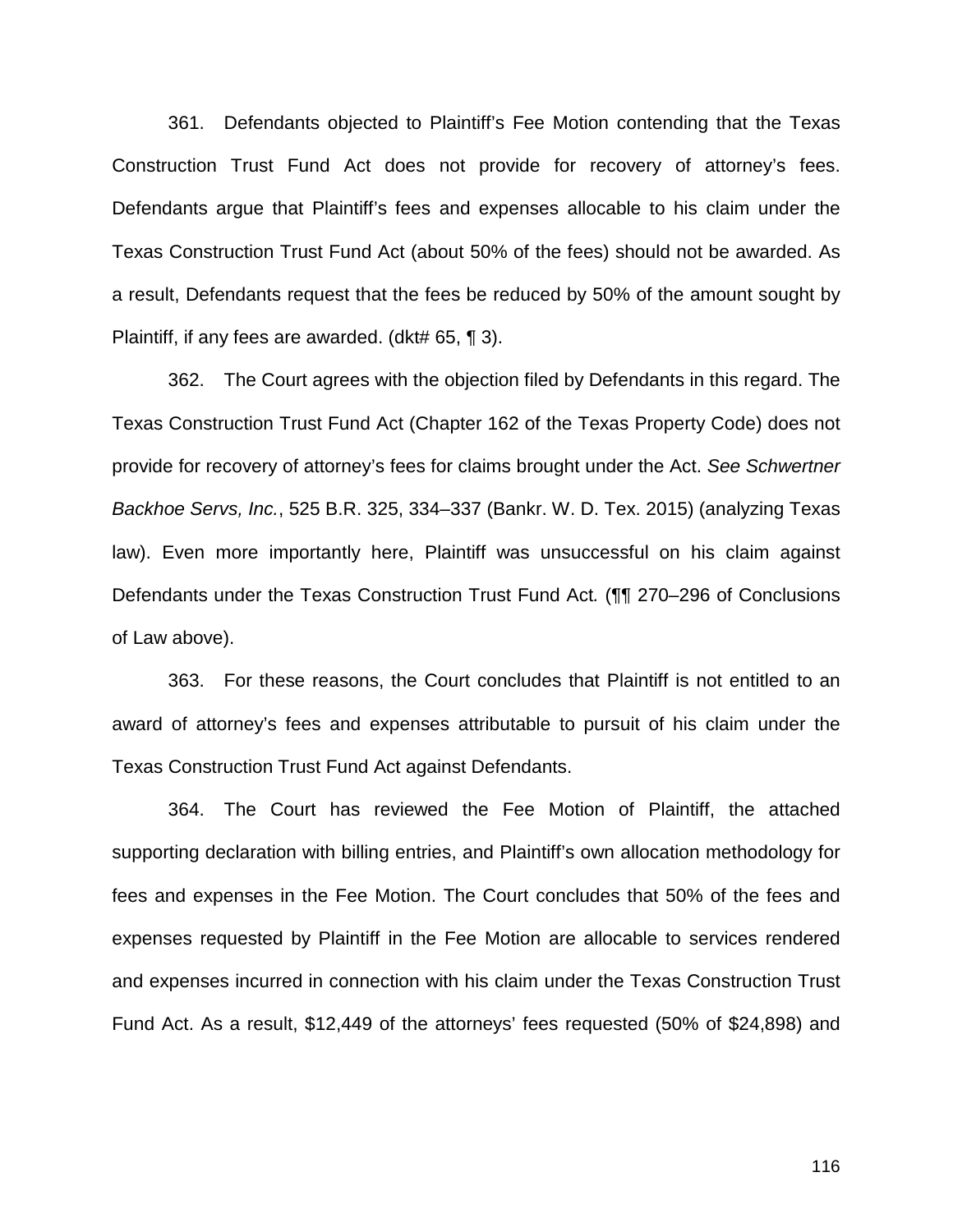\$1,065 of the expenses (approximately 50% of \$2,129) will not be awarded to Plaintiff by the Court.

365. The other claim for which Plaintiff seeks attorneys' fees and expenses is breach of contract. Section 38.001(8) of the Texas Civil Practices & Remedies Code provides that a plaintiff may recover reasonable attorney's fees if a claim is for an "oral or written contract." According to the Fifth Circuit, an award of fees is required under Texas law if a party prevails in a breach of contract action and there is proof of reasonable attorney's fees. *See DP Sols., Inc. v. Rollins, Inc*., 353 F.3d 421, 433 (5th Cir. 2003). Of particular note, Plaintiff's Complaint specifically requested recovery of attorney's fees for the breach of contract cause of action, and generally requested recovery of attorney's fees in the prayer for relief. (Complaint, pp. 7, 9, dkt# 1).

366. The Court has already determined that Defendant Cedar Park breached its written contract with RTX on the Old 1431 Project and its oral contract with RTX on the Verano Project. The Court has also found that Defendant Cedar Park is liable for damages to Plaintiff for breach of contract. (¶¶ 297–324 of Conclusions of Law above). So, an award of attorneys' fees and expenses to Plaintiff against Cedar Park is required since there is definitive proof of the reasonableness of the fees and expenses, and the fees were specifically requested by Plaintiff in his Complaint.

367. The Fifth Circuit has made clear that Texas law governs the "reasonableness" of attorney's fees when Texas state law supplies the rule of decision*. See Mathis v. Exxon Corp*., 302 F.3d 448, 461 (5th Cir. 2002). The Texas Supreme Court has identified the following factors to determine the reasonableness of attorney's fees: (1) the time and labor required; (2) the novelty and difficulty of the questions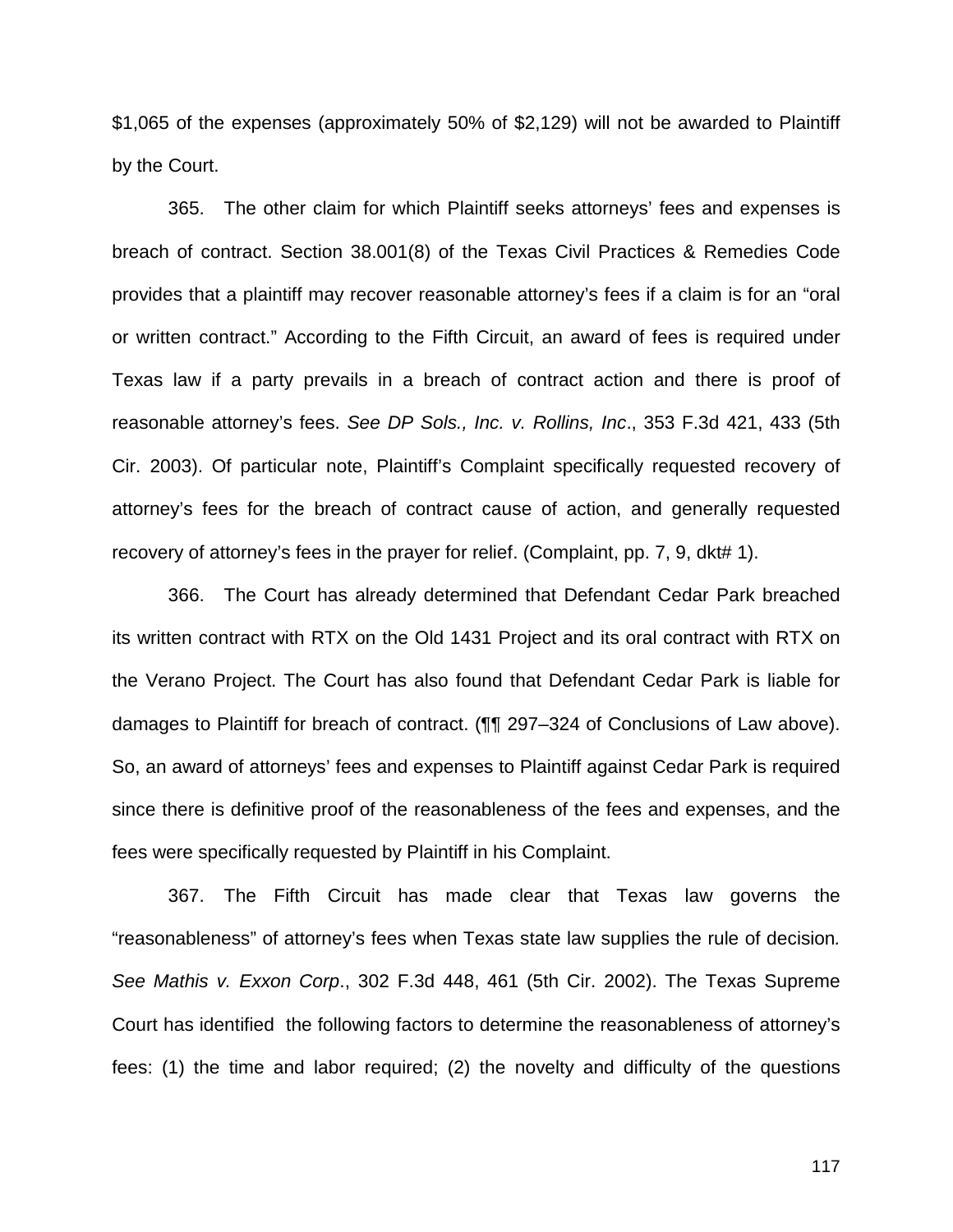involved; (3) the skill required to perform the legal service properly; (4) the likelihood that acceptance of the particular employment will preclude other employment by the lawyer; (5) the fee customarily charged in the locality for similar legal services; (6) the amount involved and the results obtained; (7) the time limitations imposed by the client or by the circumstances; (8) the nature and length of the professional relationship with the client; (9) the experience, reputation, and ability of the lawyer or lawyers performing the services; and (10) whether the fee is fixed or contingent on results obtained or uncertainty of collection before the legal services have been rendered. *Arthur Anderson & Co. v. Perry Equip. Corp*., 945 S.W.2d 812, 818 (Tex. 1997).

368. These factors examined under Texas law are essentially the same as the so-called "Johnson" factors considered by the Fifth Circuit in determining the reasonableness of attorney's fees, after calculation of the "lodestar" amount. *See Johnson v. Ga. Highway Express, Inc*., 488 F.2d 714, 717–19 (5th Cir. 1974) (setting forth the traditional "Johnson" factors); *see also In re Cahill*, 428 F.3d 536, 539–40 (5th Cir. 2005) ("lodestar" amount is the number of hours reasonably spent times the community hourly rate).

369. With these factors and the reasonableness standard in mind, the Court has examined the Plaintiff's Fee Motion, with attached supporting declaration and detailed billing statement entries by the attorneys. At bottom, the Court concludes that the attorney's fees and expenses sought by Plaintiff attributable to the breach of contract claim are very reasonable. $^{22}$ 

370. Here, the billing statements of Plaintiff's attorneys describe in detail the time and labor required and undertaken. The hourly rates charged by attorneys for

 $\overline{\phantom{a}}$ 

 $22$  Defendants did not object to the reasonableness of attorney's fees for Plaintiff. (dkt# 65).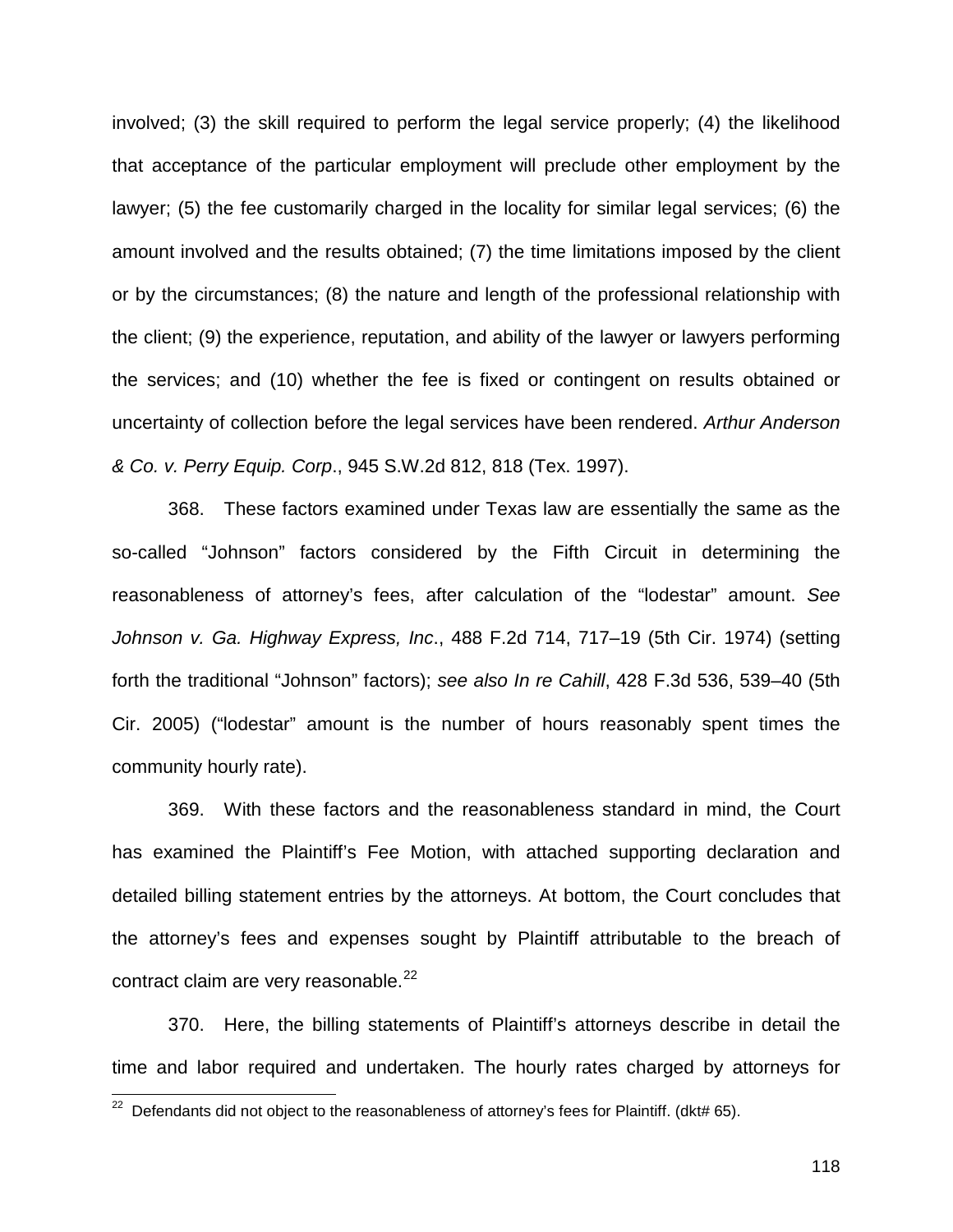Plaintiff are at or less than hourly rates charged by similarly skilled attorneys in this community. The attorneys representing Plaintiff (as well as attorneys for Defendants) are lawyers with considerable skill, experience, reputation, and professionalism. In the Court's view, the attorneys representing Plaintiff handled the case quite efficiently. The time limitations imposed were significant, particularly under the circumstances—the Court gave the parties a "holiday setting" requiring the parties and their counsel to try the case between Christmas Day and New Year's Day.

371. The actual results obtained by Plaintiff's attorneys are more of a "mixed bag." Plaintiff sought about \$116,000 in damages for breach of contract in this Adversary Proceeding.<sup>23</sup> (Plaintiff's Proposed Findings, pp. 27–28, dkt# 57). In the end, and after considering Cedar Park's affirmative defense of setoff, only \$23,204 in breach of contract damages have been awarded to Plaintiff by the Court. However, reduction of Plaintiff's contract damages based on setoff does not make the attorney's fees sought unreasonable. Under Texas law, a plaintiff's breach of contract damages may be totally setoff resulting in no net recovery, and a plaintiff is still entitled to an award of reasonable attorney's fees. *See Palmco Corp. v. Am. Airlines, Inc.*, 983 F.2d 681, 688 (5th Cir. 1993) (applying Texas law).

372. For these reasons, the Court concludes that Plaintiff should be awarded \$12,449 in reasonable attorneys' fees (50% of the \$24,898 requested in the Plaintiff's Fee Motion) and \$1,065 in expenses (approximately 50% of the \$2,129 requested in the Plaintiff's Fee Motion). This amount of attorneys' fees and expenses are reasonable and

<sup>23</sup> Plaintiff sought considerably more in the "fraudulent transfer" and "preference" claims made against Cedar Park (over \$250,000). (Plaintiff's Proposed Findings, pp. 18, 26-27, dkt# 57). Although Plaintiff was not successful on these claims, Plaintiff's attorney has not sought an award of attorney's fees for time expended in pursuing such claims.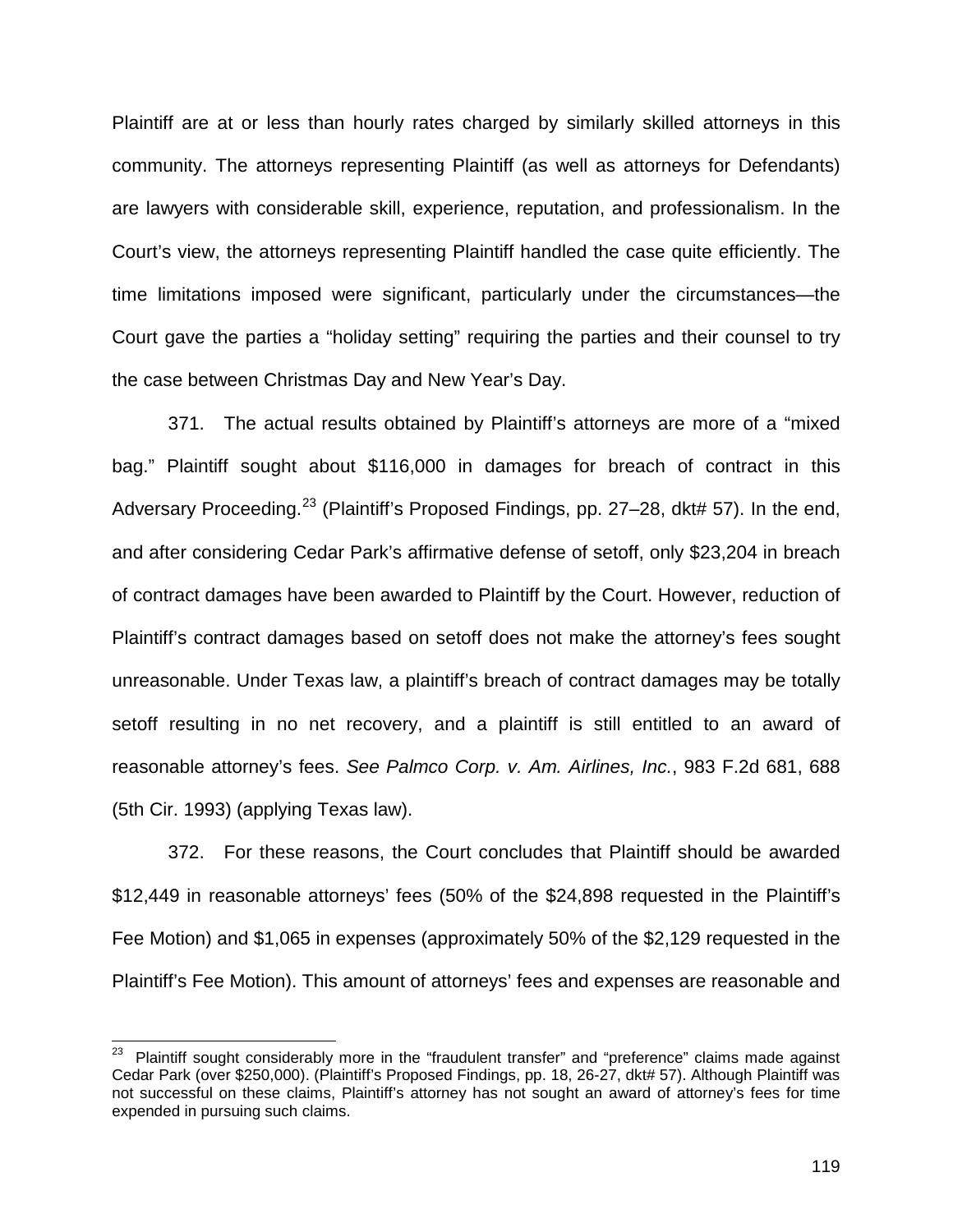are allocable to legal services and expenses of Plaintiff in successfully pursuing a breach of contract claim against Cedar Park in this Court. The total reasonable attorney's fees and expenses awarded by the Court is the amount of \$13,514 (\$12,449 plus \$1,065). These reasonable attorney's fees and expenses of Plaintiff should be awarded only against Cedar Park (the Defendant liable for breach of contract).

373. In the future, the District Court may find it appropriate to award additional attorneys' fees and expenses to Plaintiff for legal services that continue to be rendered for Plaintiff relating to his breach of contract claim. If this dispute continues to the District Court for rendition of a final judgment in this Adversary Proceeding under Bankruptcy Rule 9033, Plaintiff will undoubtedly incur additional attorneys' fees and expenses.

#### 2. Defendants' Fees and Expenses

374. On February 17, 2017, Defendants filed their Application for Recovery of Attorneys' Fees and Costs with the Court (herein "Defendants' Fee Motion"). (dkt# 63). On February 24, 2017, Plaintiff filed a Response to Defendants' Fee Motion. (dkt# 64). On March 2, 2017, Defendants filed a Limited Reply to such Response. (dkt# 66).

375. Through their Fee Motion, Defendants seek an award of attorneys' fees of \$42,265 and expenses of \$1,131 for "defense" of Plaintiff's claim under the Texas Theft Liability Act (herein "Theft Act"). Tex. Civ. Prac. & Rem. Code Ann. § 134.005(b).

376. Plaintiff objected to Defendants' Fee Motion on multiple grounds. First, Plaintiff contends that Defendant never sought recovery of attorney's fees in their Answer and did not disclose the fees as damages in their Initial Disclosures under Rule 26(a), so they cannot request an award of attorney's fees now. Second, Plaintiff contends that Defendants did not "prevail" under the Theft Act entitling them to fees, as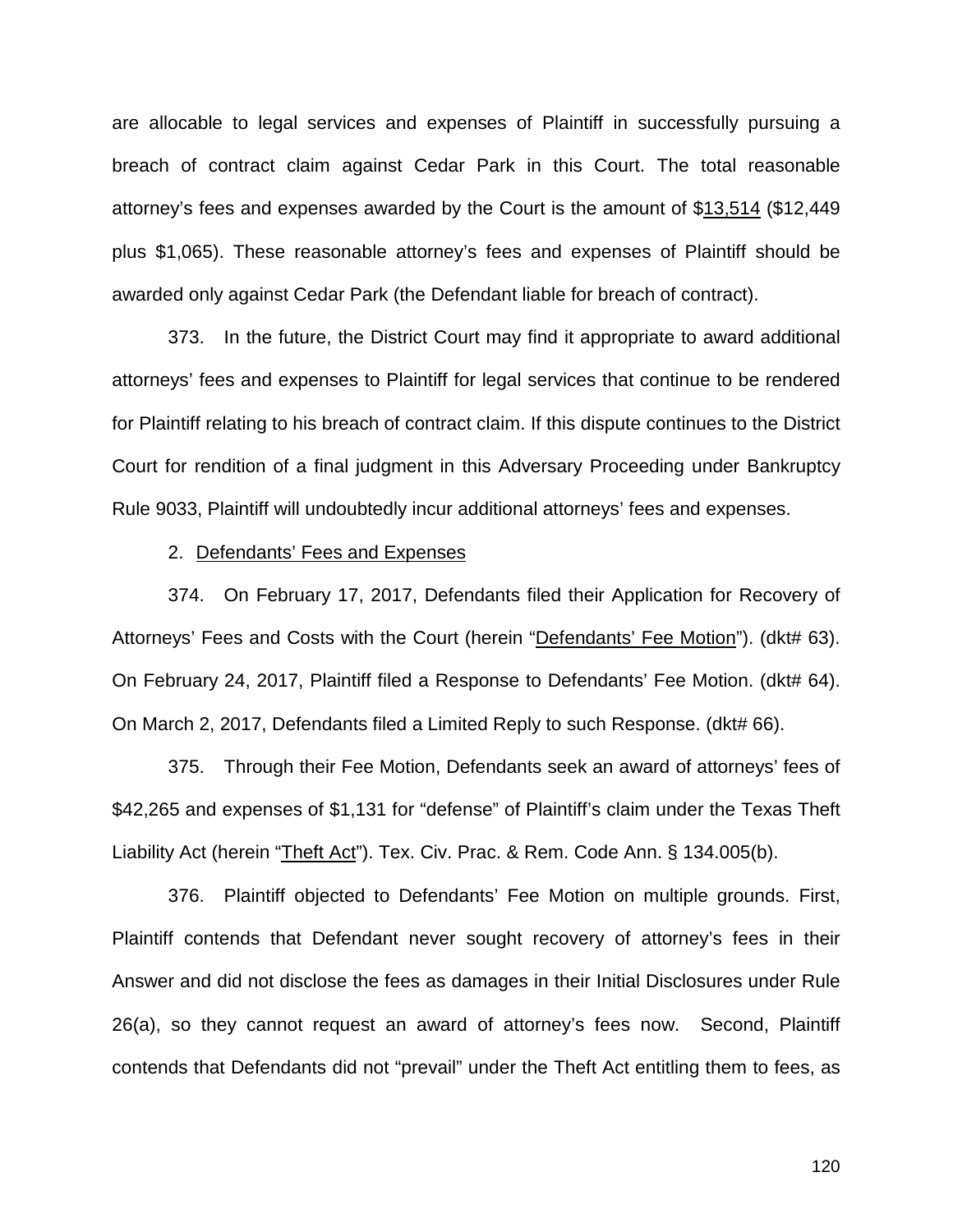the Theft Act claim was not tried, was abandoned by Plaintiff prior to trial, and the parties spent very little time and effort addressing the tangential Theft Act claim. Third, Plaintiff contends that Defendants failed to segregate and allocate their fees attributable to the Theft Act defense as required by the Court's Post-Trial Order. Plaintiff suggests that, at most, \$2,600 in fees could perhaps be attributed to defense of the Theft Act claim (much less than the \$42,265 requested by Defendants). (dkt# 64). Defendants filed a limited reply, arguing that attorney's fees are not damages that require disclosure under Rule 26(a). (dkt# 66).

377. Here, Plaintiff's Complaint was filed against Defendants on October 27, 2015. The Complaint asserted a two-sentence cause of action against Defendants under the Theft Act, as one of six causes of action. (Complaint, ¶¶ 38-39, dkt# 1). On November 16, 2016, Plaintiff filed a motion seeking leave of Court to amend his Complaint to remove the Theft Act claim, which Defendants opposed. (dkt# 25, 30). The Court denied Plaintiff's motion to amend his Complaint, because the deadline for amending pleadings had expired. (dkt# 31). On December 20, 2016, Plaintiff filed a Joint Pretrial Order with the Court, again stating that he would not pursue the Theft Act claim at trial. (PTO, p.1, dkt# 38). At trial, as expected, Plaintiff did not pursue a claim under the Theft Act.

378. Defendants did not request (specifically or generally) an award of attorney's fees under the Theft Act in their Answer. (dkt# 5). In fact, Defendants did not request an award of attorney's fees against Plaintiff in any manner or on any grounds in their Answer or any timely amended or supplemental pleading.<sup>24</sup>

 $24$ Whether a party must plead for affirmative relief to recover attorney's fees as a prevailing party was a disputed legal issue at trial. (PTO, p. 7, dkt# 38).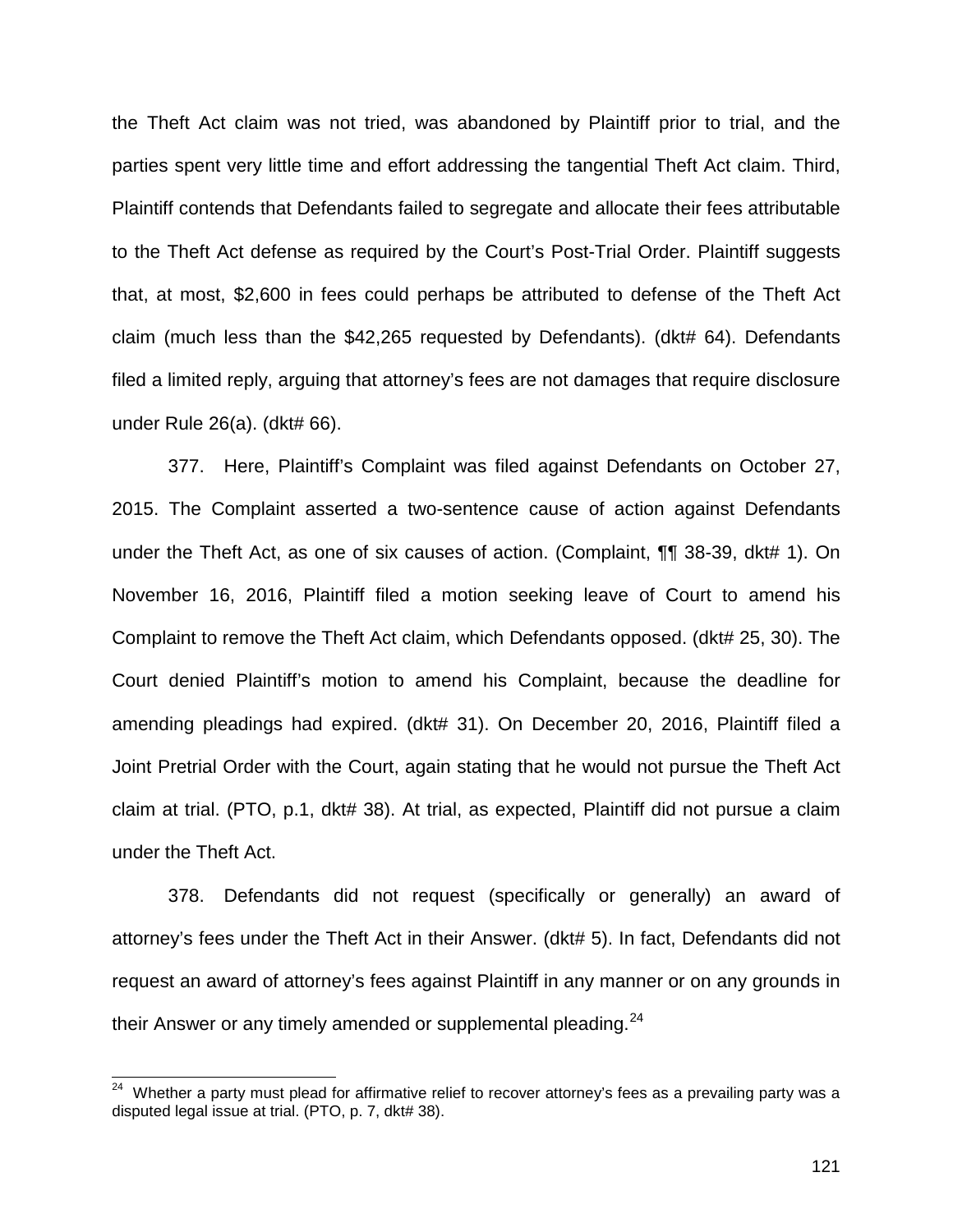379. To start, the Fifth Circuit has repeatedly recognized that fee awards are governed by the same law that serves as the rule of decision on the substantive issue in the case. *See Mathis*, 302 F.3d at 461 (supporting citations omitted). As a result, Texas state law will determine if Defendants are entitled to an award of attorney's fees under the Theft Act (a state law).

380. Section 134.005(b) of the Theft Act provides that "[e]ach person who *prevails* in a suit under this chapter *shall be awarded* court costs and reasonable and necessary attorney's fees." Tex. Civ. Prac. & Rem. Code Ann. § 134.005(b). The Texas Supreme Court has generally recognized that if a Texas statute provides that a party "shall be awarded" attorney's fees, the award of reasonable attorney's fees is not discretionary. *See Bocquet v. Herring*, 972 S.W.2d 19, 20 (Tex. 1998) (supporting citations omitted).

381. Texas law appears clear that if a party, after trial, successfully defends a Theft Act claim, the party has "prevailed" and is entitled to attorney's fees under the Theft Act. *See, e.g.*, *Arrow Marble, LLC v. Estate of Killion*, 441 S.W.3d 702, 706 (Tex. App.—Houston [1<sup>st</sup> Dist.] 2014, no pet.) (*citing Johns v. Ram-Forwarding, Inc.*, 29 S.W.3d 635, 637-38 (Tex. App.—Houston [1<sup>st</sup> Dist.] 2000, no pet.)). If a Theft Act claim is resolved by voluntary dismissal of the claim without prejudice prior to trial, the defending party has not "prevailed" and is not entitled to recovery of attorney's fees. On the other hand, if a Theft Act claim is dismissed with prejudice, then the defending party has "prevailed" and is entitled to an award of attorney's fees. *See Arrow Marble*, 441 S.W.3d at 706 (supporting citations omitted).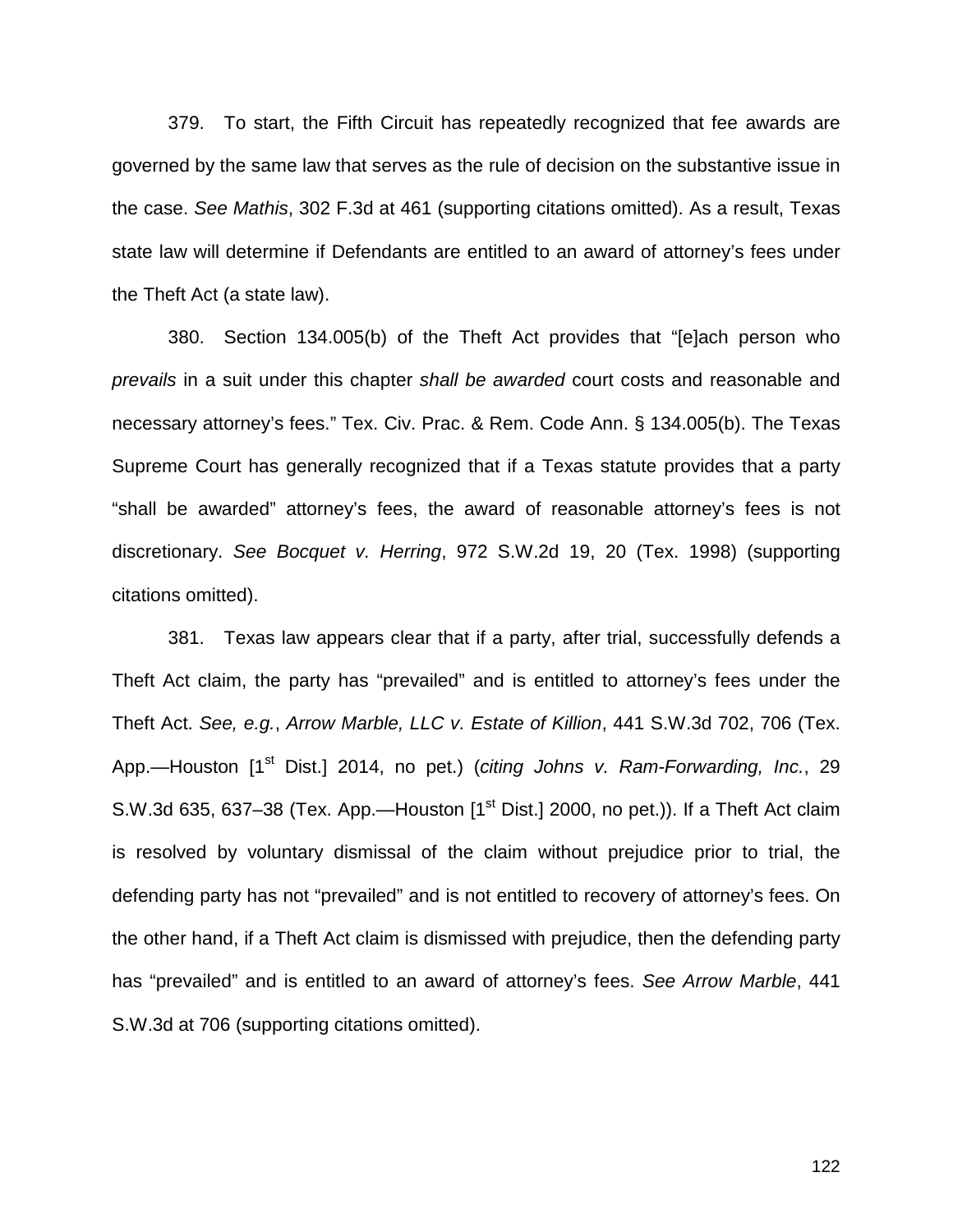382. In this Adversary Proceeding, the procedural situation is more peculiar. Plaintiff attempted to formally drop his Theft Act claim in advance of trial by amending his Complaint. (dkt# 25). Defendants opposed Plaintiff's attempt to amend his Complaint to drop the Theft Act claim against them. (dkt# 30). The Court did not permit Plaintiff to amend his Complaint because of what could be considered a "technical" reason—the deadline for amending pleadings had expired. (dkt# 31). If Plaintiff had been able to amend his Complaint to formally drop the Theft Act claim, the claim would have been effectively dismissed without prejudice, and Defendants could not have "prevailed" under Texas law. Even though Plaintiff was not able to amend his Complaint, Plaintiff made it clear that he was no longer pursuing the Theft Act claim at trial. (PTO, p. 1. dkt# 38). And at trial, Plaintiff did not pursue a Theft Act claim against Defendants.

383. In substance, the Court is being forced to apply Texas case law in the context of federal procedural rules. The relevant Texas case law has been decided by Texas state courts, following the Texas Rules of Civil Procedure. But the Court is making the decision in the context of a federal court proceeding that follows the Federal Rules of Civil Procedure—which requires leave of court to amend a complaint and permits the court to set (and enforce) deadlines for amending pleadings. On balance, the Court concludes that in the unusual circumstances present in this Adversary Proceeding, Defendants have not "prevailed" in a suit under the Theft Act.

384. Thankfully, Texas law provides a clear additional reason why Defendants are not entitled to recovery of attorney's fees under the Theft Act. Simply put,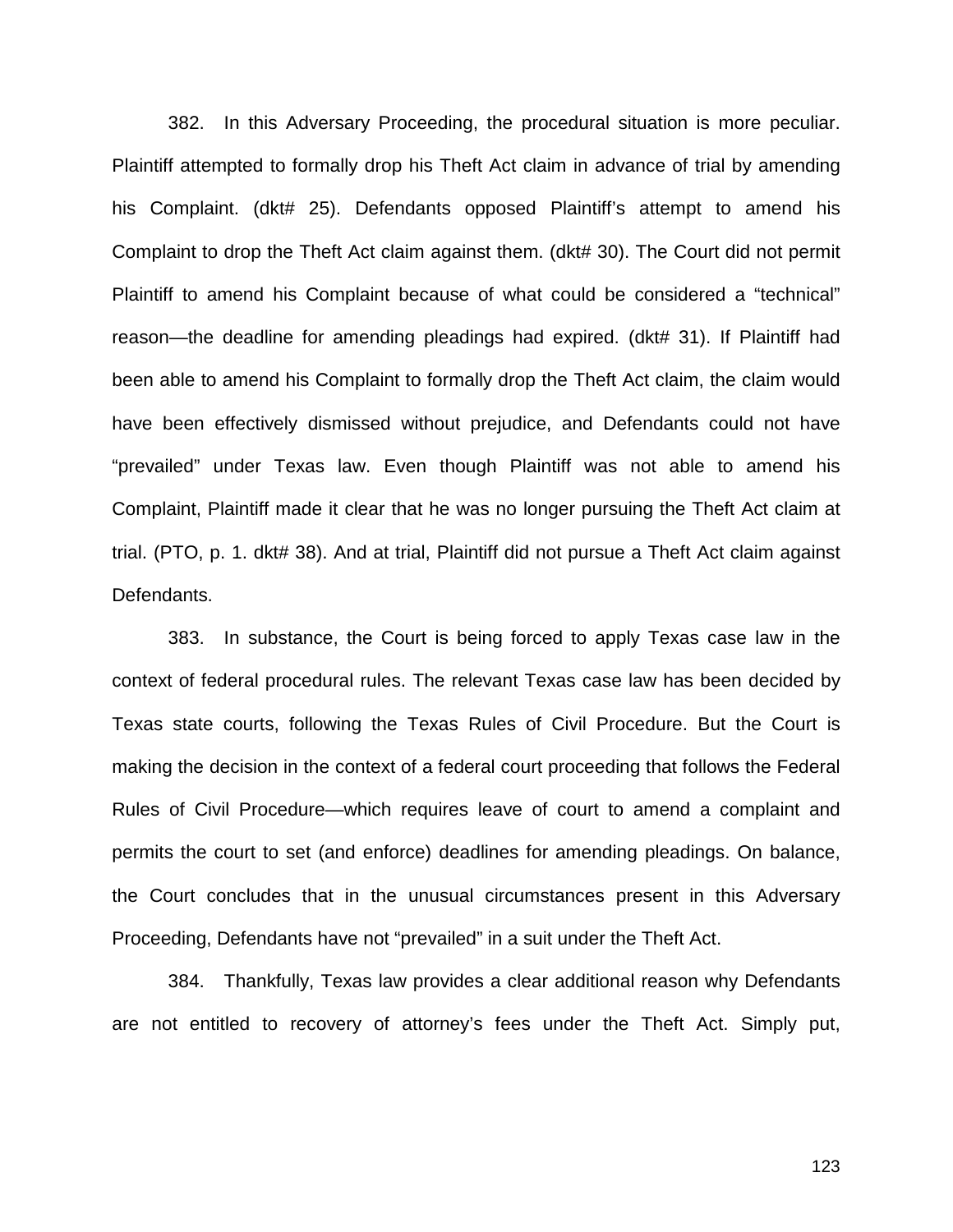Defendants did not plead for recovery of attorney's fees under the Theft Act in their Answer or any other amended or supplemental pleading timely filed with the Court.

385. Texas courts have consistently found that a party seeking recovery of attorney's fees under the Theft Act must file a pleading notifying the court and the opposing party of the party's specific request to be awarded fees under the Theft Act. *See, e.g.*, *Jones v. Frank Kent Motor Co.*, No. 02-14-00216-CV, 2015 WL 4965798, at \*3–4 (Tex. App.—Ft. Worth Oct. 15, 2015, no pet.) (denying award of attorney's fees for defense of Theft Act claim for failure to specifically plead for recovery of fees under the Theft Act); *Shaw v. Lemon*, 427 S.W.3d 536, 540 (Tex. App.—Dallas 2014, pet. denied) (stating defendant that fails to specifically request recovery of attorney's fees under the Theft Act in a pleading is not entitled to recovery of fees under the Theft Act), *cert denied*, 135 S. Ct. 1563 (2015); *Prize Energy Res., L.P. v. Cliff Hoskins, Inc.*, 345 S.W.3d 537, 568–69 (Tex. App.—San Antonio 2011, no pet.) (defendant that fails to specifically request recovery of attorney's fees under the Theft Act in a pleading filed with the court, bars recovery of attorney's fees even if defendants successfully defend the Theft Act claim); *Crickett Commc'ns, Inc. v. Trillium Indus., Inc.*, 235 S.W.3d 298, 310 (Tex. Civ. App.—Dallas 2007, no pet.) (failure to affirmatively plead for recovery of attorney's fees under Theft Act precluded recovery of fees).

386. This line of Texas cases rests on fundamental legal principles. One, the purpose of pleadings is to put the opposing party on notice of the relief sought. *Prize Energy*, 345 S.W.3d at 569 (supporting citations omitted). Two, a judgment cannot be entered on a theory of recovery that has not been specifically pled. *Crickett Commc'ns*, 235 S.W.3d at 310 (supporting citations omitted). The Court could not locate any cases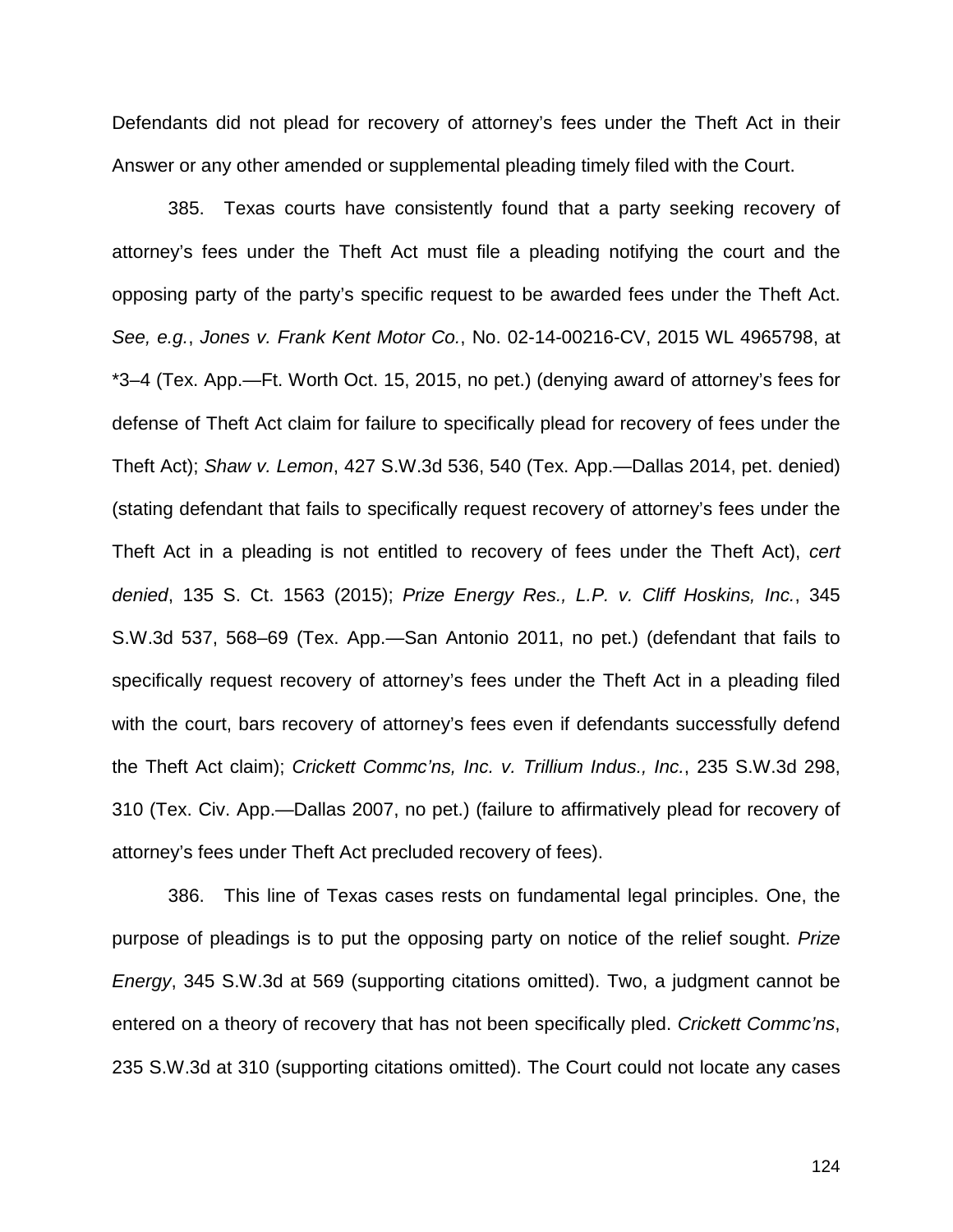(and Defendants cite to no cases) that permit a party who successfully defends a Theft Act claim to recover their attorney's fees, when the party has not timely filed a pleading before trial that specifically seeks recovery of attorney's fees under the Theft Act.

387. Here, Defendants did not plead for recovery of attorney's fees under the Theft Act in their Answer. (dkt# 5). Defendants did not request an award of attorney's fees against Plaintiff in any manner or on any grounds in their Answer. Defendants never filed an amended or supplemental Answer with the Court. A deadline of August 1, 2016 was set by the Court (at the request of Defendants and Plaintiff) for filing all amended and supplemental pleadings in this Adversary Proceeding. (dkt# 15). Defendants did not file an amended Answer, a supplemental Answer, or any type pleading requesting recovery of attorney's fees under the Theft Act by the August 1, 2016 deadline.<sup>25</sup> Due to this failure to affirmatively request recovery of fees under the Theft Act in a timely pleading, the Court determines that Defendants are not entitled to an award of attorneys' fees under the Theft Act against Plaintiff.

388. In sum, the Court concludes that Defendants cannot recover an award of attorneys' fees against Plaintiff under the Theft Act for three independent reasons. First, Defendants never requested an award of attorney's fees under the Theft Act in their Answer or any other timely pleading filed before the August 1, 2016 deadline for filing amended and supplemental pleadings. Second, Defendants did not prevail in a suit under the Theft Act under the peculiar circumstances of this case. Plaintiff attempted to formally drop its Theft Act prior to trial by amending his Complaint, Defendants opposed Plaintiff's effort to drop the Theft Act claim prior to trial, Plaintiff did not pursue the claim

 $\overline{\phantom{a}}$ 

<sup>&</sup>lt;sup>25</sup> Plaintiff's motion to amend their Complaint (to drop the Theft Act claim) was denied by the Court due to the expiration of the deadline for amending pleadings of August 1, 2016. (dkt# 31). Defendants must play by the same rules and the same August 1, 2016 deadline.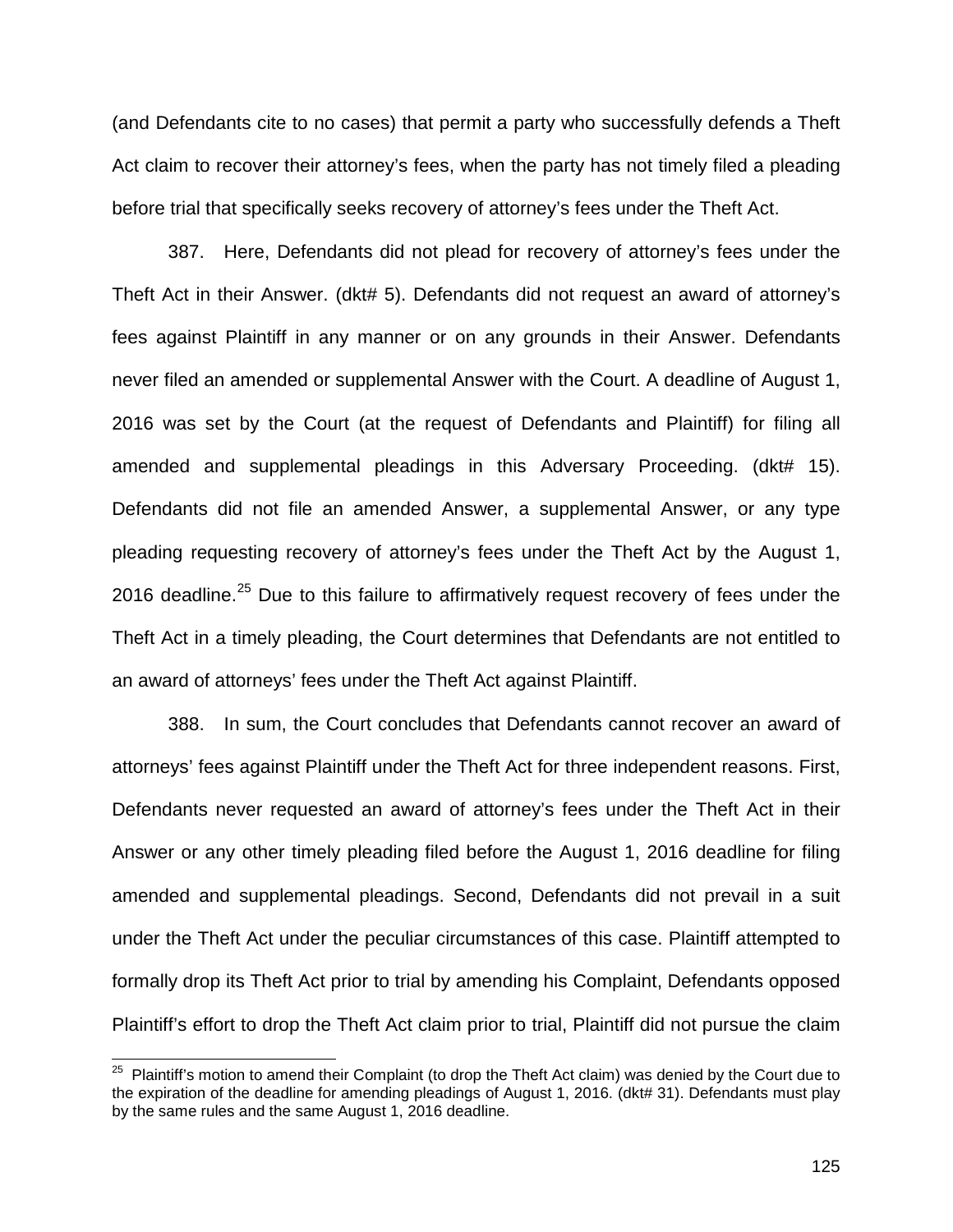at trial, and Defendants did not successfully defend a suit under the Theft Act. Third, Defendants' Fee Motion does not allocate reasonable attorneys' fees and expenses to defense of any Theft Act claim as required by the Post-Trial Order. Defendants seek over \$42,000 in attorneys' fees for defending one small tangential claim abandoned by Plaintiff prior to trial.

389. In conclusion, for any and all of these reasons, the Court determines that Defendants' request for award of attorneys' fees against Plaintiff should be denied.

### **IV. CONCLUSION**

390. To date, the parties and their counsel have expended substantial time, effort, and resources litigating these disputes. The (unfortunate) girth of these Proposed Findings of Fact and Conclusions of Law illustrates the effort undertaken by this Court. The net economic result of this Adversary Proceeding is not significant. Perhaps the parties will revisit resolution of their disputes before even more resources are consumed in the District Court; perhaps they will not.

391. For the District Court's convenience, this Court has prepared a proposed form of Final Judgment, which is attached hereto as Exhibit A. This proposed Final Judgment is respectfully submitted to the District Court for consideration and review. The proposed Final Judgment is consistent with and implements the Court's Proposed Findings of Fact and Conclusions of Law set forth above. If and when deemed appropriate by the District Court, the proposed Final Judgment may be entered by the District Court under Rule 58(a), which is made applicable to bankruptcy adversary proceedings by Bankruptcy Rule 7058.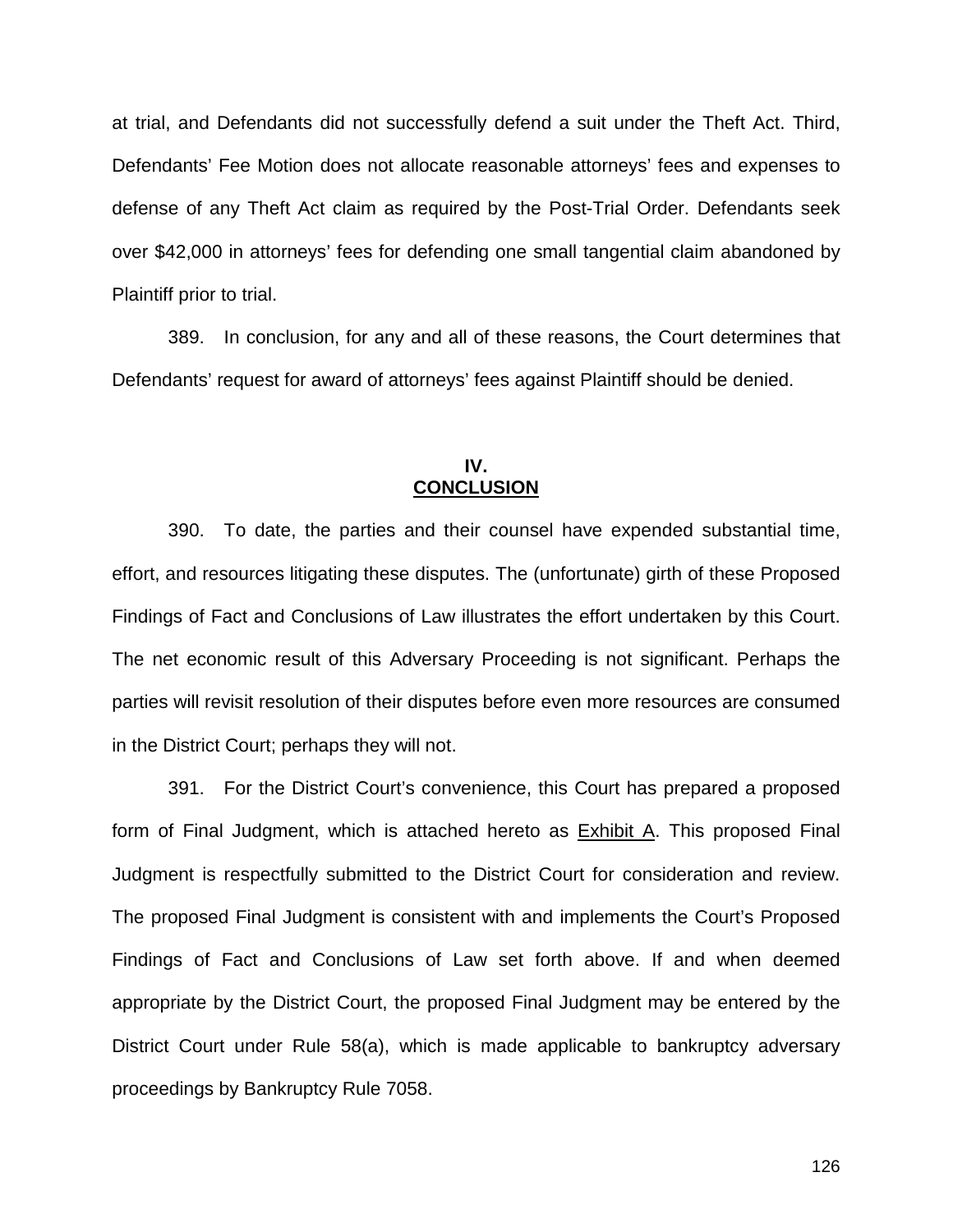392. In summary, the proposed Final Judgment grants Plaintiff a monetary judgment against Defendant Cedar Park in the amount of \$23,204 in actual damages for breach of contract. This damages figure is after the setoff of the entire valid amount owed by RTX to Cedar Park of \$27,417 based on Cedar Park's Proof of Claim. For this reason, the Final Judgment also disallows Cedar Park's Proof of Claim against the RTX estate as the valid amount of the Proof of Claim will be extinguished through setoff.

393. The proposed Final Judgment also awards prejudgment interest to Plaintiff on the actual damages at a rate deemed appropriate by the District Court. This Court proposes that prejudgment interest on the damages begin to accrue on August 2, 2014, the date of RTX's payment to Cedar Park giving rise to the first breach of contract by Cedar Park. Post-judgment interest is proposed to accrue from the date of entry of the Final Judgment by the District Court as set by federal statute. Taxable costs are proposed to be awarded in favor of Plaintiff against Defendant Cedar Park consistent with Bankruptcy Rule 7054(b)(1).

394. The proposed Final Judgment also awards reasonable attorney's fees and expenses of \$13,514 to Plaintiff based on the breach of contract claim. The attorney's fees and expenses are proposed to be awarded only against Defendant Cedar Park, the party that is liable for breach of contract. In the future, the District Court may find it appropriate to award additional attorney's fees and expenses to Plaintiff for legal services that continue to be rendered for Plaintiff relating to his breach of contract claim, assuming this Adversary Proceeding continues through the District Court for rendition of a Final Judgment under the procedures of Bankruptcy Rule 9033.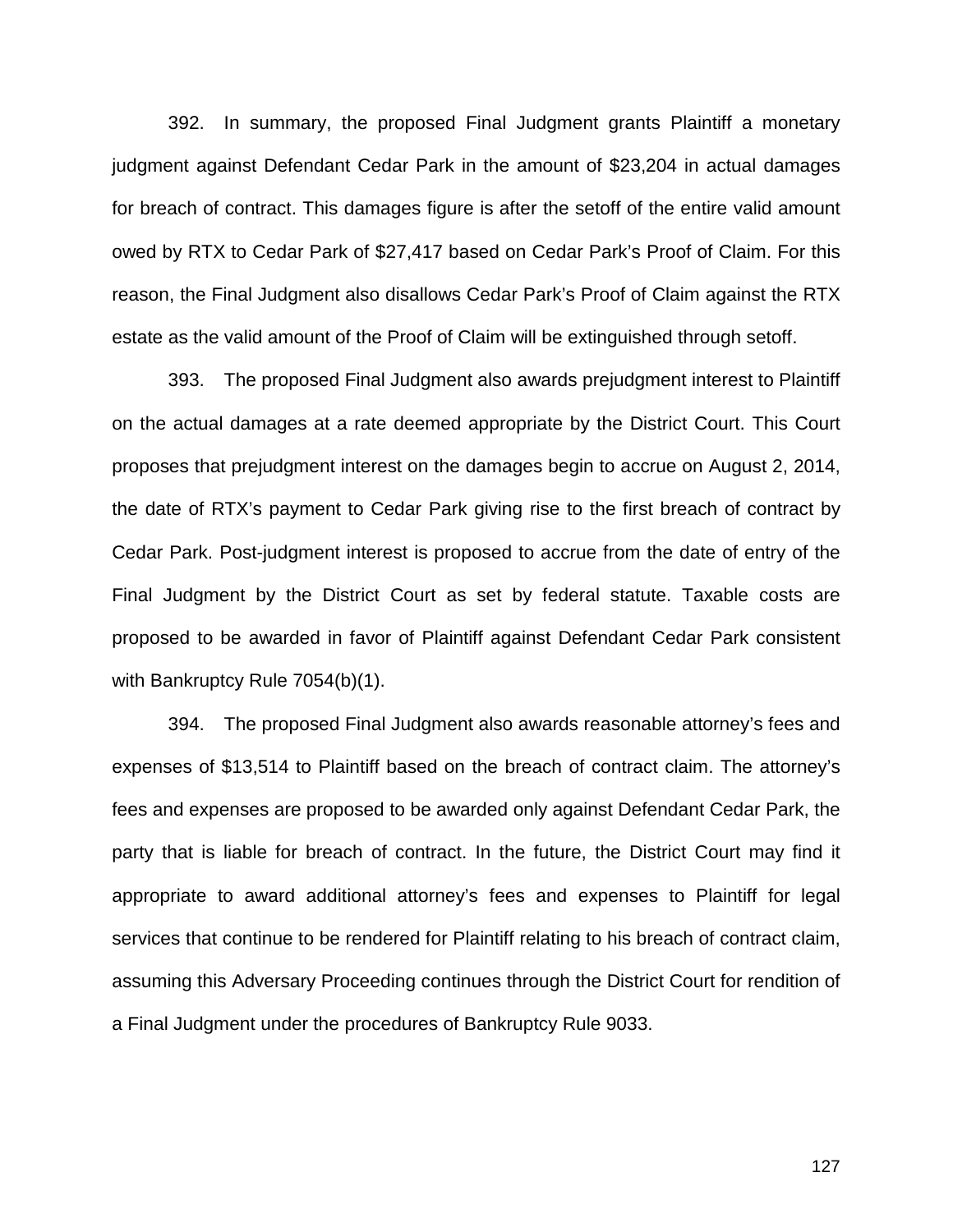395. Finally, the proposed Final Judgment denies all other relief requested by Plaintiff and Defendants. This would include denial of all relief sought by Plaintiff against Defendant Mr. McGrath, and denial of all other relief sought by Plaintiff against Defendant Cedar Park for constructive fraudulent transfers and preferences under the Bankruptcy Code and for any liability under the Texas Construction Trust Fund Act. Likewise, all relief sought by Defendants against Plaintiff, including Defendants' request for an award of attorneys' fees and expenses, would be denied.

## *Further, this Court sayeth naught.*

## **### END OF PROPOSED FINDINGS AND CONCLUSIONS ###**

(Attached as Exhibit A is a proposed form of Final Judgment)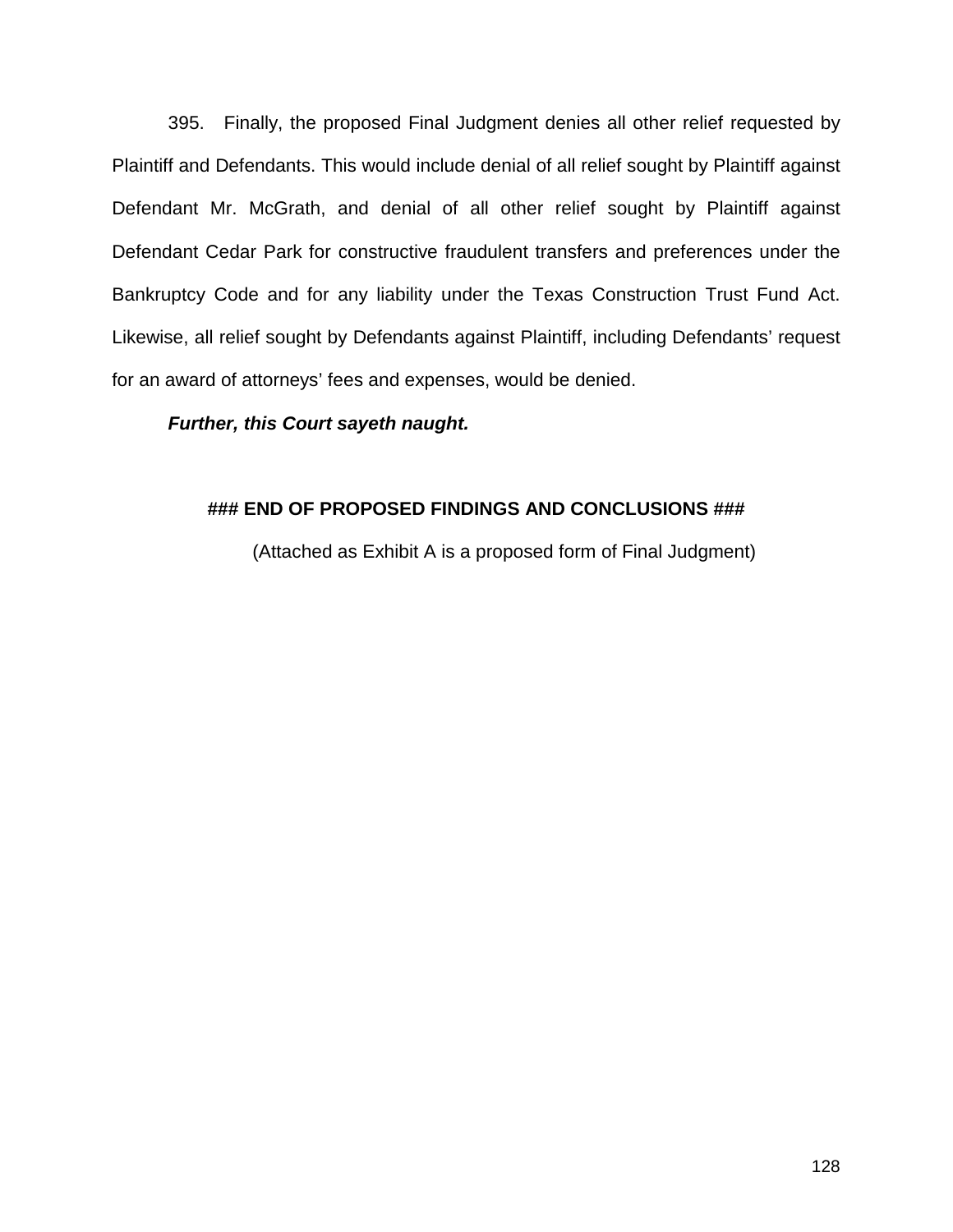## **EXHIBIT A—PROPOSED FORM OF FINAL JUDGMENT**

### **IN THE UNITED STATES DISTRICT COURT FOR THE WESTERN DISTRICT OF TEXAS AUSTIN DIVISION**

|  | Case No. 14-11732-HCM        |
|--|------------------------------|
|  | (Chapter 7)                  |
|  |                              |
|  |                              |
|  |                              |
|  |                              |
|  | (Adversary No. 15-01110-HCM) |
|  |                              |
|  | <b>CAUSE NO.</b>             |
|  |                              |
|  |                              |
|  |                              |

#### **FINAL JUDGMENT**

BE IT REMEMERED that the Court has reviewed and considered the Proposed Findings of Fact and Conclusions of Law with Respect to Trial in Adversary Proceeding No. 15-01110 ("Proposed Findings and Conclusions") filed and submitted by the U.S. Bankruptcy Court for the Western District of Texas, Austin Division ("Bankruptcy Court") in adversary proceeding no. 15-01110 styled *Richard Munoz Jr. v. Cedar Park Construction, LLC and Tom McGrath* ("Adversary Proceeding"), which was filed in bankruptcy case no. 14-11732 styled *In re RTX Custom Homes, Inc.* in the Bankruptcy Court.

In accordance with and to the extent required by 28 U.S.C. § 157(c)(1) and Rule 9033(d) of the Federal Rules of Bankruptcy Procedure, this Court has made a *de novo* review of the Proposed Findings and Conclusions of the Bankruptcy Court as to which written specific objections have been properly and timely made. The Court has reviewed and considered any and all objections to the Proposed Findings and Conclusions filed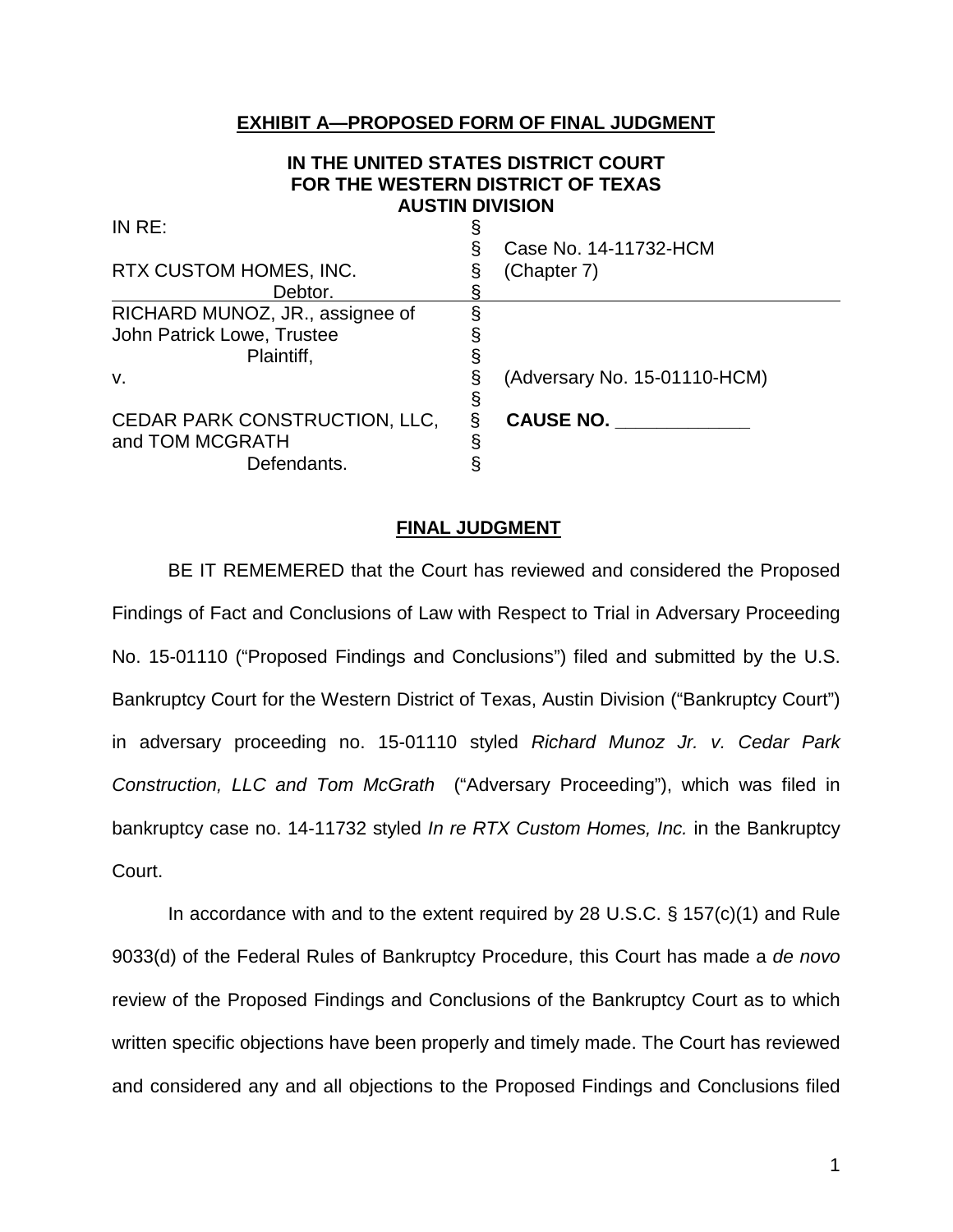by Plaintiff Mr. Richard Munoz, Jr., Defendant Cedar Park Construction, LLC, and Defendant Tom McGrath. The Court finds that any and all objections to the Proposed Findings and Conclusions should be denied. The Proposed Findings and Conclusions of the Bankruptcy Court in the Adversary Proceeding are hereby accepted, approved, and adopted by this Court. Accordingly, the Court finds that the following Final Judgment should be entered by this Court.

## **IT IS THEREFORE ORDERED, ADJUDGED, AND DECREED, AND FINAL JUDGMENT IS HEREBY RENDERED AS FOLLOWS:**

1. Plaintiff Mr. Richard Munoz, Jr. shall recover from Defendant Cedar Park Construction, LLC, the amount of \$23,204 as actual damages for breach of contract, with prejudgment interest accruing at the rate of 50 pm such amount from August 2, 2014, until the date of entry of this Final Judgment. Post-judgment interest on this amount shall accrue at the rate of % from the date of entry of this Final Judgment until paid in full.

2. Plaintiff Mr. Richard Munoz, Jr. shall also recover from Defendant Cedar Park Construction, LLC, reasonable attorneys' fees and expenses in the amount of \$13,514.

3. Plaintiff Mr. Richard Munoz, Jr. shall also recover all taxable costs from Defendant Cedar Park Construction, LLC.

4. Proof of Claim No. 12-1 filed by Defendant Cedar Park Construction, LLC, in the bankruptcy case of RTX Custom Homes, Inc., shall be and is hereby disallowed and extinguished in its entirety.

5. Plaintiff Mr. Richard Munoz, Jr. shall be entitled to such writs and processes from this Court as necessary to enforce and collect this Final Judgment.